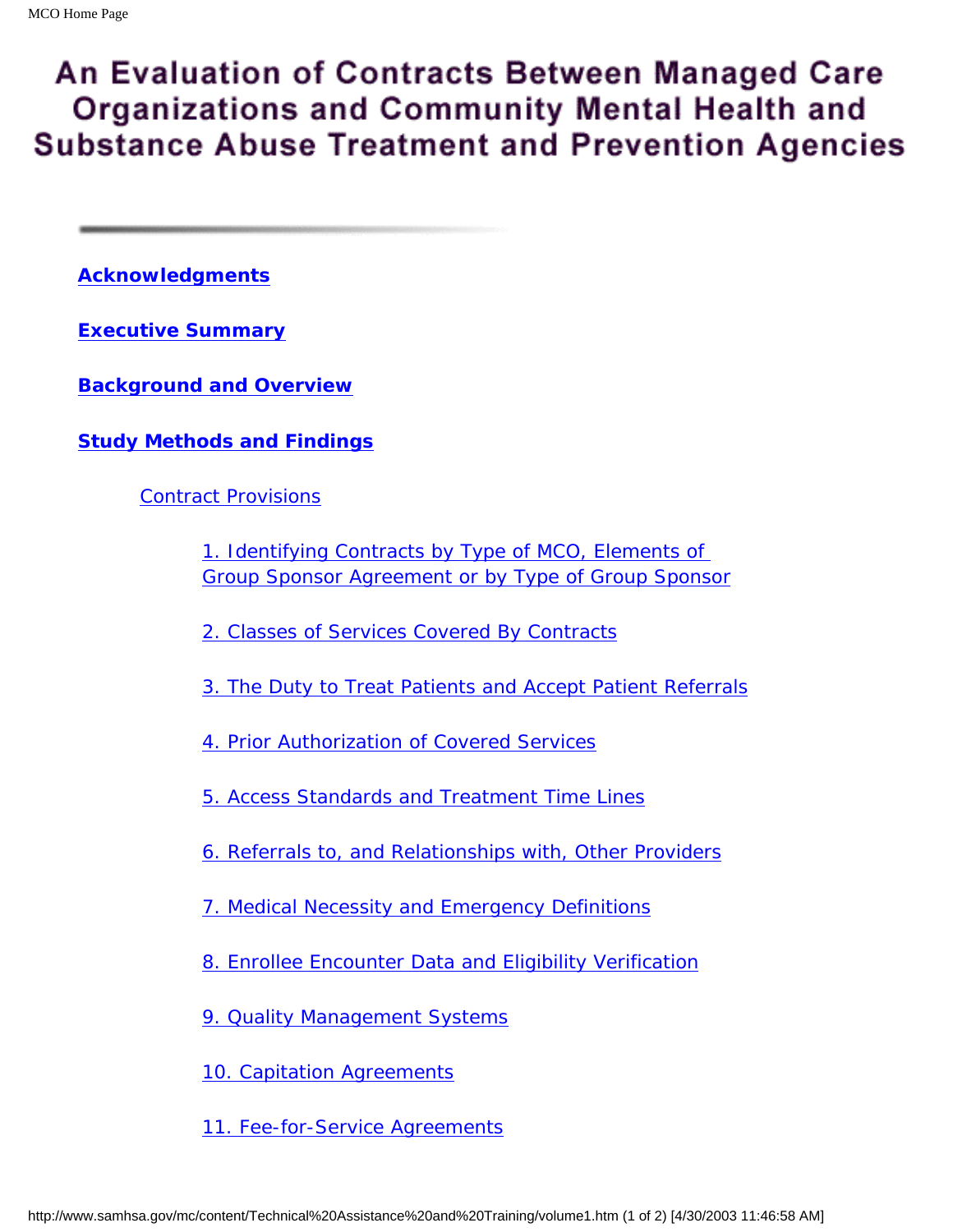*[12. Coordination of Benefits](#page-26-0)*

*[13. Term and Termination](#page-27-0)*

*[14. Gag Clauses](#page-29-0)*

*[15. Anti-Delegation Clauses](#page-29-1)*

*[16. Indemnification Clauses](#page-30-0)*

[Informal Interviews with MH/SA Providers](#page-30-1)

**[Conclusion and Recommendations](#page-34-0)**

**[Appendix A: Methodology](#page-37-0)**

**[Appendix B: Tables](#page-41-0)**

**Sara Rosenbaum, J.D., Karen Silver, M.P.H., Elizabeth Wehr, J.D. The Center for Health Policy Research The George Washington University April, 1997**

[Return to Reports on Contracting Page](http://www.samhsa.gov/mc/mcrpt/index.htm)

*For further information, contact SAMHSA's Office of Managed Care at (301) 443-2817*

[Or send email to swright@samhsa.gov](Mailto:swright@samhsa.gov)

Prepared for the Substance Abuse and **SAMHSA Mental Health Services Administration (SAMHSA)** 

[Privacy Statement](http://www.samhsa.gov/about/content/privacy.htm) | [Site Disclaimer](http://www.samhsa.gov/about/Disclaimer.html) | [Accessibility](http://www.samhsa.gov/about/content/508.html)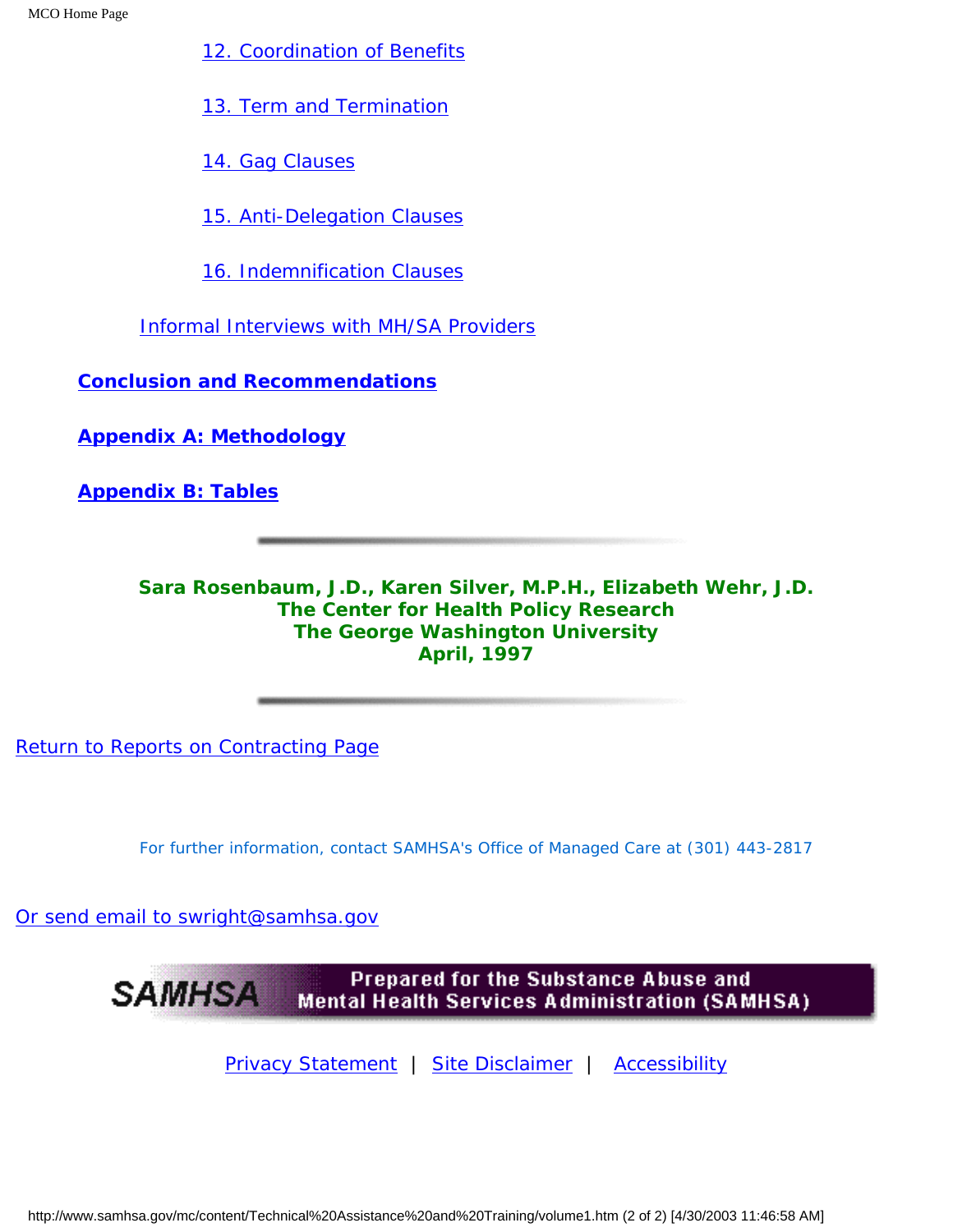# An Evaluation of Contracts Between Managed Care **Organizations and Community Mental Health and Substance Abuse Treatment and Prevention Agencies**

#### <span id="page-2-0"></span>**Acknowledgments**

We wish to acknowledge the following persons for their support and guidance: Dr. Eric Goplerud, Dr. Mady Chalk and Dr. Jeff Buck of the Substance Abuse and Mental Health Services Administration; Rachel Block and staff of the Health Care Financing Administration; Dr. Suzanne Gelber; Ellen Weber. J.D. of the Legal Action Center, Don Hevey of the Mental Health Corporation of America, Inc.; Charles Ray of the National Community Mental Health Care Council; Jack Gustafson of the National Association of State Alcohol and Drug Abuse Directors; Dr. Robert Glover of the National Association of State Mental Health Program Directors; Dr. H.G. Whittington of Wm. Mercer, Inc.; Leslie Scallet, J.D., Lewin/VHF; and Jeffrey Kushner. This study was conducted under HRSA Contract No. 240-94-0038 for the Substance Abuse and Mental Health Services Administration.

#### **Executive Summary**

This study represents a descriptive, point-in-time examination of the structure and content of provider network agreements between managed care organizations (MCOs) and community mental health and substance abuse (MH/SA) treatment and prevention agencies. This is not a study of the quality of managed care systems. Instead, this analysis is designed to assess provider contracts (one of the basic legal instruments on which the managed care system rests) and to identify the meaning of these instruments for MH/SA service providers, group purchasers, MCOs, individual consumers and their families, and public policy.

#### **Background and Overview**

As health care purchasers turn to managed care to control costs, access and outcomes, the American health care system is undergoing dramatic change which is not yet well understood. The legal heart of this transformation is the web of contracts among the major stakeholders: group purchasers, MCO plans and providers. These agreements create legally enforceable rights and duties, and govern the flow of tens of billions of dollars in annual health spending and affect the care of millions of MH/SA service consumers. It is critical that public policy makers, group purchasers, providers and consumers understand what these contracts provide, how they are structured and the way in which they ultimately may shape the health care system. Well designed, a contract should help promote access to care, limit costly and/or unnecessary care, encourage the use of lower-cost, preventive services and hold parties to the contract accountable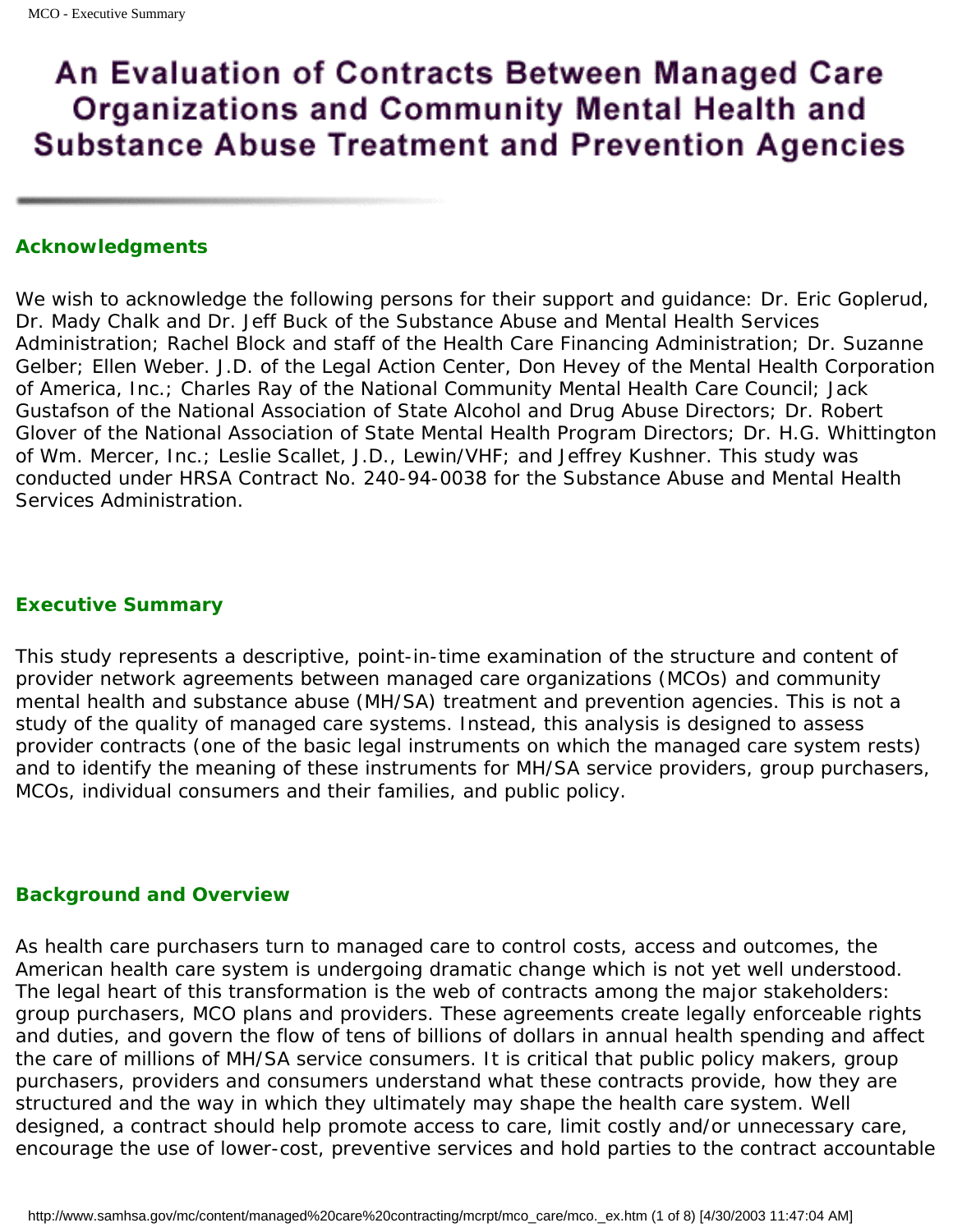```
MCO - Executive Summary
```
for achieving specified outcomes of care.

Contracts represent a series of related, legally enforceable promises. A contract articulates the rights and responsibilities of the parties to the agreement, the flow of funds, the assignment of clinical and administrative responsibilities through the health care system, and the distribution of clinical and financial risk. Under the rules of contract interpretation, the clearer the agreement, the more likely it is that a party to the agreement will be able to enforce its terms. Liability for ambiguity in agreements lies with the drafter of the agreement. In a health care system governed by principles of market law, it is essential for the drafter of an agreement (in this case the managed care organization) to retain as much discretion as possible over the terms of the agreement in order to protect its interests and those of its client (the group purchaser). This means the negotiation of contracts that give the company the power to exercise discretion over the provision of medical care and the expenditure of money.

# **Study Methods and Findings**

For this analysis, we utilized contracts which were selected in a manner that would ensure proper representation from a base of more than 250 intact contracts (i.e., contracts which include all appendices and addenda) collected from community MH/SA agencies located throughout the country. All of the contracts were in effect at the time of their collection. Participating agencies were assured anonymity, and all contracts were stripped of identifying information prior to analysis in order to maintain the confidentiality of all of the parties in light of the proprietary nature of the agreements. In addition to reviewing contracts, we conducted informal interviews with several providers in order to learn more about their experiences in negotiating contracts.

# *Contract Provisions*

*1. Identifying Contracts by Type of MCO, Elements of Group Sponsor Agreement or by*  **Type of Group Sponsor**: Managed care contracts with community MH/SA agencies involve numerous types of managed care entities. Within the four corners of the contract, it often was not possible to identify the type of MCO whose contract was analyzed. Moreover, it also was not possible to ascertain whether the MCO offering the agreement was itself at financial risk for services or was instead administering a self-insured plan for a group sponsor which retained risk. Definitively answering questions related to corporate structure and risk contracting would have required us to breach confidentiality by querying the parties. It is important to note that we could find nothing in the structure of these contracts involving unknown corporations that significantly distinguished them from the "known" contracts.

While coverage, cost sharing, and certain network provider duties may vary from group purchaser to group purchaser, MCOs must be able to structure an efficient, manageable operation and establish reasonably consistent network participation terms and conditions that apply, in the larger MCOs, to tens of thousands of providers in the MCO's network. Basic coverage rules and treatment obligations, term and termination clauses, coordination of benefit clauses, risk sharing provisions, provisions related to utilization review and quality assurance,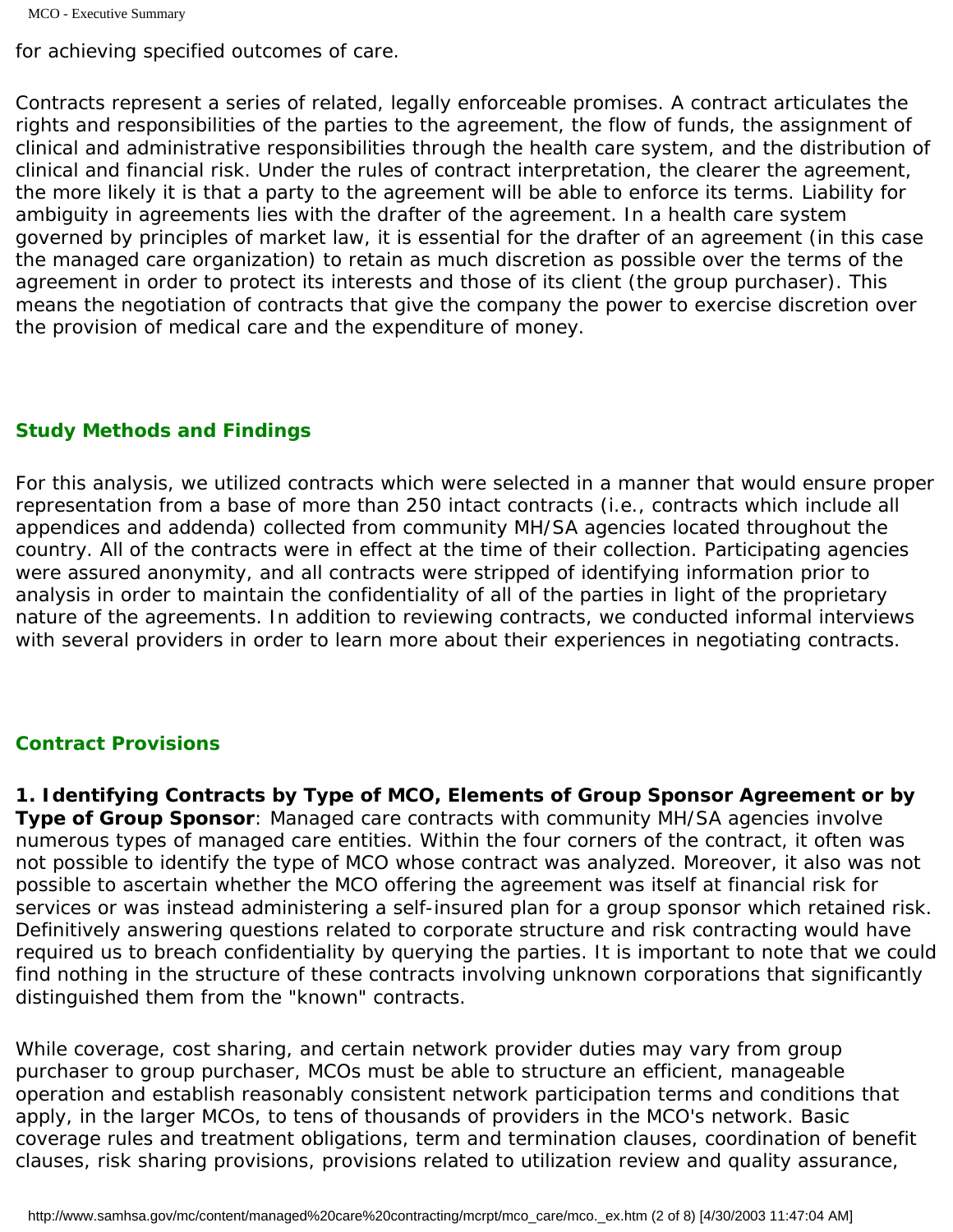MCO - Executive Summary

and provisions related to the timing of payment and modification of contract terms are likely to be standardized, regardless of the particular group sponsor whose members the provider might serve. Indeed, our analysis found the contracts are strikingly similar in their basic provisions.

We also found that the provider contracts serve as general network participation agreements, not as agreements specific to a particular member group cared for by the MCO (e.g., Medicaid members, persons covered through a State employee health plan, etc). MCOs must be able to build networks of providers whose services they in turn sell to group sponsors or to other MCOs with whom they contract. This does not mean that the MCO does not assign specific member groups to specific providers. However, the generic nature of the contracts suggests that MCOs seek to obtain a general participation agreements from their providers.

*2. Classes of Services Covered By Contracts*: Contracts typically cover both mental health and substance abuse treatment services. The basic provider agreements cover a limited range of benefits and services. Almost no contracts covered the comprehensive range of services that MH/SA agencies are capable of offering. The contracts suggest MCOs tend to buy from community MH/SA agencies only specific interventions furnished by only certain categories of providers. Presumably, this is because the agreements MCOs negotiate with group purchasers are themselves limited in scope. Moreover, the services that are purchased from the CBOs by MCOs tend to be traditional forms of care (e.g., psychiatric services, outpatient care, and outpatient substance abuse treatment services) delivered by credentialed health professionals such as psychiatrists and Ph.D. psychologists. Less than one quarter of the contracts cover "bundled" outpatient MH/SA treatment services that might be furnished by more than one clinical staff member or health professional. Prevention services are almost never included as a basic contract service. Similarly, case management services, in-home therapy, community treatment for former patients of institutions, and substance abuse residential treatment are rarely purchased as part of the basic contract. In none of the provider agreements were issues addressed of cultural competence on the part of the provider or the availability of translation services.

Contracts reviewed frequently purchase the services of individual health professionals directly rather than purchase of care from the MH/SA agency itself. In these contracts the MH/SA agency is not a party to the agreement and has neither a service nor a financial relationship with the MCO. This practice has significant financial and organizational implications for community MH/SA agencies that previously received all-inclusive clinic rates for services furnished by their entire salaried staff.

*3. The Duty to Treat Patients and Accept Patient Referrals*: All of the contracts imposed on providers the duty to treat patients referred to them by the MCO. Only in rare instances did the contracts we studied permit providers to refuse to accept any particular patient into their practice or to discharge a patient from their program.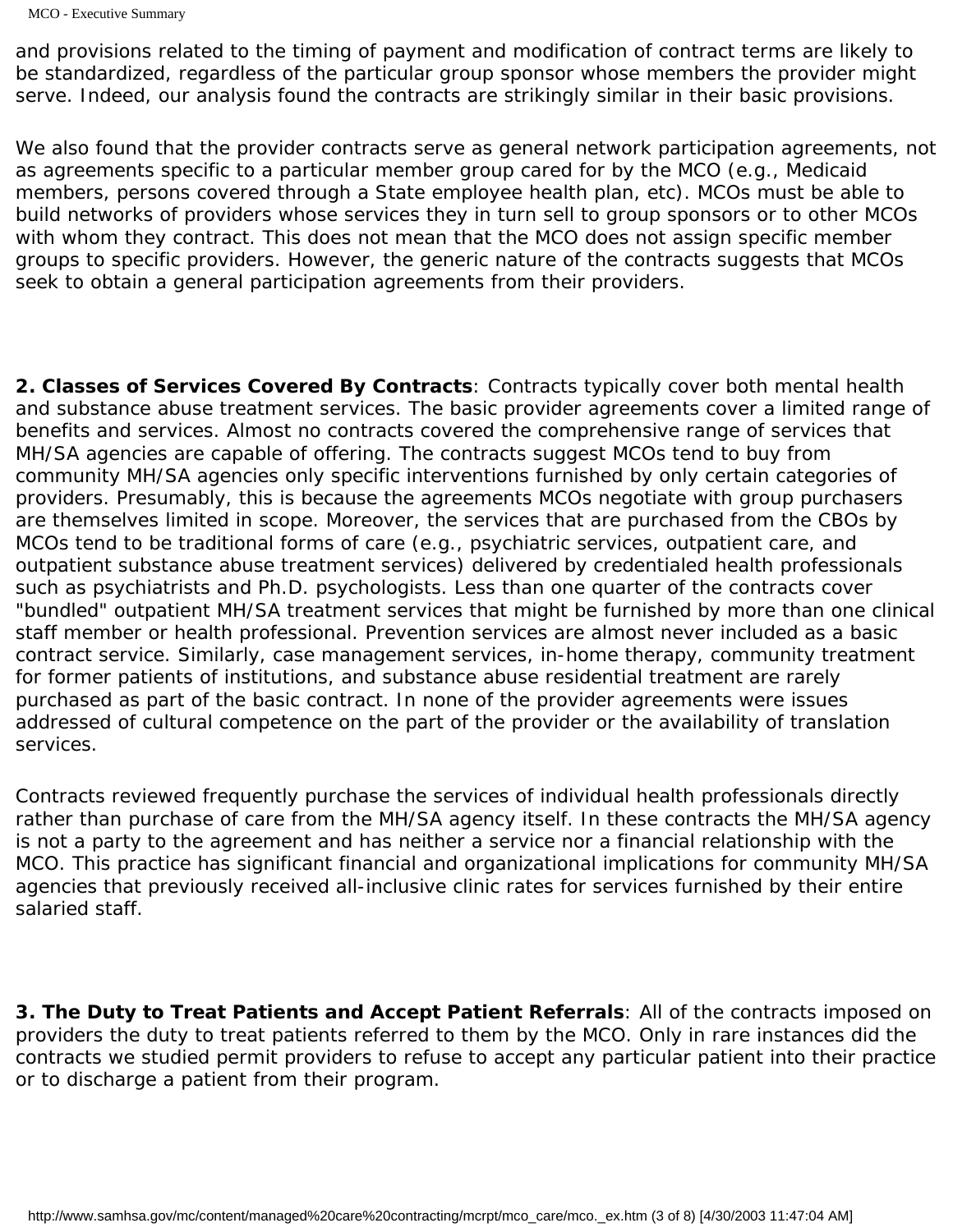*4. Prior Authorization of Covered Services.* More than 80 percent of the contracts require that providers obtain prior authorization for one or more contract services. Rare do contracts specifically authorize primary care providers as to approve care. Ten percent of the contracts we reviewed give patients' primary care providers an explicit role in the prior authorization process. This suggests that MCOs typically retain the prime gatekeeping responsibility (i.e., the exercise of medical judgement regarding the need for specialty care). This is consistent with the obligation on MCOs to manage care, particularly the consumption of specialty services.

Requirements for prior authorization of services appear to apply both to emergency and nonemergency services in about half of the contracts. The other half of the contracts specifically exempt emergency MH/SA treatment from otherwise applicable prior authorization requirements. In these latter contracts, providers are required to seek MCO approval of an emergency service within 24 to 48 hours of admission.

*5. Access Standards and Treatment Time Lines*: The majority of the contracts reviewed do not contain treatment time lines as a contractual duty. Eighty-two percent are silent on the issue of timeliness of care. Supplementary provider manuals which are not formally attached to the contract may cover access standards. These manuals would be less legally enforceable than contractual agreements. In the eight contracts that explicitly set treatment time lines, no consistent patterns could be discerned in the range of time lines specified.

*6. Referrals to, and Relationships with, Other Providers*: With the exception of four contracts, service agreements either expressly limit referrals to providers within the network or else are silent or unclear on the matter. Standard insurance principles would exclude from reimbursable coverage any court-ordered treatment, as well as treatment ordered by public agencies such as schools or child welfare agencies, since the plan's medical staff (or contractors in instances where such determinations are allowed) had not determined the *medical necessity* of the care. Only a few contracts expressly require providers to maintain coordinating arrangements with other agencies as a basic contract duty. The absence of explicit coordination requirements appears to be consistent with MCOs' general pattern of retaining control over service and resource authorization.

*7. Medical Necessity and Emergency Definitions*: Thirty-six contracts expressly link coverage to a determination of medical necessity by the MCO. Two contracts specify that their medical necessity standards build on currently recognized placement criteria. Virtually none of the contracts articulate a separate medical necessity standard for children (such standards might be found in separate provider manuals). The majority of contracts (29) commit medical necessity determinations to MCO discretion. Only three (6%) contract expressly stated that the treating provider's judgement would be taken into account in the plan's determination. In only one contract was the provider's determination of medical necessity binding. This result would be consistent with MCOs' basic duty to the group purchaser to ensure that coverage is in fact necessary.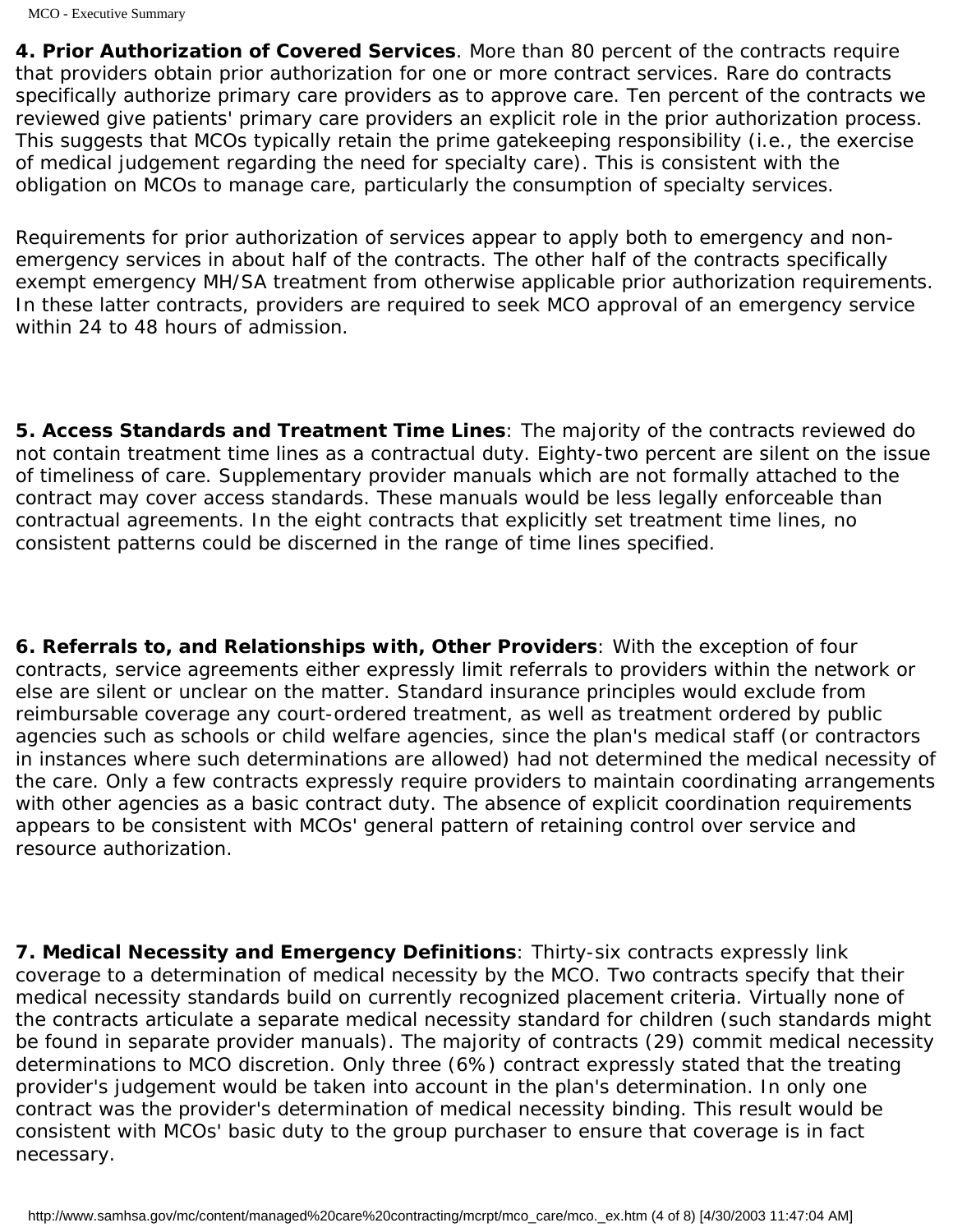*8. Enrollee Encounter Data and Eligibility Verification*: Despite the growth in demand on the part of payers for data on access and utilization, only eight contracts specify that providers must furnish encounter data to plans. The majority of contracts are either silent or unclear on the issue. Because MCOs cannot pay for care unless patients are enrolled at the time services are furnished, it is not uncommon for contracts to specify pre-service eligibility verification requirements. Fifteen of 50 reviewed contracts contained such a requirement. However, only four specify that the MCO's eligibility verification services will be available on a 24 hour-per-day, 7day-per-week basis.

*9. Quality Management Systems*: More than 80 percent of the contracts reviewed explicitly require participation in the contractor's quality management system.

10. **Capitation Agreements**: Only two contracts reviewed in this study contain capitation payment arrangements for one or more covered services. Of these, one includes a withhold arrangement. None includes a shared savings (i.e., "upside risk") clause. The capitation agreements which do appear in these documents appear to create significant financial risk in the provider.

*11. Fee-for-Service Agreements*: The overwhelming majority of the MCO/CBO contracts reviewed for this study (48 of 50) are fee-for-service arrangements. Of these, four contracts include withhold provisions, and two include shared savings arrangements. Agreements permit the MCO to make upward adjustments in withhold levels at any time.

12. *Coordination of Benefits:* Most contracts contain coordination of benefit clauses, which obligate the provider to bill legally liable third parties prior to billing the MCO. In only one contract is the onus of collection placed squarely on the plan.

13. Term and Termination: Contracts are equally likely to grant both providers and MCOs nocause termination rights. MCOs are somewhat more likely to be able to terminate for cause. In the event of termination, an MCO retains the group members. A provider that elects to terminate the agreement can leave the relationship but would lose its access to the MCO's patients. About half of all contracts either require at least three months' notice prior to a no-cause termination or else do not address the matter, leaving the provider subject to whatever later rules are established. Post-termination treatment obligations are an important safeguard for enrolled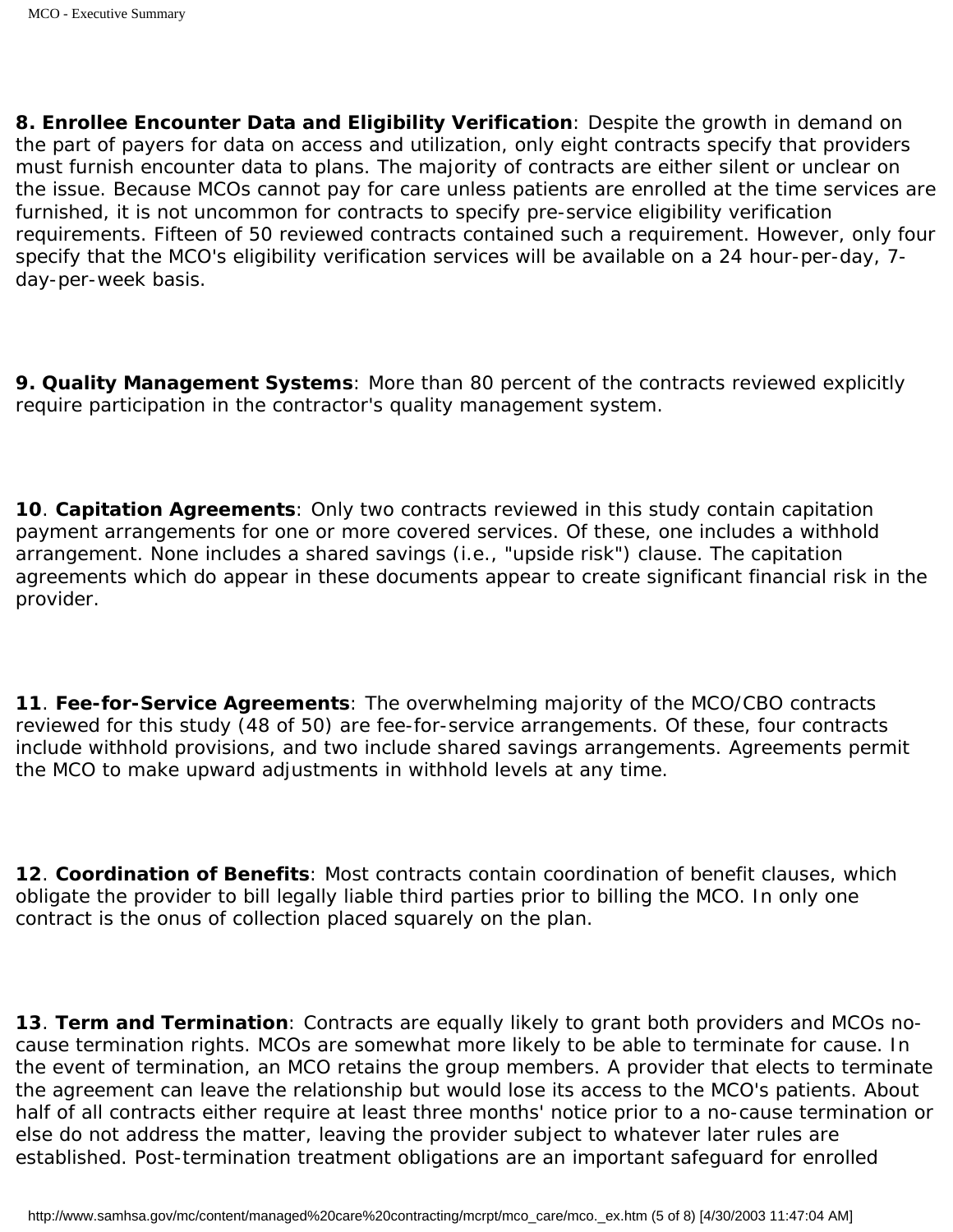members of the plan so that members' can be safely transferred to another care arrangement. In a substantial minority of the contracts reviewed, the post-termination obligation extends indefinitely, regardless of the cause of the termination or the amount of time needed to effectuate a patient transfer.

14. "Gag" Clauses: Of all the contracts we reviewed, only two contained true clauses that could be construed as "gag" clauses (i.e., clauses that appear to prohibit providers from speaking to patients about coverage and treatment determinations made by the plan).

*15. Anti-Delegation Clauses*: Many of the contracts reviewed contain provisions that prohibit physicians under contract to the MCO from delegating any of their duties to any other member of the MH/SA agency's clinical staff. While these clauses technically are meant to deal with the legal and ethical problems arising from unilateral decisions on the part of providers to end their relationship with patients, the clauses also could be construed as effectively prohibiting the use of a health care team to provide covered services to patients.

### *Informal Interviews with MH/SA Agencies*

During 1996 we also held informal discussions with 12 MH/SA agency directors or their staff regarding their experiences in negotiating managed care provider contracts. Most of the respondents considered that the contracting process had been open to negotiation. However, only half of the interviewees reported that they had all contract-related information before negotiating the terms of the agreements. The majority of respondents who did not have all relevant documents prior to negotiation reported that MCOs would not furnish them.

Less than half of all respondents reported obtaining a legal analysis before signing an agreement. Only one obtained an actuarial analysis. Half of all respondents indicated that they conducted a business analysis of contracts prior to signing them. The providers that did not obtain either business or legal assistance reported cost as a barrier. Only one quarter of respondents were members of provider networks that represented their interests on a collective basis.

## **Conclusion and Recommendations**

This exploratory, point-in-time study of contracts between MCOs and community MH/SA agencies shows that despite a certain degree of difference, provider service agreements are strikingly similar in their structure. Contracts are carefully constructed legal instruments which MCOs have created to establish and maintain control over access, benefit utilization, practice patterns and costs. These contracts seek to retain MCO control over the movement of beneficiaries and funds throughout the network created by the MCO. The contracts shift financial risk from the MCOs to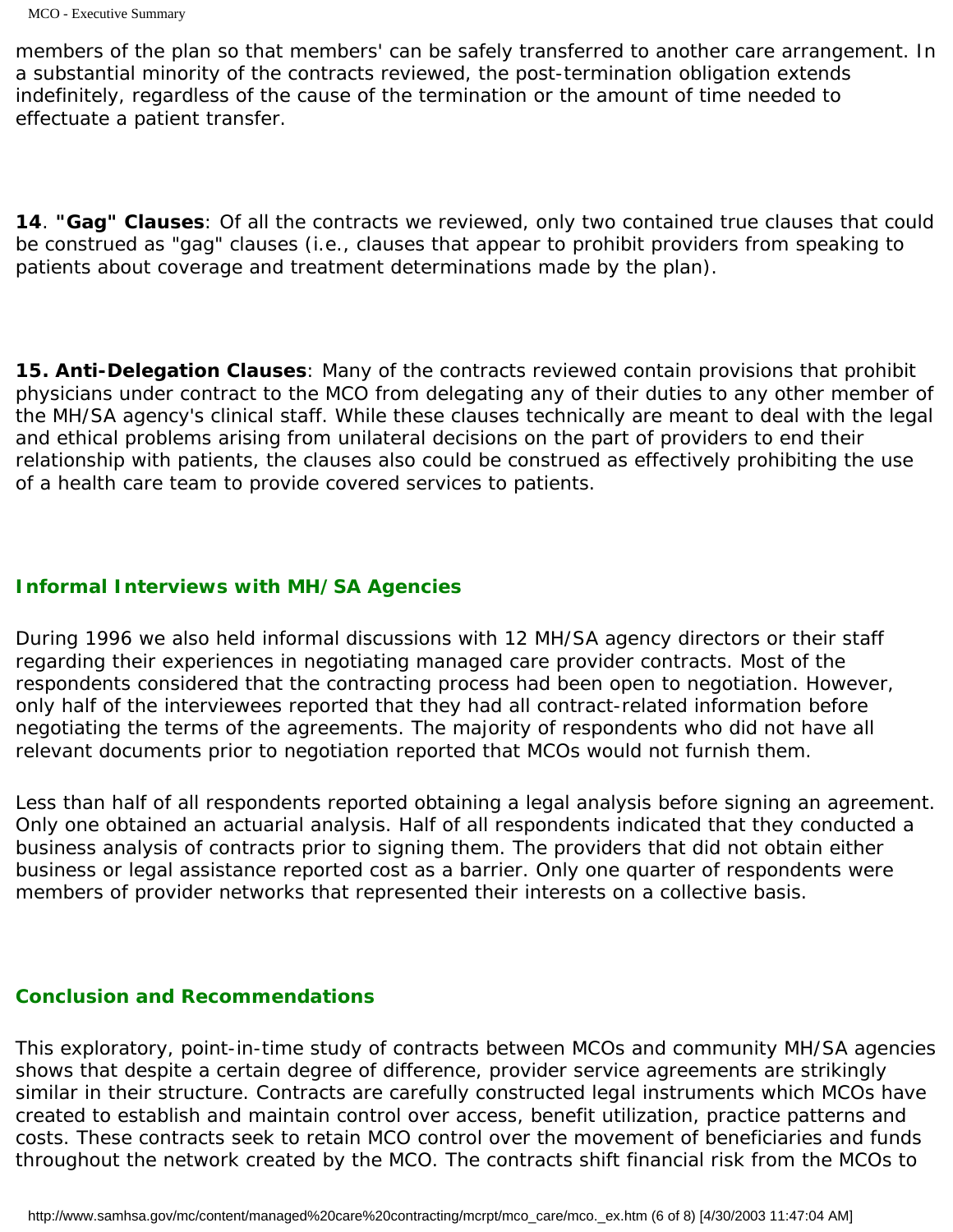their network providers in numerous ways, from eligibility verification systems that require providers to absorb the risk of erroneous eligibility determinations, payment provisions that do not contain specific time lines, coordination of benefit provisions that place responsibility for recovery of liability with the providers, post-treatment obligations and other provisions designed to control the flow of funds. These techniques are used by MCOs to ensure that the basic objective of the purchaser -- health care at the price it wants -- can be achieved, while shielding the MCO itself from financial risk (in the case of risk contracts) and from the loss of the group purchasers' business (in the case of administrative services contracts).

Managed care systems operate through a network of interlocking agreements among that can involve tens of thousands of contracts between an MCO and service providers. These agreements spell out basic coverage rules, service duties and financial obligations. The basic agreements can be tailored for individual group purchasers, but the process of adding on to the basic agreements for an a specific group purchaser can be difficult. This issue is a particularly pressing one for State Medicaid agencies, which tend to seek products that are relatively tailored to the needs of their populations. In cases in which the group purchaser's managed care expectations are significantly different from those reflected in the standard MCO/provider agreements, the purchaser may need to take additional steps to ensure that provider agreements accurately reflect its expectations and that providers are apprised of key differences. Otherwise group purchasers' expectations may be lost in the translation between the master contract and the point at which care is delivered.

The issue of provider response to these contracts inevitably arises. MH/SA providers may respond by forming stronger and larger provider networks in order to increase their negotiating leverage. Recent rulings of the Justice Department and the Federal Trade Commission may encourage such networks to develop. But even if provider networks are strengthened, purchasers and MCOs will continue to have strong bargaining advantages. Therefore, group purchasers and policy makers need to make choices. To the extent that a group purchaser values the services that an individual provider or class of providers can offer its members, it needs to specify its expectations regarding these providers in its MCO contract. Moreover, in the case of services that community based programs furnish and that group purchasers do not include in their coverage agreements, policy makers need to make deliberate funding decisions and develop an explicit means of paying for these services. The discounted payments that form the basis of most managed care contracts make the continued provision of non-insured services unrealistic in light of the disappearance of cross-subsidy capabilities.

*For further information, contact SAMHSA's Office of Managed Care at (301) 443-2817* 

[Or send email to swright@samhsa.gov](Mailto:swright@samhsa.gov)

Prepared for the Substance Abuse and **SAMHSA** Mental Health Services Administration (SAMHSA).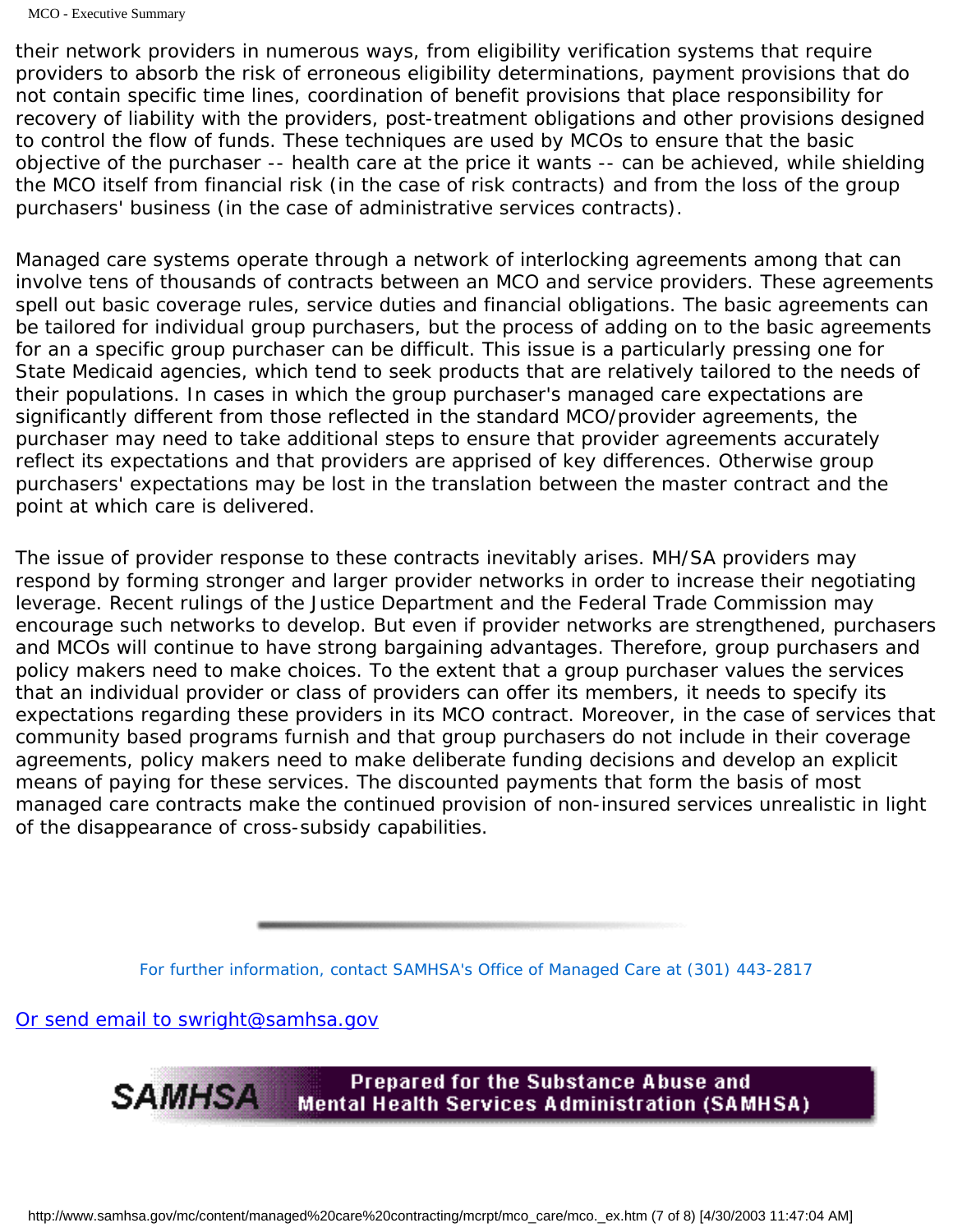[Privacy Statement](http://www.samhsa.gov/about/content/privacy.htm) | [Site Disclaimer](http://www.samhsa.gov/about/Disclaimer.html) | [Accessibility](http://www.samhsa.gov/about/content/508.html)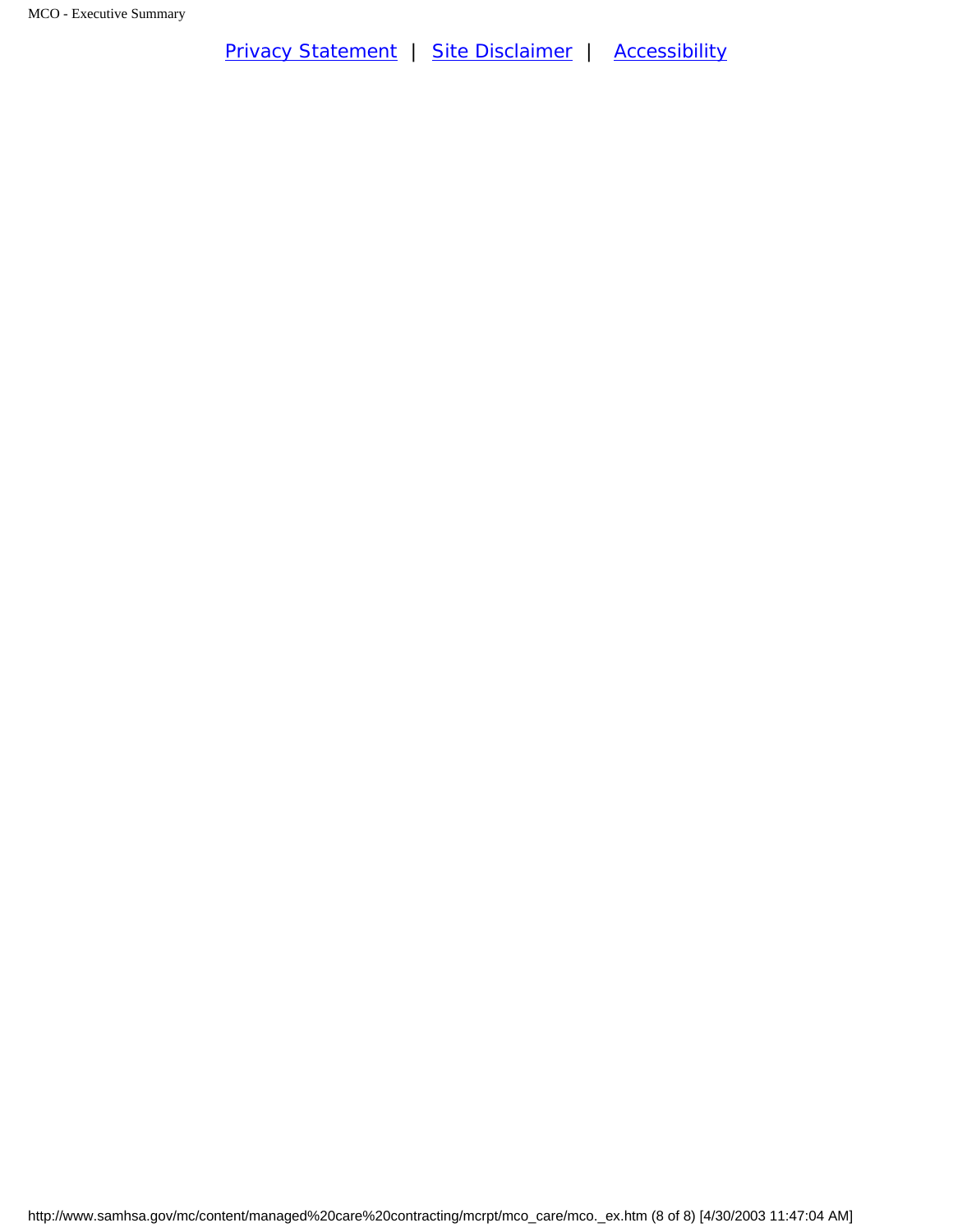# An Evaluation of Contracts Between Managed Care **Organizations and Community Mental Health and Substance Abuse Treatment and Prevention Agencies**

# <span id="page-10-0"></span>**Background and Overview**

The rapid transformation of the American health care system to managed care has altered the system profoundly. In their study of managed care organizations Jonathan Weiner and Gregory de Lissovoy describe its impact on the traditional relationships among the key stakeholders in the American health care system, health insurance sponsors, insurers, providers and patients:

> The 1980s witnessed an unprecedented change in the organization and financing of U.S. health care. At the onset of the decade, two major insurance arrangements existed, and one predominated. About 90% of working Americans and their dependents were covered by conventional "indemnity" health insurance plans purchased by employers as a benefit. Under a typical employment-linked plan, consumers were free to choose any available provider. Physicians, for their part, were faced with few constraints and practiced more or less as they wished. Insurance companies usually served as passive go-betweens: the intermediary between the employer and provider. With little scrutiny they paid bills submitted to them on a fee-for-service (FFS), retrospective basis. The government-sponsored insurance programs-- Medicare and Medicaid-- were patterned directly after this traditional employee benefit model.

The second major type of health insurance plan, the prepaid health maintenance organization (HMO) was the arrangement of choice for about 5% of all Americans in 1980. At that time, 80% of all HMO enrollees received care from so-called closed staff or group-model HMOs--where the physicians practiced in large, organized, multispecialty group settings.

By the end of the 1980s traditional insurance plans and established HMOs were joined by a stunning array of new health care financing and delivery entities. Collectively these plans (along with HMOs) came to be known as "managed care" plans. A common characteristic of the new managed care plans was the degree to which the roles of insurer and provider became integrated. Boundaries that once separated the two were blurred. *[\(Footnote 5\)](#page-13-0)*

<span id="page-10-1"></span>In 1995, approximately 15 years after the beginning of the growth period of the modern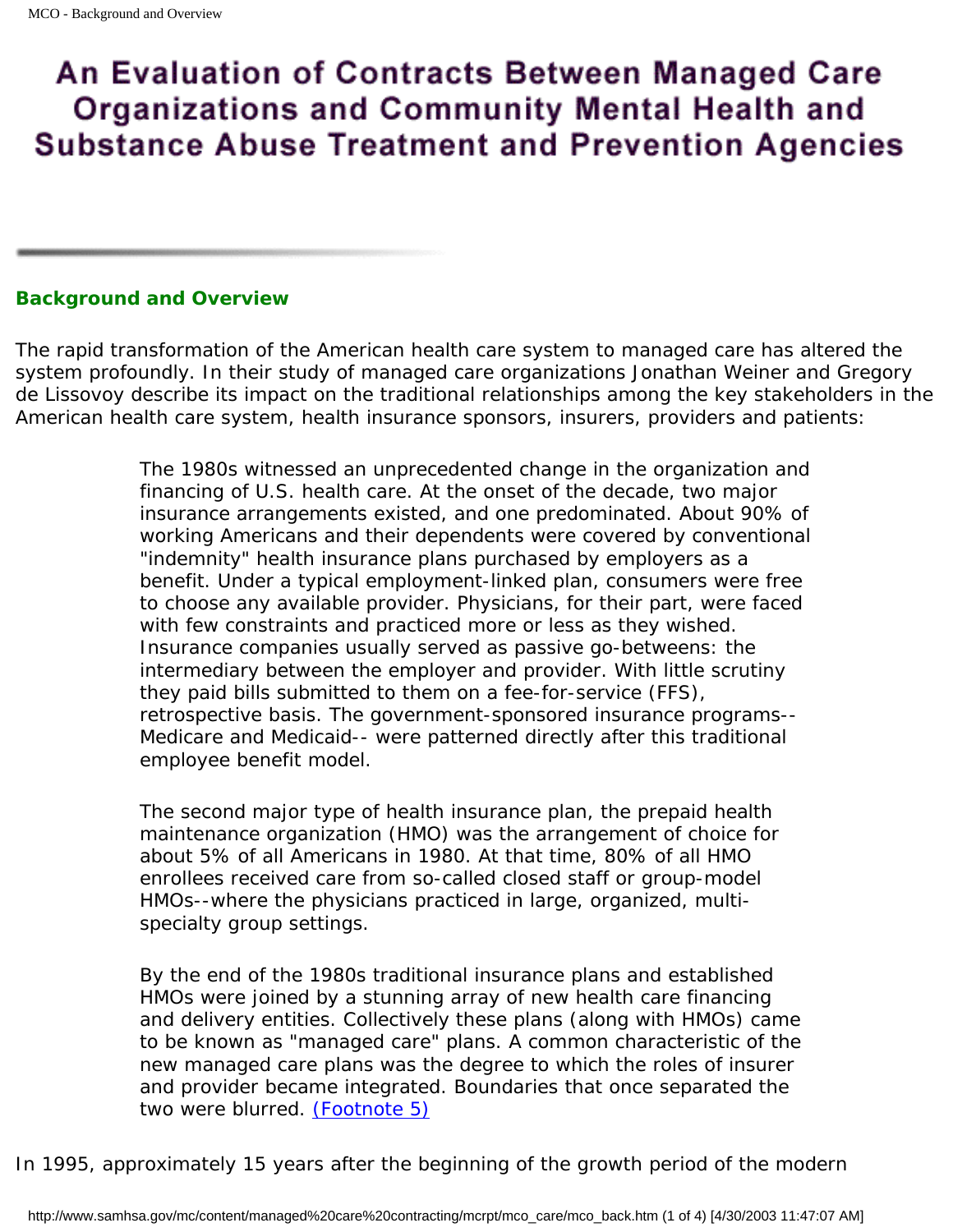<span id="page-11-0"></span>managed care industry, more than 140 million privately insured Americans (78% of all privately insured persons) were members of managed care plans. As of 1996 40% of all Medicaid beneficiaries and ten percent of Medicare beneficiaries were enrolled in managed care arrangements. *[\(Footnote 6\)](#page-13-1)* Widespread concerns among public and private group purchasers alike over the cost and quality of medical care served as the impetus for this transformation. Certain Federal laws, most notably the Employee Retirement Income Security Act, Federal antitrust law, and the Medicare and Medicaid statutes, made the transformation legally possible. *[\(Footnote 7\)](#page-13-2)*

<span id="page-11-1"></span>There is no single definition of managed care. As used in this study, managed care denotes any health care arrangement in which a company (which may be organized as a health insurer, a health maintenance organization or some other type of risk-bearing entity or as a non-risk bearing plan administrator) contracts to provide or arrange for the provision of certain health benefits for a preset fee (a premium in the case of a risk contract or a fixed-term budget in the case of an administrative services agreement). Services in turn are furnished to members of the managed care plan through a network of health care providers and institutions who are selected by the managed care entity and whose practices are controlled to a greater or lesser degree by the entity. *[\(Footnote 8\)](#page-13-3)*

<span id="page-11-2"></span>There is great potential for variation in managed care. Managed care organizations can be loosely or tightly organized. They can contract with health care providers on either an exclusive or a nonexclusive basis. They can either assume financial risk for services covered under the agreement or act as non-risk-bearing third party administrators. Plans offered by managed care organizations can either restrict members to a specific group of providers for all services other than emergency care and authorized "non-network" services, or else can permit members to seek services for an additional fee from non-network providers and/or self-refer for covered services. A single managed care organization can offer multiple risk and non-risk product lines that vary depending on the desires and needs of the group purchaser. Depending on the type of product sold and the membership of the plan, a MCO can utilize one or more provider networks to deliver care or can use certain portions of its network for certain purchasers.

Regardless of the specific structure of the managed care arrangement, agreements between group health plan sponsors and managed care organizations reflect group purchasers' expectations that MCOs will perform certain basic functions:

- provide or arrange for the provision of services covered under the contract;
- select members of the provider network and to oversee the quality of their care;
- oversee the consumption of covered benefits by both members and network providers; and
- stay within budget (i.e., either the premium or the actuarial budgeted assumptions in the case of self insured group purchasers).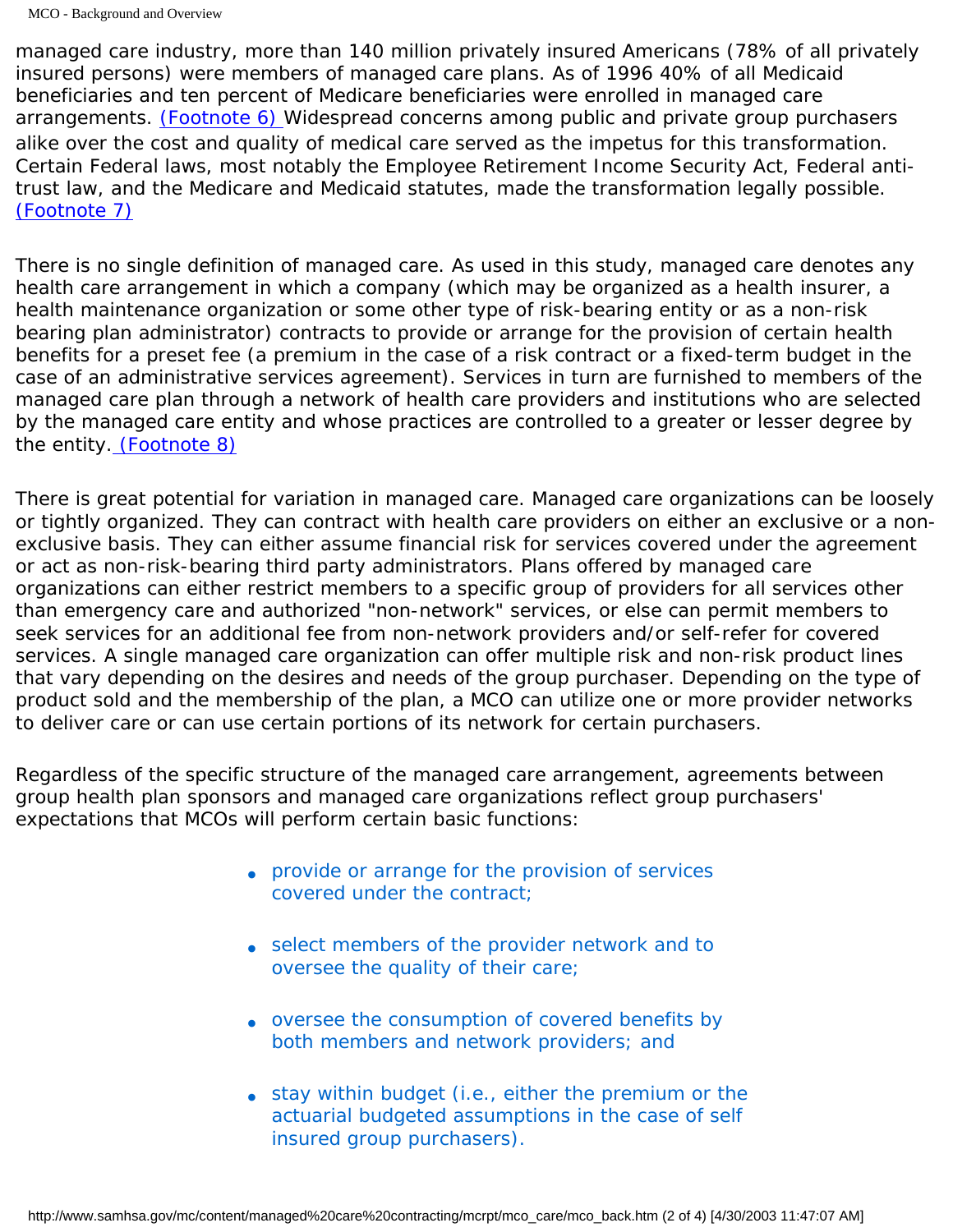Managed care organizations carry out these expectations through a series of operational and management techniques which can include selective contracting, provider profiling, utilization review, the development of quality management standards and practice guidelines, conservation of financial resources, and the transfer of financial risk for cost overruns to network providers. *[\(Footnote 9\)](#page-13-4)*

<span id="page-12-0"></span>Managed care organizations may employ health care providers to carry out their service duties. As Weiner and de Lissovoy note, however, staff employee model HMOs represent a small proportion of the modern managed care industry. The more common model is one which a managed care company develops its service network through an extensive series of service agreements with independent contractors. Under this model which forms the basis of this study MCOs enter into agreements with a range of primary and specialty providers and institutions, as well as with other entities necessary to the enterprise. Courts have characterized these organizational arrangements as ones that create both direct and vicarious liability in the organizations for the quality of the care they furnish, much in the same manner that hospitals are held liable for the quality of their care. *[\(Footnote 10\)](#page-13-5)* Because MCOs increasingly are considered liable for the quality of their care, they have a strong interest in selecting and retaining only those providers who agree to abide by the MCO's contract terms.

<span id="page-12-2"></span><span id="page-12-1"></span>In light of the fact that the basic duties of MCOs are similar regardless of the specific type of managed care agreement they may enter into, it should not be surprising that their subcontractor agreements would also be similar. Moreover, because an MCO must execute many individual contracts in order to build its network, it is logical to expect a high degree of similarity in any individual company's contracts. *[\(Footnote 11\)](#page-13-6)* This may be particularly true in markets with a significant over-supply of certain classes of providers, thereby making possible standard agreements developed on a non-negotiation basis. The obligation of managed care organizations to purchase aggressively is underscored by their agency relationship with their purchasers and the fact that at least one court has characterized the relationship between the MCO and individual members as that of a fiduciary. The similarity of basic duties, however, may be a particularly important finding for public purchasers and beneficiaries, who may desire to purchase a more comprehensive behavioral healthcare benefit than is common among commercial purchasers.

Finally, in a health care system governed by principles of market law, it is essential for the drafter of an agreement to retain as much discretion as possible over the terms of the agreement in order to protect its interest. Ambiguities in contract terms would be construed against the drafter, an outcome which MCOs cannot afford if they are to succeed in business. MCOs have a decided interest in forming good relationships with their providers in order to keep the quality of their product strong and may maintain informal agreements with their suppliers over issues such as medical decision-making powers and financial terms in order to encourage an atmosphere of trust and partnership. At the same time, however, MCOs have a strong interest in maintaining a position of strength in their formal relationships with their suppliers. This means the developing contracts that give companies the power to exercise discretion over the provision of behavioral healthcare and the expenditure of money. An MCO can be expected to offer its suppliers (in this case, providers) service agreements that are as advantageous to it as possible on the issues which lie at the heart of managed care: authority over allocation of financial resources; authority over the medical and coverage decision-making process; and the transfer of financial risk.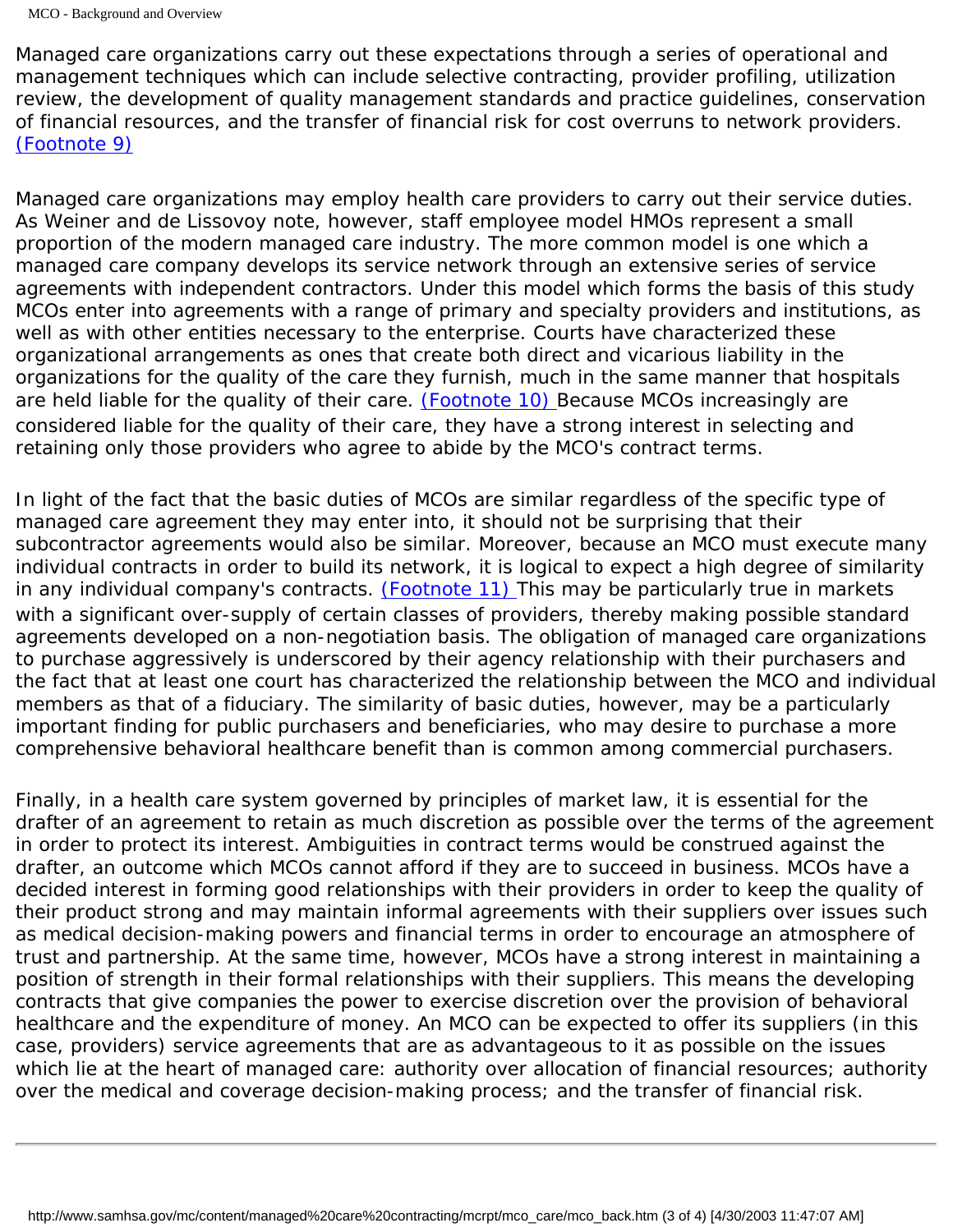## <span id="page-13-0"></span>*Footnotes*

*[5](#page-10-1)* Jonathan Weiner and Gregory de Lissovoy, Razing a Tower of Babel: A Taxonomy for Managed Care and Health Insurance Plans, 18 J. Health Pol. Pol'y & Law 75,76-78 (Summer, 1993)

<span id="page-13-1"></span>**[6](#page-11-0)** Prospective Payment Assessment Commission, Medicare and the American Health Care System: Report to Congress, June, 1996 [reprinted at] CCH Medicare /Medicaid Guide, Number 911 (June 20, 1996) at 19. (Hereinafter cited as ProPac/1996).

<span id="page-13-3"></span><span id="page-13-2"></span>*[7](#page-11-1) Law and the American Health Care System* op. cit. Chapter 2.

<span id="page-13-4"></span>*[8](#page-11-2) Law and the American Health Care System* , op.cit. Ch.2.

<span id="page-13-5"></span>*[9](#page-12-0) Law and the American Health Care System*, op.cit.

<span id="page-13-6"></span>*[10](#page-12-1) Law and the American Health Care System* op.cit. Chapter 3.

**[11](#page-12-2)** Indeed, we found great similarity in contracts in our earlier analyses of service agreements between managed care organizations and family practice providers furnishing primary medical care services, as well as agreements between managed care organizations and academic medical center physician groups.

*For further information, contact SAMHSA's Office of Managed Care at (301) 443-2817* 

[Or send email to swright@samhsa.gov](Mailto:swright@samhsa.gov)

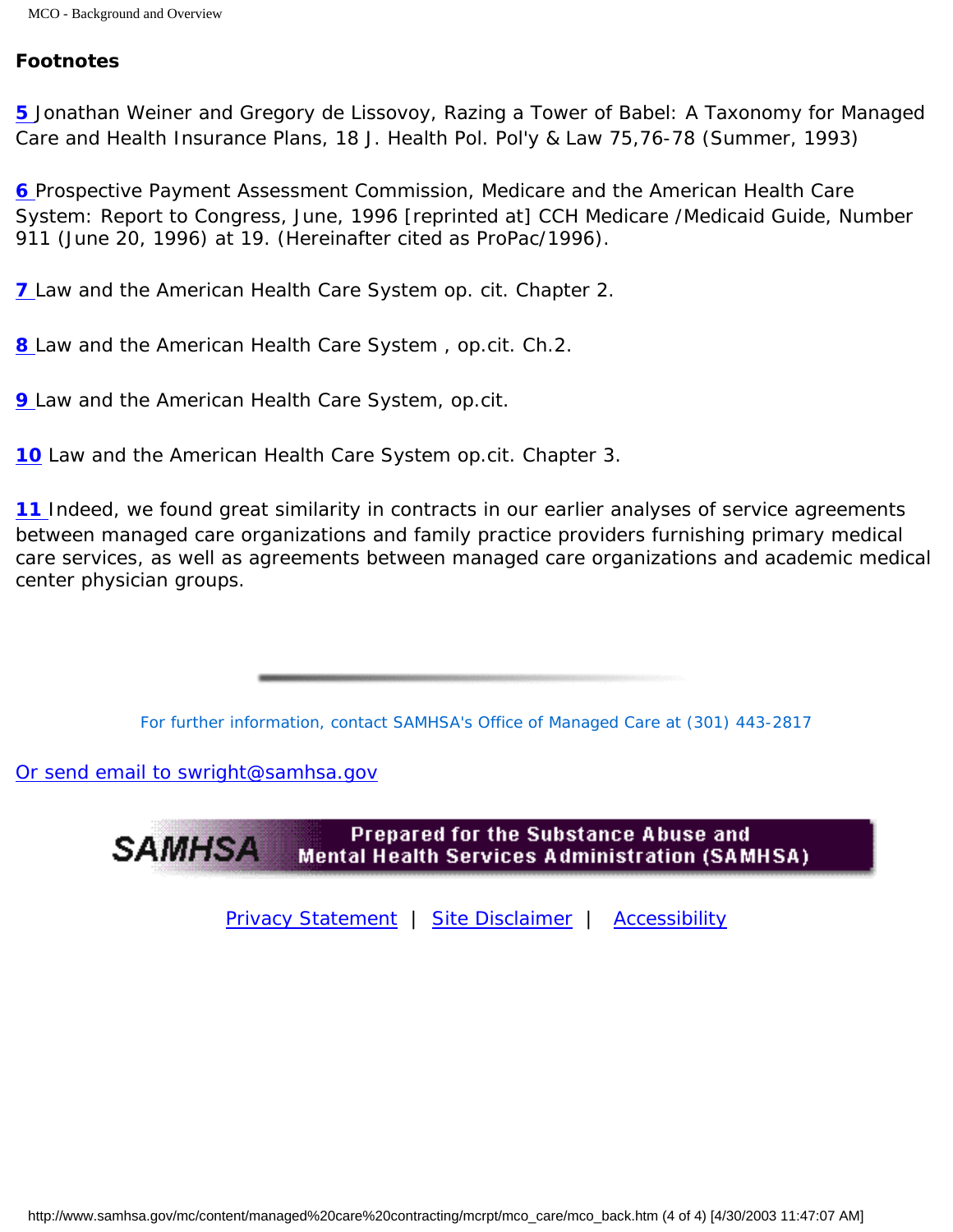# <span id="page-14-2"></span>An Evaluation of Contracts Between Managed Care **Organizations and Community Mental Health and Substance Abuse Treatment and Prevention Agencies**

## <span id="page-14-0"></span>**Study Methods and Findings**

In this part we present the principal findings from a point-in-time exploratory study of contracts between managed care organizations and community-based providers of MH/SA treatment and prevention services. This study builds on earlier unpublished work undertaken by the Center in 1994 through 1996, which analyzed contracts between MCOs and primary care medical practices located in medically underserved areas as well as contracts involving MCOs and academic medical centers. In these studies, which involved the review of several hundred contracts from around the country, we developed a basic approach to contract collection and analysis and presentation of findings. The instrument developed for the earlier study was modified and adapted for this study with the assistance of MH/SA experts.

For this analysis, we used contracts from a base of more than 250 intact contracts (i.e., contracts which include all appendices and addenda) collected from MH/SA agencies located throughout the country. We selected a total of 50 contracts representing different types of managed care organizational arrangements and involving MH/SA providers of varying size and locations. We also conducted a separate validation review using 90 additional contracts. (See Appendix A for a more detailed description of study design and methodology)

<span id="page-14-3"></span><span id="page-14-1"></span>Contracts were elicited on a voluntary basis from community MH/SA agencies, a necessary limitation to the study given the unavailability of the data otherwise. All of the contracts collected were in effect as of their time of collection. *[\(Footnote 12\)](#page-31-0)* Participating MH/SA agencies that submitted contracts were assured that all identification would be removed and their organization protected. The voluntary nature of provider participation in this study may represent a limitation of the analysis, although it is unclear in which direction the limitation would cut. Some providers might have elected to participate because they wished to share "bad" (i.e., disadvantageous) contracts. However, as we note below, many providers whom we subsequently interviewed felt that they had been able to negotiate at least some aspects of their agreement and did not appear to consider their agreements disadvantageous. Therefore, the contracts may be skewed toward more favorable instruments. Most importantly, however, is our finding that the contracts are extraordinarily similar in structure and content. This consistency across contracts diminishes concern about possible selection bias that could arise from voluntary participation. Tables accompanying these findings can be found in Appendix  $B$ . In addition to reviewing contracts, we conducted informal interviews with twelve providers in order to learn more about their experiences in negotiating contracts. These findings are separately reported below.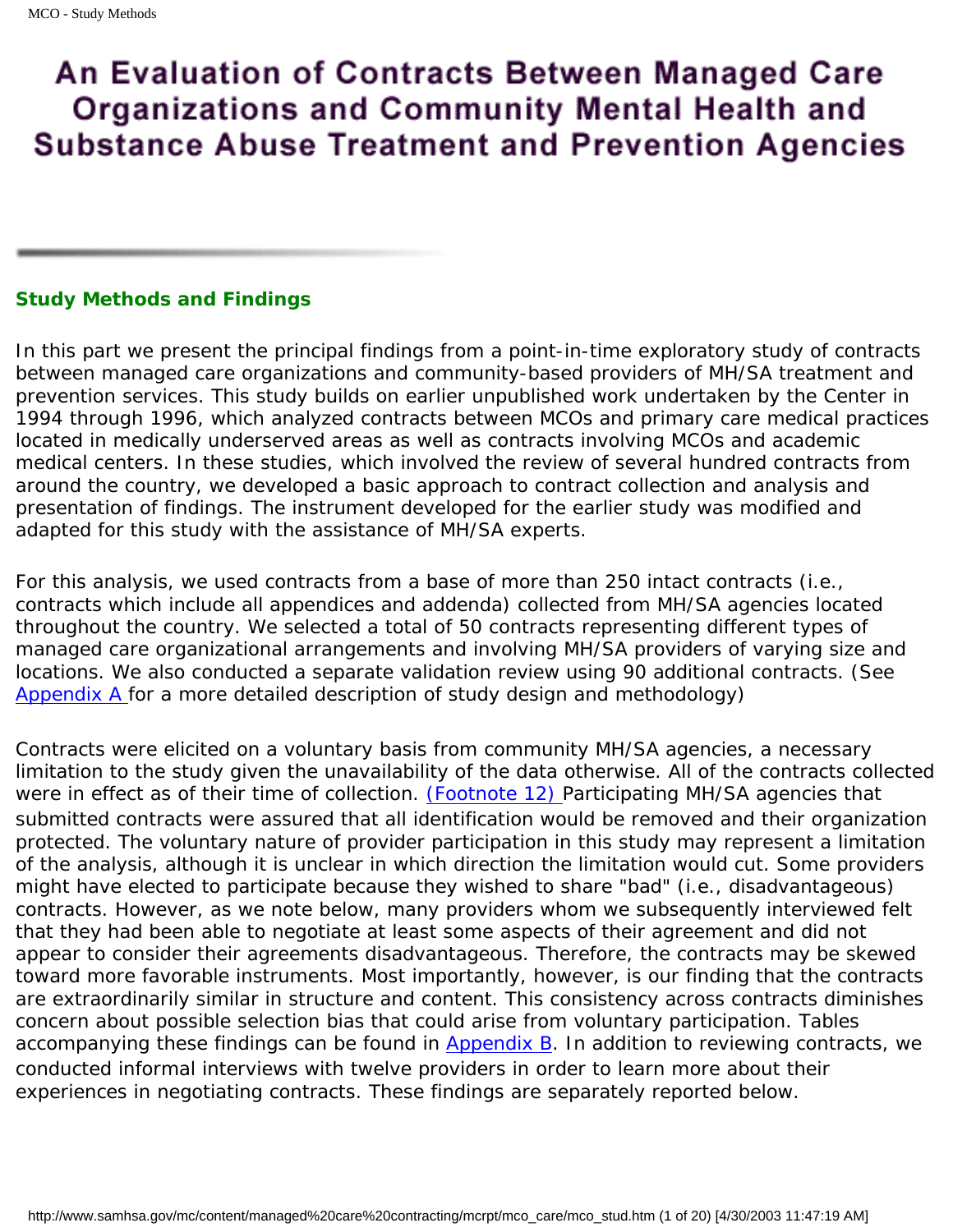# *Contract Provisions*

# *1. Identifying Contracts by Type of MCO, Elements of Group Sponsor Agreement or by Type of Group Sponsor.*

Managed care contracts involving community MH/SA providers involve numerous types of entities. An HMO, an insurer offering a managed care product or an administrative services product, or a provider network selling its member services to multiple public and private group purchasers or HMOs may all negotiate contracts with a single community MH/SA agency. Within the four corners of the contract we analyzed, it often was not possible to identify the type of MCO that had agreements with specific MH/SA agencies. Table 1 indicates that 19 contracts (38%) clearly involved a managed care organization licensed as an insurer, IPA, PPO, or HMO and potentially able to sell services directly to one or more group sponsors. The remaining contracts involve entities whose corporate structures are unknown or unclear.

Just as it was not possible to identify the nature of the MCO from the contract itself, it also was not possible to determine from the structure and content of the contracts whether the MCO offering the agreement was itself at financial risk for services or was acting as an administrative services organization retained for a fee by a purchaser which retained risk. Definitively answering questions related to corporate structure and risk contracting would have required us to breach our confidentiality agreements with MH/SA providers.

We can only assume that our sample includes the most common forms of MCO/CBO contracts. We could find nothing in the structure of these contracts involving unknown corporations that significantly distinguished them from the "known" contracts.

<span id="page-15-0"></span>What is striking about the contracts themselves is the similarity of their basic provisions.With the possible exception of payment rates for covered services, we could find no evidence of variation in the basic agreement by group payer. Basic coverage rules and treatment obligations, term and termination clauses, coordination of benefit clauses, risk sharing provisions, *[\(Footnote 13\)](#page-31-1)*  provisions related to utilization review and quality assurance, and provisions related to the timing of payment and modification of contract terms were applicable in these contracts regardless of the particular group sponsor whose members the provider might serve. Indeed, it probably would be impossible for an MCO to function smoothly were the terms of its provider contracts to vary significantly from purchaser to purchaser. MCO's provider contract appear to cover beneficiaries of numerous group health plans which contract with an MCO. This probably would be particularly true in the case of specialty providers such as MH/SA agencies, who over the term of the contract might see only a few members enrolled in any single group plan offered by the MCO.

<span id="page-15-1"></span>Few of the contracts could be identified by specific group sponsor. By and large, the provider contracts serve as general network participation agreements, not as agreements specific to a particular group purchaser served the MCO (e.g., Medicaid members, persons covered through a State employee health plan, etc). *[\(Footnote 14\)](#page-31-2)* MCOs look to build large networks of tens of thousands of providers whose services they in turn sell to group sponsors or to other MCOs with whom they contract. The generic nature of the contracts suggests that MCOs seek to establish basic agreements with providers in their networks, leaving the MCO free to market its product lines to numerous purchasers and assign beneficiaries to whichever provider it determines,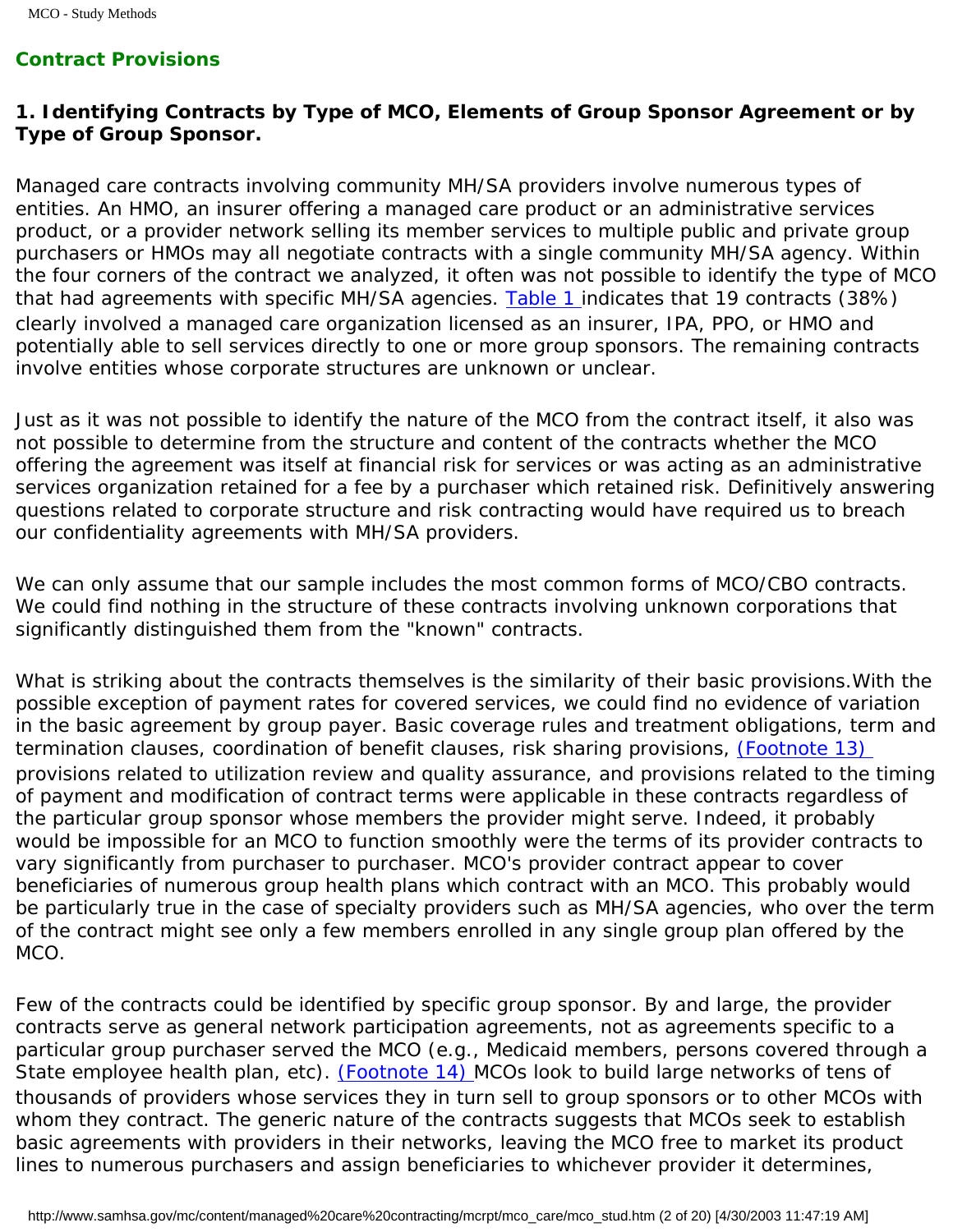```
MCO - Study Methods
```
regardless of the particular group provider.

# <span id="page-16-0"></span>*2. Classes of Services Covered By Contracts*

Table 2 indicates that the typical contract covers both mental health and substance abuse treatment services. Prevention services are rarely included as a basic contract service presumably because they are seldom purchased by group sponsors. Contracts that cover exclusively mental health or exclusively substance abuse related services tend to be uncommon. The percentage of contracts that covered mental health and substance abuse treatment services was roughly equal (72% and 68%, respectively). (At least one contract was unclear regarding the types of services it covered).

Table 3 is one of the most important tables in the study. It shows the limited nature of, and wide variation in, the benefits and services covered in the basic provider agreements we studied. For any particular service category (which, as Table 3 reflects, can be described as a type of therapy, a site of service, a particular type of provider, or a particular type of intervention), no more than about one quarter of all contracts specified coverage. Almost no contracts covered the comprehensive range of services that community MH/SA agencies are capable of offering. MCOs apparently buy from community MH/SA agencies only selected types of interventions furnished by specific categories of MH/SA professionals.

The services that are purchased tend to be traditional forms of care (e.g., psychiatric services, outpatient care, and outpatient substance abuse treatment services).

There may be instances in which a provider handbook accompanying a particular group plan may identify additional services beyond those enumerated in the contract itself. Depending on how the provider handbook is termed in the contract (e.g., as an addendum to the basic contract or as a procedural guide for providers treating members of a certain group plan), the service may or may not be covered when furnished by the provider and the provider may or may not have a duty to furnish the service. If the provider manual is intended to operate as procedural only, then the provider would not be obligated to furnish services listed only in the handbook, since they are not part of the provider's basic contract with the MCO and are simply indicative of the services that may be available to members from *some* provider under contract to the MCO. Nor would the MCO be obligated to purchase the additional services from the provider if it elected to furnish them, since it did not specifically contract for the service. While the MCO itself would be under an independent duty to furnish all services listed in the group contract, the incorporation by reference of multiple group plan provider handbooks would not itself have a legal effect on the scope of services which the provider is obligated to furnish or the MCO is obligated to buy from the provider unless a supplemental contract specific to the group is negotiated. In none of the contracts we reviewed were there supplemental service agreements specific to a particular group purchaser. Indeed, in our contract review we noted repeatedly that the contracts called for manuals to be furnished to providers subsequent to their membership in the network and were not portrayed as part of the basic agreement.

Twelve contracts (slightly less than one quarter of all the contracts we reviewed) cover "bundled" outpatient substance abuse or mental health treatment services that might entail a range of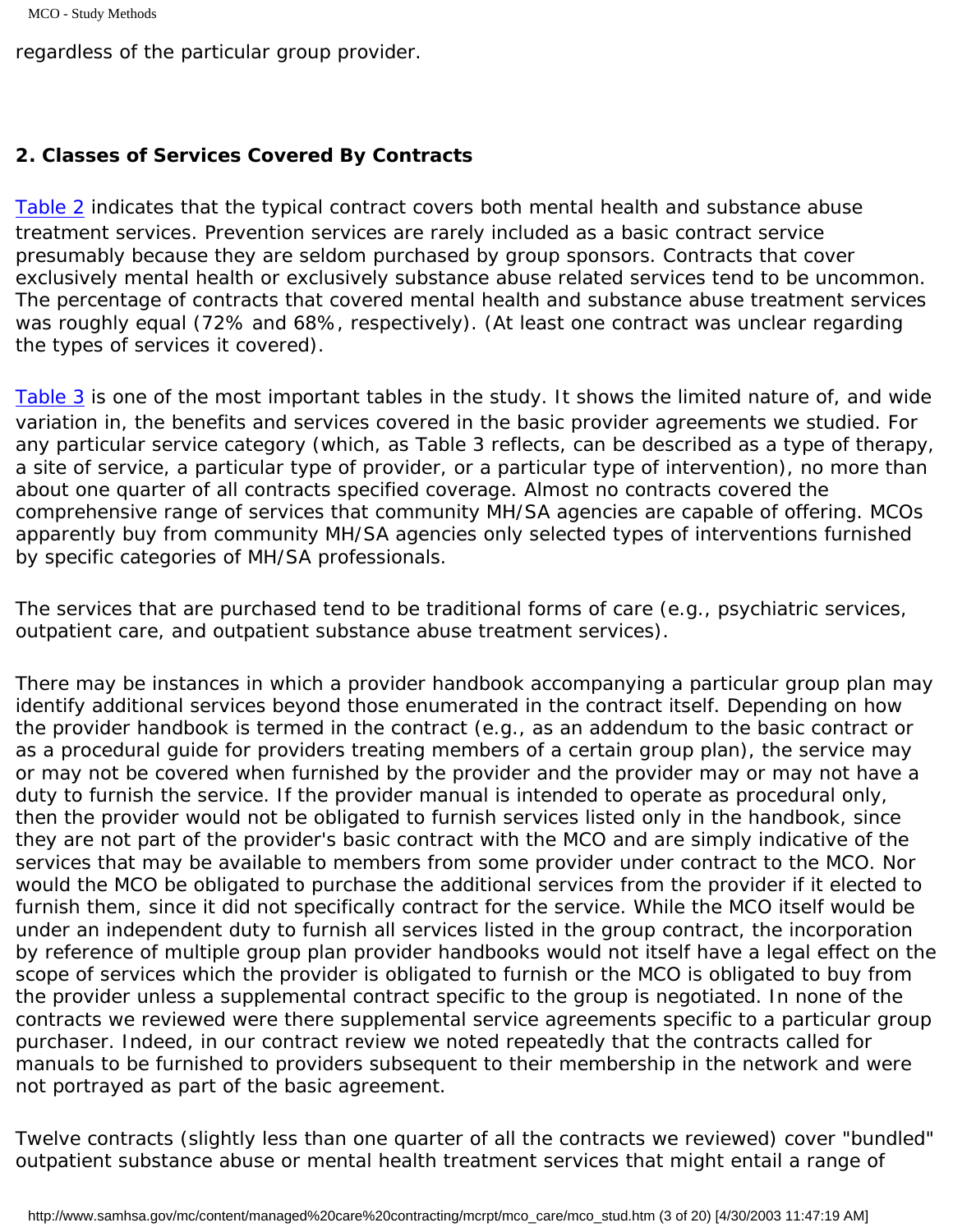MCO - Study Methods

interventions for a particular diagnosis, to be furnished by more than one clinical staff member or health professional. Case management services are infrequently purchased as a distinct service. As Table 3 shows, halfway house programs, in-home therapy, community treatment for former patients of institutions, violence prevention, and other services are rarely purchased as part of the basic contract, nor did the contracts include addenda indicating that such services would be covered for certain group purchasers. (In the case of Medicaid managed care, the MH/SA provider may still be able to furnish the service on a covered basis to the extent that the Medicaid agency has elected to exempt these services from the scope of its agreement with its MCOs).

A number of the contracts involve the purchase of services of individual health professionals by a MCO rather than purchase of care from the MH/SA agency itself. In these contracts the MH/SA agency is not a party to the agreement and has neither a service nor a financial relationship with the MCO, since the MCO has elected to purchase the services of a single professional on the MH/SA agency's staff in lieu of contracting with the entity and its staff generally. This practice has significant financial and organizational implications for agencies that previously received inclusive rates for bundled services or for services provided by multi-disciplinary teams that included credentialed and non-credentialed clinicians.

In serving persons with serious mental illness and substance abuse disorders, the issues of language and cultural competence are very important. None of the contracts specifies in its service duties that providers be able to furnish care in such a fashion (although the company may presume the existence of such capabilities when it enters into an agreement with a community-based MH/SA agency). Moreover, some group health sponsors, e.g., State Medicaid agencies, require the provision of translation services as part of clinical treatment itself. Medicaid managed care contracts also may specify that services be furnished in a "culturally competent" fashion. In none of the provider agreements we inspected (including agreements that unambiguously covered Medicaid beneficiaries) did the agreement discuss issues of cultural competence on the part of the provider or the availability of translation services. These provisions might well be addressed in a provider manual to accompany the contract. However, depending on how references to a provider manual are drafted in the contracts, such manuals may or may not create binding substantive obligations on the provider.

# <span id="page-17-0"></span>*3. The Duty to Treat Patients and Accept Patient Referrals*

<span id="page-17-2"></span><span id="page-17-1"></span>All of the contracts imposed on providers the duty to treat patients referred to them by the MCO. This duty is the essence of managed care, which requires MCOs to undertake to provide covered services through its providers. Only in rare instances did the contracts we studied permit providers to refuse to accept any particular patient into their practice or to discharge a patient from their program. *[\(Footnote 15\)](#page-32-0)* None of the contracts reviewed guarantees a minimum number of patient referrals nor were there guarantees in contracts in which payment is made on a capitated basis and a sizable number of lives theoretically would have to be guaranteed to make the agreement financially viable for the MH/SA agency.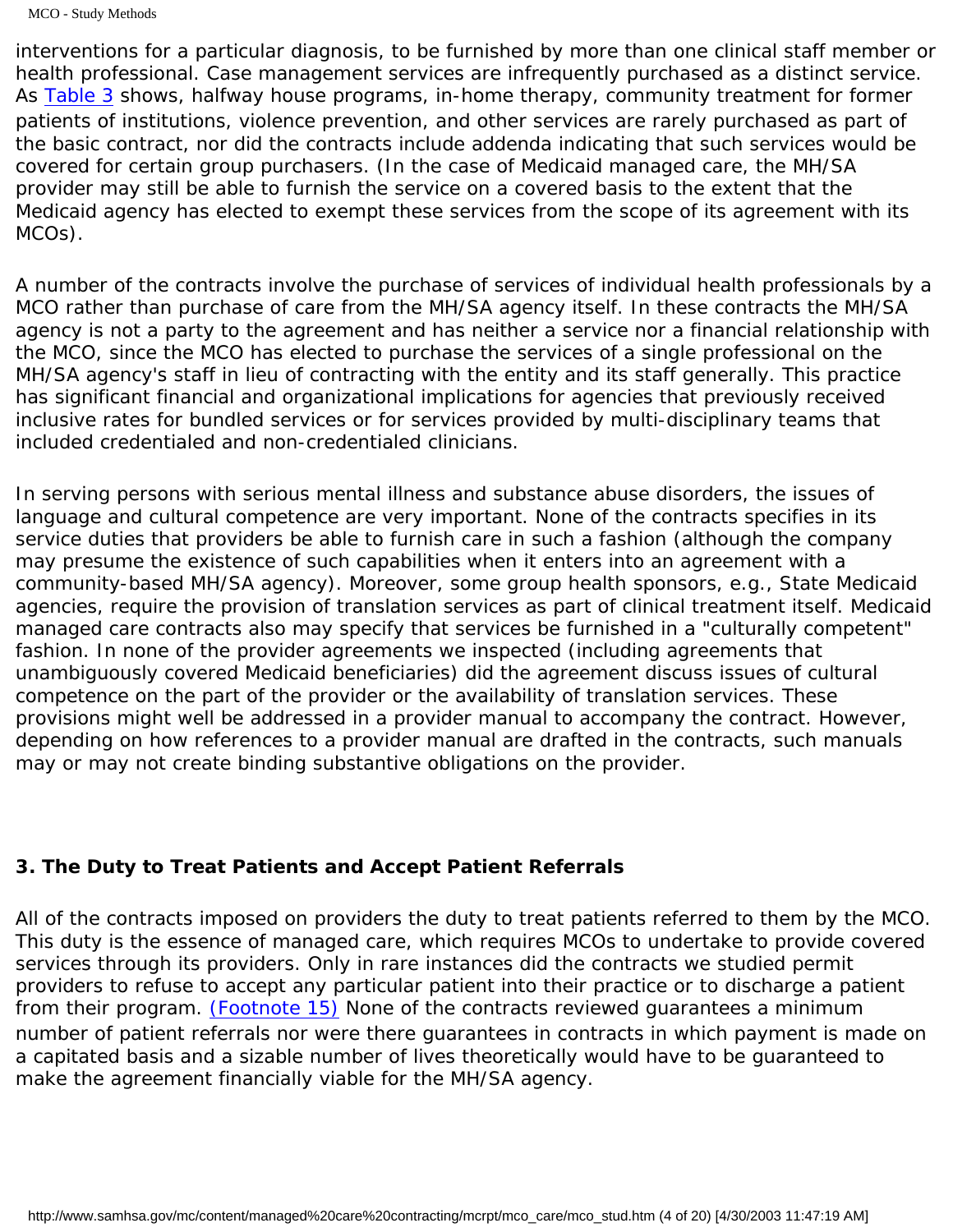# *4. Prior Authorization of Covered Services*

<span id="page-18-0"></span>[Table 4](#page-52-0) indicates that the great majority (80 percent) of the contracts require that providers obtain prior authorization for one or more contract services. *[\(Footnote 16\)](#page-32-1)* [Table 5](#page-52-1) indicates that in only 10% of contracts is the primary care provider explicitly identified in the contract the entity from whom prior authorization to furnish MH/SA services would be obtained. This suggests that, although primary care providers commonly are termed "gatekeepers", the true gatekeeping authority (i.e., the exercise of medical judgement regarding the access to specialty care) is generally retained by the MCO. This is consistent with the obligation on MCOs to manage access and use of care particularly of specialty services. *[\(Footnote 17\)](#page-32-2)*

<span id="page-18-1"></span>Prior authorization requirements frequently apply both to emergency and non-emergency services. [Table 6](#page-52-2) shows that only half of all contracts reviewed specifically exempted emergency MH/SA treatment from otherwise applicable prior authorization requirements. In these cases, review of an emergency service generally is required within 24 to 48 hours of admission.

The footnotes accompanying [Table 6](#page-52-2) show examples of the types of emergency prior authorization language contained in contracts. For example, one contract provides:

> In the event of a life-threatening emergency Consultant will immediately notify the Health Plan's 24-hour Special Care Center Emergency Line for instructions. Table 6, contract 34.04

<span id="page-18-2"></span>This provision exemplifies a contract in which the provider is required to contact the plan prior to ordering an emergency admission. If the provider were to order the admission without first consulting the plan, either the provider (or the patient, if her membership agreement specifies that she may be liable for costs if plan coverage procedures are not followed by either herself or her provider) might be liable for the cost of the care. *[\(Footnote 18\)](#page-32-3)* Moreover, liability theoretically could attach regardless of whether a subsequent review determined that the admission in fact was for an emergency condition. In other words, provisions such as the one which is set forth above impose unequivocal duties on the provider to contact the plan before taking any further action. Failure to contact the plan would be a breach of the contract, and the MCO potentially might be entitled to recover its costs (i.e., payment for the care) as well as other damages specified in the contract.

Prior authorization terms, as illustrated by the provision below, often are quite expansive in the scope of authority which is retained by the MCO and the limitations that are placed on provider treatment discretion: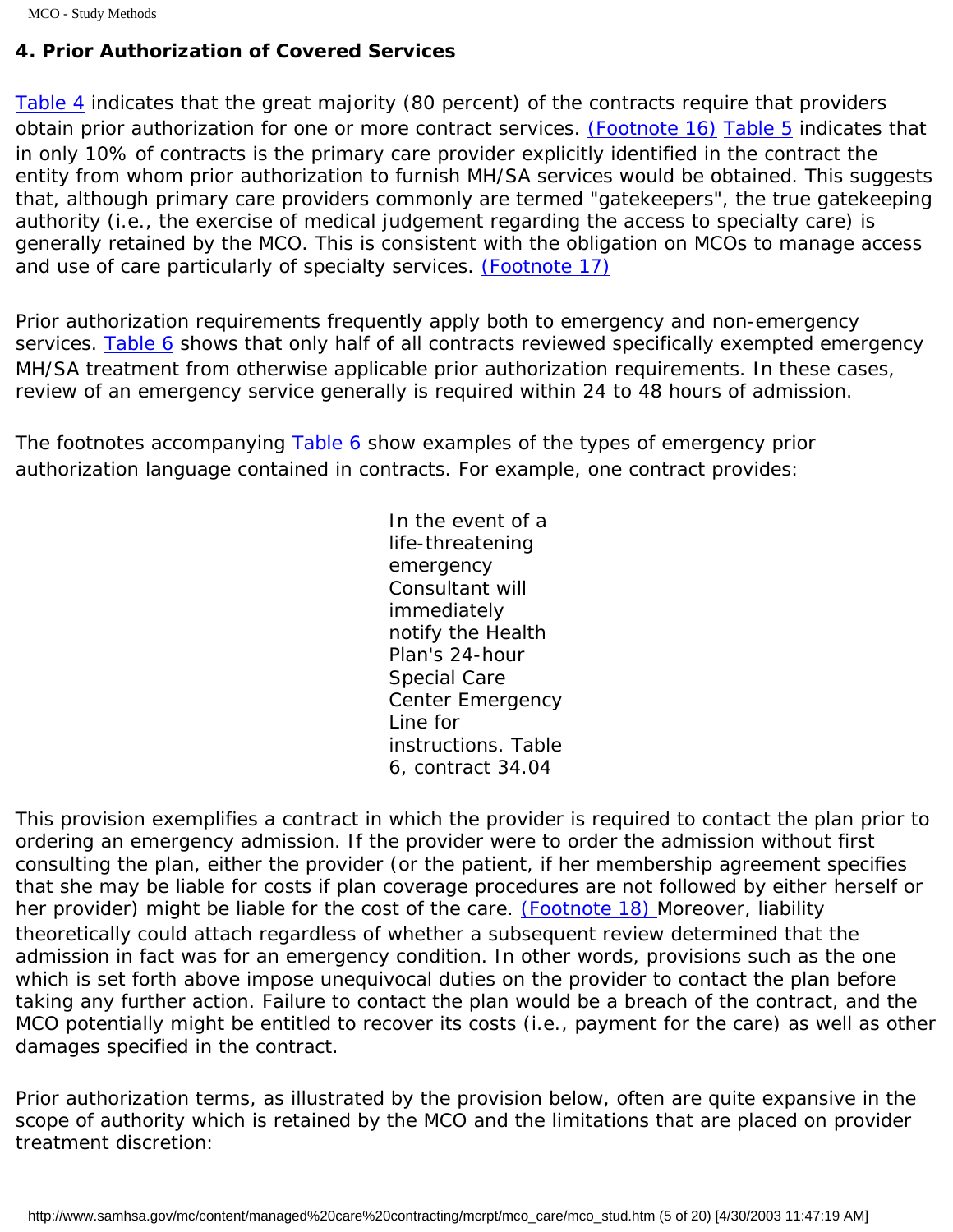## **Contract 71.02**

BENEFIT LIMITATIONS - Neither Plan nor any Client Organization shall make payment for Facility services rendered to Covered Members which are, in the opinion of Plan, determined to be not Medically Necessary or which have not been authorized by Plan. Facility shall obtain specific authorization for reimbursement from Plan prior to providing Covered Services to a Covered Member. In the event that Facility determines that treatment services beyond the then current authorization are Medically Necessary, Facility shall obtain additional authorization for reimbursement from Plan prior to providing to a Covered Member any Covered Services exceeding the maximum that was authorized in the most recent authorization. In the event that Facility determines that a Covered Member requires Emergency treatment, Facility shall contact Plan to obtain authorization for reimbursement for such care. If a Covered Member's condition is so severe that it is not possible to contact Plan, Facility shall provide such services to the Covered Member or refer the Covered Member to the nearest appropriate emergency facility and shall notify Plan as soon as practical, but not later than eight (8) hours following such referral. Each Plan authorization for Covered Services shall expire upon the earlier of (I) the expiration date specified in the authorization or (ii) termination of the applicable Managed Care Agreement. Reimbursement for Covered Services is contingent upon final determination by Plan or the Client Organization at the time the claim is processed that the patient was eligible as a Covered Member at the time that services were delivered to the patient. In the event that Facility provides services to a patient who was not eligible as a Covered Member at the time services were delivered, Facility may bill the patient for such services. In the event that Facility disputes Plan's reimbursement authorization decision, Facility shall comply with Plan's grievance and appeals procedures. For purposes of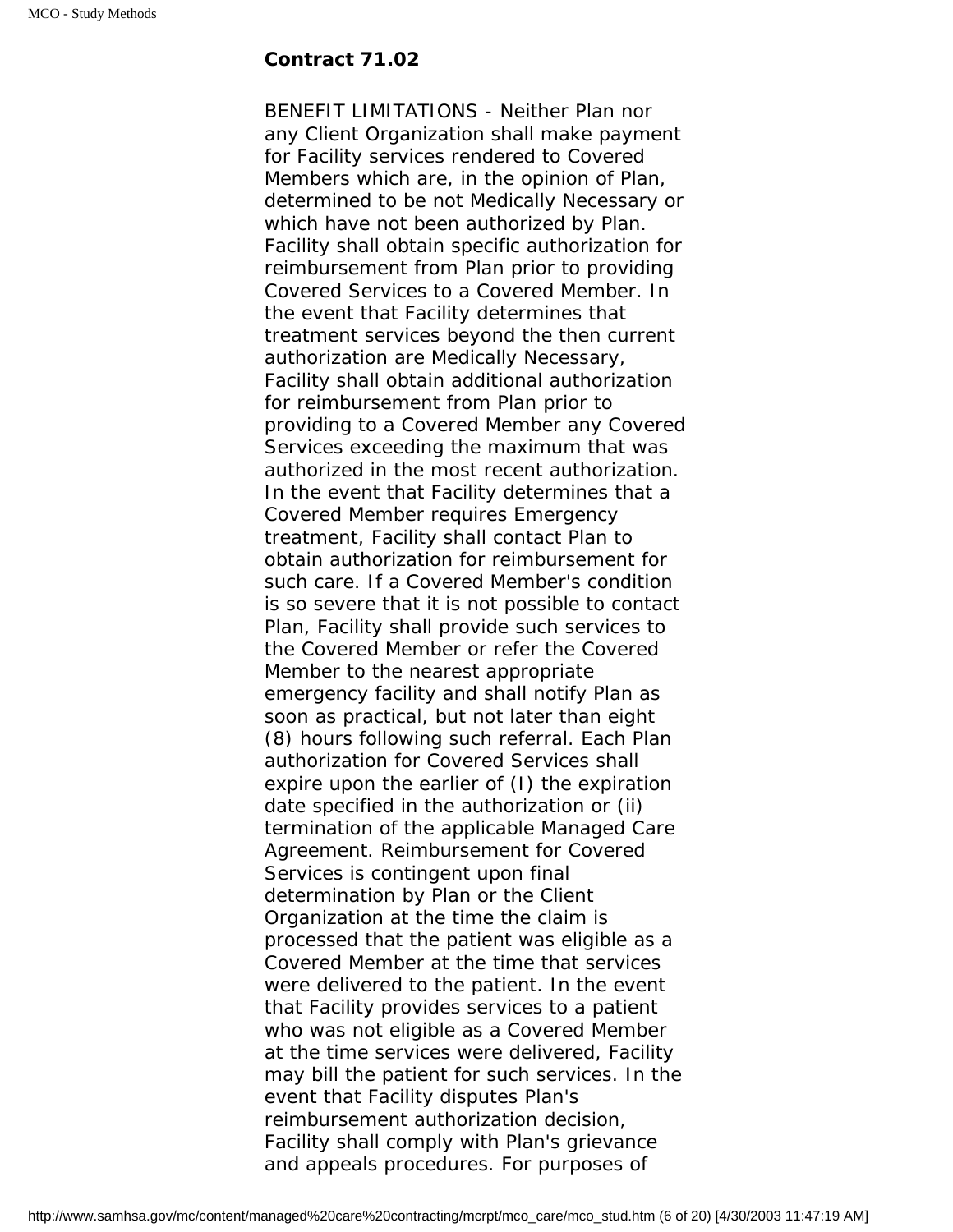this paragraph, Plan shall mean Plan or its designee.

[Table 7](#page-53-0) shows that of 50 contracts reviewed, none (including those that require prior authorization of emergencies) contains time line standards binding the plan to respond to a request for prior authorization within a given time frame. Moreover, none of the contracts treats as approved a prior authorization request which is not acted upon within a specified reasonable time period.

## <span id="page-20-0"></span>*5. Access Standards and Treatment Time Lines*

Treatment time lines establish expectations by managed care organizations regarding the speed with which covered services will actually be furnished. [Tables 8A](#page-53-1) and [8B](#page-54-0) indicate that the overwhelming majority of contracts reviewed in this study do not contain treatment time lines as a contractual duty. Eighty-two percent of contracts covering substance abuse treatment are silent on the issue of time lines, while a similar percentage of all contracts covering mental health services are silent on the issue of timeliness of care. Specific agreements imposed by group purchasers might contain treatment time lines, which, if incorporated into a provider manual, would govern the process of care for members of the group. *[\(Footnote 19\)](#page-32-4)*

<span id="page-20-2"></span>[Table 9](#page-54-1) displays the range of access standards for treatment in use in the contracts we reviewed. A total of 8 (non-duplicated) contracts contain any treatment time lines. There is no consistent pattern to the range of time lines used. For example, one contract specifies same-day treatment for urgent care, while another requires treatment within 24 hours of the MCO's request for care. Three contracts specify a 72-hour time line for urgent care, three contracts, five working days for routine care, and one agreement, ten working days for a new patient appointment. One contract gives the provider 120 days to respond to certain types of treatment requests.

## <span id="page-20-1"></span>*6. Referrals to, and Relationships with, Other Providers*

[Table 10](#page-55-0) shows that with the exception of four contracts, service agreements either expressly limit referrals to providers within the network or else are silent or unclear on the matter. Where a MH/SA provider seeks to make a referral to a non-network provider, the request is subject to prior authorization by the MCO's medical and utilization review staff.

The issue of referrals of patients from the criminal justice system for treatment is an important one in MH/SA treatment. Standard insurance principles would exclude court-ordered treatment, as well as treatment ordered by public agencies, from coverage, since they are services that had not been determined by the plan to be *medically* necessary under the terms of the insurance plan (i.e., they have not been found necessary by the plan's medical staff or its contractors in instances where such determinations are allowed). Only one contract required acceptance of referrals from the criminal justice system. ([Table 11\)](#page-55-1) Furthermore, only a small number of contracts expressly require providers to maintain coordinating arrangements with other agencies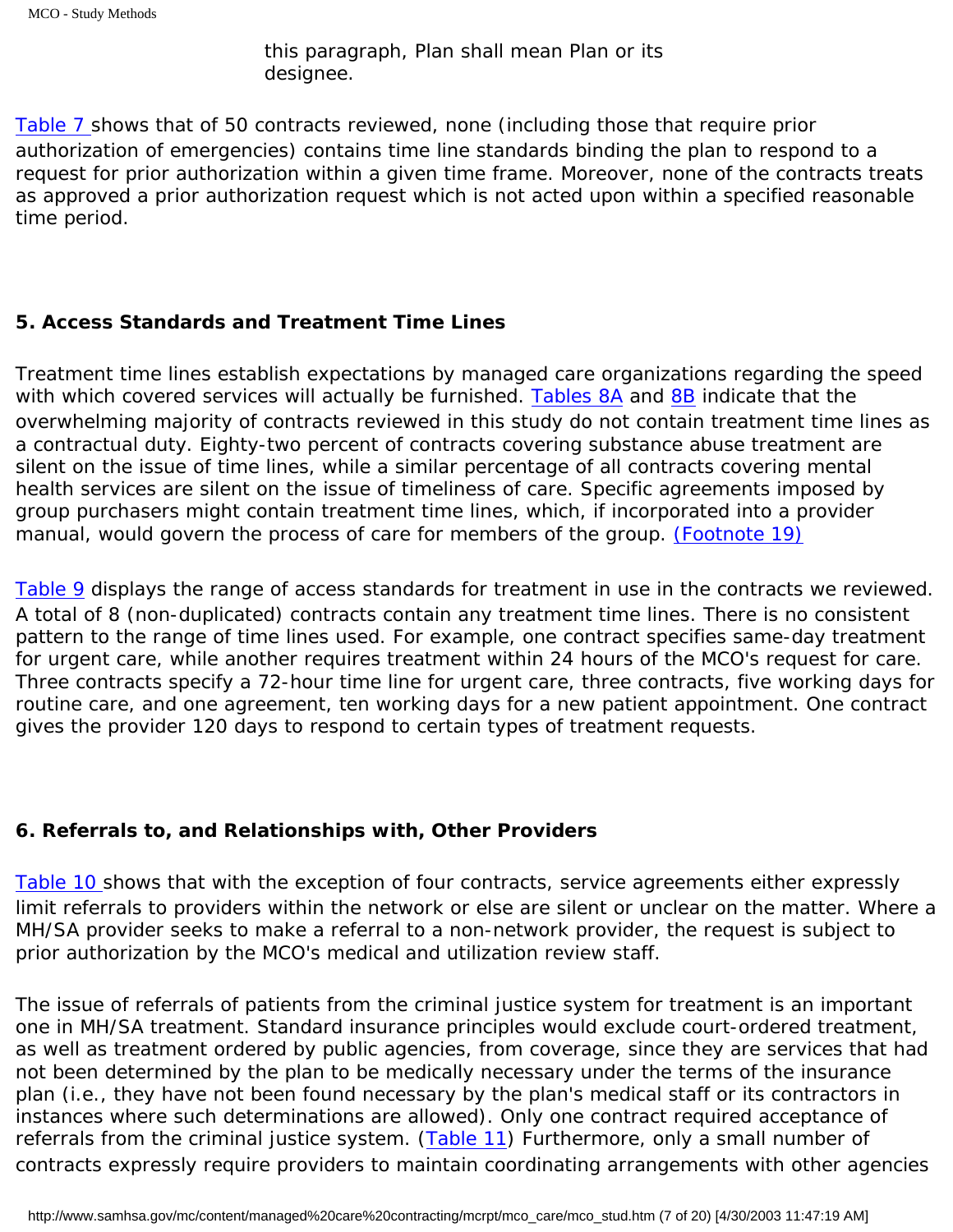as a basic contract duty, even though, for example, at least some level of coordination is commonly requested by Medicaid agencies [\(Table 12](#page-55-2)). This lack of an explicit coordination requirement appears to be consistent with the manner in which MCOs elect to handle relationships between MH/SA providers and other providers generally. That is, the contracts reviewed here do not appear to require that MH/SA agencies will develop independent relationships with either primary care providers or other providers and agencies. Instead MH/SA providers are expected to relate to the MCO with respect to both treatment and referral decisions. Retention of coordination responsibility by the managed care organization may significantly impact continuity of care at the clinical level.

## <span id="page-21-0"></span>*7. Medical Necessity and Emergency Definitions*

At the heart of the contract between a provider and an MCO lie the covered services, the service duties the provider undertakes, and the standards and procedures that are used to determine whether any particular service will be covered as medically necessary and appropriate. [Table 13](#page-58-0) shows that 36 contracts contain clauses expressly linking coverage to a determination of medical necessity by the MCO. (The other contracts imply the need for medical necessity determination in their coverage provisions. Such implied authority has been challenged by others in court, usually unsuccessfully). *[\(Footnote 20\)](#page-32-5)*

<span id="page-21-2"></span><span id="page-21-1"></span>Two contracts specify that their medical necessity standards build on currently recognized placement criteria. Virtually none of the contracts articulate a separate medical necessity standard for children  $(Table 15)$  $(Table 15)$ , an important issue where the member group includes children covered by Medicaid. *[\(Footnote 21\)](#page-32-6)* Such standards might be found in separate provider manuals pertaining to Medicaid enrolled children. [Table 16](#page-66-0) indicates that slightly less than half of the reviewed contracts contain a definition of medical emergency.

[Table 14](#page-58-1) sets forth the medical necessity and emergency definitions contained in the contracts reviewed. The table shows that there is wide variation in the definition of both medical necessity and emergency. Of particular importance is whether the standard used by the MCO contains references to both conditions as well as illnesses and injuries and whether the MCO must take the patient's overall condition into account in making a medical necessity determination. Also important are the procedural steps which the MCO builds into its medical necessity determinations, whether it reserves discretion to determine medical necessity, and whether the MCO builds certain limitations and exclusions into the basic service agreement. All of these issues go to coverage as well as to the provider's role in the process of coverage determination. (See, e.g., Table 14, contracts 5.01 and 61.01).

<span id="page-21-4"></span><span id="page-21-3"></span>[Table 17](#page-66-1) shows the frequency with which medical necessity determinations are committed to plan discretion. In 29 contracts (58 percent of all contracts), medical necessity determinations were expressly committed to plan discretion and in 17 contracts authority to determine medical necessity was unclear or not addressed. *[\(Footnote 22\)](#page-32-7)* Three contracts expressly stated that the treating provider's judgement would be taken into account in the plan's determination. *[\(Footnote](#page-32-7)  [23\)](#page-32-7)* In only one contract was the provider's determination binding (Table 17). This result would be consistent with MCOs' basic duty to the group purchaser to ensure that coverage is in fact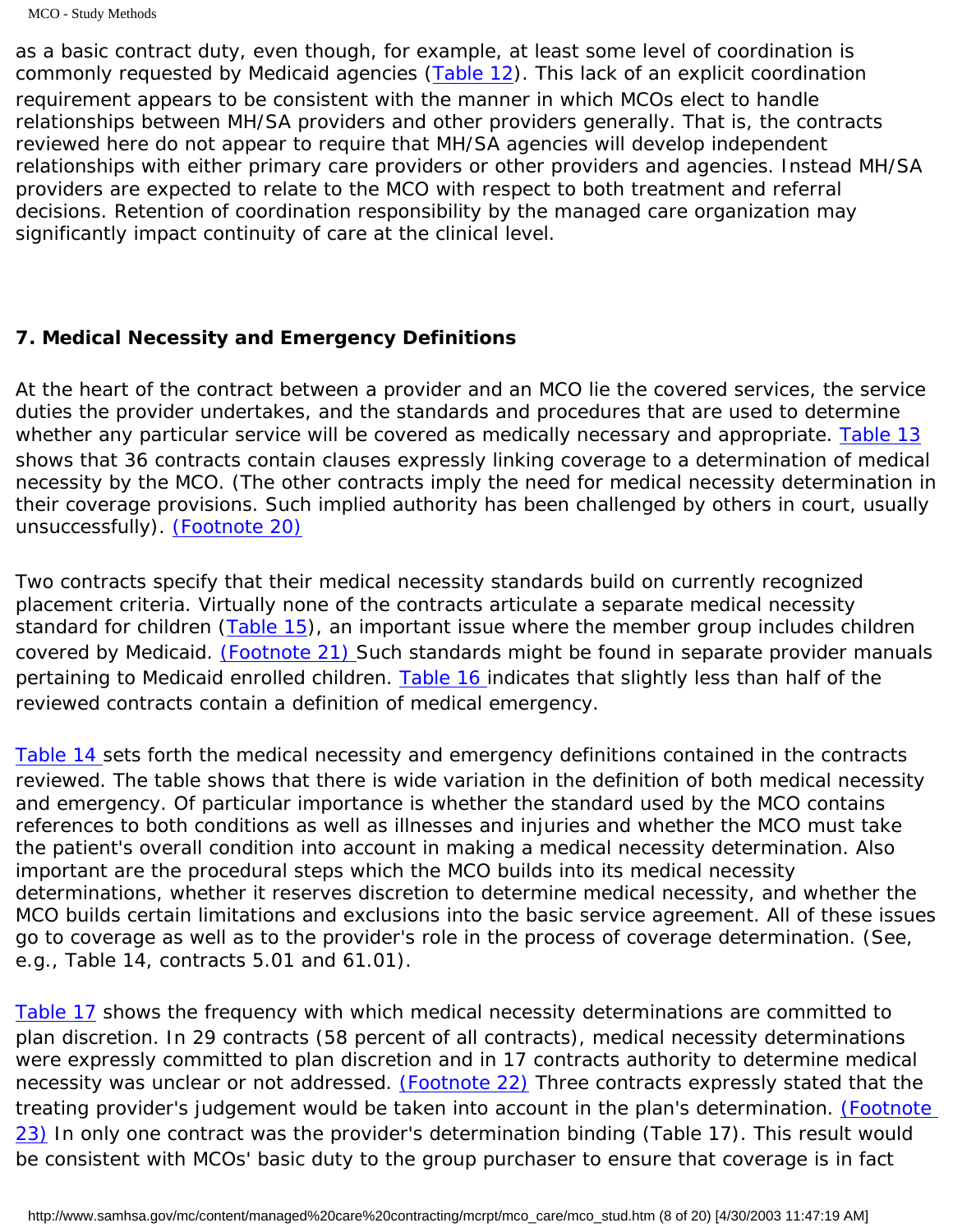necessary.

## <span id="page-22-0"></span>*8. Enrollee Encounter Data and Eligibility Verification*

Despite the demand on the part of purchasers for data on access and utilization, only 8 contracts specify that providers must furnish encounter data to plans (Table 18A). The remaining 92% of contracts are either silent or unclear on the issue.

Because MCOs cannot pay for care unless patients are enrolled at the time services are furnished, it is not uncommon for contracts to specify pre-service eligibility verification requirements. Fifteen of 50 reviewed contracts contained such a requirement while the issue was not addressed or not clearly addressed in 31. ([Table 18B](#page-68-0)). Only four of the 15 specify that the MCO's eligibility verification services will be available on a 24 hour-per-day, 7-day-per-week basis. One eligibility verification requirement reads as follows:

> VERIFICATION OF ELIGIBILITY - Provider may verify the current status of the Covered Person's eligibility for Plan Services by requesting presentation by the Covered Person of his or her identification card or by contacting Plan or designee during normal office hours in accordance with the Plan's Provider Manual. However, if Payor or Sponsor subsequently determines that the individual was not eligible for coverage for the services provided, those services shall not be eligible for payment. Provider may then directly bill the individual for such services. Contract 26.07, Table 18B.

This provision is notable because it not only shifts the financial risk of an incorrect verification to the provider but also instructs the provider to bill a beneficiary whose eligibility was confirmed by the plan and who relied on verification prior to receiving treatment. Such practices may be either prohibited by group purchasers or prohibited under law, leaving providers liable for the entire cost of care furnished to ineligible persons.

#### <span id="page-22-1"></span>*9. Quality Management Systems*

More than 80 percent of the contracts reviewed explicitly require participation in the contractor's quality management system. Only one contract specifies that the MCO's quality management system will include individuals with expertise in mental illness treatment. One of the contracts reviewed specified that reviewers would have expertise in substance abuse treatment the overwhelming majority of contracts did not address the qualifications of MCOs quality assurance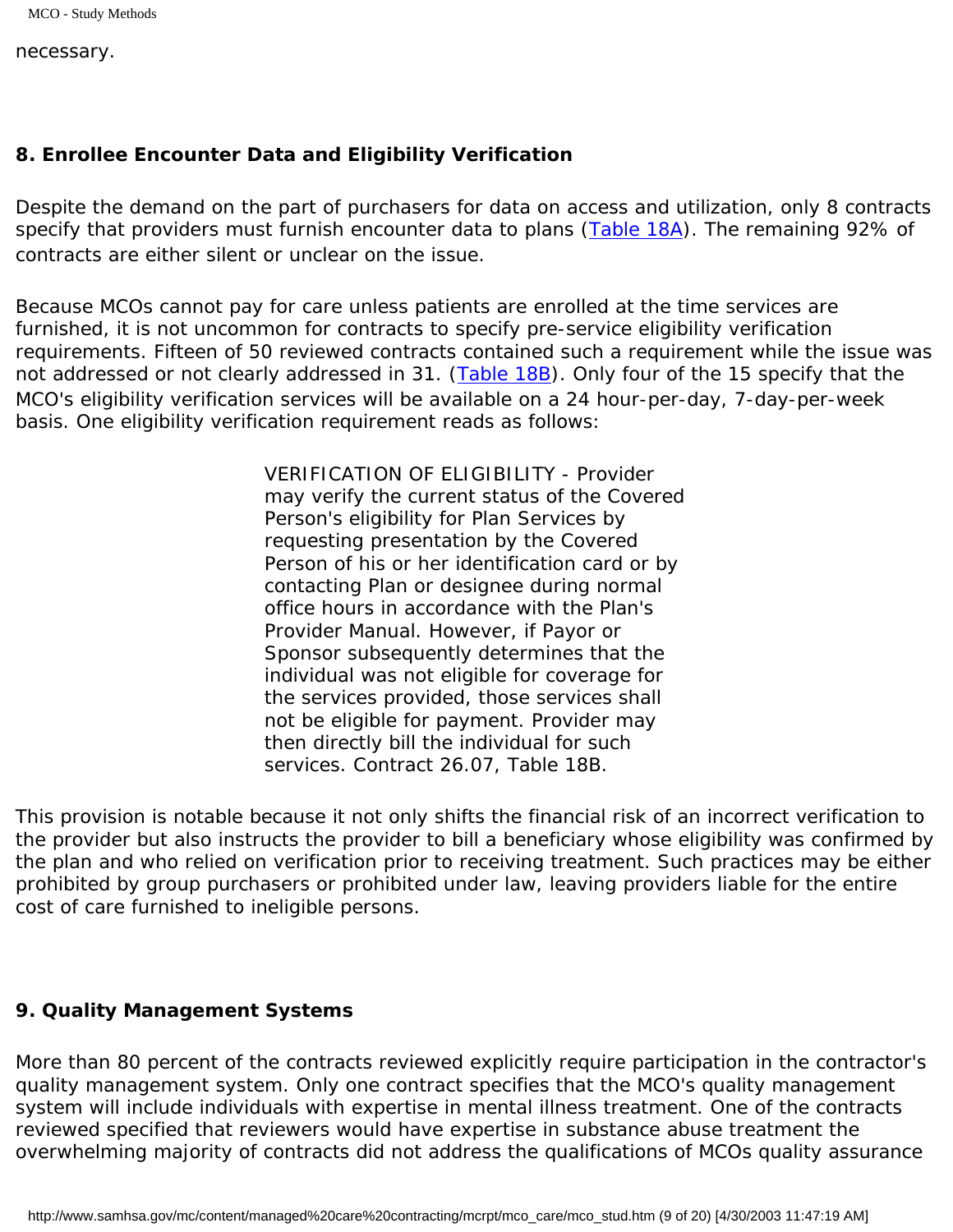system personnel.

#### <span id="page-23-0"></span>*10. Capitation Agreements*

Table 20 shows that only two contracts reviewed in this study contain capitation payment arrangements for one or more covered services. Of these, one includes a withhold arrangement. None includes a shared savings (i.e., "upside risk") clause.

The capitation agreements which do appear in these documents appear to create significant financial risk *[\(Footnote 24\)](#page-33-0)* to the provider. The following language is taken from one of the agreements:

#### **Contract 4.07**

The facility agrees to provide all inpatient psychiatric and acute stabilization services, including both facility and professional services, to Plan Members and Plan's Medicaid Covered Members within the Service Area. In compensation for services rendered, the facility will be paid **\$0.77** per member per month (PMPM) for all Covered Services within the Service Area. The Facility will receive **\$0.67** PMPM by the 20th of each month. The Company will retain \$0.10 PMPM from the Facility's monthly compensation for the establishment of an inpatient fund to pay for inpatient services for enrollees within the Service Area who receive emergency services outside the Facility's delivery system. The Company and Facility agree to mutual best efforts to make all referrals for Covered Members, as outlined in the previous section, into the Facilities delivery system. If all Inpatient Funds have been utilized, the Company will be responsible for costs in excess of the Inpatient Fund. If all Inpatient Funds have not been utilized, the Facility will be reimbursed remaining amount. The Company will make best efforts to conduct a bi-monthly reconciliation for determination of Inpatient Fund. For utilization purposes, the Facility agrees to submit a billing (HCFA 1500) for each patient stay. The billing must be received no later than the 15th working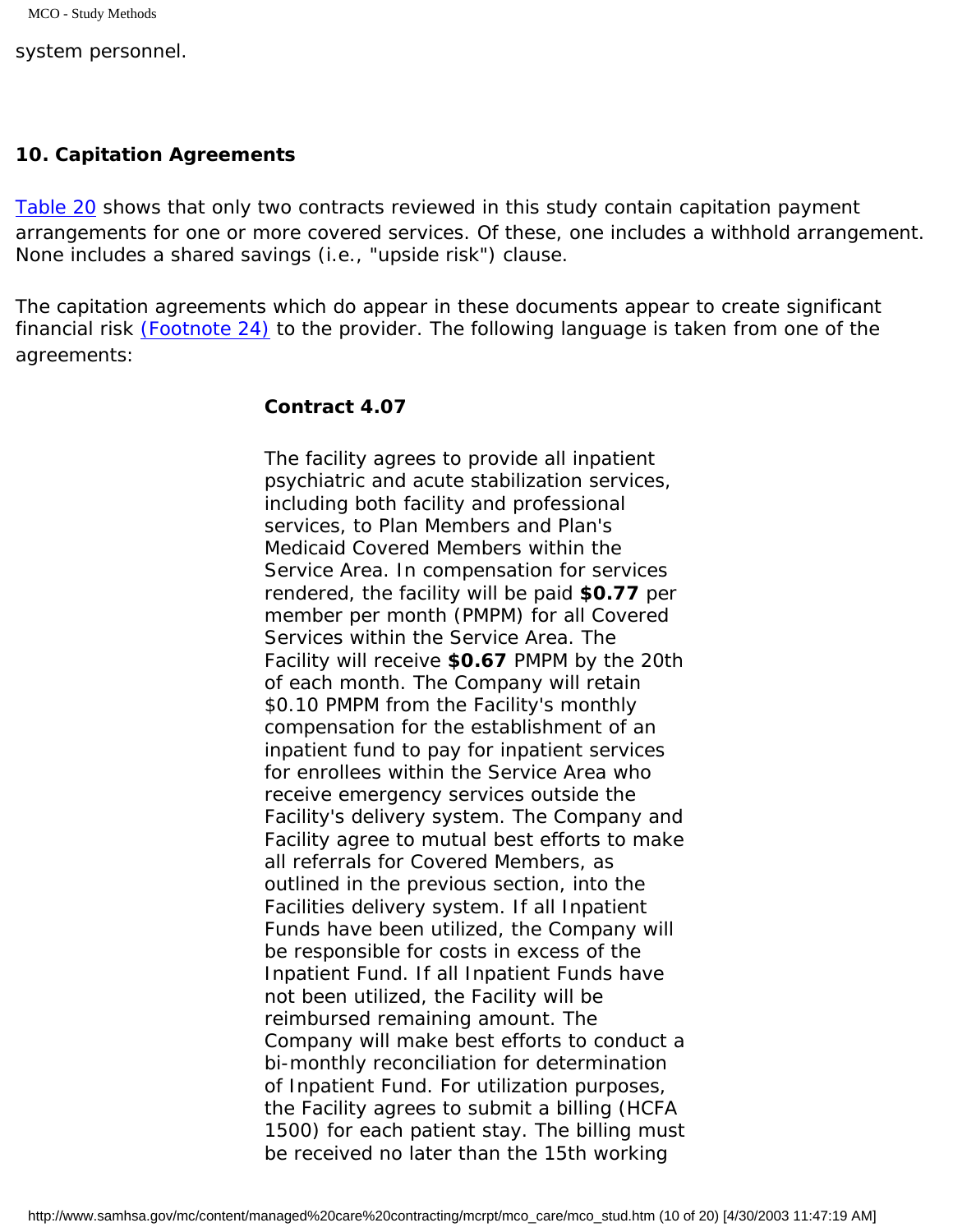# day of the subsequent month. **(Emphasis added)**

This agreement as worded potentially creates significant risk in the MH/SA agency for the excess cost of inpatient services, appears to leave the provider with no stop loss protection for its own services, and also contains important ambiguities. First, the member base against which the capitation is estimated is unclear. The agreement calls for a payment of \$.77 per member per month. However, the base could be either the company's entire panel of covered lives (in which case the capitation payment amount might be sufficient) or some subset thereof. The ambiguity of the payment provision is compounded by the "best effort to refer" clause which from a purely financial point of view does not belong in a capitation payment system, particularly one in which the membership base on which the capitation is calculated is unclear. Without clarity regarding the patient base against which the sufficiency of the capitation rate is to be measured, the level of financial exposure for the MH/SA agency cannot be measured accurately and may, in fact, be worsened through an active referral effort by the company.

Second, the agreement has the effect of making the MH/SA agency the primary insurer for inpatient care and appears to leave the agency vulnerable to cost overruns for its own "facility" services without a stop loss. Under the agreement, the provider is at risk for all "facility" services, with an amount withheld and applied toward emergency services rendered at other facilities. The Company has agreed to provide a stop-loss, but this stop-loss is worded ambiguously. The Company agrees to be responsible for "costs" beyond the withhold amount, but these costs are not defined. They could include the provider's own excess hospital costs beyond its capitation, or alternatively, they could be limited to the cost of emergency care furnished in other facilities. Under one interpretation the MH/SA agency would have at least some stop loss protection against unanticipated costs in its own facilities. Under the other interpretation the provider effectively would have no stop loss for its own services.

# <span id="page-24-0"></span>*11. Fee-for-Service Agreements*

Table 21 shows that 48 contracts provide fee-for-service payments for one or more services. Our sample of contracts clearly shows that, at this point in time, financial arrangements for managed care may imply risk sharing (and potential profit sharing) for the MCOs. But for MH/SA providers, including the community MH/SA agencies in our sample, managed care remains fee-for-service reimbursement. But for MH/SA providers, it sharing these, three contracts include withhold provisions, and two include shared savings arrangements. The withhold arrangement for contract 55.02 is displayed below:

# **Contract 55.02**

WITHHOLD ARRANGEMENT. Plan will reduce, by a minimum of ten percent for inpatient professional services, and twenty percent for outpatient services, the amount payable to Specialist Provider under this arrangement. The total amount of such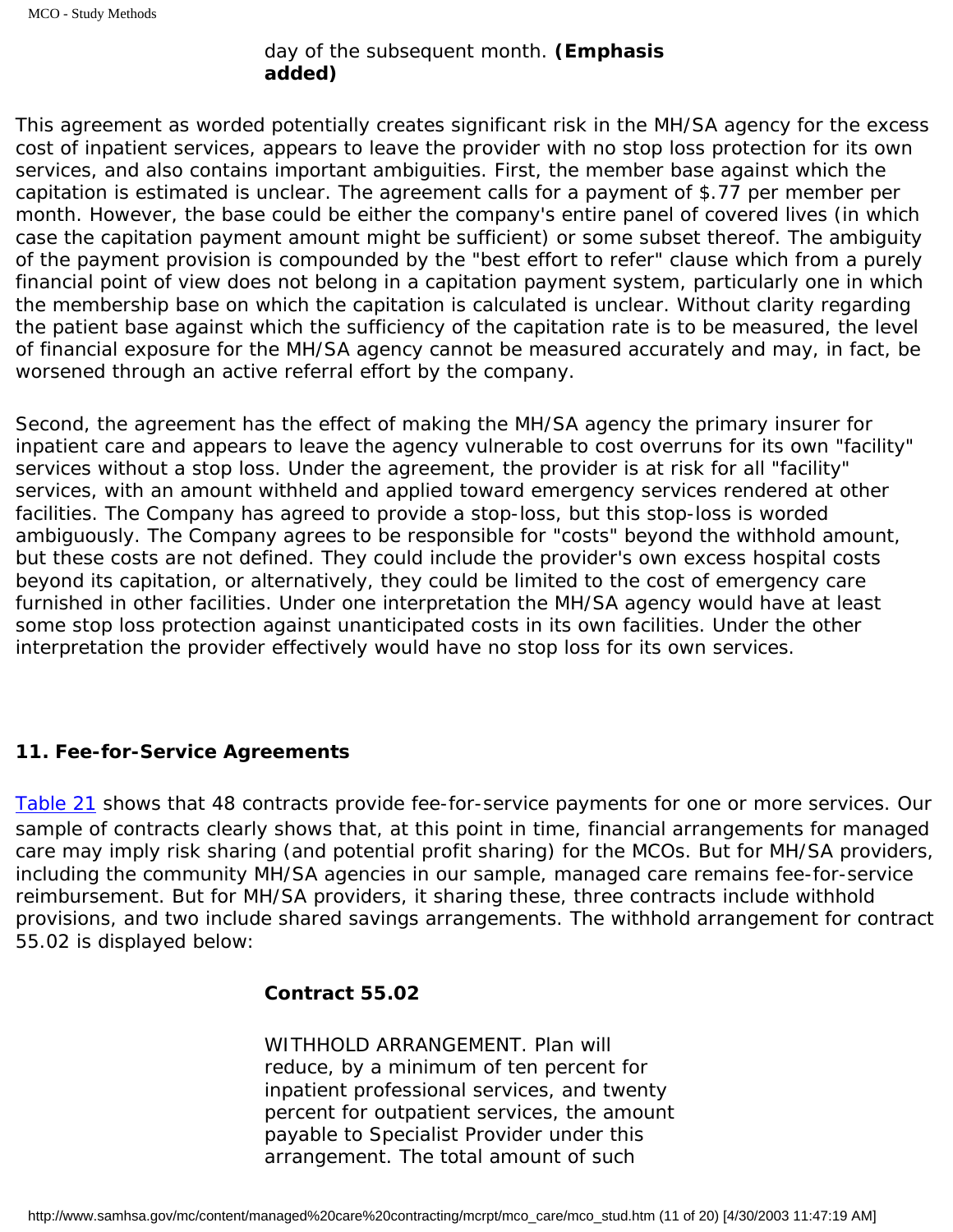reductions shall be retained in an aggregate Mental Health Services Risk/Incentive Sharing (withhold) Account maintained by the Health Plan. **Plan shall have the right to adjust** on a monthly basis, the percentage of the reduction of the amount otherwise payable to Specialist from a minimum reduction as stated above, to a maximum reduction of twenty percent for inpatient professional services and forty percent for outpatient professional services if such increase in reduction is deemed warranted, **in the judgment of Plan**, to avoid incurring a deficit in Plan's Mental Health Services operations. **Plan's Mental Health Services operation's cost is budgeted to be an amount equal to \$2.47 per member per month for all mental health and alcohol and substance abuse professional and institutional fees. The \$2.47 per member per month will be evaluated 60 days prior to each anniversary date of this Agreement and potentially adjusted for the subsequent 12 month periods. In no event will the adjustment exceed an increase of ten percent**. This base limit *[left blank]* per member per month fee will not be decreased. **(Emphasis added)**

This agreement vests discretion in the plan to make an upward adjustment in the withhold level at any time. The terms of the contract also place the MCO under no obligation to lower the withhold in the event that the need for an upward adjustment abates, nor is the MCO under an obligation to return any portion of the withhold. The MCO's discretion over payment terms can be thought of as consistent with the expectation of group purchased agreements that the MCO will maintain services within the budget expectations of the purchaser, and with the resulting need on the part of the MCO to maintain control over the flow of funds in order to address possible cost overruns.

## *11(a). Stop-Loss, Reinsurance, and "Hold harmless" provisions*

Regardless of whether an agreement provides for fee-for-service or capitation payments, a provider can find that its financial exposure increases substantially, either because of unanticipated losses resulting from capitation or because fee-for-service withholds brings total revenues below a level needed to be able to cover the cost of agency operations. None of the contracts we examined provides stop-loss coverage for providers' in-office services, nor do the contracts provide for cost settlement in the case of community MH/SA agencies whose fee-for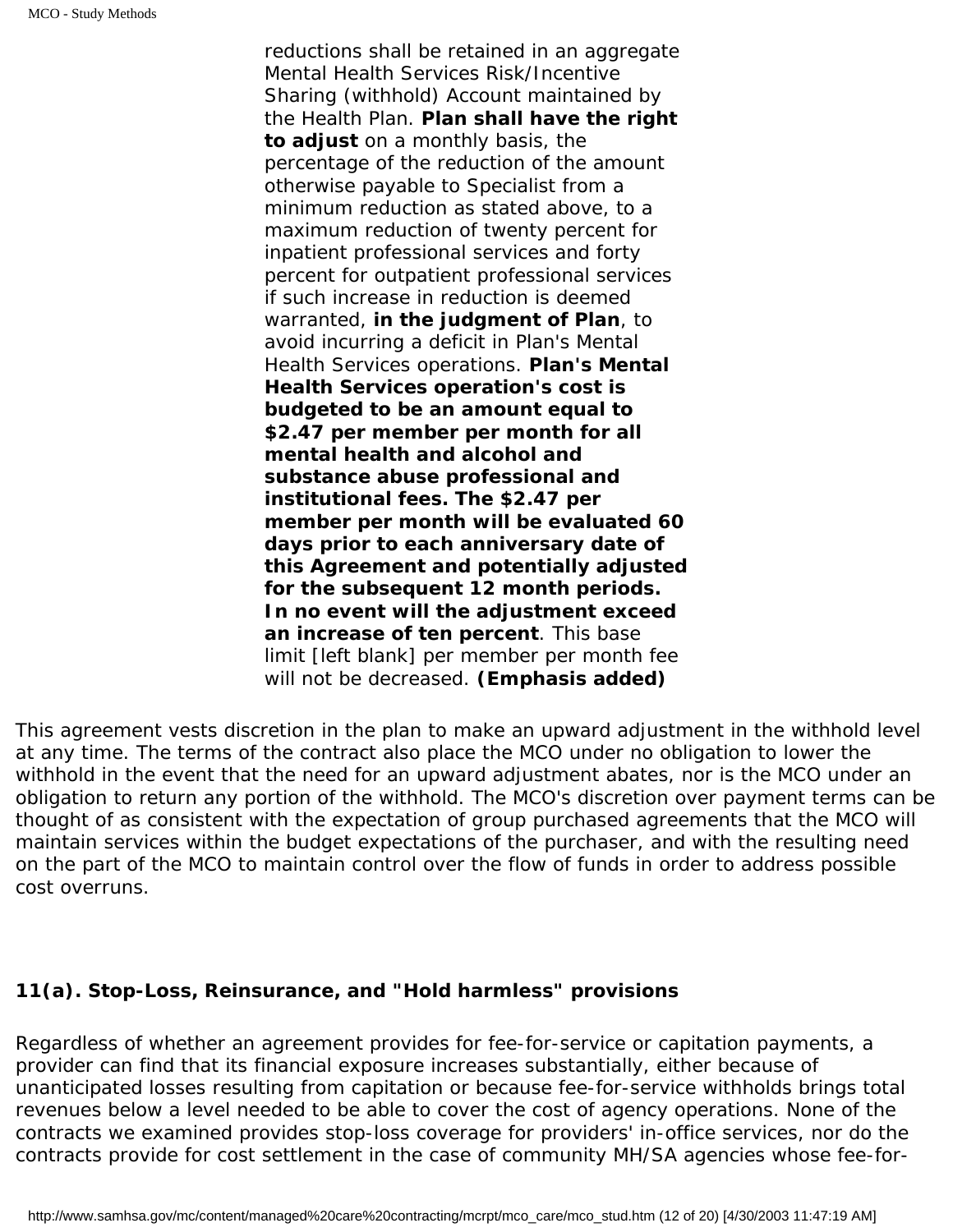service payments result in significant revenue shortfalls which bring their compensation below the cost of services furnished to beneficiaries. The absence of such provisions is consistent with the fundamental theory of managed care as it currently operates, which is built on networks of providers offering substantially discounted services to members. To the extent that providers have other sources of revenues that can absorb such discounting (or that are operating inefficiently) the theoretical base of managed care may result in less expensive care with no loss of quality. To the extent that maximum efficiencies have been realistically achieved and/or other sources of revenues are not available to a provider, the practice of discounting without stop-loss or hold harmless provisions may lead to reductions in care.

#### <span id="page-26-0"></span>*12. Coordination of Benefits*

<span id="page-26-1"></span>Most contracts contain coordination of benefit clauses, which obligate the provider to bill legally liable third parties prior to billing the MCO. In only one contract is the onus of collection placed squarely on the plan. In the remainder, the onus lies with the provider (18) or else is unclear(12) or not addressed(19), despite the potential financial impact of coordination of benefit duties on providers. Coordination of benefits' requirement can slow down payment otherwise due from the MCO while liability from a third party is pursued. In the case of Medicaid managed care, such "cost avoidance" coordination of benefit requirements (under which no payment is made until payments from a legally liable third party have been obtained) would be inconsistent with Federal law in the case of certain pediatric and adult benefits. *[\(Footnote 25\)](#page-33-1)* The potential impact of a coordination of benefits clause (which is typical of all insuring agreements and therefore is incorporated into managed care-style arrangements as a general rule) can be seen from the excerpted language below:

#### **Contract 13.02**

THIRD PARTY LIABILITY - Coordination of Benefits. Provider agrees that his/her office will assist covered persons with the processing of forms required to pursue coordination of benefits with other health care plans or any other permitted methods of third party recovery, including Medicare. Provider further agrees that, where duplicate coverage exists and the health care plan referred to in the applicable Addendum to this Agreement **appears to be** the secondary coverage, **he/she shall so notify Plan and seek payment from the other health care plan, before seeking payment from Plan (in which case the applicable billing schedule described above shall not apply). (emphasis added)**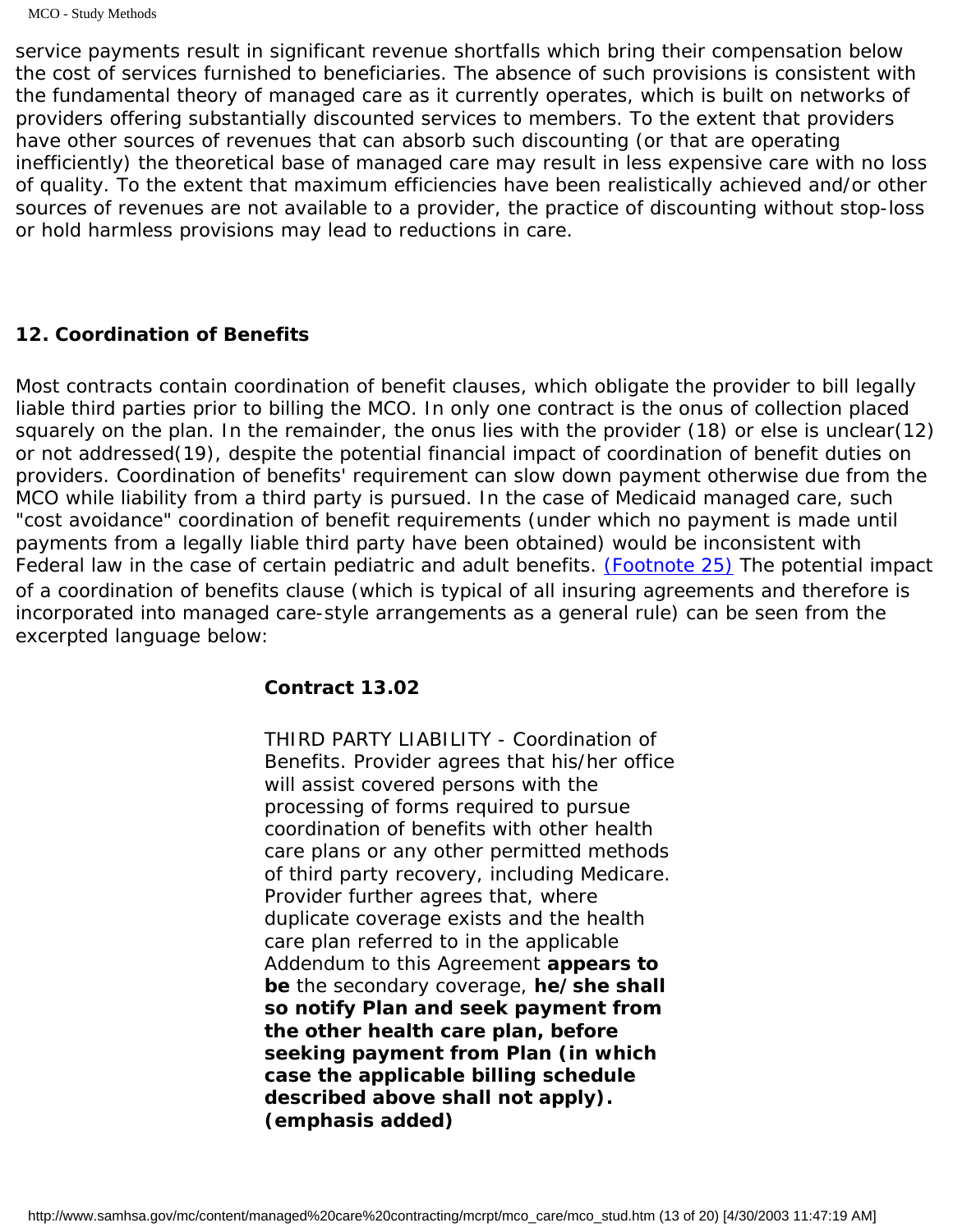In this excerpted language the burden falls to the provider to seek out and capture other forms of insurance before billing the MCO. The MCO's fee schedule is no longer in effect, so that if the other payer's compensation should be less, the Plan does not make up the difference. The burden is with the provider to determine who is the primary payer, a piece of information that may not be easily available or available at all to the provider.

### <span id="page-27-0"></span>*13. Term and Termination*

The term and termination provisions of contracts are exceedingly important, because they indicate how long the contract remains in effect and the circumstances under which the contractual relationship may be ended. All of the contracts reviewed are "evergreen"; that is, they either are in effect for an indefinite period or else last a term and are renewed automatically unless either side terminates the agreement. *[\(Footnote 26\)](#page-33-2)*

<span id="page-27-1"></span>[Table 23](#page-74-0) shows that contracts are equally likely to grant both providers and MCOs no-cause termination rights. Plans are somewhat more likely to be able to terminate for cause ([Table 24\)](#page-74-1). While no cause termination is a right enjoyed by either party in most of these agreements, as a practical matter such a clause is a far more potent weapon in the case of the MCO. In the event of termination, an MCO retains the group members. A provider that elects to terminate the agreement can leave the relationship but would lose its access to the MCO's patients.

An important issue for both parties is how long it takes to terminate a contract in which a party to the agreement no longer wishes to participate. [Table 25](#page-75-0) shows that about half of all contracts either require at least three months' notice prior to a no-cause termination or else do not address the matter, leaving the provider subject to whatever later rules are established. In the case of cause-related terminations, plans are more likely than providers to be able to terminate in 30 days or less and frequently are able to terminate upon notice in certain cases (e.g., loss of license by provider). In no case did we find a contract in which the provider was able to terminate immediately on notice for loss of license or accreditation by the plan or loss of a specific contract with a group sponsor.

Beyond the question of termination lies the issue of post-termination treatment obligations. Posttermination treatment obligations are an important safeguard for beneficiaries of the plan so that members can be safely transferred to another care arrangement. A common provider posttermination treatment obligation arises when either party elects to terminate the contract. Another common provider post-termination rule applies when a plan is in bankruptcy or is insolvent (in which case the trustee in bankruptcy negotiates payment arrangements with providers on patients' behalf). A few contracts specify post-termination treatment obligations even when the contract is terminated for non-payment by the plan or the contract is terminated by the Medicaid agency. In slightly more than half of the contracts (52%), the MCO is obligated to pay the provider for post termination services rendered.

In addition to the question of the obligation itself is its duration. [Table 26A](#page-76-0) sets forth language on post termination treatment obligations. In a number of cases the post-termination obligation extends indefinitely, regardless of the cause of the termination or the amount of time needed to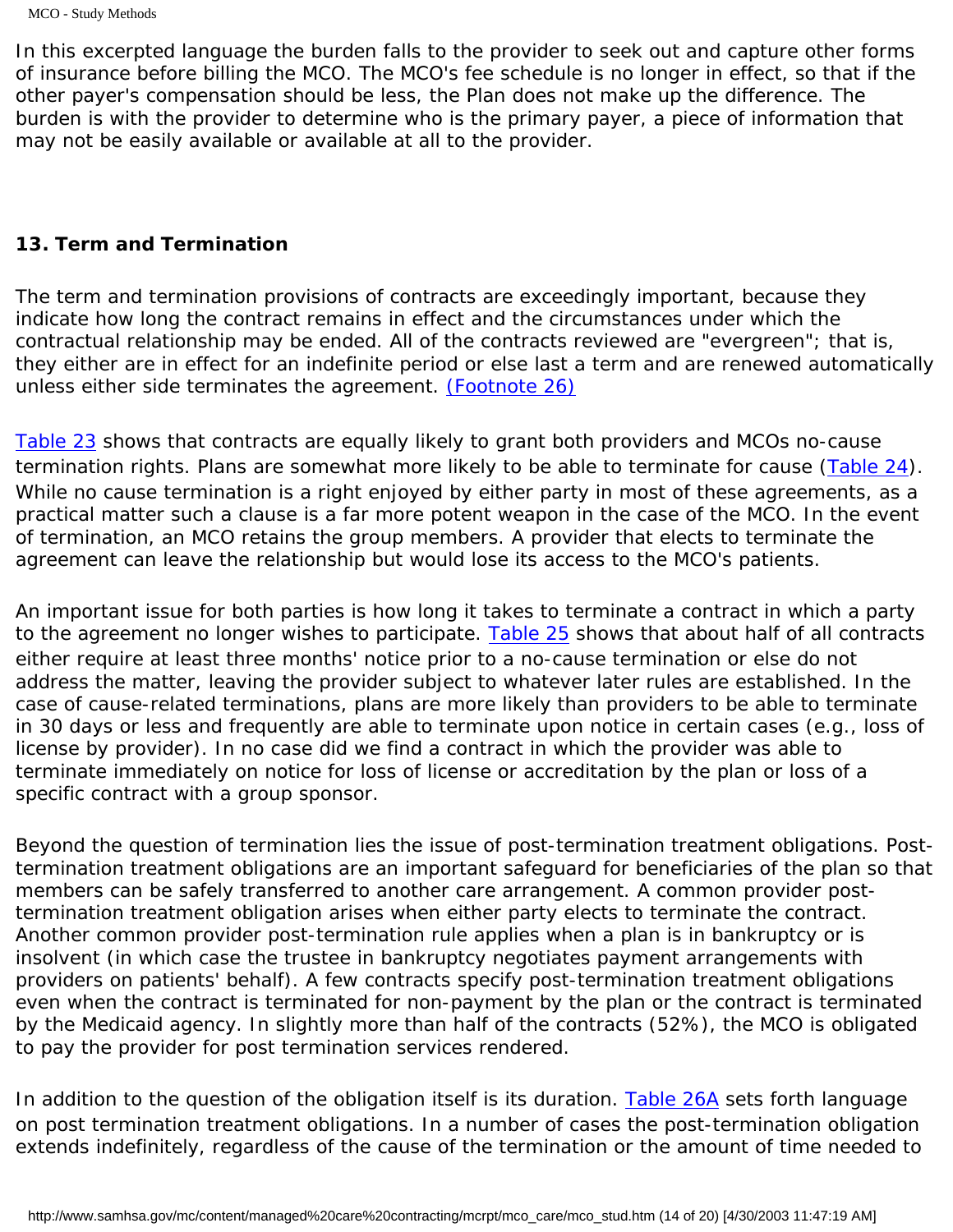MCO - Study Methods

<span id="page-28-0"></span>effectuate a patient transfer. Thus, a contract terminated by the provider because of nonpayment by the plan may contain a post-termination clause that requires the provider to continue to treat the non-paying plan's patients until the plan can make alternative arrangements. *[\(Footnote 27\)](#page-33-3)* While post-termination treatment clauses represent important protections for beneficiaries, clauses of indefinite duration can also significantly elevate financial risk to the provider. The following clause illustrates the potential financial exposure created by post-termination treatment obligations:

### **Contract 13.02.**

PLAN FAILURE TO PAY - Care Upon Insufficiency of Funds: Provider agrees to furnish services to Covered Persons through the current term of any in force health care agreements in the event revenues of Plan (or of its contracting parties, if applicable) are insufficient to pay Provider the compensation due; provided, however, that such health care services for such period will be provided only for covered persons whose health care agreements are effective on or before the date funds become insufficient to pay Provider. Provider is not obligated to accept additional covered persons as patients after funds of Plan (or of its contracting parties, if applicable) become insufficient to pay Provider.

The following clause presents another example of how post termination clauses potentially can create unanticipated risks for providers:

## **Contract 49.01**

PAYMENT AFTER TERMINATION -

Notwithstanding anything contained herein to the contrary, Plan and Provider agree that upon the termination of this Agreement for any reason, the Plan may continue to withhold all or any part of any compensation payable to Provider, as determined by the Plan, for a reasonable period of time after termination in order to analyze claims and utilization data to determine the exact final amount due Provider. "Reasonable period of time" for purposes of this Agreement shall not exceed one (1) year from the effective date of termination. In the event that Plan terminates this Agreement for cause, then Plan shall have the right to retain all money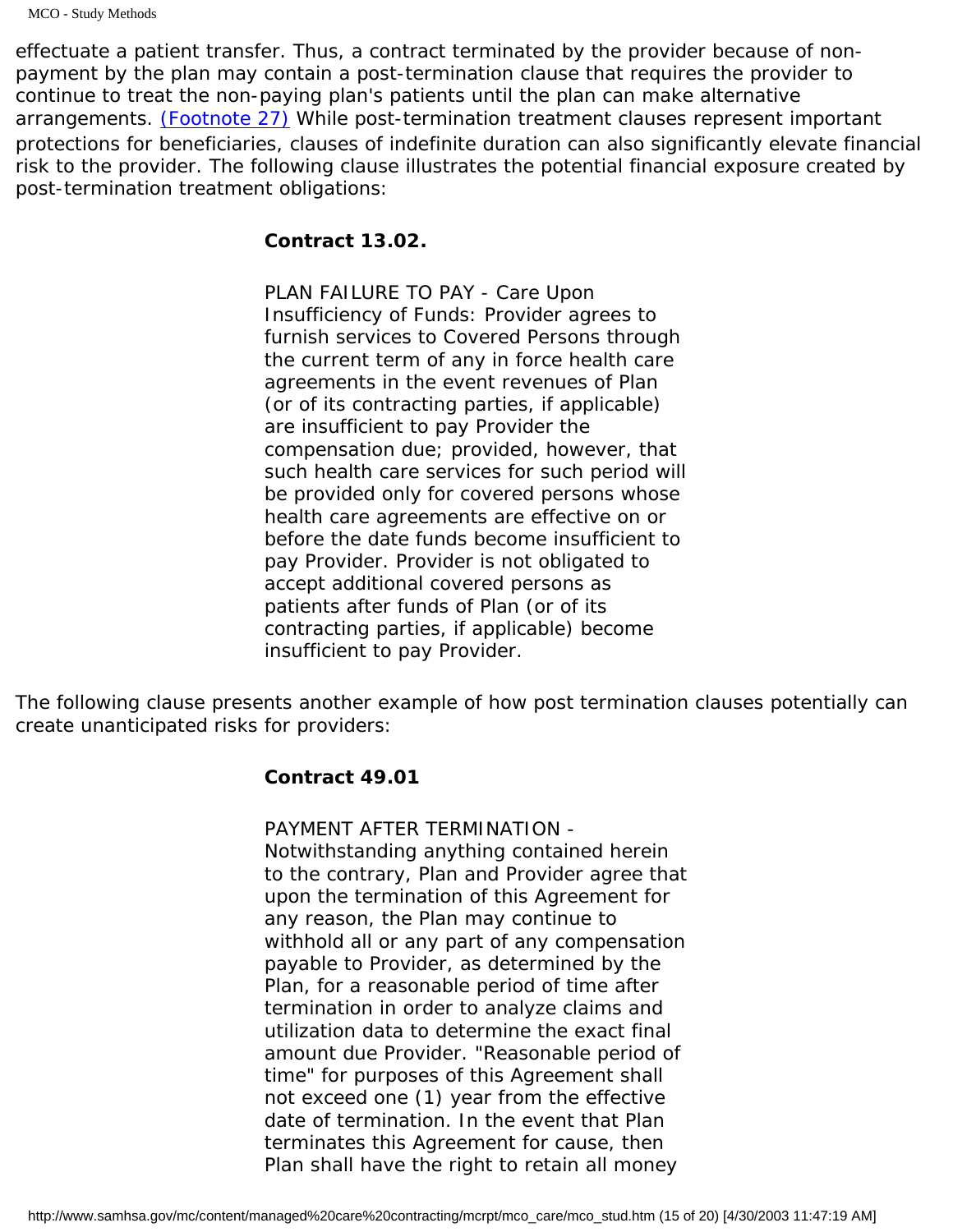due Provider and to offset its expenses related to such termination. Net money due Provider shall be determined by Plan, and such payment by Plan shall be final and binding on Provider.

### <span id="page-29-0"></span>*14. Gag Clauses*

Of all the contracts we reviewed, only two contained clauses that could be construed as "gag" clauses (i.e., clauses that appear to prohibit providers from speaking to patients about coverage and treatment determinations made by the plan). The two clauses we found are set forth below:

| <b>Gag Clauses</b> |                                                                                                                                                                                                                                                                                                                                                                                                                                                                                                                                                                                                                                                                                                                                                                                                                                                                                                                                            |
|--------------------|--------------------------------------------------------------------------------------------------------------------------------------------------------------------------------------------------------------------------------------------------------------------------------------------------------------------------------------------------------------------------------------------------------------------------------------------------------------------------------------------------------------------------------------------------------------------------------------------------------------------------------------------------------------------------------------------------------------------------------------------------------------------------------------------------------------------------------------------------------------------------------------------------------------------------------------------|
| ID#                | <b>Gag Rule Contractual Language</b>                                                                                                                                                                                                                                                                                                                                                                                                                                                                                                                                                                                                                                                                                                                                                                                                                                                                                                       |
| 15.27              | Neither the Company nor the Center shall release any information regarding the<br>terms set forth in this Agreement to any person or entity without the prior written<br>consent of the other, except such information as may be necessary to disclose to<br>agents, third party payers, affiliates, attorneys, accountants, State licensing<br>agencies or Members in order to carry out the terms of this Agreement. Except as<br>otherwise required by applicable law or provisions of this Agreement, Company<br>and Center shall keep confidential, and shall take the usual precautions to prevent<br>the unauthorized disclosure of, any and all records required to be prepared or<br>maintained in accordance with this Agreement. Furthermore, Center and Company<br>shall not disparage the other party or any aspect of Company's behavioral health<br>benefits programs or Center's operations to any Member or other person. |
| 55.02              | Specialist agrees to be bound by all of the provisions of this Agreement, which<br>prohibit, among other things, misrepresentations to a Member regarding the<br>policies or program requirements of Plan, including misrepresentation of Plan's<br>benefits and exclusions or presentation to a Member any Specialist Provider<br>Agreement dispute between Specialist Provider and Plan.                                                                                                                                                                                                                                                                                                                                                                                                                                                                                                                                                 |

<span id="page-29-2"></span>We assume that the absence of gag clauses on a widespread basis (which also was true in the case of primary care contracts we have reviewed in the past) indicates that the problem of gag clauses provisions may be less widespread than one would believe given the publicity that the practice has received. *[\(Footnote 28\)](#page-33-4)*

## <span id="page-29-1"></span>*15. Anti-Delegation Clauses*

Numerous contracts reviewed contain provisions that prohibit physicians under contract to the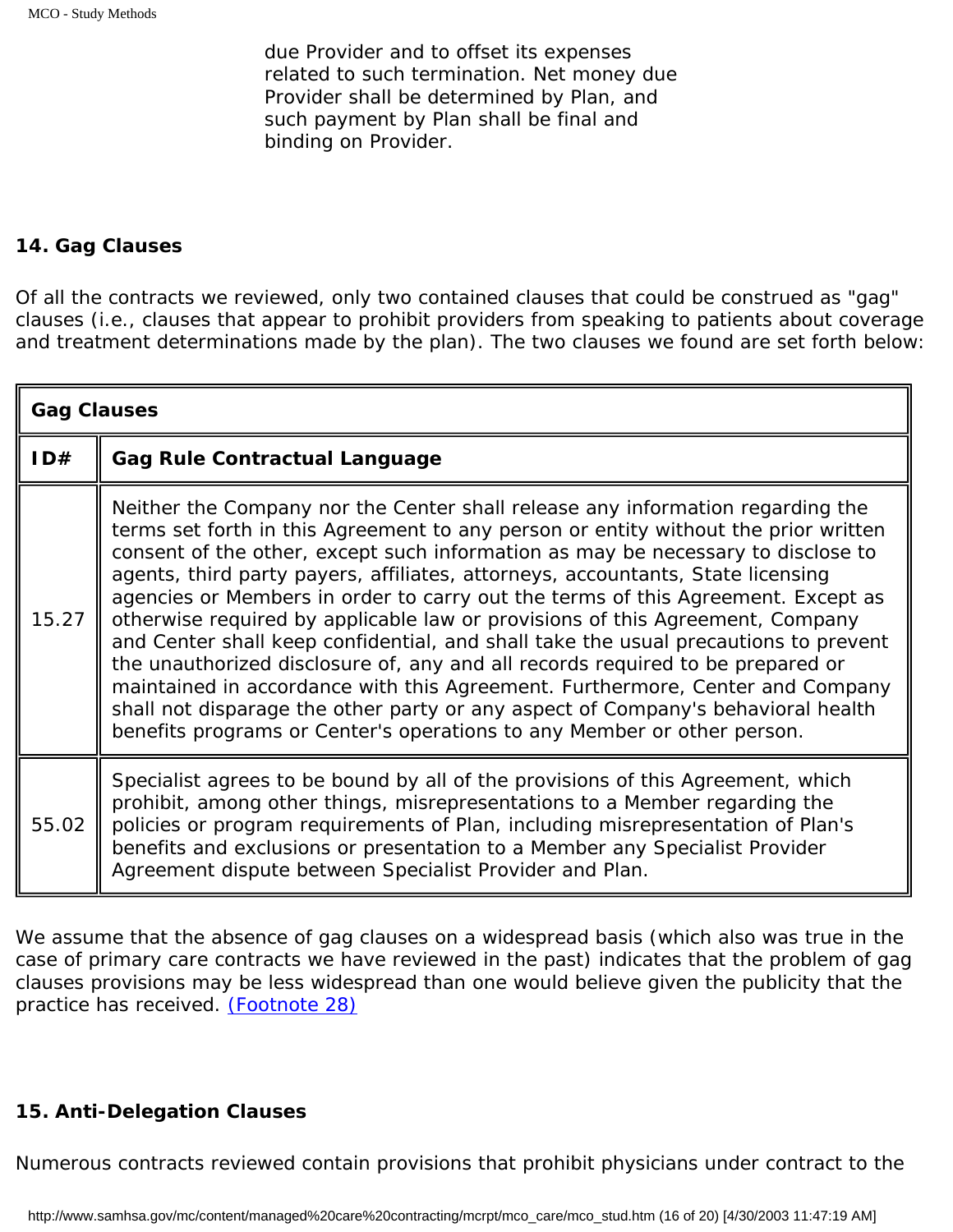MCO from delegating any of their duties to any other member of the MH/SA provider. While these clauses technically are meant to deal with the legal and ethical problems arising from unilateral decisions on the part of providers to end their undertaking, the clauses also could be construed as effectively prohibiting the use of a health care team to provide covered services to patients. The following clause is illustrative of a typical anti-delegation provision, which prohibits variation in contractual treatment arrangements unless consent of the MCO's medical director is given:

#### **Contract 5.01**

It is agreed and understood that this Agreement involves the personal services of Specialist Physician and it may not be transferred or assigned by Specialist Physician nor may Specialist Physician subcontract or otherwise delegate his duties without QMs written approval. QM may assign this Agreement without the consent of, but with written notice to, Specialist Physician.

### <span id="page-30-0"></span>*16. Indemnification clauses*

In our earlier review of contracts between primary care providers and managed care organizations, we found that the contracts consistently include a mutual indemnification clause which requires each party to indemnify the other for suits arising out of the acts and omissions of the parties. Similarly, the contracts reviewed in this study consistently contain such provisions, requiring each party to indemnify the other in the event that lability is established. Mutual indemnification clauses are common in the case of contracts between independent parties. Moreover, in a malpractice action involving the quality of care furnished by a managed care plan, a plaintiff will typically name as defendants both his or her individual providers as well as the managed care organization and any relevant subsidiaries (e.g., a utilization review subcontractor). *[\(Footnote 29\)](#page-33-5)* In these situations the actual meaning and impact of a mutual indemnification clause is unclear, since all parties may be liable.

# <span id="page-30-2"></span><span id="page-30-1"></span>*Informal Interviews with MH/SA Providers*

During 1996 we held informal discussions with 12 MH/SA center directors or their staff regarding their experiences in negotiating managed care provider contracts. Most of the respondents considered that the contracting process had been open to negotiation. Respondents did not feel that the nature of either the company with whom they were negotiating or the ultimate contract sponsor(s) (e.g., Medicaid versus a private sponsor) affected the degree to which the contract was subject to negotiation.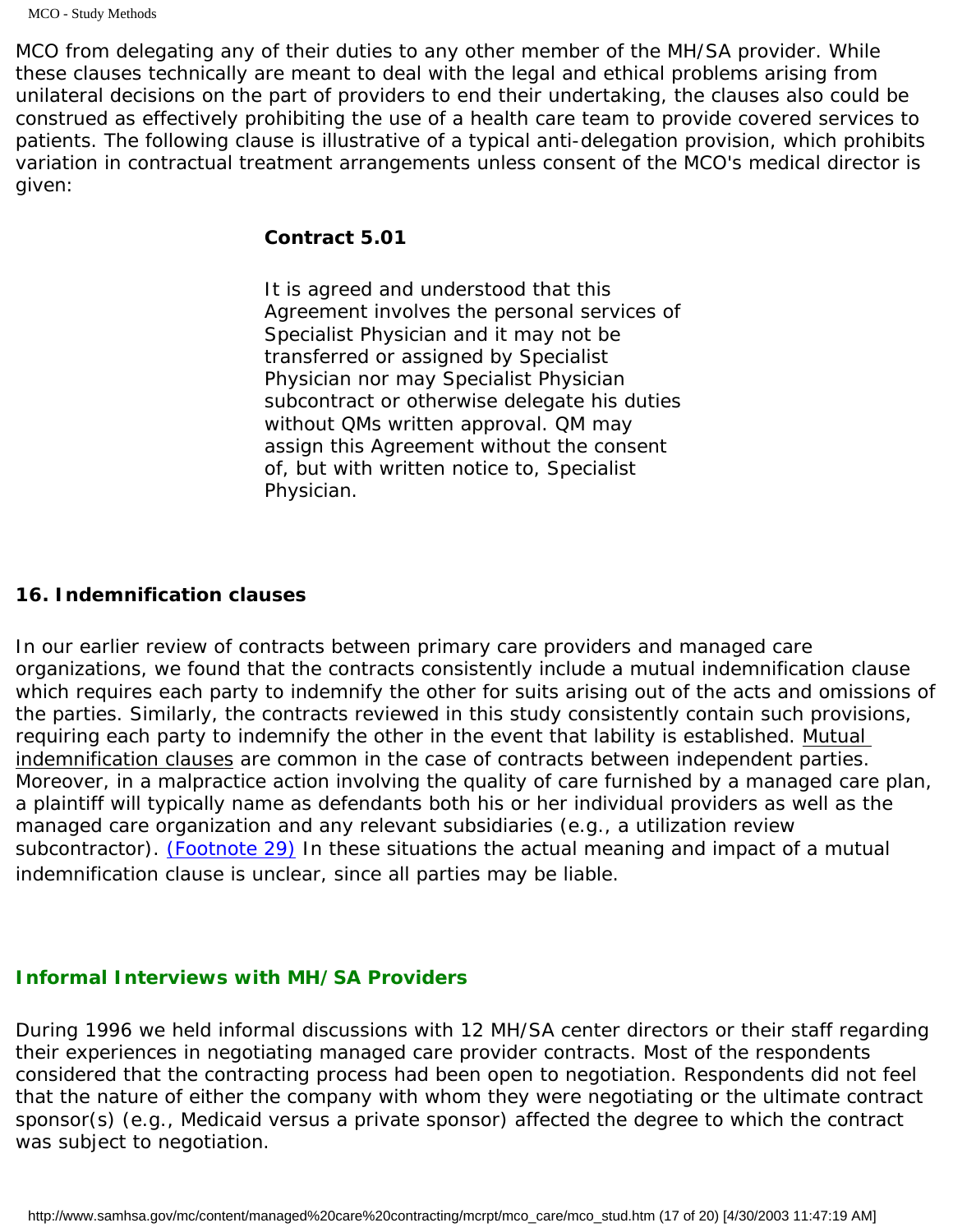When we asked primary care providers in 1994 about the negotiation process, only about one in ten felt that the process was open. The rate was considerably higher in the present study. This perception of great openness to negotiation may be the result of several different factors. First, in this study we interviewed fewer individuals. Moreover, persons interviewed primarily included several persons who volunteered to share their negotiating experiences with us. In our previous study we had made random calls to providers whose contracts we reviewed. The perceived openness of MCOs to negotiating contracts could derive from community MH/SA providers being sought after by MCOs to form specialty networks.

Finally, in the two years which elapsed since our previous set of interviews, some providers have achieved greater levels of organization and may be more aware of the need to negotiate. Only a minority of our respondents in this study felt that service and payment terms were open to negotiation, suggesting that for most respondents, negotiations focused on the periphery of the contracts rather than their central elements.

With respect to negotiation "preparedness", we found that only half of all interviewees obtained all contract-related information before negotiating the terms of the agreements. In the majority of cases providers that did not review these documents reported that they did not do so because plans would not furnish them during the negotiation process. Because contracts incorporate numerous documents by reference (particularly utilization and quality assurance guidelines, health plan operating procedures and provider membership-related documents), reviewing these items prior to negotiating or executing a contract would appear to be an essential step.

Less than half of all respondents obtained a legal analysis before signing an agreement only one obtained an actuarial analysis. Only half of all respondents indicated that they conducted a business analysis of contracts prior to signing them. The providers that did not obtain either business or legal assistance reported cost as a barrier.

We also sought to explore the issue of concerted bargaining on behalf of MH/SA agencies. We found that while 7 respondents were members of a State or national trade association, in only one case did the association bargain on behalf of its members. Moreover, only one quarter of respondents were members of provider networks that represented their interests on a collective basis.

#### <span id="page-31-0"></span>*Footnotes*

<span id="page-31-1"></span>[12](#page-14-3) Our methodology for this phase of the study is discussed in greater detail in Appendix A.

**[13](#page-15-0)** Presumably the Medicare and Medicaid physician incentive plan regulations issued in 1996 will lead to modification of at least some contracts to provide for risk sharing arrangements in the case of Medicare and Medicaid members that are different from those used by MCOs in the case of other group purchasers.

<span id="page-31-2"></span>[14](#page-15-1) In some contracts MCOs may give network providers the right to refuse to accept certain members (e.g., Medicaid members in the case of private physicians). The legality of such a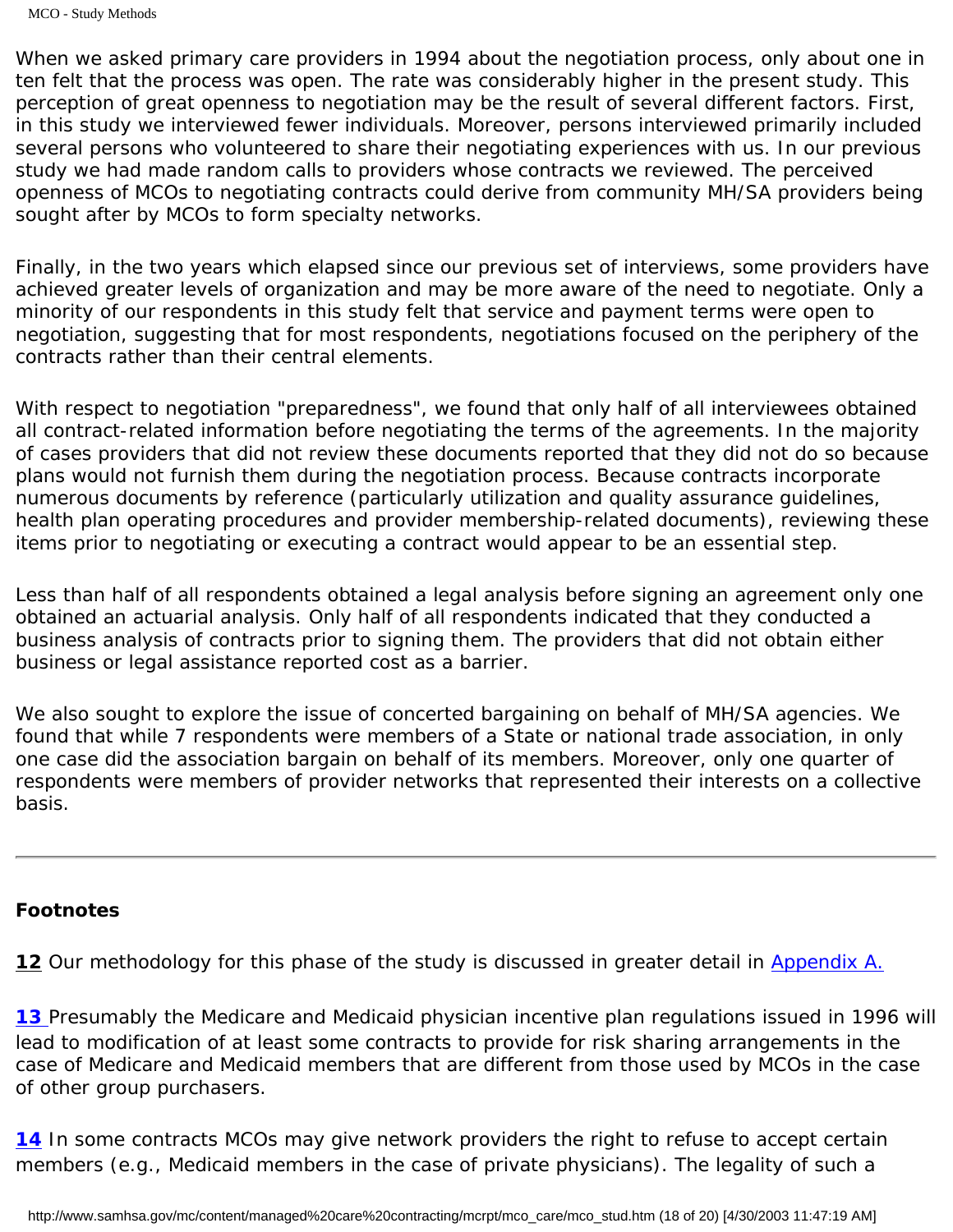MCO - Study Methods

practice would be open to question under federal civil rights statutes; as a result, most MCOs probably would use informal arrangements to steer certain members to or away from certain providers (e.g., certain providers would not be listed in member handbooks or would be reported as having full practices). Sara Rosenbaum et.al, ACivil Rights in a Changing Health Care System@ *Health Affairs* 16:1 (Jan./Feb., 1997).

<span id="page-32-0"></span>[15](#page-17-2) This is markedly different from our findings in a companion study of Medicaid managed care contracts, which frequently permit MCOs to request disenrollment of non-compliant patients. This dichotomy suggests that MCOs seek the flexibility to disenroll non-compliant patients while at the same time avoiding giving their network providers similar flexibility, which could disrupt their ability to carry out their obligations were the flexibility to be utilized by many providers.

<span id="page-32-1"></span>[16](#page-18-0) Note that the 90-contract comparison analysis found that 83 out of 90 contracts (92 percent of all contracts reviewed) required prior authorization from the managed care plan for one or more services.

<span id="page-32-2"></span>[17](#page-18-1) This finding is consistent with our earlier study of primary care contracting patterns, in which we determined that primary care providers seldom are given the authority to make medical necessity determinations for services not furnished in their offices. See S. Rosenbaum, R. Serrano, E. Wehr, S. Spernak, ANegotiating the New Health Care System: An Analysis of Contracts between Primary Care Physicians and Managed Care Organizations@ [forthcoming] *JAMA*.

<span id="page-32-3"></span>**[18](#page-18-2)** Such membership terms are not uncommon. Indeed, the federal Medicare program denies payment to individuals if procedural conditions for coverage (e.g., a three-day hospital stay prior to nursing home admission) are not followed. *Law and the American Health Care System* op.cit., Chapter 4.

<span id="page-32-5"></span><span id="page-32-4"></span>[19](#page-20-2) See *Negotiating the New Health System* op. cit. Volume II, Chapter 3.

<span id="page-32-6"></span>*[20](#page-21-1) Law and the American Health Care System* op.cit., Chapter 3.

[21](#page-21-2) Under the EPSDT program, services are considered necessary for children if they are needed to ameliorate a condition or promote growth and development. The purpose of EPSDT is preventive, and as a result, coverage determinations must incorporate a preventive standard. Under traditional insurance principles, coverage may be limited to conditions that are the result of illness or injury (which could exclude many childhood developmental disabilities) and will be offered only if a restorative result can be achieved. Se *Negotiating the New Health System* Volume II, Chapter 2.

<span id="page-32-7"></span>[22](#page-21-3) The 90 contract comparison review showed that 73 percent of all contracts explicitly committed medical necessity determinations to plan discretion, a figure significantly higher than in the case of the 50-contract study group. This suggests that if anything, the 50 study contracts established less stringent controls over mental health and substance abuse treatment providers than might typically be the case.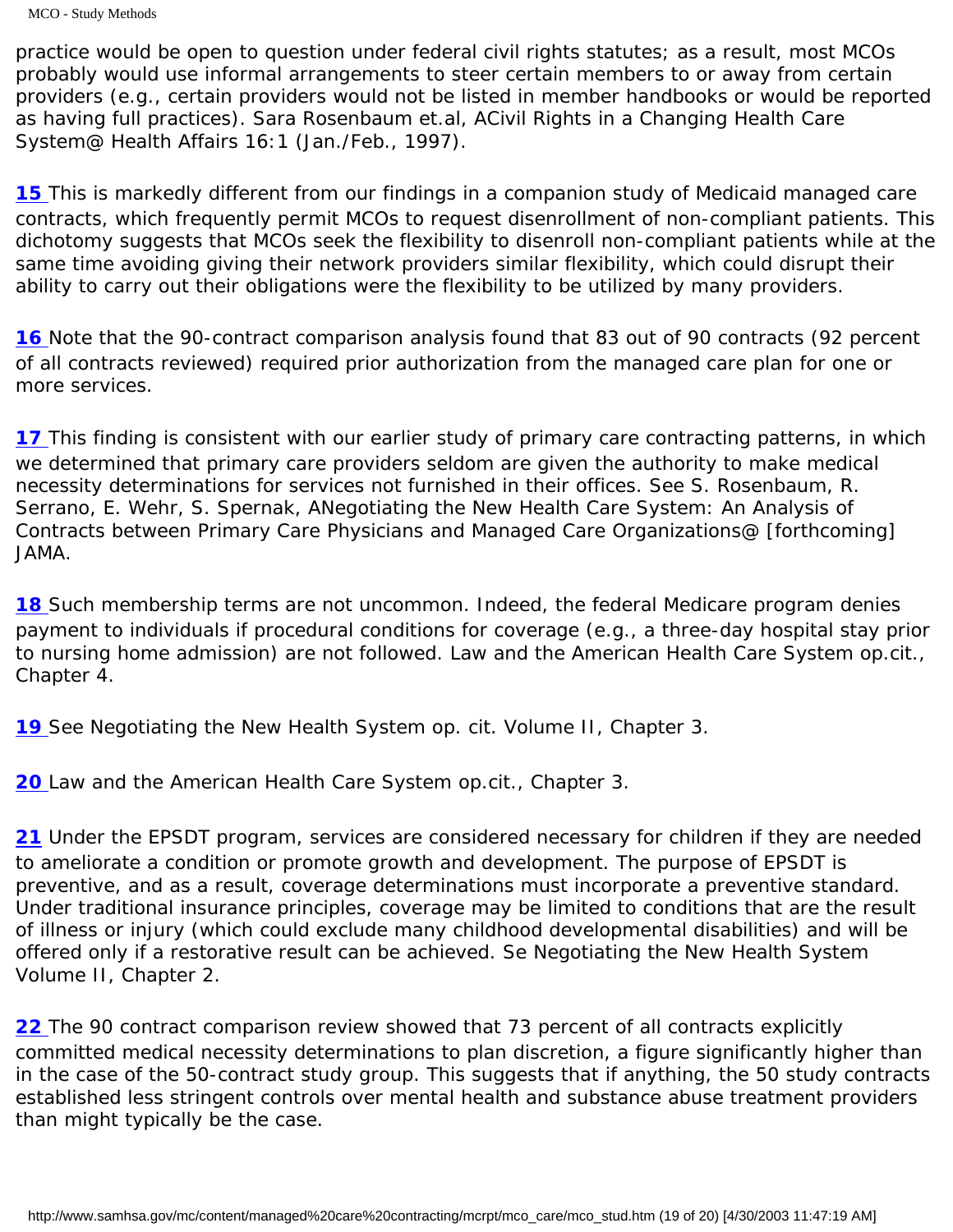MCO - Study Methods

[23](#page-21-4) The issue here only is whether a plan will contractually promise to consult with a treating physician. A managed care organization probably would face significant legal challenges were it to make coverage determinations with no reference whatsoever to the opinion of the treating physician or the customary standard of practice. See *Law and the American Health Care System*.

<span id="page-33-0"></span>[24](#page-26-1) We consider this risk to be significant because furnishing covered outpatient care to the plan's members might exceed the amount of resources the provider is given under the contract by thousands of dollars depending on the number of patients referred to the provider and their level of need.

<span id="page-33-2"></span><span id="page-33-1"></span>**[25](#page-26-1)** 42 U.S.C.A. '1396a(a)(25).

**[26](#page-27-1)** Nearly all of the contracts also give MCOs the right to modify the agreement at any time; for this reason, providers usually are given the express right to terminate the agreement rather than consent to the modification.

<span id="page-33-3"></span>*[27](#page-28-0)* Indeed, Contract 4.07, which as noted above, provides \$,77 per member per month capitation payments also contains a post-termination treatment obligation of indefinite duration ("until discharge"). See [Table 26A](#page-76-0).

<span id="page-33-4"></span>[28](#page-29-2) What is extremely common, however, is a proprietary clause, which if ambiguously worded could be equated with a "gag clause", as noted supra.

<span id="page-33-5"></span>*[29](#page-30-2) Law and the American Health Care System*, op.cit., Chapter 3.

*For further information, contact SAMHSA's Office of Managed Care at (301) 443-2817* 

[Or send email to swright@samhsa.gov](Mailto:swright@samhsa.gov)

Prepared for the Substance Abuse and **SAMHSA Mental Health Services Administration (SAMHSA)** 

[Privacy Statement](http://www.samhsa.gov/about/content/privacy.htm) | [Site Disclaimer](http://www.samhsa.gov/about/Disclaimer.html) | [Accessibility](http://www.samhsa.gov/about/content/508.html)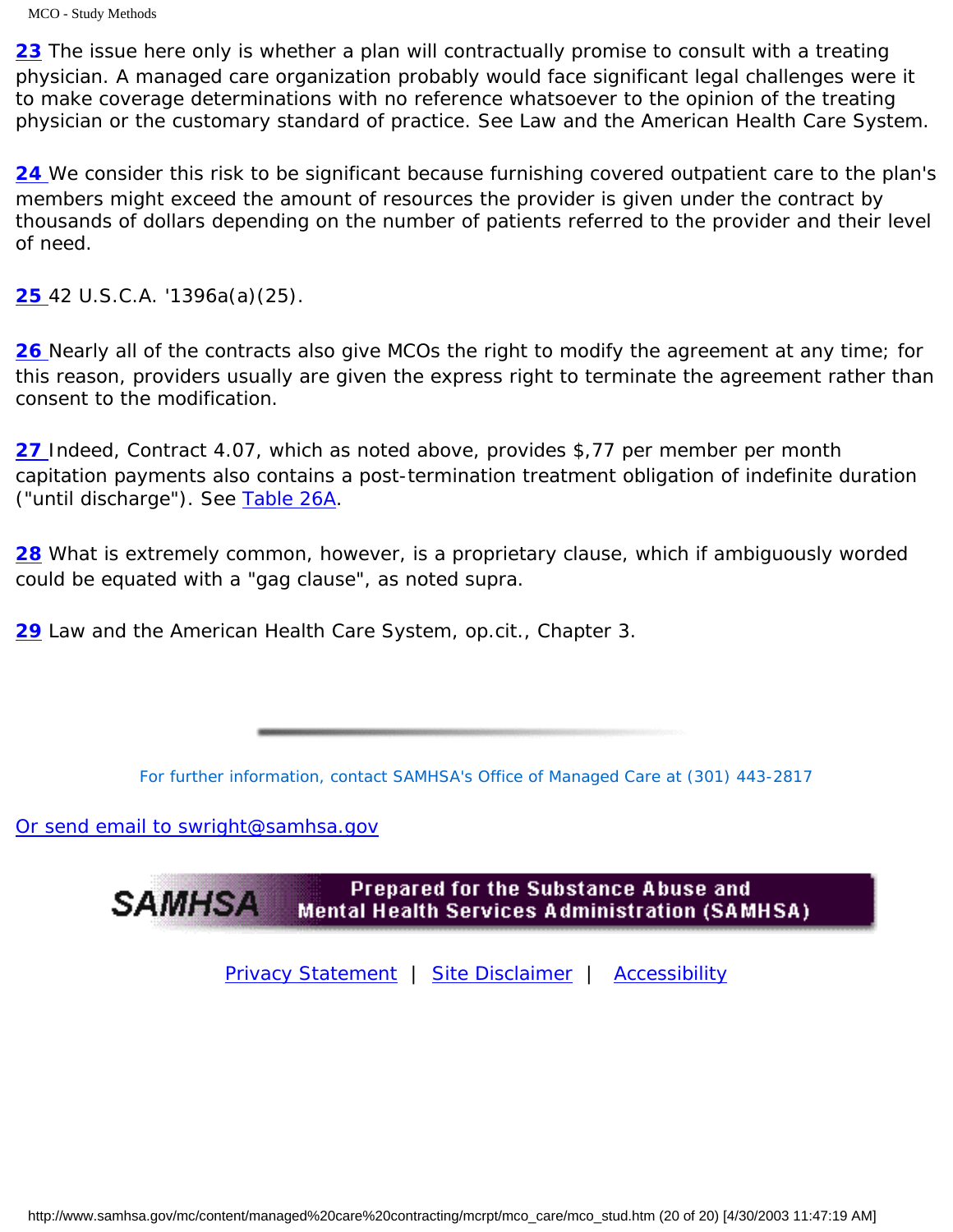# An Evaluation of Contracts Between Managed Care **Organizations and Community Mental Health and Substance Abuse Treatment and Prevention Agencies**

## <span id="page-34-0"></span>**Conclusion and Recommendations**

This exploratory, point-in-time study of contracts between MCOs and community MH/SA agencies shows that despite a certain degree of difference, provider service agreements are strikingly similar in their structure and content. Just as with any standard set of business agreements, managed care provider contracts are designed to permit managed care companies to meet their buyers' expectations while at the same time realizing a financial gain from their enterprise.

Regardless of their specific provisions, the contracts examined here are designed to establish and maintain control over coverage, practice and costs, the ultimate goal of managed care purchasers. They do this through several basic techniques. First, the contracts establish an atwill relationship between the MCO and the provider, leaving the MCO free to modify or terminate the agreement at any time without cause. While providers typically also have at-will termination rights, they exercise them without the benefit of continued access to members following the end of the agreement with the company. Moreover, because the MCO can influence patient access to specific network providers, particularly in the case of specialist referrals, the company can reinforce its control over the provider's practice style through member referral patterns.

Second, the contracts specify a minimum basic service package that the MCO promises to buy if it considers the services to be medically necessary and appropriate as determined by the MCO. Individual service agreements with particular group purchasers may add to the services that MCOs will buy from certain providers and that providers can agree to sell, but these are add-ons for particular buyers and are not part of the MCO's basic supplier agreement with its providers. These limited-scope basic agreements undoubtedly reflect MCOs' estimate of what its group purchasers will be willing to buy and thus what the market will bear.

Third, the contracts seek to retain control over the movement of funds throughout the health care system created by the MCO. Financial terms can be unilaterally modified. Withhold and risk sharing provisions typically create no legally binding duties on MCOs to return to or pass on to providers a portion of the profits realized from the enterprise, a fact that may be attributable in some cases to the financial risk that the MCO assumes and in other cases to the unwillingness of a self-insured sponsor to allow savings to accrue to providers. Financial risk can be shifted in numerous other ways, from eligibility verification systems that require providers to absorb the risk of erroneous eligibility determinations, payment provisions that do not contain specific time lines, coordination of benefit provisions that place responsibility for recovery of liability with the provider, and other provisions designed to control the flow of funds. These techniques are developed by MCOs in order to ensure that the basic objective of the purchaser -- health care at the price it wants -- can be achieved, while shielding the MCO itself from financial risk (in the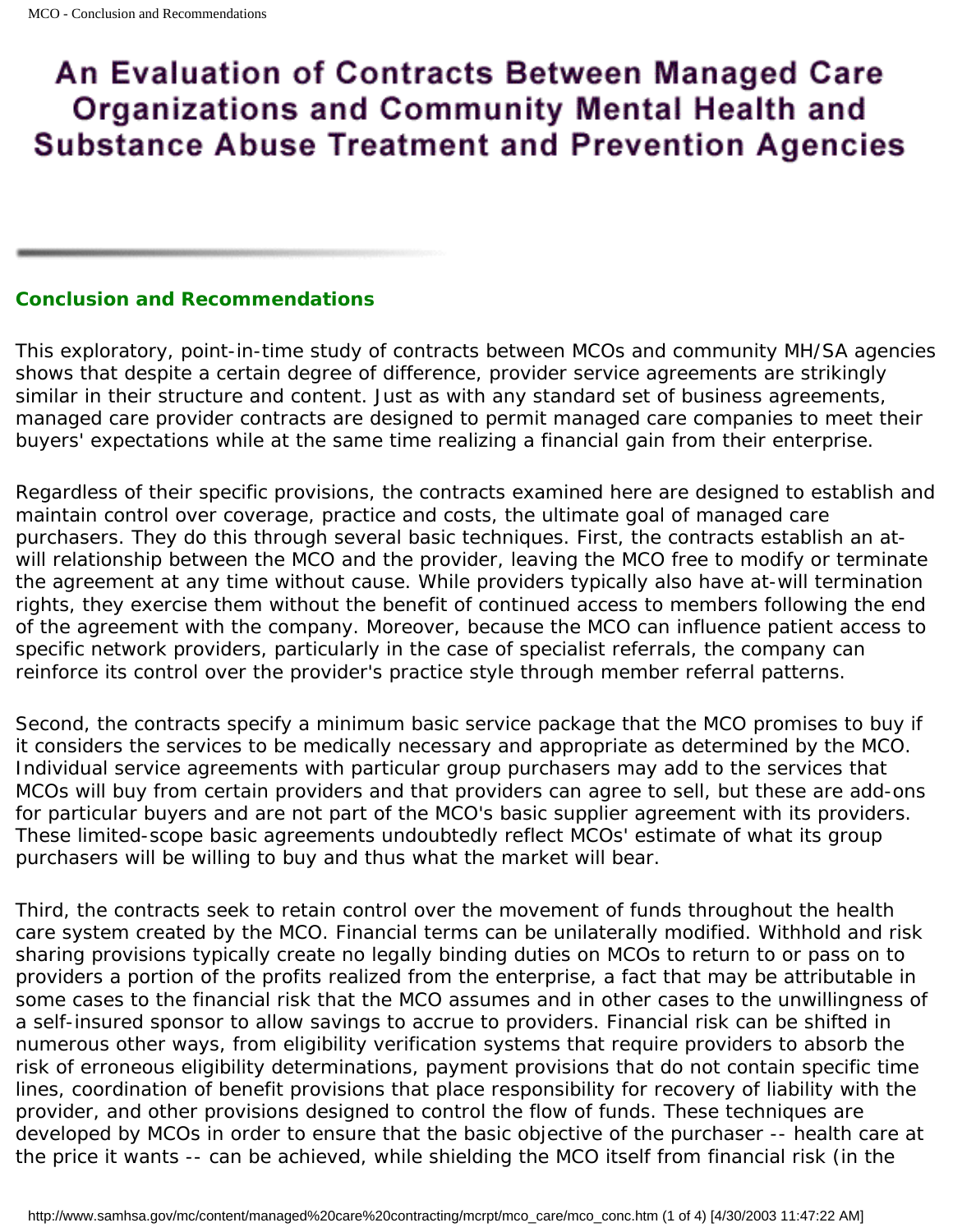case of risk contracts) and from the loss of the group purchaser's business (in the case of an administrative services contract).

The reason to study managed care contracts is because of their implications for both patients and providers. Behavioral health managed care arrangements have received praise for their ability to improve the overall quality of care while controlling costs. At the same time, the recent problems of TennCare managed behavioral healthcare plan, as evidenced by the loss of health care access and economic damage to community providers serves as a reminder of how market choices can affect not just members and providers, but entire communities as well. *[\(Footnote 30\)](#page-36-0)*

This study also points to an important issue for managed care group purchasers. Managed care systems operated through a series of interlocking agreements among the various parties in the system. These agreements spell out basic coverage rules and service duties. They can be supplemented for individual group purchasers, but the process of adding on to the basic system and translating these add-ons into provisions that providers can understand and apply is a difficult one. Group purchasers that desire tailored products may find problems in the process of translating their tailored expectations into well functioning modifications of the basic managed care system.

This issue is a particularly pressing one for State Medicaid agencies, which, as noted elsewhere, tend to seek products that are relatively tailored to the needs of their populations. In separate studies we have examined contracts between Medicaid agencies and managed care organizations. These studies suggest that Medicaid agencies are making a substantial effort to purchase managed care arrangements that are tailored to the needs of their clients. In a number of respects the service expectations of Medicaid agencies may differ significantly from the basic coverage and service expectations established by MCOs in their standard provider network agreements. Purchasers such as Medicaid agencies, whose managed care expectations go beyond the level of coverage accorded under a typical managed care plan, need to pay particular attention to how their expectations are translated by MCOs into their contract agreements with providers and how MCOs communicate with providers about these tailored products. In cases in which the group purchaser's managed care expectations are significantly different from those reflected in an MCO's standard agreement with its providers, the purchaser may need to take additional steps to ensure that provider agreements accurately reflect its expectations and that providers are apprised of key differences. Otherwise group purchasers' expectations may be lost in the translation between the master contract and the point at which care is delivered. These added steps might include a requirement that MCOs develop specific contract addenda for a particular product, review and inspection of provider manuals prepared by the MCO, and provider surveys by the purchaser.

In recent years Federal and State governmental agencies, Congress, and State legislatures have evidenced increasing interest in the contracting techniques used by MCOs to carry out the expectations of group purchasers. Group purchasers may expect that an MCO will be able to provide an ever expanding level of benefits at an ever-more-slowly-rising price. But some of the techniques that MCOs develop for meeting what may be unrealistic expectations are ones that ultimately may be unacceptable from a public policy perspective. The Mothers and Newborns Protection Act of 1996 and its State legislative predecessors are examples of legislation aimed at curbing certain MCO practices under which companies override not only the treatment desires of consumers but also the clinical judgement of physicians' and other health providers. Legislation aimed at regulating gag clauses, physician incentive plans, and the use of at-will contracts is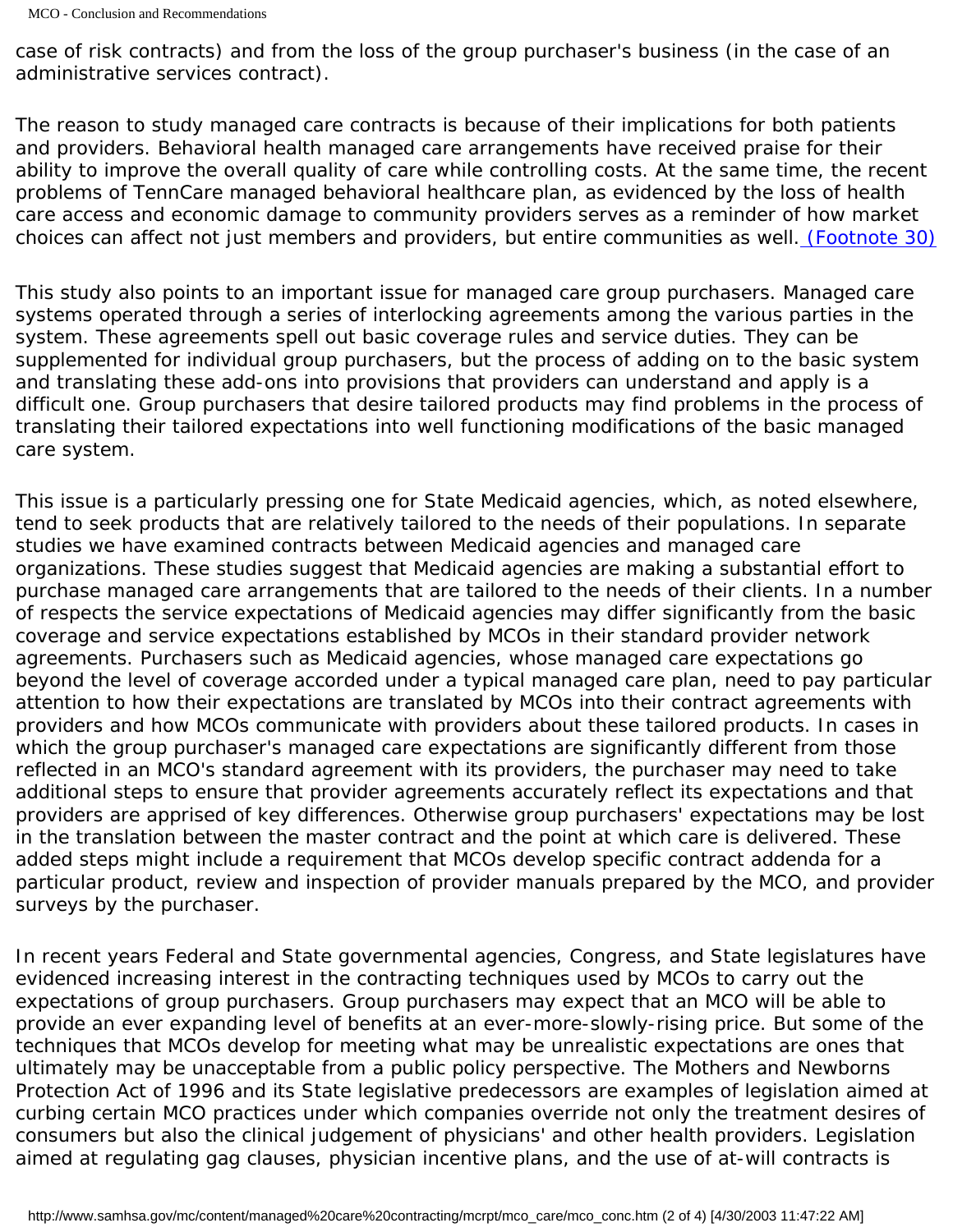designed to place limitations on the contracting approaches available to companies in their efforts to carry out the desires of their purchasers. While similar efforts at legislative reform will probably continue for some time, a more fundamental question perhaps is whether public and private purchasers will learn to balance their desires for the best health care at the lowest price against the need to limit certain MCO contracting practices that, even if not proved to be related to quality of care problems, nonetheless raise concerns in the minds of the public. To the extent that these practices are triggered by the desires of the purchasers themselves, it is incumbent upon purchasers to recognize their role in the process and adjust accordingly.

The question of provider response to these contracts inevitably arises. In markets with a surplus of products, purchasers and their agents hold the upper hand in contract negotiation. Providers become suppliers of a particular input into the total managed care product, and their interchangeable quality becomes a paramount driver in the process of developing participation agreements. The question is what happens to those providers in such a market who are perceived by public policy makers as offering a unique product -- in this case, community based MH/SA care to all persons regardless of their ability to pay. One answer may lie in better organization and the development of stronger negotiating leverage. Recent rulings of the Justice Department and the Federal Trade Commission may encourage the development of stronger networks.

But even if provider networks are strengthened, MCOs will still have a strong bargaining position. Therefore, group purchasers and policy makers need to make choices. To the extent that a group purchaser values the services that an individual provider or class of providers can offer its members, it needs to specify its expectations regarding these providers in its MCO contract. Moreover, in the case of services that community based MH/SA programs furnish and that group purchasers do not include in their coverage agreements, policy makers need to make deliberate funding decisions and develop an explicit means of paying for these services. The discounted feefor-service payments that form the basis of most managed care contracts make the continued provision of non-insured services unrealistic in light of the disappearance of cross-subsidy capabilities.

## *Footnotes*

*[30](#page-35-0)* "Tennessee pulls plug on mental health carve-out", *State Health Watch* 4:3 (March, 1997) 1. Problems associated with the carve-out included inadequate reimbursement, access problems, the placement of excessive financial risk on individual providers, a lack of control over both admission and discharges, and an underestimation of the cost of the product.

*For further information, contact SAMHSA's Office of Managed Care at (301) 443-2817* 

[Or send email to swright@samhsa.gov](Mailto:swright@samhsa.gov)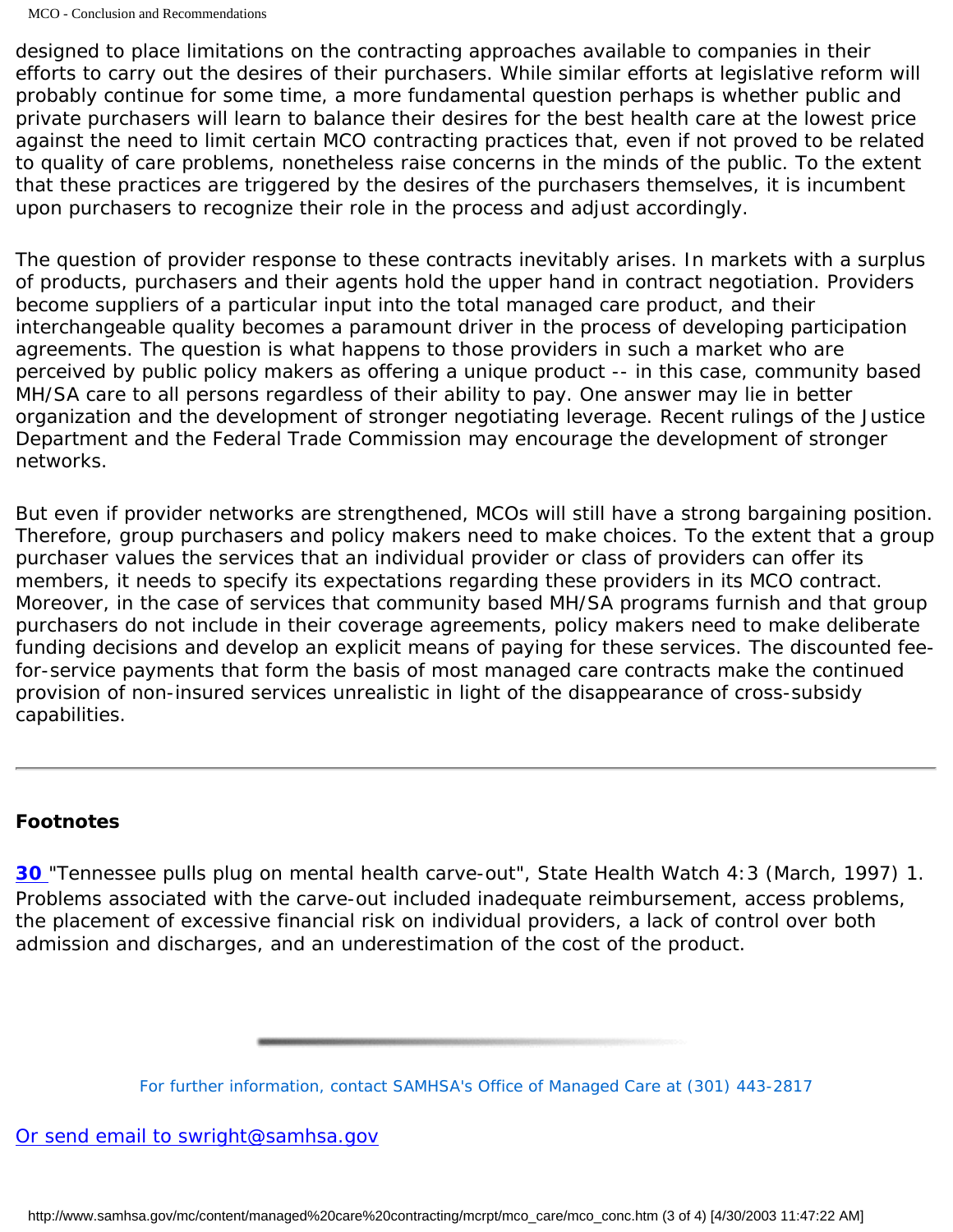## **Appendix A — Methodology**

This study was conducted between the fall of 1995 and the spring of 1996. The contracts reviewed in the study are agreements that were signed and in effect at the time they were collected. *(Footnote 31)* These contracts are neither model nor sample contracts. Instead they are living documents. Many of the contracts contain sanctions for disclosure of proprietary information (including the contracts themselves). For this reason we have handled the instruments with complete anonymity. We do not report our findings by State, name of health care provider, or name of plan. Each contract has been assigned a numerical identifier and is otherwise non-identifiable.

Contracts were sought directly from community mental health agencies and substance abuse treatment and prevention centers with the assistance of three national organizations *(Footnote 32)* that either represent or work closely with the centers and agencies whose contracts we studied. The leadership of each organization provided the Center with a letter of introduction encouraging members or agencies to participate in the study. The Center sent this letter to potential participants, along with a cover memorandum which explained the purpose and nature of the study as well as the confidentiality precautions that would be taken to ensure anonymity.

We contacted a total of 508 separate providers in 43 states over a four-month period beginning in 1995. We contacted all States with mandatory Medicaid managed behavioral healthcare systems for some or all beneficiaries. In addition, we identified approximately 20 States, through the literature and in consultation with experts both within and outside SAMHSA, in which significant levels of MC activity on MH/SA issues taking place, arrangements for individuals with mental illness or substance-related disorders. We made additional efforts to solicit study participation in these states. *(Footnote 33)*

We received a total of nearly 380 separate documents (e.g., contracts, provider manuals, provider/facility applications, letters of agreement) from providers in 27 states. Among the documents received were 257 intact contracts. Some providers furnished us with several contracts (in at least one instance, a single provider furnished us with more than 30 separate signed agreements). We eliminated certain contracts from the data base because they involved employee assistance plan agreements, workers' compensation agreements or other provider agreements outside the scope of this study, which was confined to agreements with private managed care organizations. *(Footnote 34)* After eliminating these contracts, we had a potential data base of 194 contracts. From this data base we selected contracts in a manner that would ensure representation from all reporting states, as well as variety in the type of service agreements examined (e.g., HMOs, PPOs, provider networks, and other corporate managed care entities). *(Footnote 35)* We assigned a number to each contract which indicated the State from which it came and the order in which we received it. This numbering system was designed to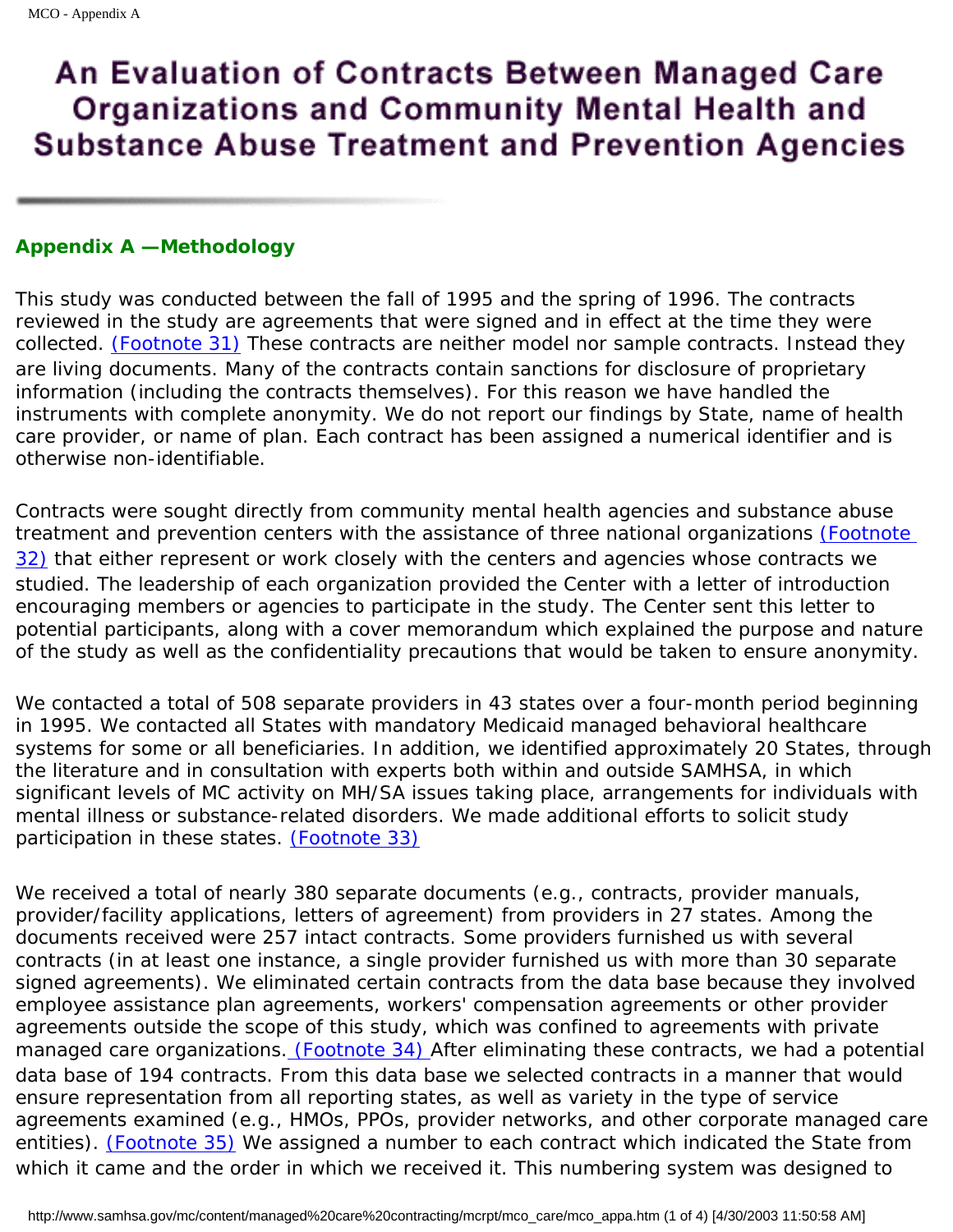MCO - Appendix A

permit anonymous referencing of actual contract language displayed on the tables that accompany this report. This system also permits us to store our data and trace it to the original source, if necessary.

A special data collection instrument was developed for this study. The instrument builds on the earlier data collection instrument developed by the Center for use in reviewing contracts between plans and family medicine practices furnishing comprehensive primary health care. Many of the fields in this instrument originated with the first instrument, since many provisions in provider participation agreements are common to all types of agreements regardless of the particular class of contract reviewed. With the assistance of experts in mental illness and addictive disorders prevention and treatment we then modified the basic instrument to add questions designed to evaluate both the special array of services that managed care organizations (MCOs) conceivably might purchase from MH/SA providers, as well as special patient care duties arising from the medical practice specialty in which these providers are engaged. Examples of the questions specially tailored to meet the needs of this study are questions regarding coverage of specific mental health and substance abuse treatment and prevention services, questions related to provider relationships with the penal system, and questions related to provider relationships with State and local agencies serving persons with mental or addictive disorders.

All contracts were logged and prepared for review by the member of the review team with health services research experience. This individual also developed the data input and display system used to create the tables which accompany this report. Two lawyers with extensive experience in provider contract analysis reviewed the documents in accordance with a protocol designed to ensure uniformity in interpretation. The instrument was designed to permit answers of "yes", "no", "unclear", and "not addressed", and attorneys were expected to comment extensively for later resolution and consultation on sections that presented ambiguities. The answer "no" in this form of analysis seldom appears, since a "no" is checked only if the contract states the absolute opposite of the question posed. Where a contract is silent on a particular issue, the answer checked is "not addressed" *(Footnote 36)* which signals silence. Such silence could be construed in various ways by a court. Although the general rule is that ambiguities in a contract are construed against the drafter (in this case, the plan), many of the issues for which "not addressed" was the correct answer are, in our opinion, too important from a provider's point of view to leave ambiguous in the hope of later, favorable resolution. For this reason we sought in our review and analysis to draw readers' attention to these ambiguities. Once the attorneys reviewed each contract and completed the instrument, the data were entered and the attached compilation was prepared.

We reviewed a total of 50 contracts. The membership of all three national organizations participating in the study were proportionally represented in the contracts reviewed. The review process for the 50 contracts occurred in two separate review periods. The first review analyzed 40 contracts. The second review period was a follow-up analysis of 10 contracts reviewed separately to confirm our findings of the first 40 contracts. The results from the two separate reviews were indistinguishable and, therefore, we combined the two groups of contracts to present one unified 50-contract database. In order to additionally verify our findings, we reviewed the prior authorization and medical necessity clauses of an additional 90 contracts to compare their contents against those of the 50 study contracts. The contents of these 90 comparison contracts on selected questions were sufficiently similar to those of the 50 study contracts to lead us to believe that the 50 study contracts are representative of the types of agreements frequently in use with mental health and substance abuse treatment and prevention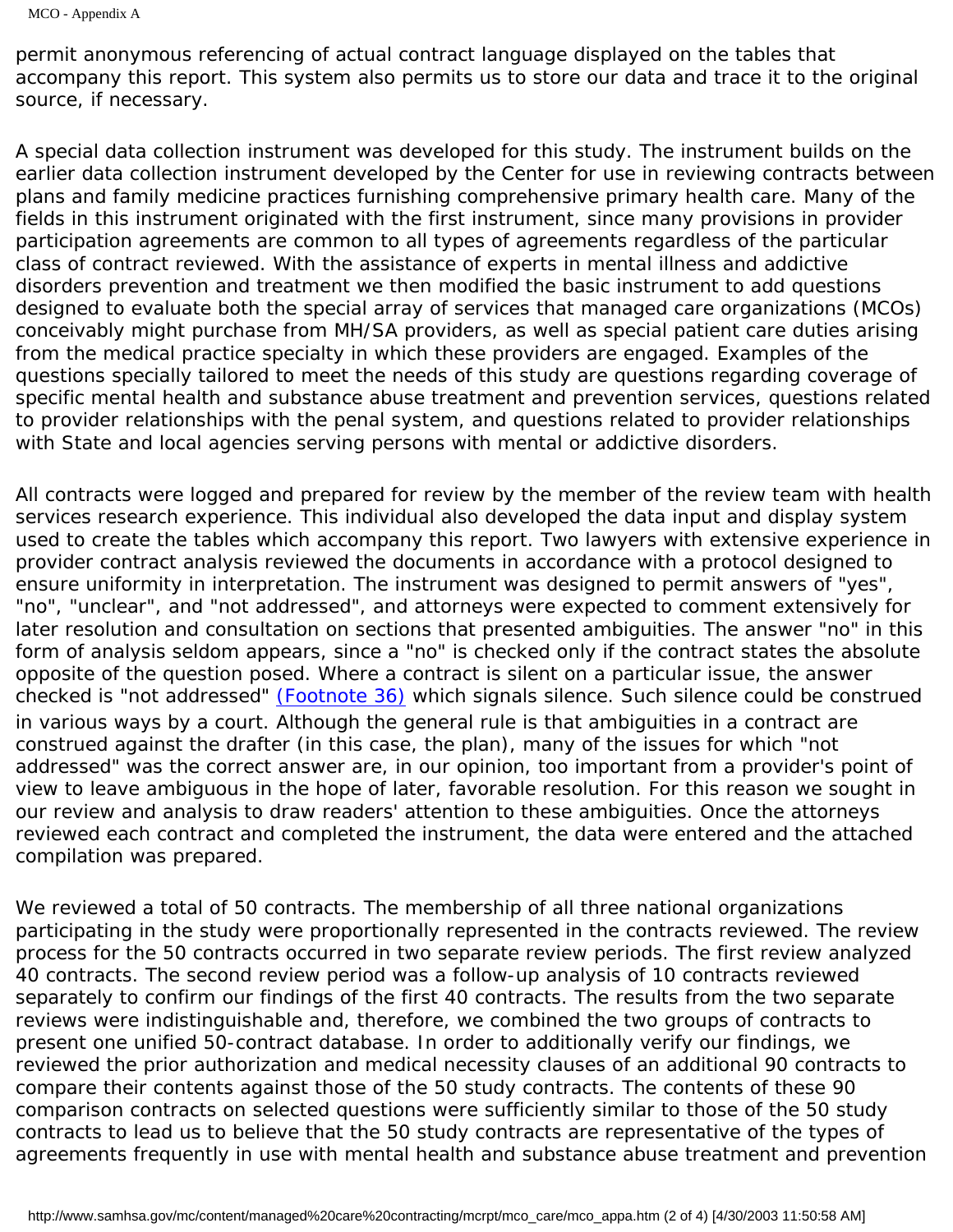MCO - Appendix A

#### centers.

Finally, we conducted a series of informal telephone discussions with 12 providers of mental health and substance abuse treatment and prevention services to learn more about their experiences in negotiating their contracts. The clinics selected for these interviews were chosen in several ways. First, the attorneys who reviewed the contracts selected documents representing a range of service agreements (i.e., HMOs, PPOs, networks, and so forth) so that agreements involving different types of managed care organizations would be included in the interview phase. Second, we interviewed substance abuse treatment and prevention center directors who had previously indicated their interest in describing their contract negotiation process.

## *Footnotes*

**31** As noted infra, most of the contracts are Aevergreen@ documents; that is, they are contracts of indefinite duration with no fixed termination point.

**32** These organizations are the Legal Action Center, which specializes in substance abuse treatment issues and has a membership of approximately 38 state associations, the National Community Behavioral Healthcare Council, which represents more than 900 community mental health centers nationally and Mental Health Corporations of America, which represents 113 of the nation's largest community mental health centers. Approximately 85 centers are members of both NCBHCC and MHCA; membership lists were matched so that these centers were contacted only once.

*33* No providers from one state with significant MH/SA Medicaid managed care activity responded to our request for contracts.

**34** For purposes of this study a managed care organization (MCO) is an entity that undertakes to provide one or more covered services on a prepaid basis. An MCO can be an HMO, PPO, integrated service network, physician/hospital network, corporation or provider network.

**35** It is important to note that in many instances it was impossible from the contract to identify the precise type of entity whose agreement we were examining. Some documents clearly involved either federally qualified or state-licensed HMOs. Others simply represented that they were being offered by a corporation of some type engaged in managed care activities.

**36** For example, if the question is whether a plan must take a provider's medical judgement into question in making a utilization review determination, the correct answer would be "not addressed" if the contract is silent on this matter and "no" if the contract states that the "plan in its absolute and sole discretion will determine if a particular service is needed."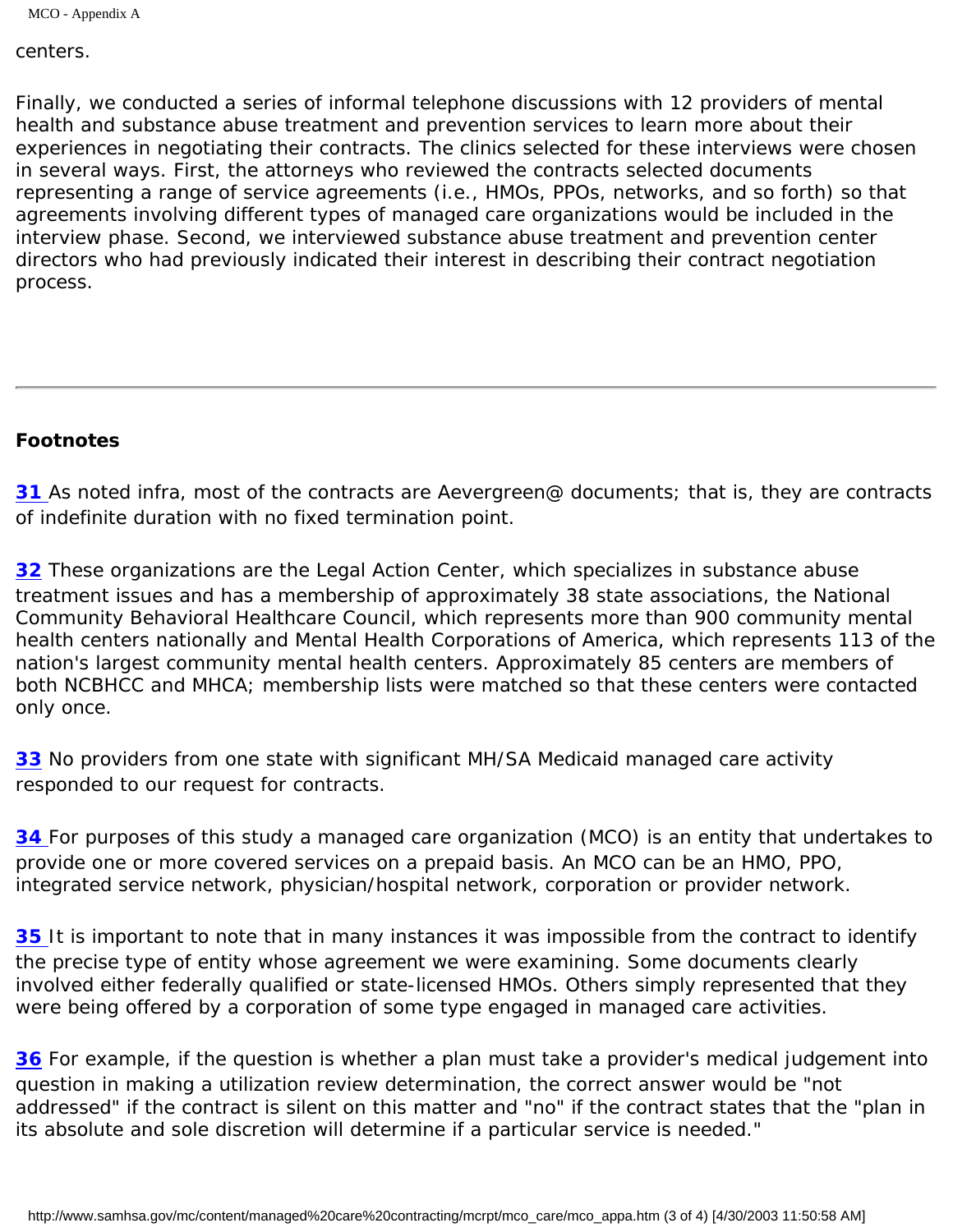*For further information, contact SAMHSA's Office of Managed Care at (301) 443-2817* 

[Or send email to swright@samhsa.gov](Mailto:swright@samhsa.gov)



[Privacy Statement](http://www.samhsa.gov/about/content/privacy.htm) | [Site Disclaimer](http://www.samhsa.gov/about/Disclaimer.html) | [Accessibility](http://www.samhsa.gov/about/content/508.html)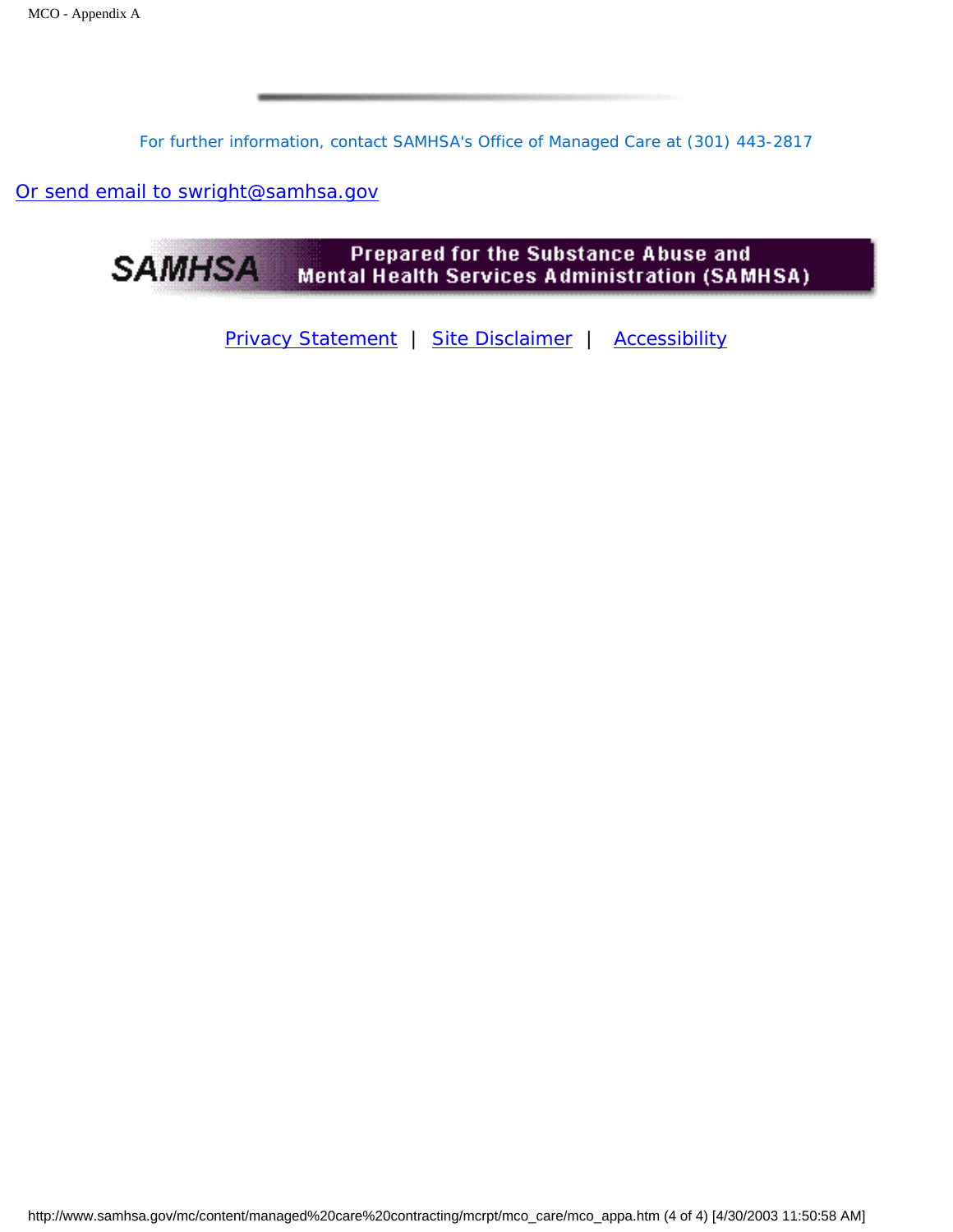## **Appendix B — Tables**

## **General Contract Provisions**

- Table 1 Organizational Contractor by Corporate Type
- [Table 2 Classes of Service Covered by Contract](http://www.samhsa.gov/mc/content/managed%20care%20contracting/mcrpt/mco_state/table2_7.htm)
- Table 3 Services Purchased Under Fee-for-Service Contracts and Capitation Contracts

## **[Service Duties and Prior Authorization](#page-52-0)**

- [Table 4 Prior Authorization by Managed Care Entity](#page-52-1)
- [Table 5 Prior Authorization by Primary Care Provider](#page-52-2)
- [Table 6 Exemption of Emergencies from Prior Authorization](#page-52-3) [Requirements](#page-52-3)
- [Table 7 Prior Authorization Time Lines](#page-53-0)
- [Table 8A Substance-Related Disorders Treatment Time Line](#page-53-1)
- [Table 8B Mental Health Treatment Time Line](#page-54-0)
- [Table 9 Substance-Related Disorders and Mental Health](#page-54-1) [Treatment Time Line Specifications](#page-54-1)
- [Table 10 Referrals to Other Providers](#page-55-0)
- [Table 11 Service to Individuals in the Criminal Justice System](#page-55-1)
- [Table 12 Coordination Arrangements](#page-55-2)

## **[Medical Necessity](#page-58-0)**

- [Table 13 Medical Necessity](#page-58-1)
- Table 14 Medical Necessity and Medical Emergency Criteria [\(Contractual Language\)](#page-58-2)
- [Table 15 Medical Necessity Standard for Children](#page-65-0)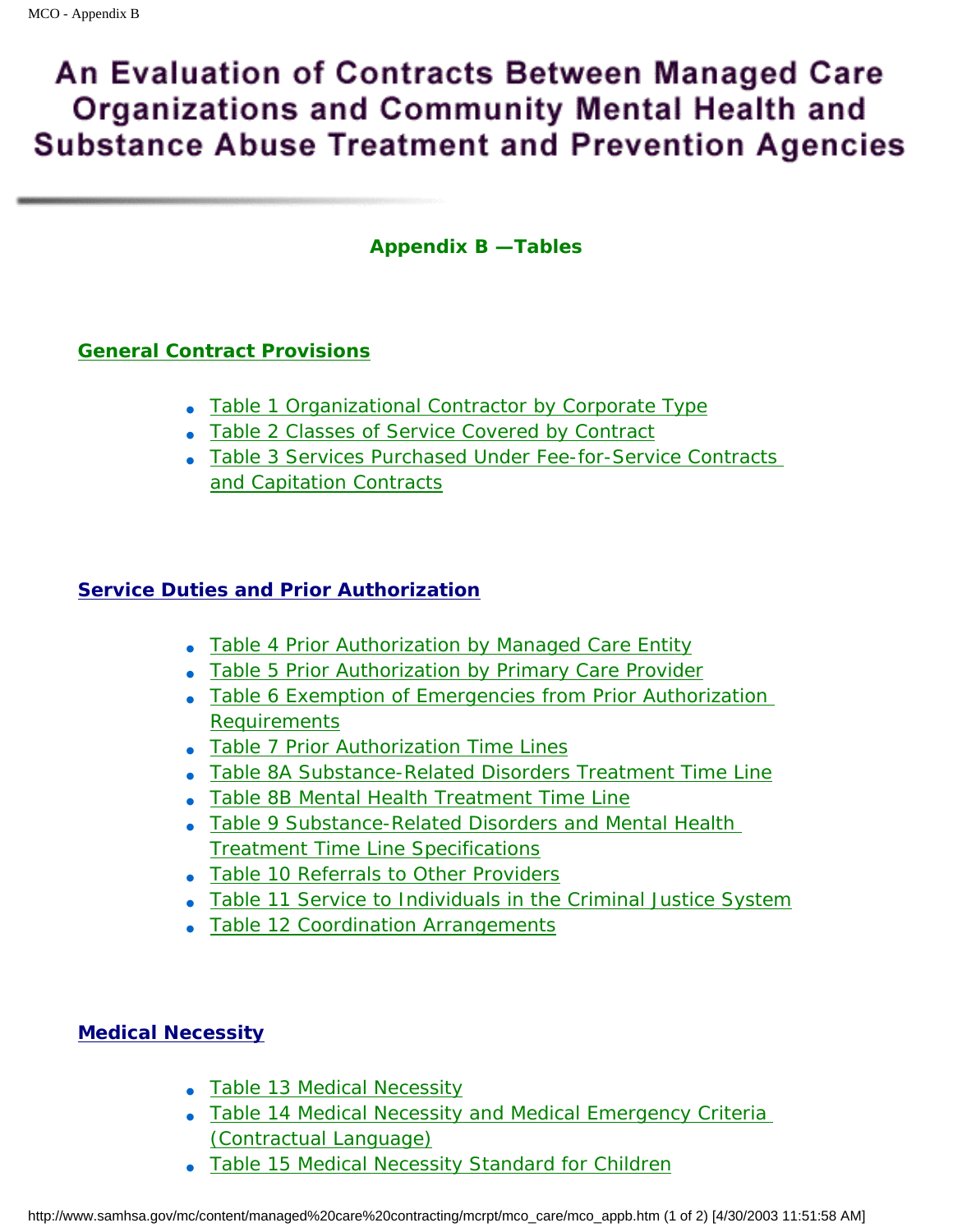- [Table 16 Treatment of Emergencies](#page-66-0)
- [Table 17 Determination of Medical Necessity](#page-66-1)

## **[Enrollee Information and Data](#page-68-0)**

- Table 18A Enrollee Encounter Data
- Table 18B Pre-Service Verification of Coverage

## **[Quality Assurance](#page-70-0)**

• [Table 19 Quality Assuarance Participation](#page-70-1)

## **[Financial Terms and Conditions](#page-72-0)**

- Table 20 Financial Arrangements for Capitated Contracts
- Table 21 Financial Arrangements for Fee-for-Service Contracts
- Table 22 Coordination of Benefits Clause

## **[Term and Termination](#page-74-0)**

- [Table 23 No-Cause Termination](#page-74-1)
- [Table 24 Cause Termination](#page-74-2)
- [Table 25 Termination Notice Periods](#page-75-0)
- [Table 26A Post-Termination and Services Obligations](#page-76-0)

*For further information, contact SAMHSA's Office of Managed Care at (301) 443-2817* 

## [Or send email to swright@samhsa.gov](Mailto:swright@samhsa.gov)

Prepared for the Substance Abuse and **SAMHSA Mental Health Services Administration (SAMHSA)** 

[Privacy Statement](http://www.samhsa.gov/about/content/privacy.htm) | [Site Disclaimer](http://www.samhsa.gov/about/Disclaimer.html) | [Accessibility](http://www.samhsa.gov/about/content/508.html)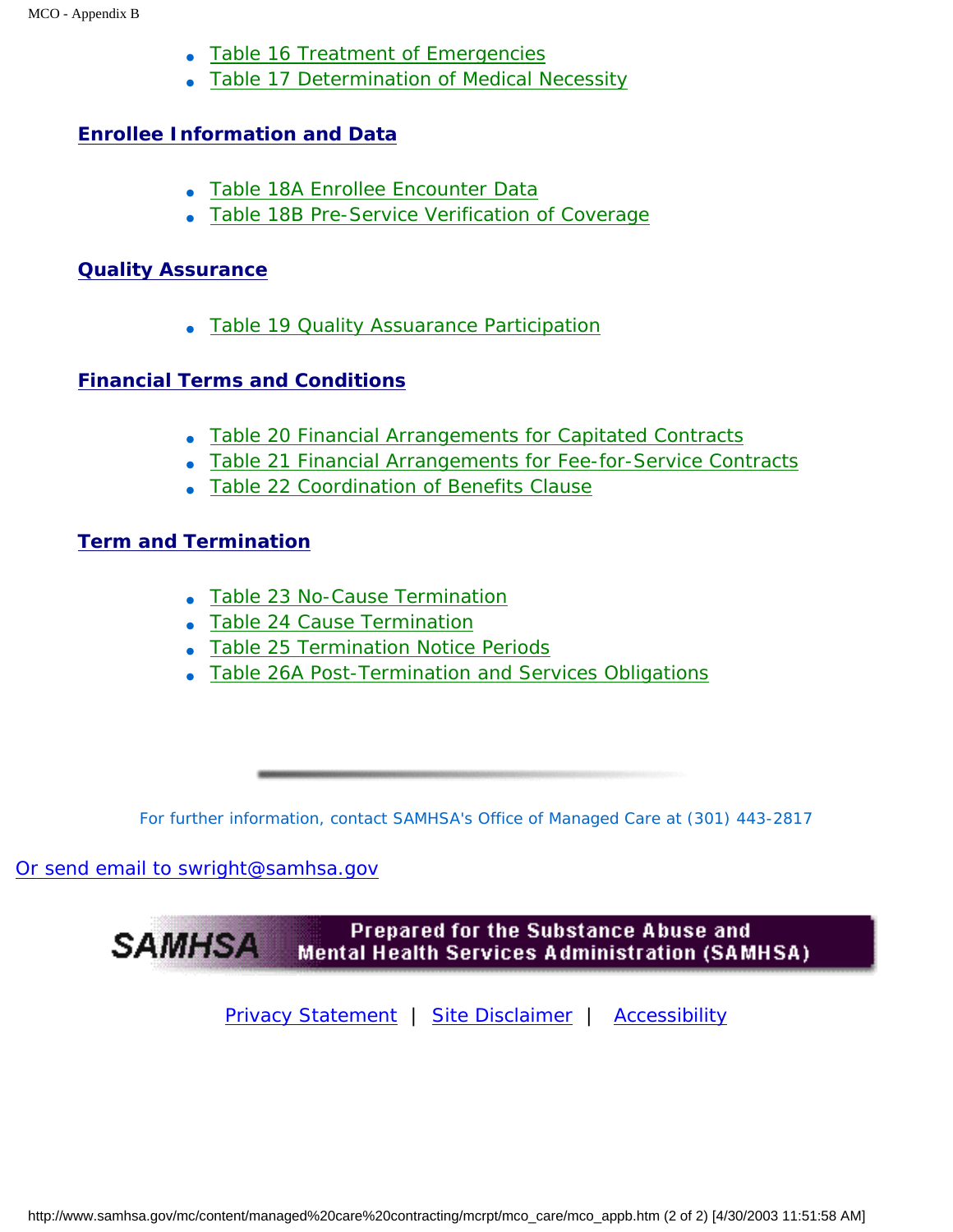## **I. GENERAL CONTRACT PROVISIONS**

## *TABLE 1 - ORGANIZATIONAL CONTRACTOR BY CORPORATE TYPE*

| The purchaser of the services under this contract is: |          |                          |  |
|-------------------------------------------------------|----------|--------------------------|--|
|                                                       | $N = 50$ | Percent<br>$\frac{1}{2}$ |  |
| A managed care plan that sells coverage (at risk)     | 19       | 38%                      |  |
| Other/Unclear                                         | 31       | 62%                      |  |

## *TABLE 2 - CLASSES OF SERVICES COVERED BY CONTRACT*

| Contracting provider is responsible for the following types of services:   |          |                             |  |
|----------------------------------------------------------------------------|----------|-----------------------------|--|
| Contracts may specify $>$ one (1) option<br>(number may add up to $>$ 50). | $N = 50$ | Percent<br>(%)<br>Frequency |  |
| Mental health services                                                     | 36       | 72%                         |  |
| Substance-related disorders services                                       | 34       | 68%                         |  |
| Unclear                                                                    | 6        | 14%                         |  |
| Other (medical surgical services= $0$ )                                    | 4        | 08%                         |  |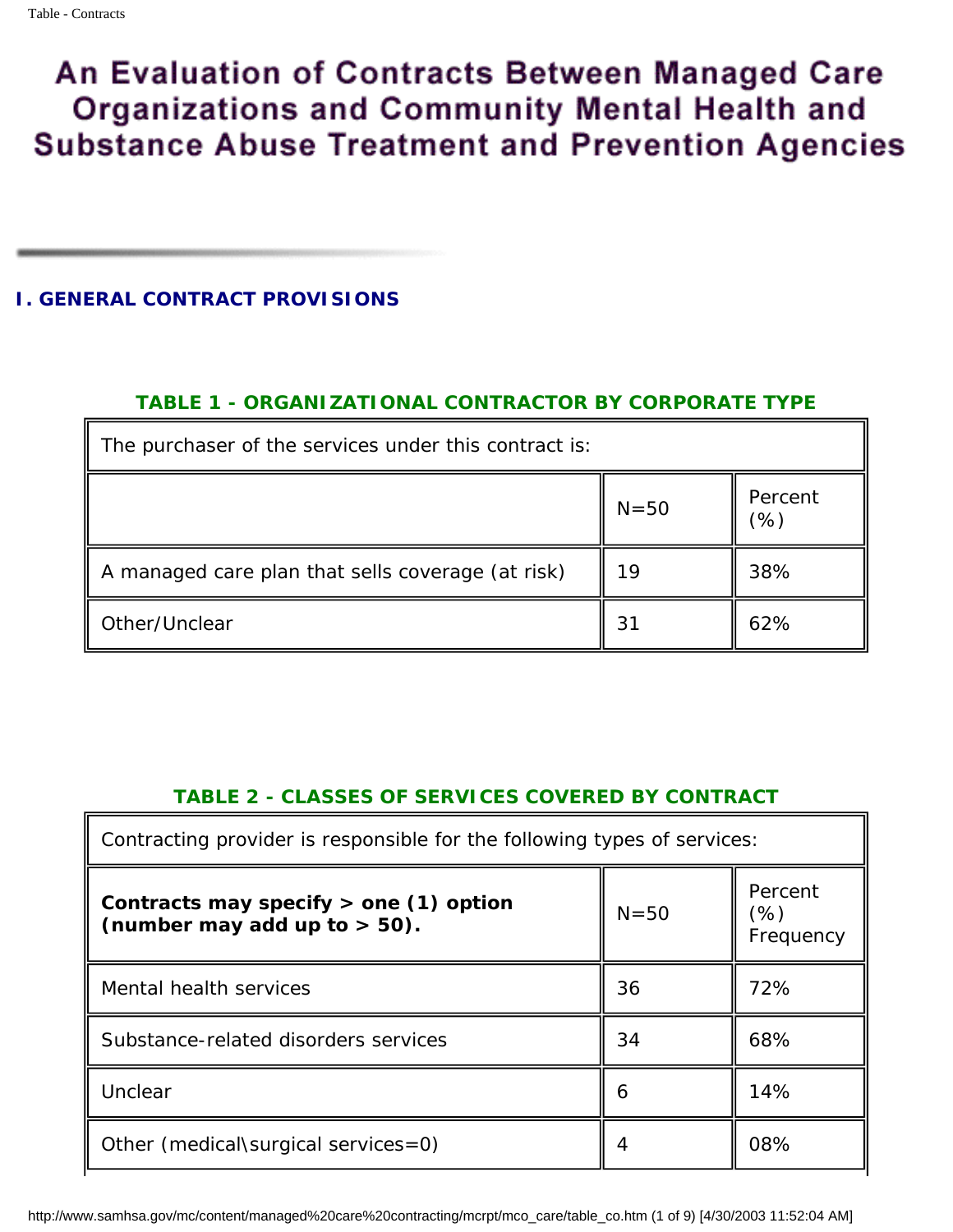| Ш<br>Not addressed |  |  |
|--------------------|--|--|
|--------------------|--|--|

## *TABLE 3 - SERVICES PURCHASED UNDER FEE-FOR-SERVICE CONTRACTS AND CAPITATION CONTRACTS*

## *N=50*

| <b>Service</b>                                         | <b>FFS</b>       | <b>Capitation</b> |
|--------------------------------------------------------|------------------|-------------------|
| Physician                                              | 6                | 1                 |
| Psychiatric physician services (Footnote 1)            | 10               | $\boldsymbol{2}$  |
| Psychologist                                           | 8                | $\boldsymbol{2}$  |
| Social worker                                          | 7                | 1                 |
| Substance-related disorders counselor                  | $\boldsymbol{0}$ | $\bf{0}$          |
| Nurse practitioner/ physician assistant                | 1                | $\bf{0}$          |
| Laboratory                                             | 6                | $\bf{0}$          |
| -includes non-CLIA waivered<br>services                | 1                | $\bf{0}$          |
| -excludes non-CLIA waivered<br>services                | $\bf{0}$         | $\bf{0}$          |
| -does not address CLIA waivered<br>services            | $\overline{5}$   | $\mathbf{0}$      |
| Screening and diagnosis of mental health disorder      | 9                | $\bf{0}$          |
| Screening and diagnosis of substance-related disorders | 8                | $\bf{0}$          |

http://www.samhsa.gov/mc/content/managed%20care%20contracting/mcrpt/mco\_care/table\_co.htm (2 of 9) [4/30/2003 11:52:04 AM]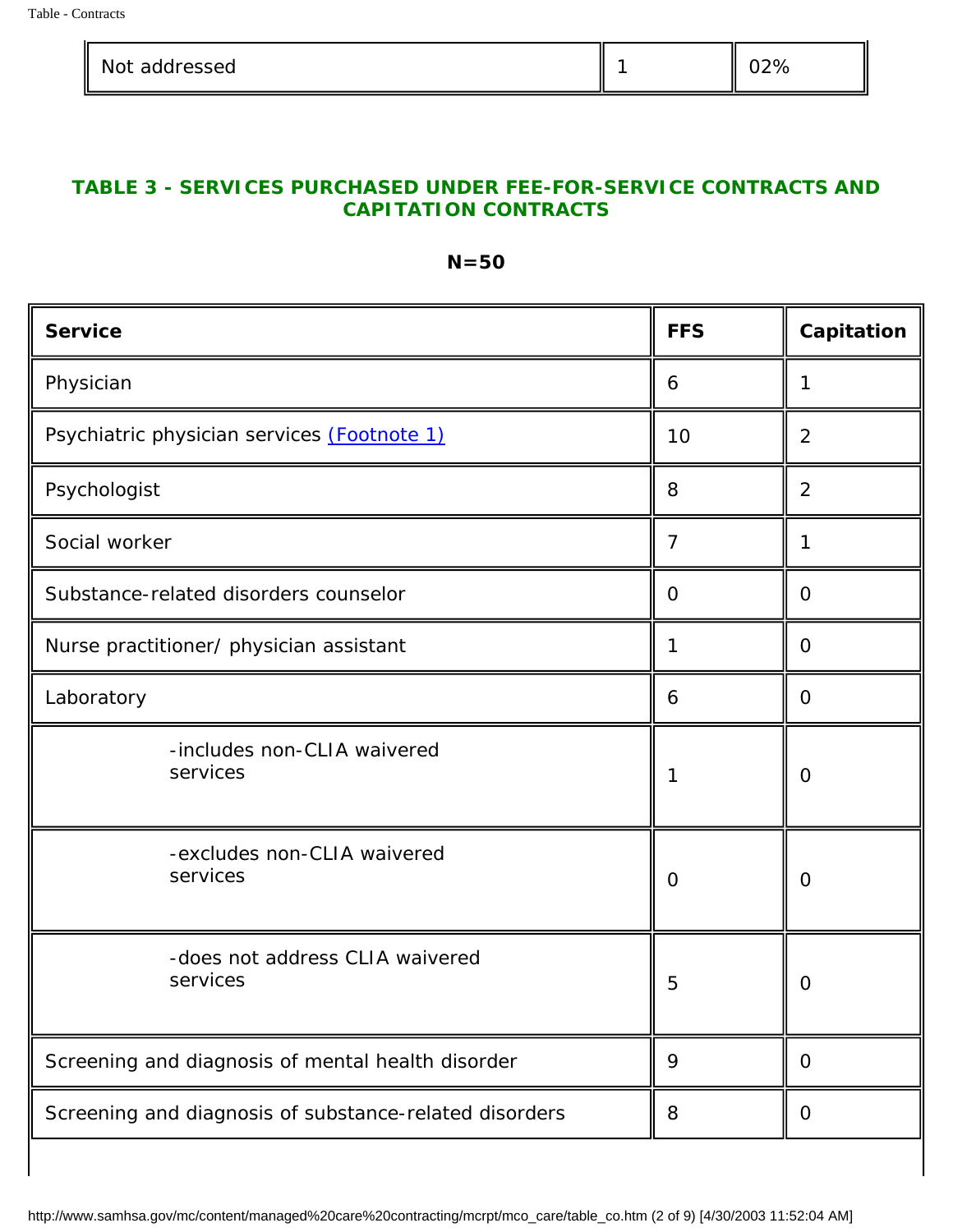l.

| Inpatient hospital care for psychiatric conditions:      | $\boldsymbol{6}$ | $\boldsymbol{2}$ |
|----------------------------------------------------------|------------------|------------------|
| -short-term                                              | $\boldsymbol{2}$ | $\mathbf{1}$     |
| -long-term                                               | $\bf{0}$         | $\bf{0}$         |
| -does not distinguish                                    | 4                | $\mathbf 1$      |
| Inpatient hospital care for substance-related disorders: | $\bf 8$          | 3                |
| -short-term                                              | 3                | $\mathbf{1}$     |
| -long-term                                               | $\bf{0}$         | $\bf{0}$         |
| -does not distinguish                                    | $\overline{5}$   | $\boldsymbol{2}$ |
| Outpatient care for psychiatric conditions:              | 12               | $\boldsymbol{2}$ |
| -short-term                                              |                  |                  |
| -long-term                                               | $\mathbf{1}$     | $\bf{0}$         |
| -does not distinguish                                    | 10               | $\mathbf{1}$     |
| Outpatient care for substance-related disorders:         | 12               | $\boldsymbol{2}$ |
| -short-term                                              | $\boldsymbol{2}$ | $\mathbf{1}$     |
| -long-term (Footnote 2)                                  | $\bf{0}$         | $\bf{0}$         |
|                                                          |                  |                  |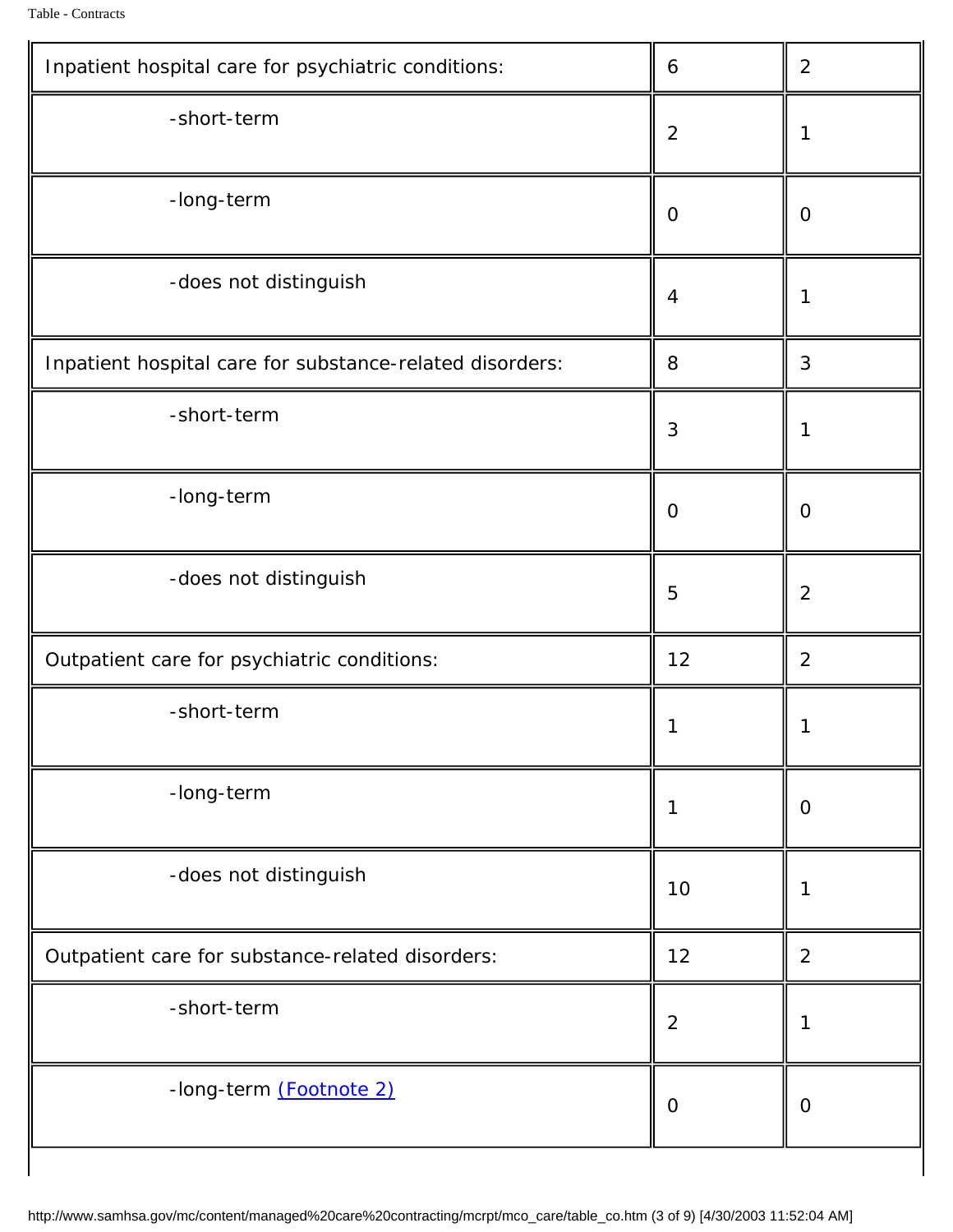l.

| -does not distinguish                                                                                                       | 10               | 1                |
|-----------------------------------------------------------------------------------------------------------------------------|------------------|------------------|
| Outpatient substance-related disorders services for persons<br>with a primary diagnosis of mental illness (dual diagnosis): | $\boldsymbol{4}$ | $\bf{0}$         |
| -short-term                                                                                                                 | 1                | $\bf{0}$         |
| -long-term                                                                                                                  | 1                | $\bf{0}$         |
| -does not distinguish                                                                                                       | 3                | $\bf{0}$         |
| Outpatient mental health services for persons with a primary<br>diagnosis of substance-related disorders (dual diagnosis):  | $\boldsymbol{2}$ | $\bf{0}$         |
| -short-term                                                                                                                 | $\mathbf 0$      | $\bf{0}$         |
| -long-term                                                                                                                  | $\bf{0}$         | $\boldsymbol{0}$ |
| -does not distinguish                                                                                                       | 3                | 0                |
| Partial hospitalization and day treatment programs for persons<br>with mental health disorders:                             | 9                | $\bf{0}$         |
| -adults                                                                                                                     | 4                | $\bf{0}$         |
| -children (Footnote 3)                                                                                                      | 4                | $\bf{0}$         |
| Partial hospitalization and evening treatment for persons with<br>mental health disorders:                                  | $\boldsymbol{4}$ | $\bf{0}$         |
| -adults                                                                                                                     | 1                | $\bf{0}$         |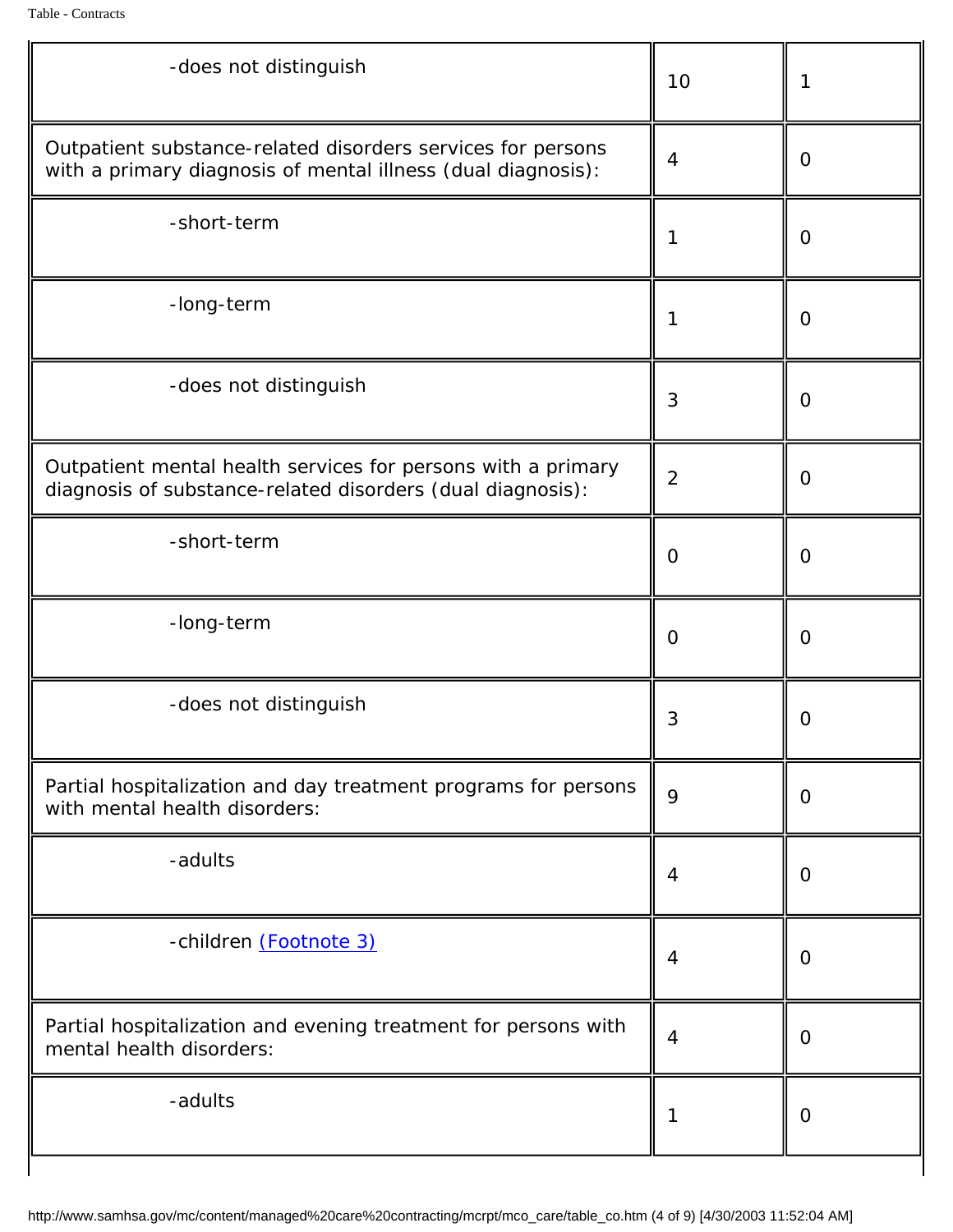| -children                                                                              | $\boldsymbol{2}$ | $\bf{0}$ |
|----------------------------------------------------------------------------------------|------------------|----------|
| Emergency care: (Footnote 4)                                                           | 8                | 1        |
| -physician services                                                                    | 1                | $\bf{0}$ |
| -facility costs                                                                        | 1                | $\bf{0}$ |
| -does not distinguish                                                                  | 7                |          |
| Evaluation, treatment planning and service coordination                                | 7                | $\bf{0}$ |
| 24-hour crisis services including an 800 number hot-line<br>available to all enrollees | 4                | $\bf{0}$ |
| Community mental health care                                                           | $\bf{0}$         | $\bf{0}$ |
| Community substance-related disorders treatment and<br>prevention                      | 1                | $\bf{0}$ |
| Mental health targeted case management                                                 | $\boldsymbol{2}$ | $\Omega$ |
| Substance-related disorders targeted case management                                   | 1                | $\bf{0}$ |
| Mental health intensive case management                                                | 3                | $\bf{0}$ |
| Substance-related disorders intensive case management                                  | $\boldsymbol{2}$ | $\bf{0}$ |
| Methadone therapy                                                                      | $\boldsymbol{2}$ | 1        |
| Residential substance abuse treatment                                                  | 1                | $\bf{0}$ |
| Half-way house programs                                                                | 1                | $\bf{0}$ |
| Home health care (in-home therapy):                                                    | $\overline{5}$   | $\bf{0}$ |
| -short-term                                                                            | $\mathbf{1}$     | $\bf{0}$ |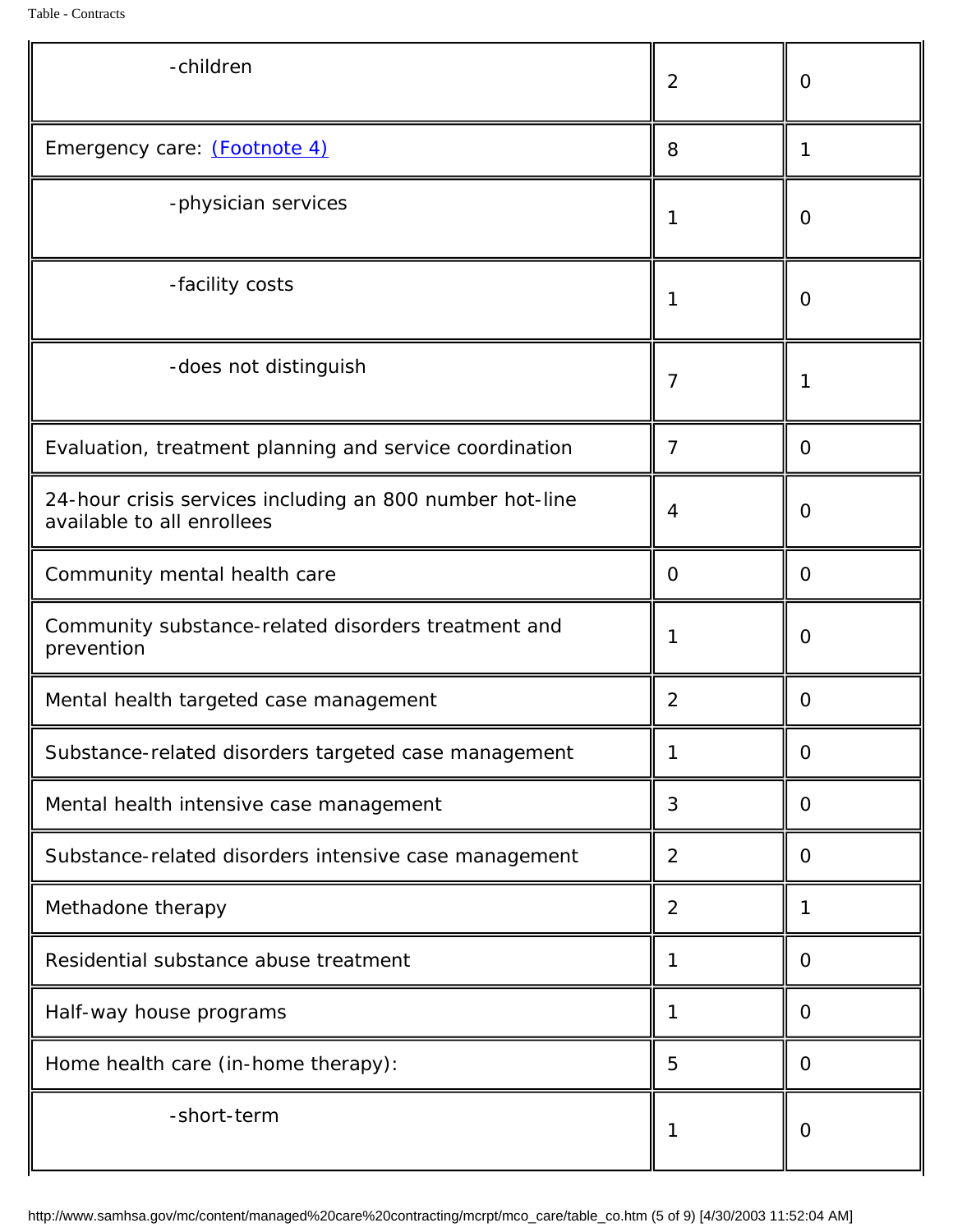| -long-term (Footnote 5)                                                               |                  | $\boldsymbol{0}$ |
|---------------------------------------------------------------------------------------|------------------|------------------|
| -does not distinguish                                                                 | $\boldsymbol{2}$ | $\bf{0}$         |
| Services for individuals identified as having severe and<br>persistent mental illness | 1                | $\boldsymbol{0}$ |
| Relapse prevention services                                                           | $\boldsymbol{2}$ | $\bf{0}$         |
| Community treatment for individuals discharged from state<br>mental hospitals         | 1                | $\bf{0}$         |
| <b>Education and prevention services</b>                                              | 3                | $\bf{0}$         |
| <b>Outreach services:</b>                                                             | 1                | $\bf{0}$         |
| -IV drug users                                                                        | $\bf{0}$         | $\bf{0}$         |
| -persons in a close relationship with<br>IV drug user(s)                              | $\bf{0}$         | $\bf{0}$         |
| Outreach services to homeless persons                                                 |                  | $\bf{0}$         |
| Tuberculosis (TB) services                                                            | 1                | $\bf{0}$         |
| HIV/AIDS services: (Footnote 6)                                                       | 1                | $\bf{0}$         |
| -HIV/AIDS prevention education<br>and outreach                                        | 1                | $\bf{0}$         |
| -HIV testing                                                                          | 1                | $\bf{0}$         |
| -HIV pre- and post-testing<br>counseling                                              |                  | $\bf{0}$         |
|                                                                                       |                  |                  |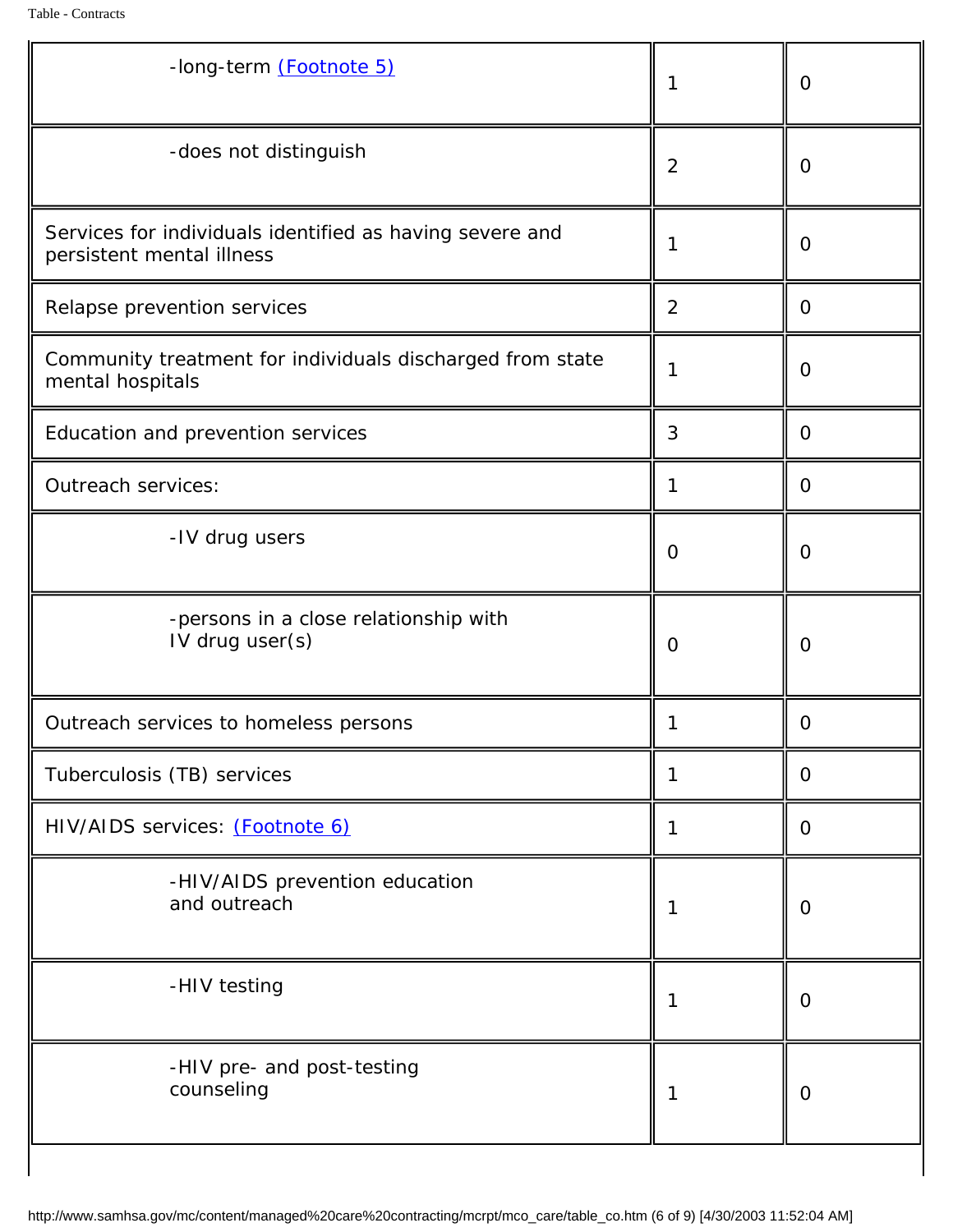| Programs for pregnant women with health and/or substance-<br>related disorders | $\mathbf 1$      | $\bf{0}$         |
|--------------------------------------------------------------------------------|------------------|------------------|
| Teen mother substance-related disorders prevention program                     | $\mathbf{0}$     | $\bf{0}$         |
| Programs for substance exposed infants                                         | 3                | $\bf{0}$         |
| Services for women with substance-related disorders and their<br>children      | $\mathbf{1}$     | $\bf{0}$         |
| Violence prevention programs:                                                  | 1                | $\bf{0}$         |
| -children identified as having child<br>abuse problems                         | $\bf{0}$         | $\bf{0}$         |
| -individuals identified as having<br>spousal abuse problems                    | $\bf{0}$         | $\bf{0}$         |
| Prescription drugs                                                             | $\boldsymbol{0}$ | $\bf{0}$         |
| <b>Medication management</b>                                                   | 12               | $\bf{0}$         |
| Supported living services: (Footnote 7)                                        | $\boldsymbol{2}$ | $\bf{0}$         |
| -development of community living<br>skills                                     | 1                | $\boldsymbol{0}$ |
| -social rehabilitation services                                                |                  | $\bf{0}$         |
| -development of personal support<br>networks                                   |                  | $\bf{0}$         |
| -crisis residential services                                                   |                  | $\bf{0}$         |
| -24-hour crisis services                                                       |                  | $\bf{0}$         |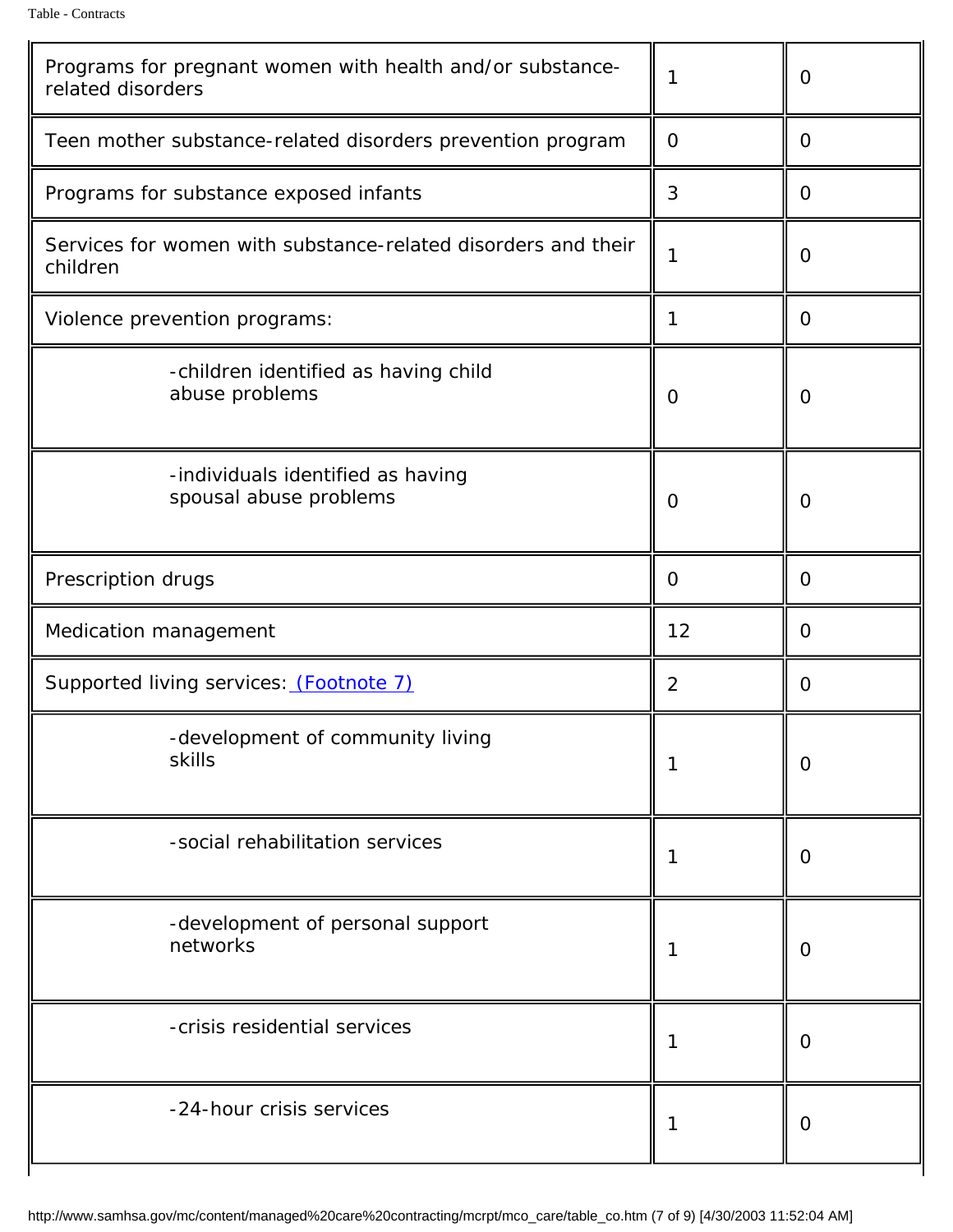| -supportive counseling                                                                         |    | $\mathbf{\Omega}$ |
|------------------------------------------------------------------------------------------------|----|-------------------|
| <b>Health exams</b>                                                                            |    | $\mathbf{\Omega}$ |
| Transportation                                                                                 | 2  | $\Omega$          |
| Culturally appropriate mental health and substance-related<br>disorders services and materials |    | O                 |
| Translation or appropriate language services                                                   |    | $\mathbf{\Omega}$ |
| Management of certain related conditions                                                       |    | $\Omega$          |
| Other services                                                                                 | 15 | 2                 |

## *Footnotes*

*1* Psychotherapy may also be provided by psychiatric social workers and other providers, but not specified here.

2 Only one contract distinguishes between long-term and short-term care and this same contract provides both (1.01).

**3** One contract that distinguishes between long-term and short-term care provides both (1.01).

*4* The same one contract specifies that it provides physician services and facility costs for emergency care (1.01).

*5* Only one contract distinguishes between long-term and short-term care and this same contract provides both (56.05).

*6* Contract (1.01).

*7* Only one of the two contracts providing supported living services specified the provision of the following services (1.01).

*For further information, contact SAMHSA's Office of Managed Care at (301) 443-2817*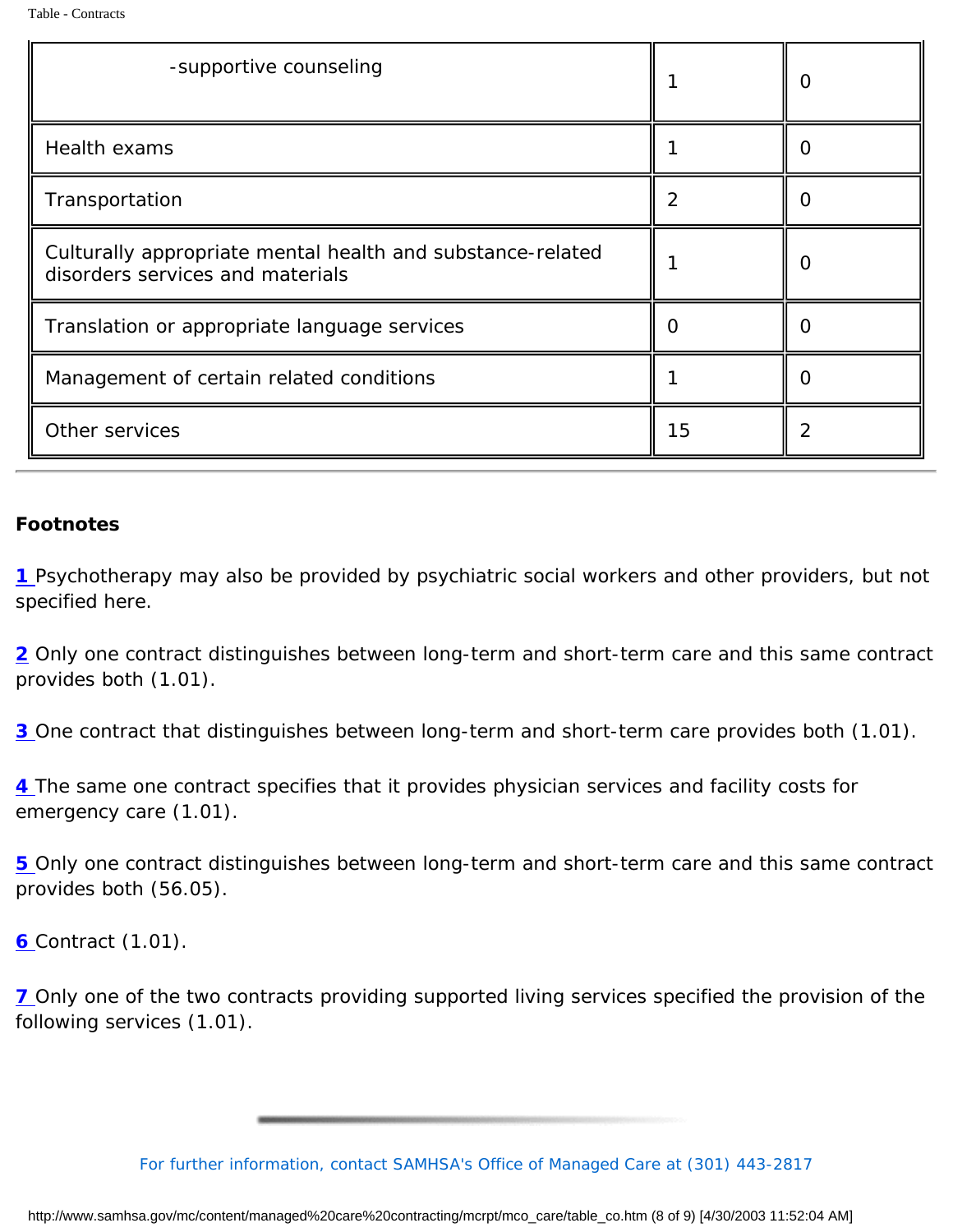## [Or send email to swright@samhsa.gov](Mailto:swright@samhsa.gov)



[Privacy Statement](http://www.samhsa.gov/about/content/privacy.htm) | [Site Disclaimer](http://www.samhsa.gov/about/Disclaimer.html) | [Accessibility](http://www.samhsa.gov/about/content/508.html)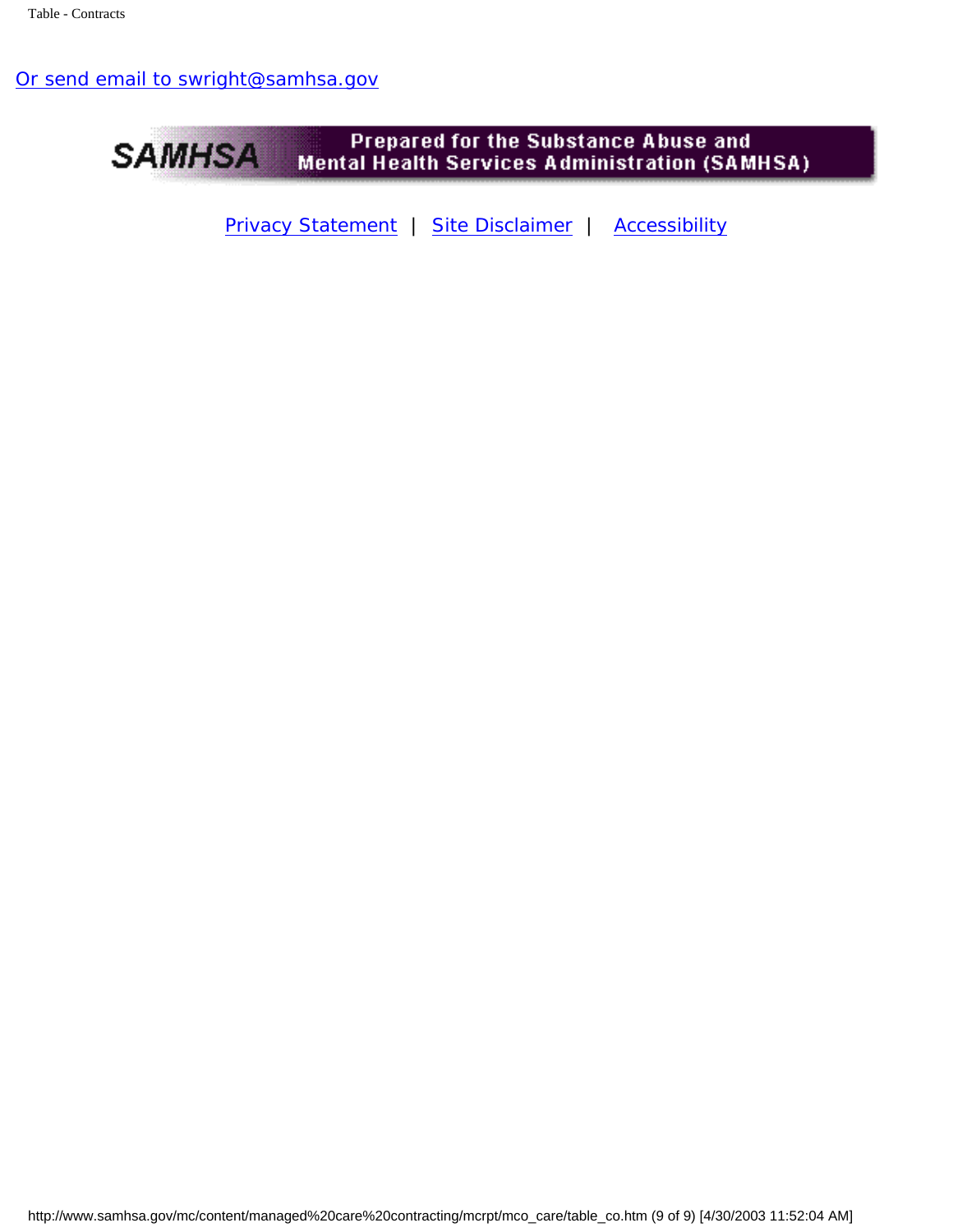#### <span id="page-52-1"></span><span id="page-52-0"></span>**II. SERVICE DUTIES AND PRIOR AUTHORIZATION**

#### *TABLE 4 - PRIOR AUTHORIZATION BY MANAGED CARE ENTITY*

Contract requires provider to obtain prior-authorization **from the managed care organization** (e.g., the plan, the MSO or the network) for one or more services.

|               | $N=50$ | Percent (%) |
|---------------|--------|-------------|
| Yes           | 41     | 82%         |
| No            | 2      | 04%         |
| Unclear       | 3      | 06%         |
| Not addressed |        | 08%         |

#### *TABLE 5 - PRIOR AUTHORIZATION BY PRIMARY CARE PROVIDER*

<span id="page-52-2"></span>Contract permits provider to obtain prior authorization **from enrollee's primary care provider** for one or more types of services.

<span id="page-52-3"></span>

|               | $N=50$ | Percent (%) |
|---------------|--------|-------------|
| Yes           | 5      | 10%         |
| No            | 16     | 32%         |
| Unclear       | h.     | 10%         |
| Not addressed | 24     | 48%         |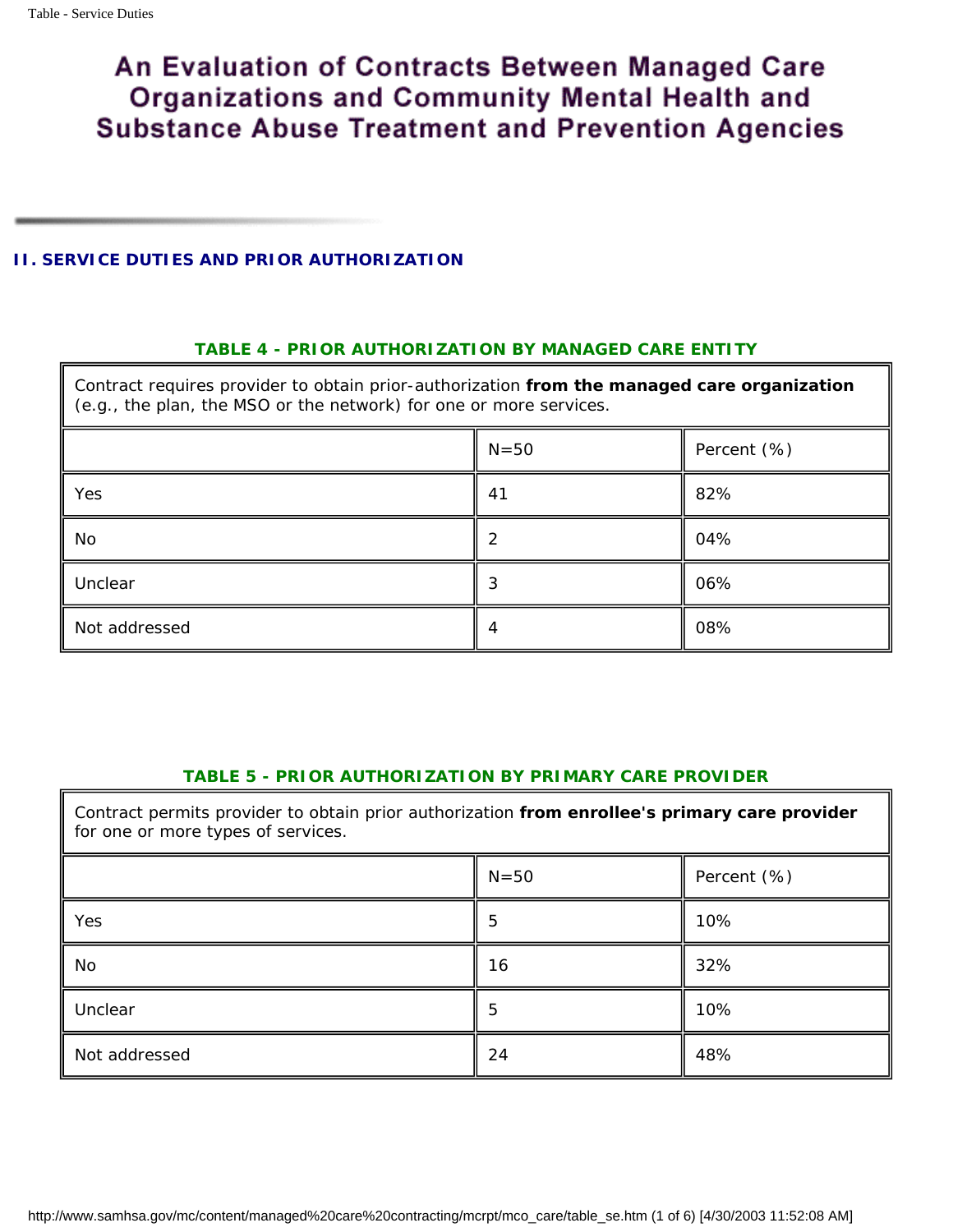#### *TABLE 6 - EXEMPTION OF EMERGENCIES FROM PRIOR AUTHORIZATION REQUIREMENTS*

<span id="page-53-2"></span>

| Contract specifically exempts emergency services from otherwise applicable prior authorization requirements. |                             |             |  |
|--------------------------------------------------------------------------------------------------------------|-----------------------------|-------------|--|
|                                                                                                              | $N=50$                      | Percent (%) |  |
| Emergency services exempted                                                                                  | 25                          | 50%         |  |
| By CPT<br>code                                                                                               |                             | 02%         |  |
| By<br>contractual<br>definition<br>of<br>emergency<br>care                                                   | 24<br>(Footnote<br>8)       | 98%         |  |
| No                                                                                                           | 4 (Footnotes 9, 10, 11, 12) | 08%         |  |
| Not addressed                                                                                                | 21                          | 42%         |  |

#### *TABLE 7 - PRIOR AUTHORIZATION TIME LINES*

<span id="page-53-3"></span><span id="page-53-0"></span>

| Contract establishes time lines for any prior authorization determinations that are required.                                                          |          |             |  |
|--------------------------------------------------------------------------------------------------------------------------------------------------------|----------|-------------|--|
|                                                                                                                                                        | $N = 50$ | Percent (%) |  |
| Yes                                                                                                                                                    | 5        | 10%         |  |
| Not addressed                                                                                                                                          | 45       | 90%         |  |
| Contract provides that failure to respond within the time line to a prior authorization request with<br>by provider shall be construed as an approval. |          |             |  |
| $N=50$<br>Percent (%)                                                                                                                                  |          |             |  |
| Not addressed                                                                                                                                          | 50       | 100%        |  |

#### *TABLE 8A - SUBSTANCE-RELATED DISORDERS TREATMENT TIME LINE*

<span id="page-53-1"></span>

| Contract includes time lines for provision of substance-related disorders services. |                   |                       |
|-------------------------------------------------------------------------------------|-------------------|-----------------------|
|                                                                                     | $\mathbb{N} = 50$ | <b>Percent</b> $(\%)$ |

http://www.samhsa.gov/mc/content/managed%20care%20contracting/mcrpt/mco\_care/table\_se.htm (2 of 6) [4/30/2003 11:52:08 AM]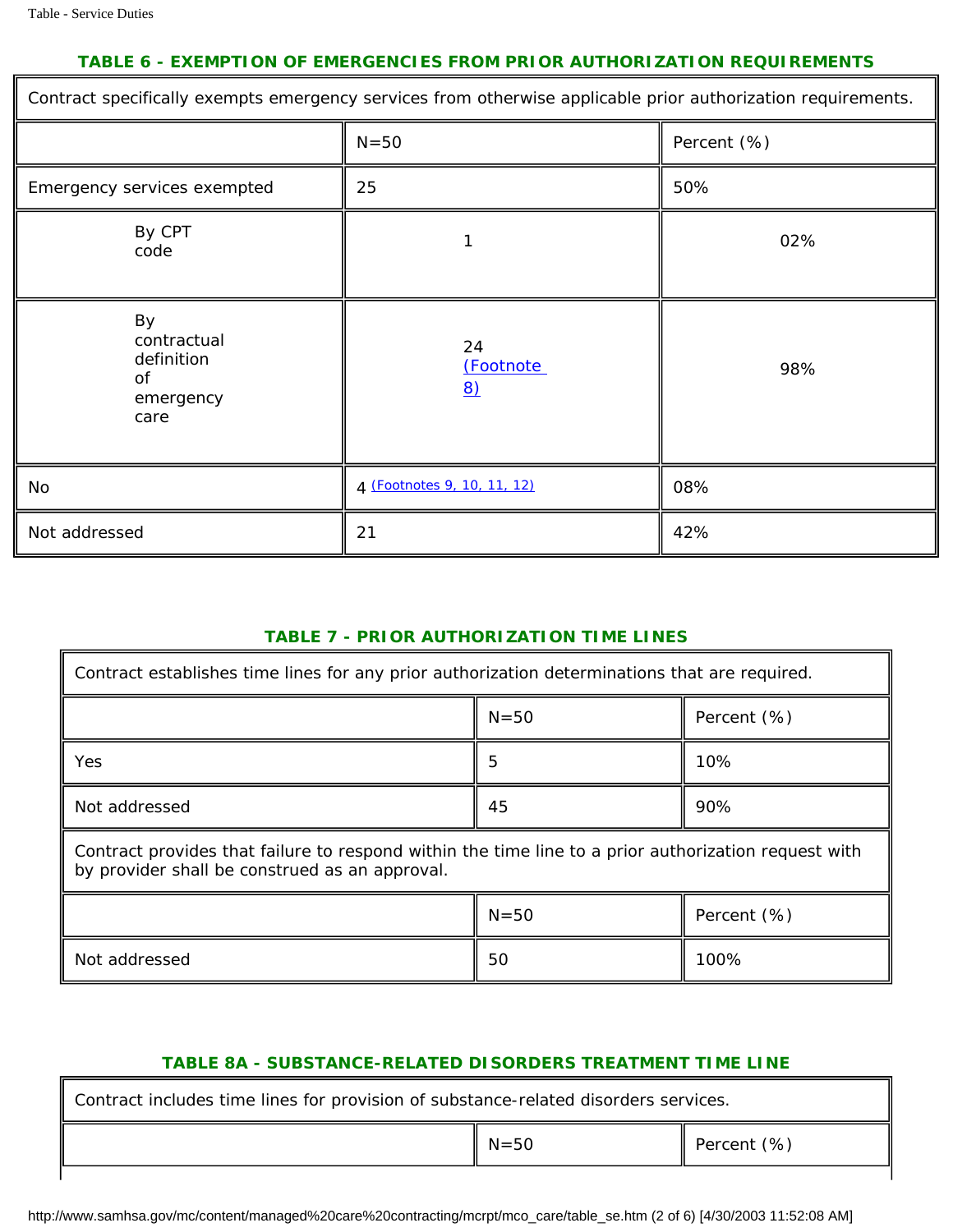Table - Service Duties

<span id="page-54-2"></span>

| Yes                 |    | 16% |
|---------------------|----|-----|
| Other (Footnote 13) |    | 02% |
| Not addressed       | 41 | 82% |

### *TABLE 8B - MENTAL HEALTH TREATMENT TIME LINE*

<span id="page-54-0"></span>

| Contract includes time lines for provision of mental health services. |    |     |
|-----------------------------------------------------------------------|----|-----|
| $N=50$<br>Percent $(\%)$                                              |    |     |
| Yes                                                                   |    | 14% |
| Unclear                                                               |    | 02% |
| Not addressed                                                         | 42 | 84% |

### <span id="page-54-1"></span>*TABLE 9 - SUBSTANCE-RELATED DISORDERS AND MENTAL HEALTH TREATMENT TIME LINE SPECIFICATIONS*

Contracts specifying time lines for provision of substance-related disorders and mental health services.

| Contracts may specify $>$ one (1) option<br>(number may add up to $> 8$ ).                                                | $N=8$<br><b>Frequency Table</b> |                              |             |
|---------------------------------------------------------------------------------------------------------------------------|---------------------------------|------------------------------|-------------|
| <b>Specified Time Period</b>                                                                                              | Substance<br>Abuse only         | <b>Mental Health</b><br>only | <b>Both</b> |
| Immediately in cases of emergency                                                                                         |                                 |                              |             |
| Within 1 hour of presentation at a service<br>delivery site or within 24 hours after telephone<br>contact in urgent cases |                                 |                              |             |
| Same day for urgent care                                                                                                  |                                 |                              |             |
| Within 24 hours of Plan's request for care                                                                                |                                 |                              |             |
| Within 48 hours after reporting the onset of<br>persistent symptoms                                                       |                                 |                              |             |
| 72 hours for urgent care                                                                                                  |                                 |                              | 3           |

http://www.samhsa.gov/mc/content/managed%20care%20contracting/mcrpt/mco\_care/table\_se.htm (3 of 6) [4/30/2003 11:52:08 AM]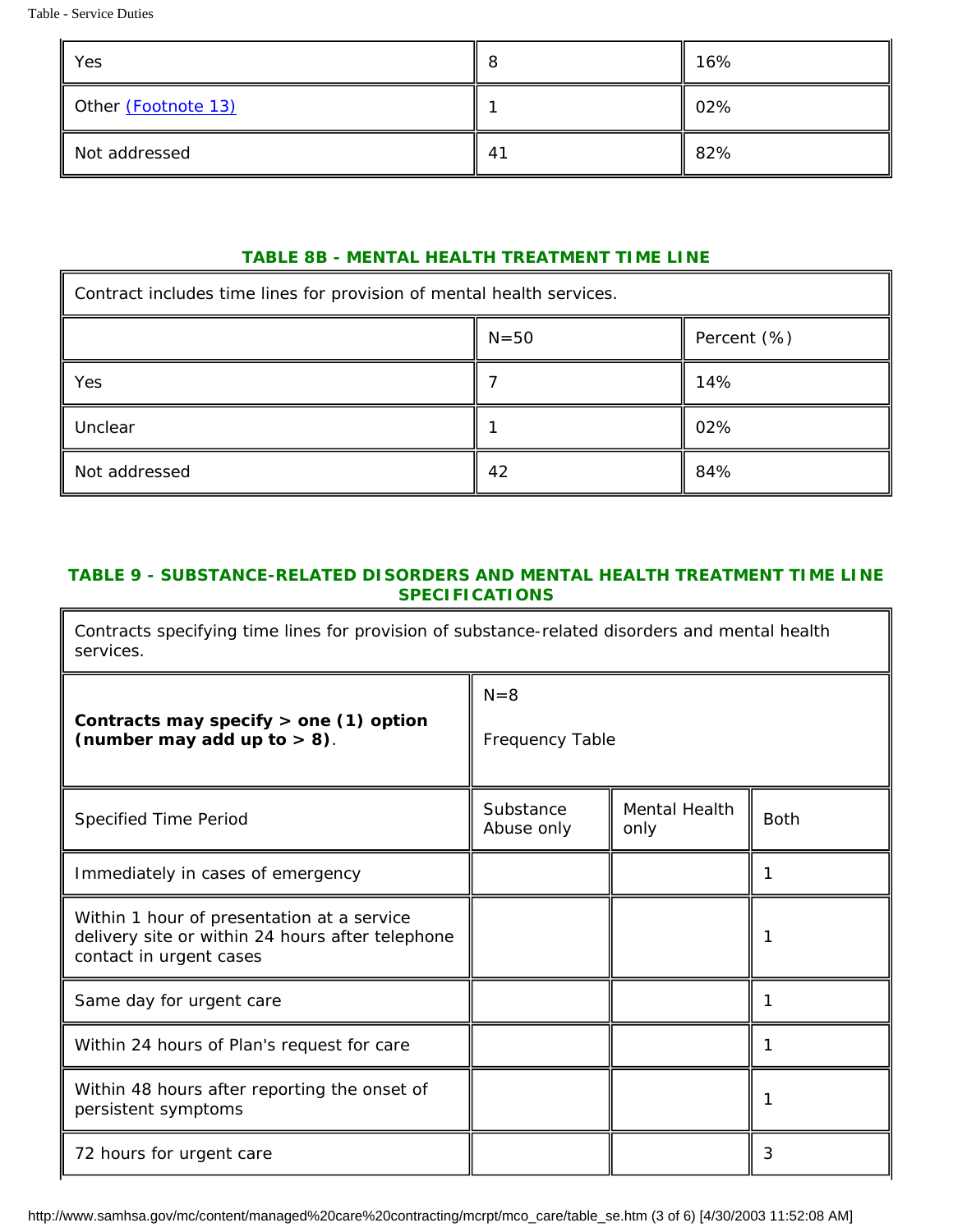| 5 business/working days for routine care                                                                              |  |  |
|-----------------------------------------------------------------------------------------------------------------------|--|--|
| 10 working days from initial contact for first<br>appointment                                                         |  |  |
| 10 days for non-emergent care                                                                                         |  |  |
| 14 days from request for admission                                                                                    |  |  |
| 120 days from request, if no program has<br>capacity to admit the individual, and, if interim<br>services are offered |  |  |

#### *TABLE 10 - REFERRALS TO OTHER PROVIDERS*

<span id="page-55-0"></span>Contract specifically limits provider referrals to other providers within the managed care organization's network.

|               | $N=50$ | Percent (%) |
|---------------|--------|-------------|
| Yes           | 16     | 32%         |
| No            |        | 08%         |
| Unclear       |        | 06%         |
| Not addressed | 27     | 54%         |

#### *TABLE 11 - SERVICES TO INDIVIDUALS IN THE CRIMINAL JUSTICE SYSTEM*

<span id="page-55-1"></span>

| Provider must accept enrollees who are in the criminal justice system. |    |     |
|------------------------------------------------------------------------|----|-----|
| $N=50$<br>Percent (%)                                                  |    |     |
| Yes                                                                    |    | 02% |
| No                                                                     |    | 02% |
| Not addressed                                                          | 48 | 96% |

#### *TABLE 12 - COORDINATION ARRANGEMENTS*

<span id="page-55-2"></span>Document requires provider to have cooperative or coordinating arrangement with: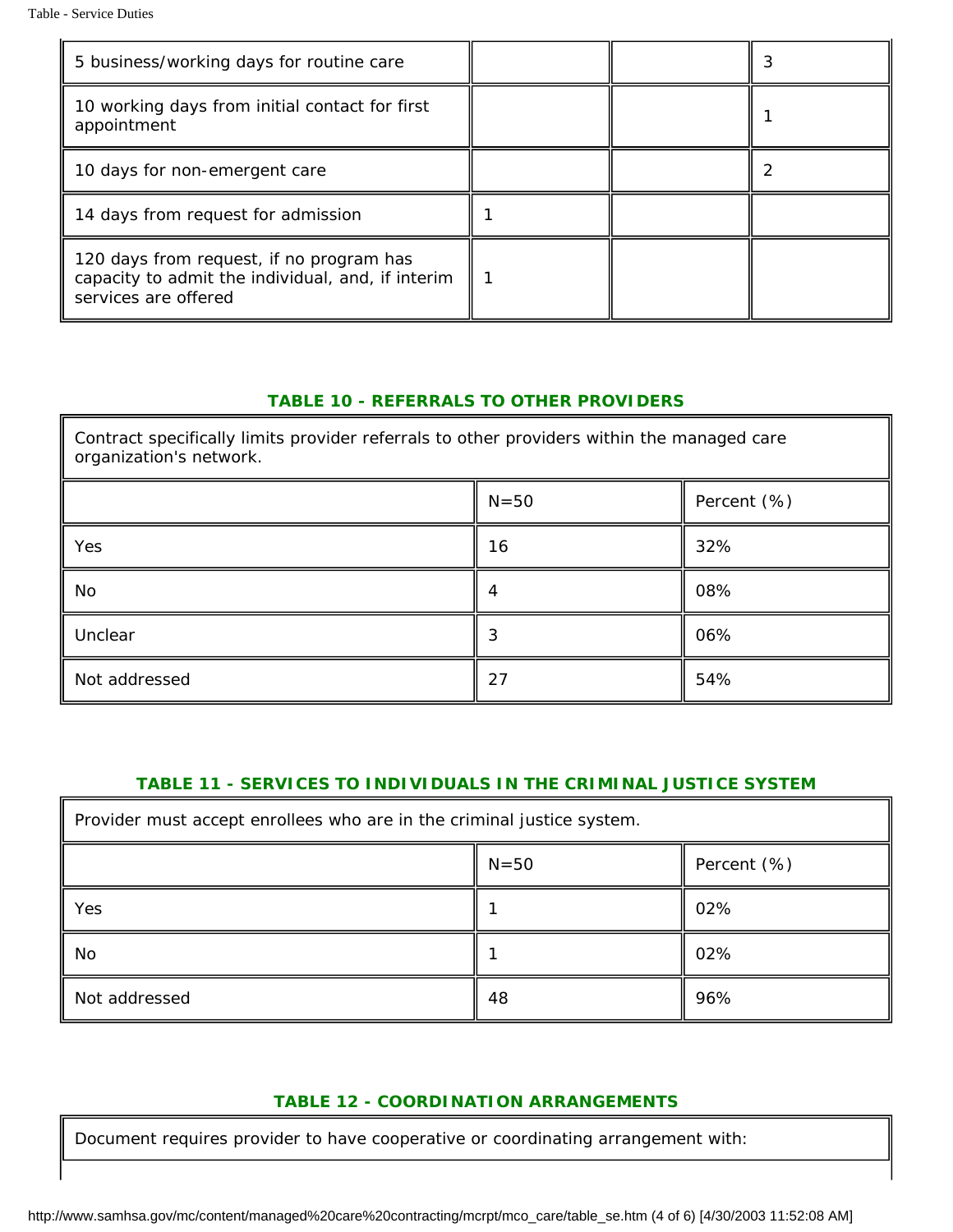| Contracts may specify $>$ one (1) option<br>(number may add up to $>$ 50). | $N=50$           | Percent (%)<br>Frequency |
|----------------------------------------------------------------------------|------------------|--------------------------|
| Child protective services                                                  | 0                | 0%                       |
| Early intervention/special education programs                              | 0                | 0%                       |
| <b>Educational system</b>                                                  | 0                | 0%                       |
| Juvenile justice system                                                    |                  | 02%                      |
| Criminal justice system (adults)                                           |                  | 02%                      |
| Social services agency                                                     |                  | 02%                      |
| Other                                                                      | $\boldsymbol{2}$ | 04%                      |
| Not addressed                                                              | 45               | 90%                      |

#### <span id="page-56-0"></span>*Footnotes*

[8](#page-53-2) One contract states that, "In a Psychiatric Emergency, Provider may provide Covered Services to a Member immediately provided that Provider shall notify Plan of the rendering of emergency services and obtain the required clinical authorization within two (2) hours of rendering such emergency services. If Plan is not available by telephone within that two (2) hour period, Provider must obtain the required authorization within twenty-four (24) hours of rendering any Covered Services.@ (59.01)

**9** The language in one contract states that, AIn the event of a life-threatening emergency, Consultant will immediately notify Health Plan=s 24-Hour Special Care Center Emergency Line for instructions.@ (34.04)

[10](#page-53-3) The language in one contract states that, @ Only Emergency Health Services will be eligible for retroactive authorization at the sole discretion of Plan.@ (37.02)

[11](#page-53-3) The language in one contract states that, "Provider shall notify and request authorization from Plan by telephone prior to any admission of a Covered Person regardless of time of day or day of week.@ (26.07)

<span id="page-56-1"></span>[12](#page-53-3) The language specified in this contract is that A All Health Services provided to Members by Facility must be authorized by Plan prior to or at the time of rendering services, subject to state regulations.@ (58.03)

<span id="page-56-2"></span>[13](#page-54-2) One contracts states that AProvider agrees to accept such referrals on a daily basis (24 hours per day, 365 days per year) and to schedule initial clinical appointments not more than one hour from the time of referral...@ (68.03)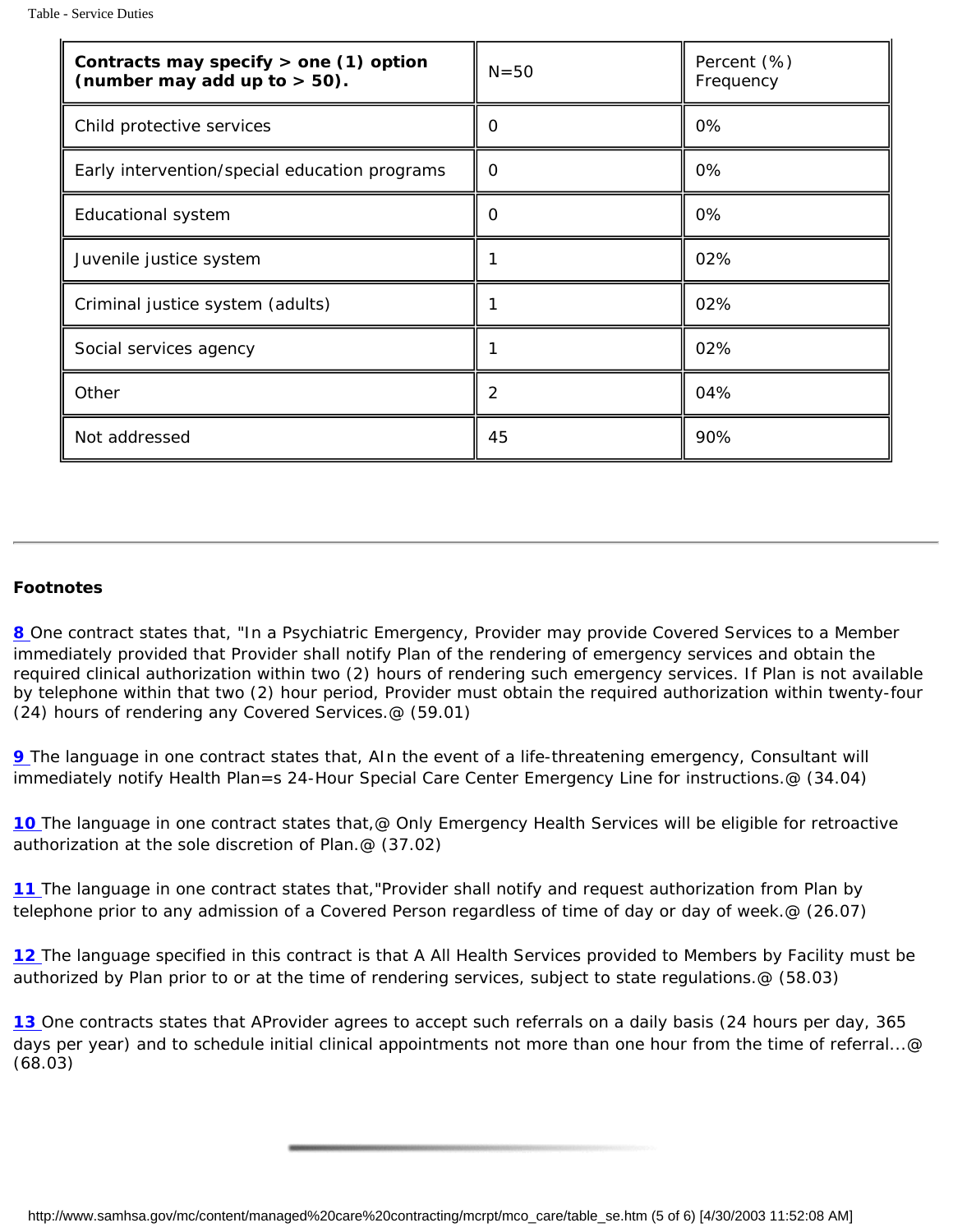*For further information, contact SAMHSA's Office of Managed Care at (301) 443-2817* 

[Or send email to swright@samhsa.gov](Mailto:swright@samhsa.gov)



[Privacy Statement](http://www.samhsa.gov/about/content/privacy.htm) | [Site Disclaimer](http://www.samhsa.gov/about/Disclaimer.html) | [Accessibility](http://www.samhsa.gov/about/content/508.html)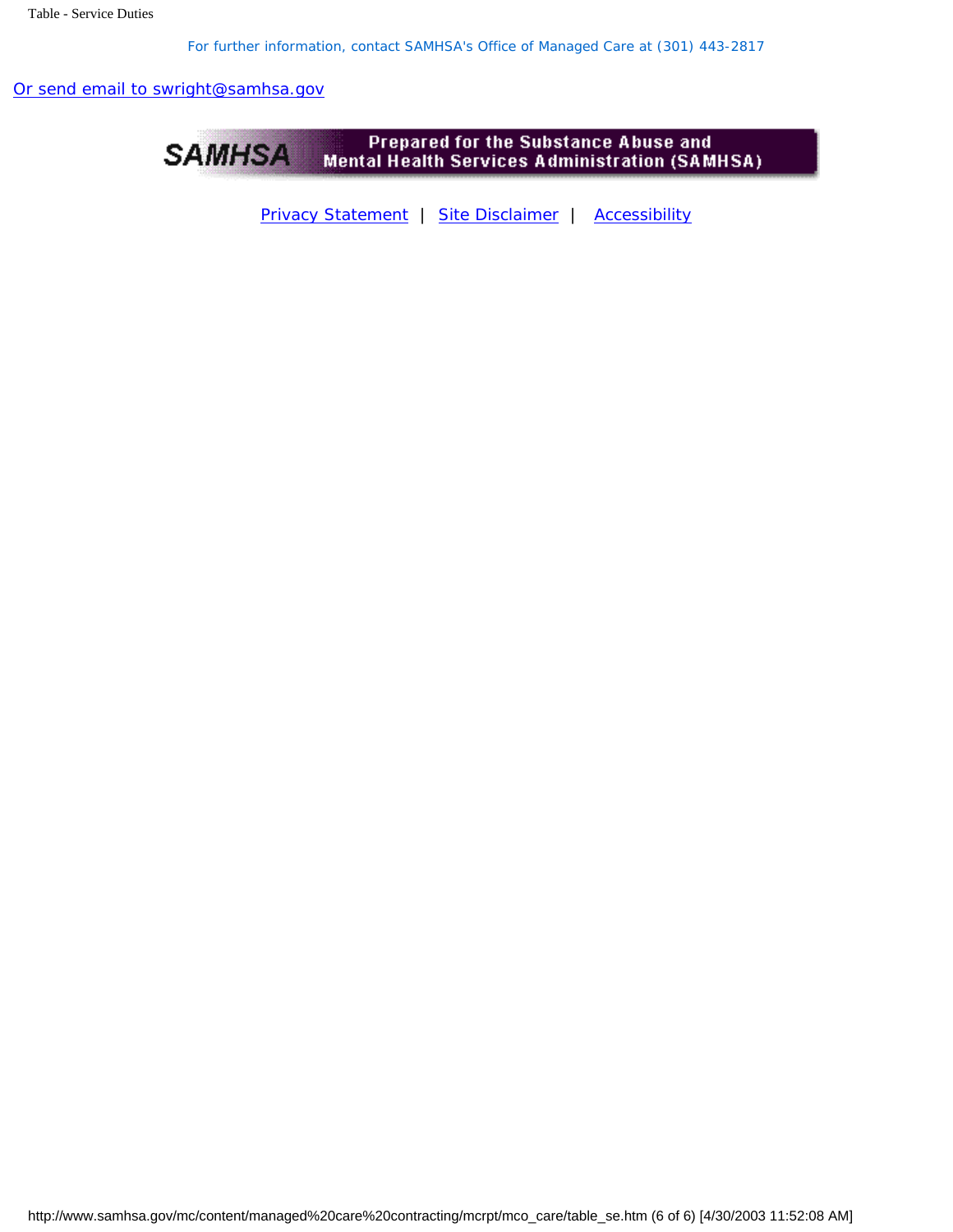#### <span id="page-58-1"></span><span id="page-58-0"></span>**III. MEDICAL NECESSITY**

| Contract contains one or more provisions that limit coverage to medically necessary services:    |          |                |
|--------------------------------------------------------------------------------------------------|----------|----------------|
| $N = 50$<br>Percent $(\%)$                                                                       |          |                |
| Yes                                                                                              | 36       | 72%            |
| Unclear                                                                                          | 1        | 02%            |
| Not addressed                                                                                    | 12       | 24%            |
| Other                                                                                            |          | 02%            |
| Contract defines medical necessity standards specifying currently recognized placement criteria: |          |                |
|                                                                                                  | $N = 50$ | Percent $(\%)$ |
| Yes                                                                                              | 2        | 04%            |
| Not addressed                                                                                    | 48       | 96%            |

#### *TABLE 13 - MEDICAL NECESSITY*

#### *TABLE 14 - MEDICAL NECESSITY AND MEDICAL EMERGENCY CRITERIA (CONTRACTUAL LANGUAGE)*

#### <span id="page-58-2"></span>**TABLE 14. CONTRACTUAL DEFINITIONS OF MEDICAL NECESSITY AND EMERGENCY EVENT**

| ID#   | <b>Medical Necessity</b>                                                                                                                                                                                                                                                                                                                                       | <b>Emergency</b>                                                                                                                                                                                                                                                                                                                                                                                                                                                                                                                                                        |  |
|-------|----------------------------------------------------------------------------------------------------------------------------------------------------------------------------------------------------------------------------------------------------------------------------------------------------------------------------------------------------------------|-------------------------------------------------------------------------------------------------------------------------------------------------------------------------------------------------------------------------------------------------------------------------------------------------------------------------------------------------------------------------------------------------------------------------------------------------------------------------------------------------------------------------------------------------------------------------|--|
| 01.01 | "Medically Necessary" means those covered services<br>provided by a qualified service provider within the scope of<br>their practice. Under state law or certification, whichever is<br>applicable, medically necessary services are provided to<br>prevent disease, disability and other adverse health<br>outcomes or their progression, or to prolong life. | "Emergent or Emergent Mental Health Services" means<br>covered inpatient or outpatient services provided after the<br>onset of a mental health or substance abuse condition<br>manifesting itself by acute symptoms of sufficient severity that<br>the absence of immediate medical attention could result in: a)<br>placing the Member's health in serious jeopardy; b) serious<br>impairment to bodily functions; c) serious dysfunction of any<br>body organ or part; or d) serious behavioral dysfunctions to<br>indicate the Member is a danger to self or others. |  |
| 04.02 | No definition                                                                                                                                                                                                                                                                                                                                                  | No definition                                                                                                                                                                                                                                                                                                                                                                                                                                                                                                                                                           |  |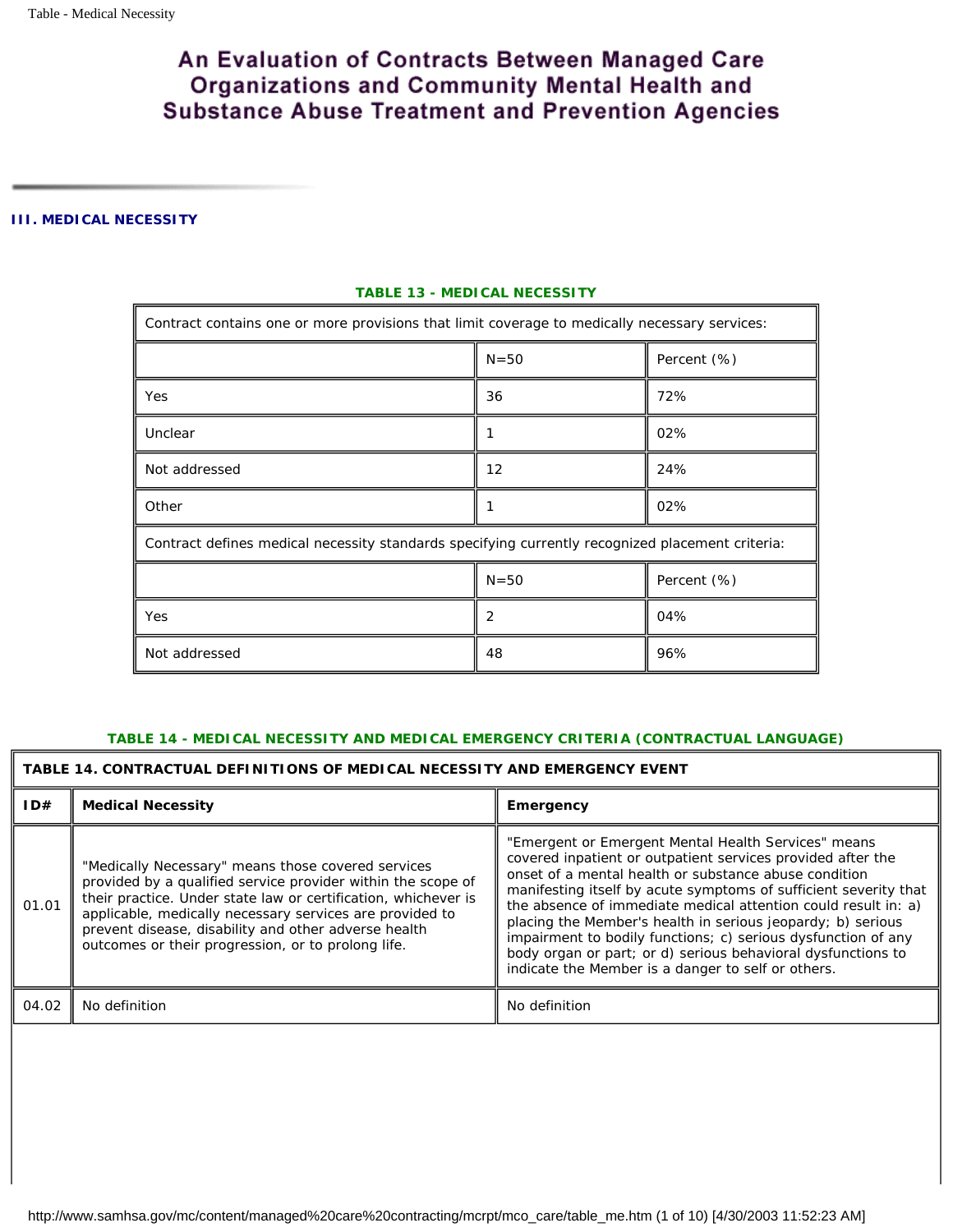<span id="page-59-0"></span>

| 04.07 | "Medical Necessity" (or "Medically Necessary") shall mean<br>services or supplies provided by Facility, or a physician or<br>other health care professional, to identify or treat a<br>condition and which, as determined by Plan are: (1)<br>consistent with the symptoms, diagnosis and treatment of<br>the condition; (2) standards of good medical practice; (3)<br>not solely for the convenience of the patient of the patient's<br>family or health care provider; and (4) furnished in the least<br>intensive type of medical care setting required by the<br>Covered Member's condition. When applied to an inpatient,<br>it further means that the patient's symptoms or condition<br>require(s) that the services or the supplies be safely<br>provided to the patient as an outpatient or in a less<br>intrusive environment.                                                                                                                                                                                                                                                                                                                                            | "Medical Emergency" shall mean a condition or the onset of a<br>condition that requires immediate medical care, as determined<br>by Plan.                                                                                                                                                                                                                                                                                                                                                                                                          |
|-------|--------------------------------------------------------------------------------------------------------------------------------------------------------------------------------------------------------------------------------------------------------------------------------------------------------------------------------------------------------------------------------------------------------------------------------------------------------------------------------------------------------------------------------------------------------------------------------------------------------------------------------------------------------------------------------------------------------------------------------------------------------------------------------------------------------------------------------------------------------------------------------------------------------------------------------------------------------------------------------------------------------------------------------------------------------------------------------------------------------------------------------------------------------------------------------------|----------------------------------------------------------------------------------------------------------------------------------------------------------------------------------------------------------------------------------------------------------------------------------------------------------------------------------------------------------------------------------------------------------------------------------------------------------------------------------------------------------------------------------------------------|
| 08.04 | No definition                                                                                                                                                                                                                                                                                                                                                                                                                                                                                                                                                                                                                                                                                                                                                                                                                                                                                                                                                                                                                                                                                                                                                                        | No definition                                                                                                                                                                                                                                                                                                                                                                                                                                                                                                                                      |
| 26.07 | No definition                                                                                                                                                                                                                                                                                                                                                                                                                                                                                                                                                                                                                                                                                                                                                                                                                                                                                                                                                                                                                                                                                                                                                                        | Emergency: A serious condition that arises suddenly and<br>requires immediate care and treatment, generally received<br>within 24 hours of onset, to avoid jeopardy to the life or health<br>of a Covered Person or to the life of another.                                                                                                                                                                                                                                                                                                        |
| 13.02 | No definition                                                                                                                                                                                                                                                                                                                                                                                                                                                                                                                                                                                                                                                                                                                                                                                                                                                                                                                                                                                                                                                                                                                                                                        | Emergency Treatment: "Emergency services" or "emergency<br>treatment" is defined as those medical, psychiatric and/or<br>chemical dependency services required for the alleviation of a<br>disturbance in thoughts, feelings or actions which, if not<br>treated, could result in an attempt to inflict serious bodily<br>harm to self and/or to another, attempted suicide, self<br>mutilation and/or disability within 30 days unless treatment is<br>afforded.                                                                                  |
| 05.01 | "Medically Necessary" means any Health Care Service or<br>supply for prevention, diagnosis, or treatment which is not<br>excluded or limited by this Agreement or the Member's<br>Health Plan and which is: (a) consistent with the illness,<br>injury or condition of the Member, and; (b) not primarily for<br>the convenience, appearance or recreation of the Member,<br>and; (c) in accordance with approved and generally<br>accepted medical or surgical practice prevailing in the<br>geographical locality, where and at the time when, the<br>service or supply is ordered, and; (d) neither experimental<br>nor investigative. The determination of the Medical Director<br>regarding "Medically Necessary" will be final, subject only to<br>Articles 8 and 9 (Footnote 14) hereof.                                                                                                                                                                                                                                                                                                                                                                                      | "Medical Emergency" means circumstances which a reasonably<br>prudent person would regard as the unexpected onset of<br>sudden or acute illness or injury requiring immediate medical<br>care such that the Member's life or health would have been<br>jeopardized had the care been delayed. "Emergency Medical<br>Care" means services rendered in the diagnosis and treatment<br>of a Medical Emergency. The existence and duration of a<br>Medical Emergency shall be determined solely by Plan in the<br>exercise of its reasonable judgment. |
| 04.09 | No definition                                                                                                                                                                                                                                                                                                                                                                                                                                                                                                                                                                                                                                                                                                                                                                                                                                                                                                                                                                                                                                                                                                                                                                        | No definition                                                                                                                                                                                                                                                                                                                                                                                                                                                                                                                                      |
| 52.08 | "Medically Necessary" services means those mental health<br>and substance abuse treatment services that (i) are<br>adequate and essential for the evaluation and/or treatment<br>of a disease, condition or illness, as defined by standard<br>diagnostic nomenclatures (ICD9-CM, DSM III-R); (ii) can<br>reasonably be expected to improve an individual's condition<br>or level of functioning; (iii) are in keeping with national<br>standards of mental health professional practice<br>(psychiatry, clinical psychology, psychiatric social work,<br>psychiatric nursing), as defined by standard clinical<br>references, valid empirical experience for efficacy of<br>psychotherapy(ies), and national professional standards<br>referred to in this Agreement and its exhibits, and<br>promulgated by national mental health professional<br>associations and federal agencies utilizing professional<br>consensus development and scientific data; and (iv) are<br>provided at the most cost-effective level of care. Medically<br>Necessary services may also be referred to in materials<br>relating to the Program as "Medically/Psychologically<br>Necessary" services. | No definition                                                                                                                                                                                                                                                                                                                                                                                                                                                                                                                                      |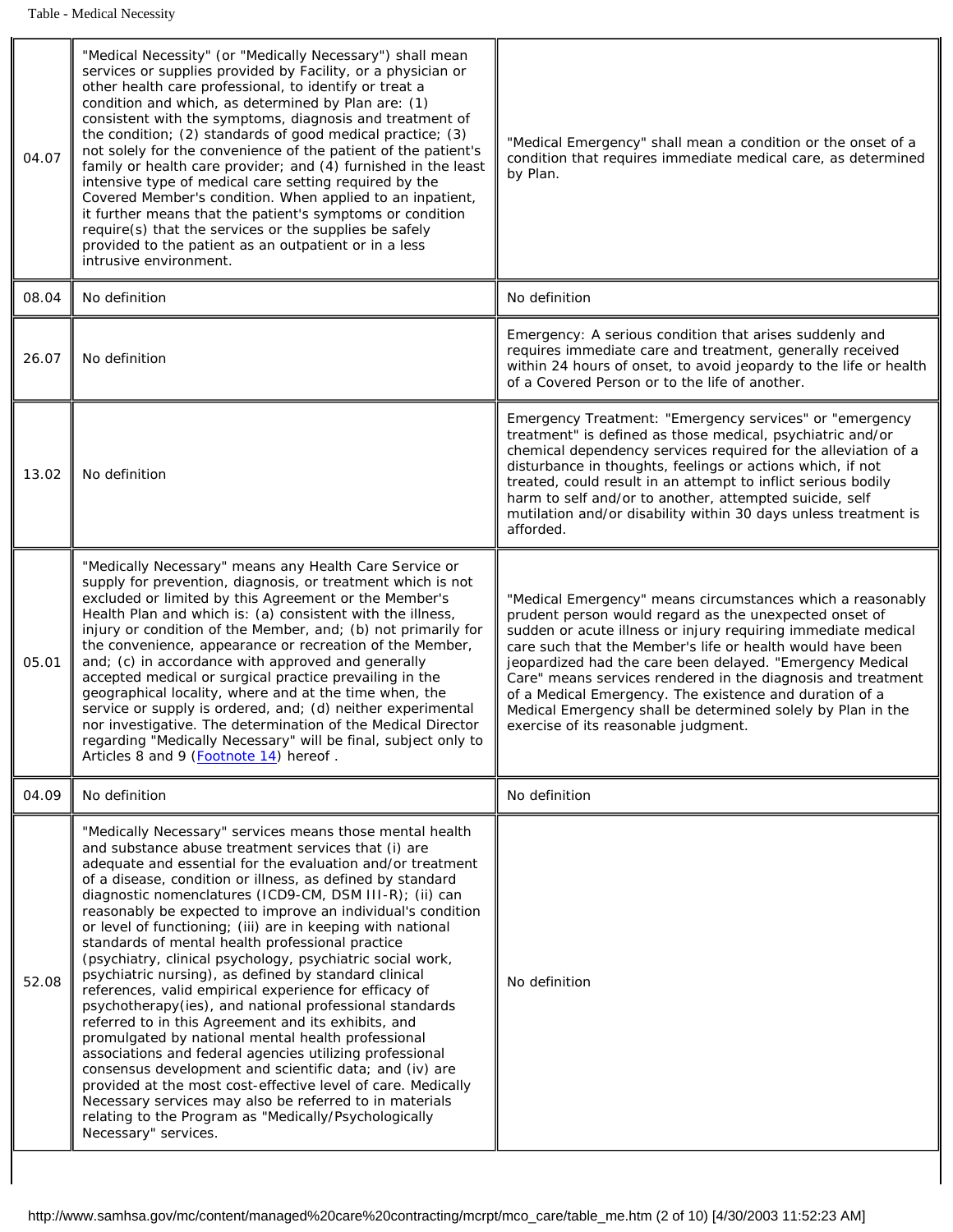| 03.01 | "Medical Necessity" (or "Medically Necessary") shall mean<br>services or supplies provided by Facility, or a physician or<br>other health care professional, to identify or treat a<br>condition and which, as determined by Plan are: (1)<br>consistent with the symptoms, diagnosis and treatment of<br>the condition; (2) standards of good medical practice; (3)<br>not solely for the convenience of the patient of the patient's<br>family or health care provider; and (4) furnished in the least<br>intensive type of medical care setting required by the<br>Covered Member's condition. When applied to an inpatient,<br>it further means that the patient's symptoms or condition<br>require(s) that the services or the supplies be safely<br>provided to the patient as an outpatient or in a less<br>intrusive environment.                                                                                                                                                                                                                                                                                                                                                                                                       | "Medical Emergency" shall mean a condition or the onset of a<br>condition that requires immediate medical care, as determined<br>by Plan.                                                                                                                                                                                                                                                                                                                                 |
|-------|-------------------------------------------------------------------------------------------------------------------------------------------------------------------------------------------------------------------------------------------------------------------------------------------------------------------------------------------------------------------------------------------------------------------------------------------------------------------------------------------------------------------------------------------------------------------------------------------------------------------------------------------------------------------------------------------------------------------------------------------------------------------------------------------------------------------------------------------------------------------------------------------------------------------------------------------------------------------------------------------------------------------------------------------------------------------------------------------------------------------------------------------------------------------------------------------------------------------------------------------------|---------------------------------------------------------------------------------------------------------------------------------------------------------------------------------------------------------------------------------------------------------------------------------------------------------------------------------------------------------------------------------------------------------------------------------------------------------------------------|
| 40.04 | Care will be provided in the best interest of patients<br>according to the customary standards of practice in the<br>area. When applicable this includes participation by medical<br>residents who will be subject to the usual supervision by the<br>attending physician as is customary in the residency<br>program and within the customary standards of practice in<br>the community. Provider and Plan agree that it is desirable<br>to deliver services under this Agreement in the most cost-<br>effective manner, while assuring that high standards of<br>medical care are maintained.                                                                                                                                                                                                                                                                                                                                                                                                                                                                                                                                                                                                                                                 | No definition                                                                                                                                                                                                                                                                                                                                                                                                                                                             |
| 55.01 | No definition                                                                                                                                                                                                                                                                                                                                                                                                                                                                                                                                                                                                                                                                                                                                                                                                                                                                                                                                                                                                                                                                                                                                                                                                                                   | No definition                                                                                                                                                                                                                                                                                                                                                                                                                                                             |
| 54.02 | "Medical Necessity" or "Medically Necessary" means that the<br>services provided to diagnose or treat an illness or condition<br>that meet, in the opinion of the Plan, or its designee, all of<br>the following criteria: a. the service is appropriate for the<br>symptoms, diagnosis and treatment of a particular disease<br>of condition that is defined under ICD-9-CM, DSM-IV, or its<br>replacement; b. the service is provided in accordance with<br>generally accepted standards of mental health/substance<br>abuse professional practice; c. the service is provided for<br>the diagnosis or direct care and treatment of a disease or<br>condition that is defined under ICD-9-CM, DSM-IV, or its<br>replacement; d. the service is not rendered primarily for the<br>convenience of the Member, the Member's family, Provider,<br>or any other health care provider; and, e. the type, level<br>and length of treatment services are needed to provide safe<br>and adequate care. For inpatient stays, this means that the<br>Member's symptoms or condition require(s) that the<br>Member cannot receive safe and adequate care as an<br>outpatient or in another less intensive setting.                                        | "Emergency" means the sudden onset of a mental and/or<br>serious or substance abuse condition manifesting itself by<br>acute symptoms of sufficient severity, such that the absences<br>of immediate medical or clinical attention could reasonably be<br>expected to result in seriously jeopardizing or endangering the<br>mental health or physical well-being of the patient or seriously<br>jeopardizing or endangering the physical well-being of a third<br>party. |
| 56.06 | No definition                                                                                                                                                                                                                                                                                                                                                                                                                                                                                                                                                                                                                                                                                                                                                                                                                                                                                                                                                                                                                                                                                                                                                                                                                                   | No definition                                                                                                                                                                                                                                                                                                                                                                                                                                                             |
| 61.01 | Medically Necessary. Covered Services which, as<br>determined by Plan through utilization review or claims<br>adjudication processes, meet the following criteria: A. Are<br>appropriate and necessary for the symptoms, diagnosis, or<br>treatment of the mental health and/or chemical dependency<br>condition; B. Are provided for the diagnosis, care and<br>treatment of the mental health and/or chemical dependency<br>condition; C. Are within standards of good medical practice<br>within the medical community; D. Are not primarily for the<br>convenience of the Member, Member's family, provider, or<br>another health care provider; E. Are the most efficient and<br>economical source or level of service which can be safely<br>provided. For inpatient care, this means the care is<br>necessary due to the severity of the Member's condition and<br>safe and adequate care cannot be provided in a less<br>intensive setting, such as outpatient; F. Services will not be<br>considered Medically Necessary simply because they are<br>rendered, prescribed, or ordered by the Member's Plan<br>provider. Subject to appeal as described in Article VIII, Plan<br>shall have the sole discretion to determine whether the | No definition                                                                                                                                                                                                                                                                                                                                                                                                                                                             |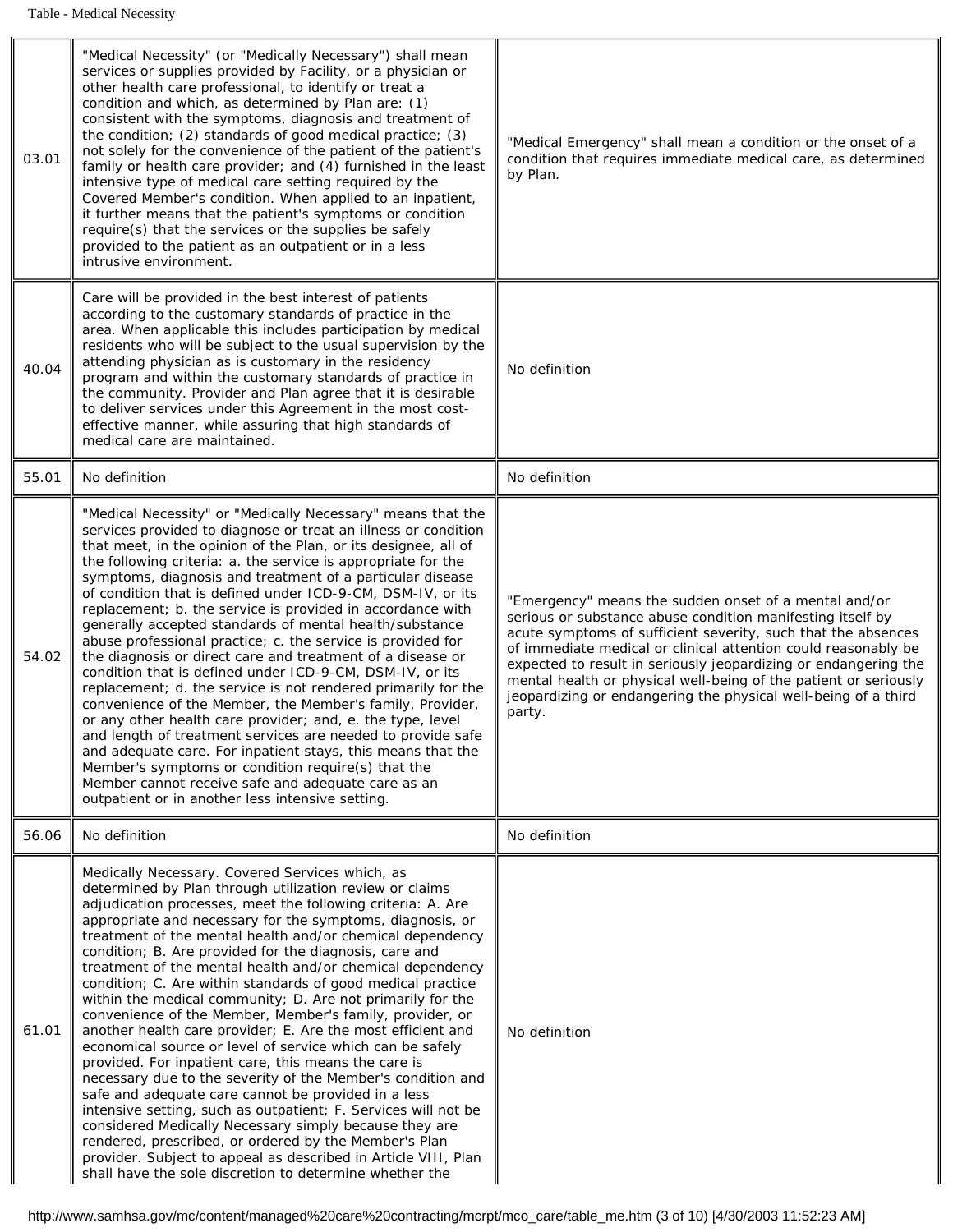Table - Medical Necessity

| Medically Necessary means, unless defined otherwise in the<br>Member's Contract, the use of services or supplies as<br>provided by a hospital, skilled nursing facility, Primary care<br>Physician or other provider required to identify or treat a<br>Member's illness or injury and which, as determined by the<br>Medical Director of the applicable review committee<br>designated by the Plan, are: (1) consistent with the<br>symptoms or diagnosis and treatment of the Member's<br>condition, disease, ailment or injury; (2) appropriate with<br>62.01<br>No definition<br>regard to standards of good medical practice; (3) not solely<br>for the convenience of the Member, his.her physician,<br>hospital, or other health care provider; and (4) the most<br>appropriate supply of level of service which can be safely<br>provided to the Member. When specifically applied to an<br>inpatient Member, it further means that the Member's<br>medical symptoms or condition requires that the diagnosis<br>or treatment cannot be safely provided to the Member as an<br>outpatient.<br>No definition<br>No definition<br>63.01<br>Medical Emergency means a medical condition manifesting<br>itself by acute symptoms of sufficient severity (including<br>severe pain) such that the absence of immediate medical<br>attention could reasonably be expected to result in (I) placing<br>67.01<br>No definition<br>the health of a Covered Individual in serious jeopardy; or (ii)<br>serious dysfunction to bodily functions; or (iii) serious<br>dysfunction of any bodily organ or part. For claims payment<br>purposes only, determinations regarding the existence of a<br>Medical Emergency shall be made by Plan.<br>67.06<br>No definition<br>No definition<br>Medically Necessary are those Covered Services required to<br>identify or treat a Member's mental illness or chemical<br>dependency and which, as determined by Plan, under its<br>utilization review and quality assurance standards (subject<br>to any required review and approval of the Client) are: (1)<br>consistent with the symptoms or diagnosis and treatment of<br>Psychiatric Emergency means an immediate and unscheduled<br>the Member's condition, disease, ailment, or injury; (2)<br>admission of a Member evidencing a DSM-III-R or DSM-IV<br>consistent with standards of appropriate professional<br>diagnosis with symptoms of such severity that the impairment<br>practice; (3) sot solely for the convenience of the Member,<br>of functioning presents an immediate danger to self or others.<br>59.01<br>the Plan provider, or other health care provider, and (4) the<br>Plan shall determine, in its reasonable discretion, whether a<br>most appropriate level of service which can be safely<br>particular set of facts constitutes a Psychiatric Emergency;<br>provided to the Member. When specifically applied to a<br>provided, however, that Client may have ultimate authority to<br>Member receiving inpatient services, it further means that<br>review and approve any findings of a Psychiatric Emergency.<br>the Member's symptoms or condition requires that the<br>diagnosis or treatment cannot be provided to the Member<br>as an outpatient, consistent with the Plan's utilization<br>review and quality assurance standards set forth in Plan's<br>Procedures, as amended from time to time, appropriate<br>professional standards and the Member's best interest.<br>Emergency Services: Health care services required to maintain<br>60.02<br>No definition<br>the life or health of a Member on an urgent basis.<br>No definition<br>No definition<br>34.04<br>No definition<br>No definition<br>08.02 | services provided are Medically Necessary. |  |  |
|--------------------------------------------------------------------------------------------------------------------------------------------------------------------------------------------------------------------------------------------------------------------------------------------------------------------------------------------------------------------------------------------------------------------------------------------------------------------------------------------------------------------------------------------------------------------------------------------------------------------------------------------------------------------------------------------------------------------------------------------------------------------------------------------------------------------------------------------------------------------------------------------------------------------------------------------------------------------------------------------------------------------------------------------------------------------------------------------------------------------------------------------------------------------------------------------------------------------------------------------------------------------------------------------------------------------------------------------------------------------------------------------------------------------------------------------------------------------------------------------------------------------------------------------------------------------------------------------------------------------------------------------------------------------------------------------------------------------------------------------------------------------------------------------------------------------------------------------------------------------------------------------------------------------------------------------------------------------------------------------------------------------------------------------------------------------------------------------------------------------------------------------------------------------------------------------------------------------------------------------------------------------------------------------------------------------------------------------------------------------------------------------------------------------------------------------------------------------------------------------------------------------------------------------------------------------------------------------------------------------------------------------------------------------------------------------------------------------------------------------------------------------------------------------------------------------------------------------------------------------------------------------------------------------------------------------------------------------------------------------------------------------------------------------------------------------------------------------------------------------------------------------------------------------------------------------------------------------------------------------------------------------------------------------------------------------------------------------------------------------------------------------------------------------------------------------------------------------------------------------------------------------------------------------------------------------------------------------------------------------------------------------------------------------------------------------------------------------------------------------------|--------------------------------------------|--|--|
|                                                                                                                                                                                                                                                                                                                                                                                                                                                                                                                                                                                                                                                                                                                                                                                                                                                                                                                                                                                                                                                                                                                                                                                                                                                                                                                                                                                                                                                                                                                                                                                                                                                                                                                                                                                                                                                                                                                                                                                                                                                                                                                                                                                                                                                                                                                                                                                                                                                                                                                                                                                                                                                                                                                                                                                                                                                                                                                                                                                                                                                                                                                                                                                                                                                                                                                                                                                                                                                                                                                                                                                                                                                                                                                                                  |                                            |  |  |
|                                                                                                                                                                                                                                                                                                                                                                                                                                                                                                                                                                                                                                                                                                                                                                                                                                                                                                                                                                                                                                                                                                                                                                                                                                                                                                                                                                                                                                                                                                                                                                                                                                                                                                                                                                                                                                                                                                                                                                                                                                                                                                                                                                                                                                                                                                                                                                                                                                                                                                                                                                                                                                                                                                                                                                                                                                                                                                                                                                                                                                                                                                                                                                                                                                                                                                                                                                                                                                                                                                                                                                                                                                                                                                                                                  |                                            |  |  |
|                                                                                                                                                                                                                                                                                                                                                                                                                                                                                                                                                                                                                                                                                                                                                                                                                                                                                                                                                                                                                                                                                                                                                                                                                                                                                                                                                                                                                                                                                                                                                                                                                                                                                                                                                                                                                                                                                                                                                                                                                                                                                                                                                                                                                                                                                                                                                                                                                                                                                                                                                                                                                                                                                                                                                                                                                                                                                                                                                                                                                                                                                                                                                                                                                                                                                                                                                                                                                                                                                                                                                                                                                                                                                                                                                  |                                            |  |  |
|                                                                                                                                                                                                                                                                                                                                                                                                                                                                                                                                                                                                                                                                                                                                                                                                                                                                                                                                                                                                                                                                                                                                                                                                                                                                                                                                                                                                                                                                                                                                                                                                                                                                                                                                                                                                                                                                                                                                                                                                                                                                                                                                                                                                                                                                                                                                                                                                                                                                                                                                                                                                                                                                                                                                                                                                                                                                                                                                                                                                                                                                                                                                                                                                                                                                                                                                                                                                                                                                                                                                                                                                                                                                                                                                                  |                                            |  |  |
|                                                                                                                                                                                                                                                                                                                                                                                                                                                                                                                                                                                                                                                                                                                                                                                                                                                                                                                                                                                                                                                                                                                                                                                                                                                                                                                                                                                                                                                                                                                                                                                                                                                                                                                                                                                                                                                                                                                                                                                                                                                                                                                                                                                                                                                                                                                                                                                                                                                                                                                                                                                                                                                                                                                                                                                                                                                                                                                                                                                                                                                                                                                                                                                                                                                                                                                                                                                                                                                                                                                                                                                                                                                                                                                                                  |                                            |  |  |
|                                                                                                                                                                                                                                                                                                                                                                                                                                                                                                                                                                                                                                                                                                                                                                                                                                                                                                                                                                                                                                                                                                                                                                                                                                                                                                                                                                                                                                                                                                                                                                                                                                                                                                                                                                                                                                                                                                                                                                                                                                                                                                                                                                                                                                                                                                                                                                                                                                                                                                                                                                                                                                                                                                                                                                                                                                                                                                                                                                                                                                                                                                                                                                                                                                                                                                                                                                                                                                                                                                                                                                                                                                                                                                                                                  |                                            |  |  |
|                                                                                                                                                                                                                                                                                                                                                                                                                                                                                                                                                                                                                                                                                                                                                                                                                                                                                                                                                                                                                                                                                                                                                                                                                                                                                                                                                                                                                                                                                                                                                                                                                                                                                                                                                                                                                                                                                                                                                                                                                                                                                                                                                                                                                                                                                                                                                                                                                                                                                                                                                                                                                                                                                                                                                                                                                                                                                                                                                                                                                                                                                                                                                                                                                                                                                                                                                                                                                                                                                                                                                                                                                                                                                                                                                  |                                            |  |  |
|                                                                                                                                                                                                                                                                                                                                                                                                                                                                                                                                                                                                                                                                                                                                                                                                                                                                                                                                                                                                                                                                                                                                                                                                                                                                                                                                                                                                                                                                                                                                                                                                                                                                                                                                                                                                                                                                                                                                                                                                                                                                                                                                                                                                                                                                                                                                                                                                                                                                                                                                                                                                                                                                                                                                                                                                                                                                                                                                                                                                                                                                                                                                                                                                                                                                                                                                                                                                                                                                                                                                                                                                                                                                                                                                                  |                                            |  |  |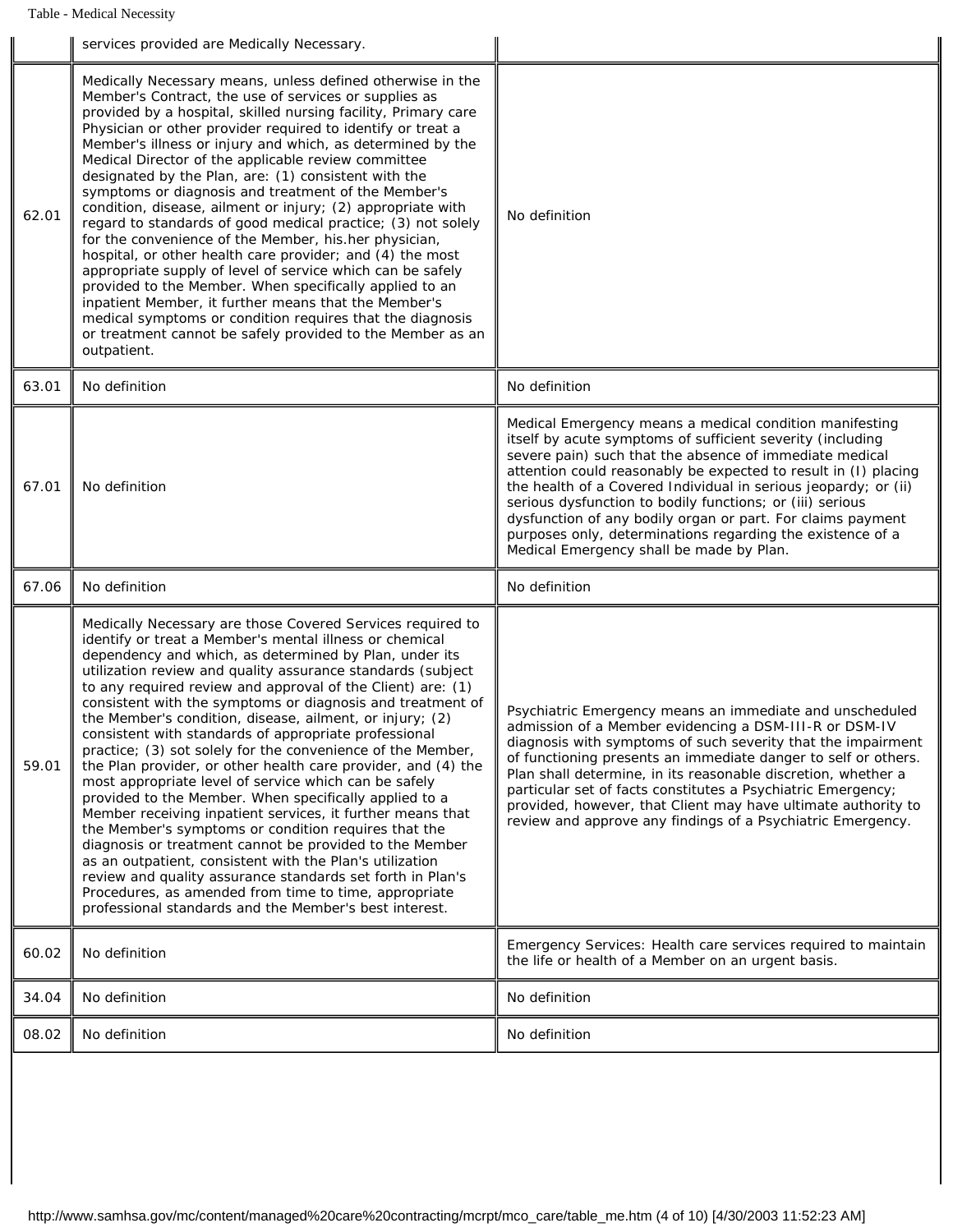| 45.01 | No definition                                                                                                                                                                                                                                                                                                                                                                                                                                                                                                                                                                                                                                                                                                                                                                                                                                                                                                                                                                                                                                                                                                                                                                                                                                                                                                                                                                                                                                                                                                                                              | "Emergency" means, unless defined differently in a specific<br>Program Attachment, an illness or accident in which the onset<br>of symptoms is both sudden and so severe as to require<br>immediate medical or surgical treatment. This includes<br>accidental injuries or medical emergencies of a life-threatening<br>nature of which serious impairment of bodily functions would<br>result if treatment were not rendered immediately. |
|-------|------------------------------------------------------------------------------------------------------------------------------------------------------------------------------------------------------------------------------------------------------------------------------------------------------------------------------------------------------------------------------------------------------------------------------------------------------------------------------------------------------------------------------------------------------------------------------------------------------------------------------------------------------------------------------------------------------------------------------------------------------------------------------------------------------------------------------------------------------------------------------------------------------------------------------------------------------------------------------------------------------------------------------------------------------------------------------------------------------------------------------------------------------------------------------------------------------------------------------------------------------------------------------------------------------------------------------------------------------------------------------------------------------------------------------------------------------------------------------------------------------------------------------------------------------------|--------------------------------------------------------------------------------------------------------------------------------------------------------------------------------------------------------------------------------------------------------------------------------------------------------------------------------------------------------------------------------------------------------------------------------------------|
| 34.01 | "Medical Necessity" (or "Medically Necessary") shall mean<br>services or supplies provided by Provider, or a physician or<br>other health care professional, to identify or treat a<br>condition and which, as determined by Plan are: (1)<br>consistent with the symptoms, diagnosis and treatment of<br>the condition; (2) standards of good medical practice; (3)<br>not solely for the convenience of the patient of the patient's<br>family or health care provider; and (4) furnished in the least<br>intensive type of medical care setting required by the<br>Covered Member's condition. When applied to an inpatient,<br>it further means that the patient's symptoms or condition<br>require(s) that the services or the supplies be safely<br>provided to the patient as an outpatient or in a less<br>intrusive environment.                                                                                                                                                                                                                                                                                                                                                                                                                                                                                                                                                                                                                                                                                                                  | "Medical Emergency" shall mean a condition or the onset of a<br>condition that requires immediate medical care, as determined<br>by Plan.                                                                                                                                                                                                                                                                                                  |
| 49.01 | No definition                                                                                                                                                                                                                                                                                                                                                                                                                                                                                                                                                                                                                                                                                                                                                                                                                                                                                                                                                                                                                                                                                                                                                                                                                                                                                                                                                                                                                                                                                                                                              | EMERGENCY means a situation which could result in an<br>Enrollee's death or serious physical impairment if not treated<br>immediately.                                                                                                                                                                                                                                                                                                     |
| 67.07 | No definition                                                                                                                                                                                                                                                                                                                                                                                                                                                                                                                                                                                                                                                                                                                                                                                                                                                                                                                                                                                                                                                                                                                                                                                                                                                                                                                                                                                                                                                                                                                                              | A valid emergency admission involves an unforseen psychiatric<br>condition which, if not immediately treated, could lead to<br>disability or place the patient or others in imminent danger of<br>death. These conditions are characterized by violence, total<br>disorientation and/or non-responsiveness, or the attempt to<br>seriously harm self or others.                                                                            |
| 63.03 | MEDICALLY NECESSARY means technologies, services, and<br>supplies furnished to a Member/Subscriber that Plan<br>determines are: medically appropriate for the symptoms,<br>diagnosis, and treatment of the Member/Subscriber's<br>condition, illness, or injury; in accordance with standards of<br>good medical practice; not primarily for the<br>Member/Subscriber's convenience or the convenience of his<br>or her family or a provider, and the most appropriate level<br>of service or supply that can safely be provided to the<br>Member/Subscriber. When applied to hospitalization, this<br>further means that the Member/Subscriber requires acute<br>care as an inpatient due to the nature of the services<br>rendered or the Member/Subscriber's condition, and the<br>Member/Subscriber cannot receive safe or adequate care as<br>an outpatient. The fact that a physician or health care<br>professional may prescribe, order, recommend, or approve<br>a service, supply, or technology does not, in itself, make the<br>service, supply, or technology medically necessary.<br>Services, supplies, and technologies that are not medically<br>necessary include, but are not limited to, the following:<br>services provided over a longer period of time than is<br>necessary for effective diagnosis and treatment of the<br>Member/Subscriber's illness or injury; and services<br>provided, if the Member/Subscriber fails to comply fully with<br>the medical regime established by a physician or other<br>provider of services. | No definition                                                                                                                                                                                                                                                                                                                                                                                                                              |
| 56.05 | No definition                                                                                                                                                                                                                                                                                                                                                                                                                                                                                                                                                                                                                                                                                                                                                                                                                                                                                                                                                                                                                                                                                                                                                                                                                                                                                                                                                                                                                                                                                                                                              | No definition                                                                                                                                                                                                                                                                                                                                                                                                                              |
| 13.03 | No definition                                                                                                                                                                                                                                                                                                                                                                                                                                                                                                                                                                                                                                                                                                                                                                                                                                                                                                                                                                                                                                                                                                                                                                                                                                                                                                                                                                                                                                                                                                                                              | No definition                                                                                                                                                                                                                                                                                                                                                                                                                              |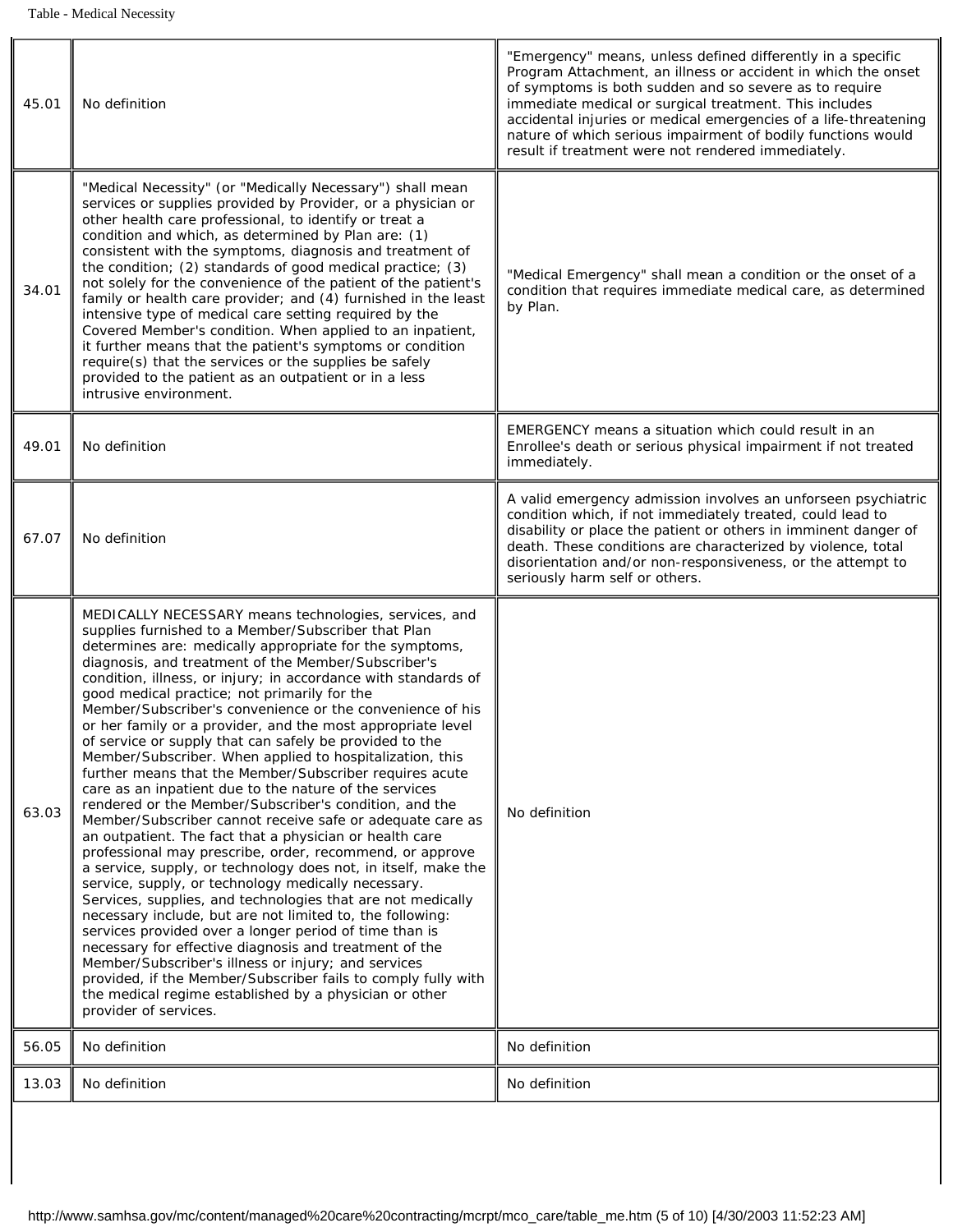| 48.01 | <b>MEDICALLY NECESSARY SERVICES- are Medical Services</b><br>which are required by Member as determined by Plan and in<br>accordance with accepted medical and surgical practices<br>and standards in the community and the professional<br>standards recommended by Plan's Quality Assurance and<br><b>Utilization Management Committees.</b>                                                                                                                                                                                                                                                                                                                                                                                                                                                                                                                                                                                                                                                                                  | <b>EMERGENCY SERVICES-</b> are Medically Necessary inpatient or<br>outpatient Medical or Hospital Services within or outside the<br>Service Area which may not be delayed without possible<br>serious effects on the health of the Member and which appear<br>to be needed immediately to prevent the death of the enrollee<br>or the serious impairment of the Member's health. Plan shall<br>make all decisions regarding the duration of Member's care at<br>an Outside Provider's facility and transfer of Member to<br>Hospital or an alternate care facility.<br>CRISIS INTERVENTION- shall mean any problem-solving<br>activity rendered under the guidance of a psychiatrist,<br>psychologist or other licensed counselor to correct or prevent<br>the continuation of a crisis. |  |
|-------|---------------------------------------------------------------------------------------------------------------------------------------------------------------------------------------------------------------------------------------------------------------------------------------------------------------------------------------------------------------------------------------------------------------------------------------------------------------------------------------------------------------------------------------------------------------------------------------------------------------------------------------------------------------------------------------------------------------------------------------------------------------------------------------------------------------------------------------------------------------------------------------------------------------------------------------------------------------------------------------------------------------------------------|------------------------------------------------------------------------------------------------------------------------------------------------------------------------------------------------------------------------------------------------------------------------------------------------------------------------------------------------------------------------------------------------------------------------------------------------------------------------------------------------------------------------------------------------------------------------------------------------------------------------------------------------------------------------------------------------------------------------------------------------------------------------------------------|--|
| 37.02 | No definition                                                                                                                                                                                                                                                                                                                                                                                                                                                                                                                                                                                                                                                                                                                                                                                                                                                                                                                                                                                                                   | Emergency: A critical condition arising which requires<br>immediate treatment to preserve or stabilize the Covered<br>Person's life or health.                                                                                                                                                                                                                                                                                                                                                                                                                                                                                                                                                                                                                                           |  |
| 46.05 | No definition                                                                                                                                                                                                                                                                                                                                                                                                                                                                                                                                                                                                                                                                                                                                                                                                                                                                                                                                                                                                                   | Emergency: A critical condition arising which requires<br>immediate treatment to preserve or stabilize the Covered<br>Person's life or health.                                                                                                                                                                                                                                                                                                                                                                                                                                                                                                                                                                                                                                           |  |
| 15.27 | "Clinically Necessary" means Medically Necessary services,<br>supplies, or accommodations required to identify, assess or<br>treat a Member's condition.                                                                                                                                                                                                                                                                                                                                                                                                                                                                                                                                                                                                                                                                                                                                                                                                                                                                        | "Emergency" means an unforseen Behavioral Disorder,<br>Chemical Dependency or Psychological Injury which requires<br>clinical attention within twenty-four (24) hours after its onset,<br>in the absence of which services the Member could reasonably<br>be expected to suffer serious physical or psychological<br>impairment or death, or be a danger to self or others.                                                                                                                                                                                                                                                                                                                                                                                                              |  |
| 02.01 | "Medical Necessity" (or "Medically Necessary") shall mean<br>services or supplies provided by Provider, or a physician or<br>other health care professional, to identify or treat a<br>condition and which, as determined by Plan are: (1)<br>consistent with the symptoms, diagnosis and treatment of<br>the condition; (2) standards of good medical practice; (3)<br>not solely for the convenience of the patient of the patient's<br>family or health care provider; and (4) furnished in the least<br>intensive type of medical care setting required by the<br>Covered Member's condition. When applied to an inpatient,<br>it further means that the patient's symptoms or condition<br>require(s) that the services or the supplies be safely<br>provided to the patient as an outpatient or in a less<br>intrusive environment.                                                                                                                                                                                       | "Medical Emergency" shall mean a condition or the onset of a<br>condition that requires immediate medical care, as determined<br>by Plan.                                                                                                                                                                                                                                                                                                                                                                                                                                                                                                                                                                                                                                                |  |
| 10.01 | No definition                                                                                                                                                                                                                                                                                                                                                                                                                                                                                                                                                                                                                                                                                                                                                                                                                                                                                                                                                                                                                   | No definition                                                                                                                                                                                                                                                                                                                                                                                                                                                                                                                                                                                                                                                                                                                                                                            |  |
| 40.01 | No definition                                                                                                                                                                                                                                                                                                                                                                                                                                                                                                                                                                                                                                                                                                                                                                                                                                                                                                                                                                                                                   | No definition                                                                                                                                                                                                                                                                                                                                                                                                                                                                                                                                                                                                                                                                                                                                                                            |  |
| 25.01 | "Medical Necessity" or "Medically Necessary" means that the<br>services provided to diagnose or treat an illness or condition<br>that meet, in the opinion of the Plan, or its designee, all of<br>the following criteria: 1) the service is appropriate for the<br>symptoms, diagnosis and treatment of a particular disease<br>of condition that is defined under ICD-9-CM, DSM-IV, or its<br>replacement; 2) the service is provided in accordance with<br>generally accepted standards of mental health/substance<br>abuse professional practice; 3) the service is not rendered<br>primarily for the convenience of the Member, the Member's<br>family, Provider, or any other health care provider; and, 4)<br>the type, level and length of treatment services are needed<br>to provide safe and adequate care. For inpatient stays, this<br>means that the Member's symptoms or condition require(s)<br>that the Member cannot receive safe and adequate care as<br>an outpatient or in another less intensive setting. | "Emergency" means the sudden onset of a mental and/or<br>serious or substance abuse condition manifesting itself by<br>acute symptoms of sufficient severity, such that the absences<br>of immediate medical or clinical attention could reasonably be<br>expected to result in seriously jeopardizing or endangering the<br>mental health or physical well-being of the patient or seriously<br>jeopardizing or endangering the physical well-being of a third<br>party.                                                                                                                                                                                                                                                                                                                |  |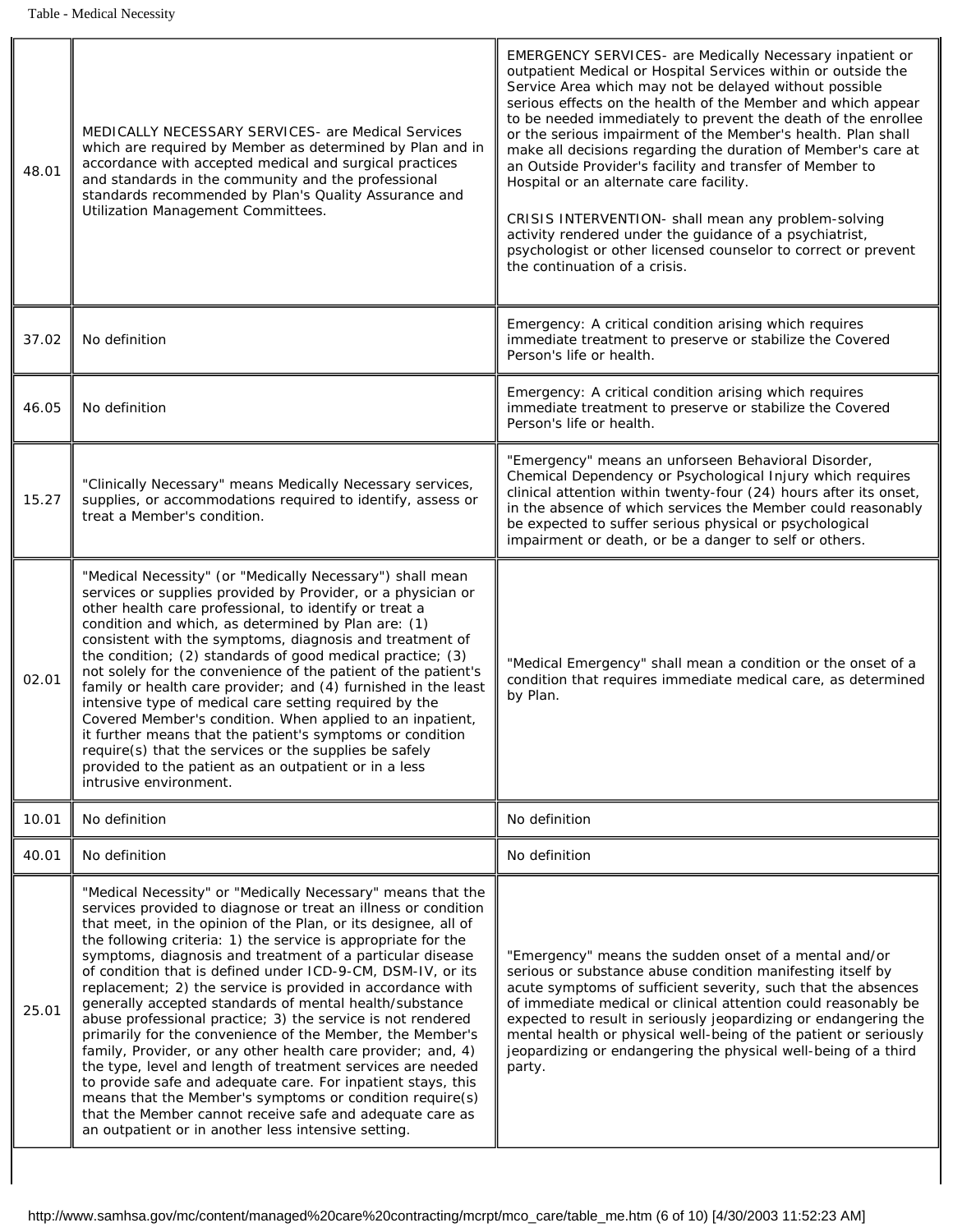| 16.01 | "Medically Necessary" with reference to a Covered Services,<br>shall Mean: (a) generally accepted by qualified professionals<br>as necessary for the proper and efficient diagnosis and<br>treatment of a Covered Person's mental health or substance<br>condition, (b) not primarily for the convenience or<br>preference of a Covered Person, the Covered Person's<br>family or physician, clinician, or any other individual or<br>institutional provider of Covered Services, (c) no more<br>intrusive or restrictive than necessary to provide a proper                                                                                                                                                                                                                                                                                                                                                   | No definition.                                                                                                                                                                                                                                                                                                                                                                                                                                                                                                                                                                                                                                                                                                                                                                                                                                                                                                                                                                                                                    |
|-------|----------------------------------------------------------------------------------------------------------------------------------------------------------------------------------------------------------------------------------------------------------------------------------------------------------------------------------------------------------------------------------------------------------------------------------------------------------------------------------------------------------------------------------------------------------------------------------------------------------------------------------------------------------------------------------------------------------------------------------------------------------------------------------------------------------------------------------------------------------------------------------------------------------------|-----------------------------------------------------------------------------------------------------------------------------------------------------------------------------------------------------------------------------------------------------------------------------------------------------------------------------------------------------------------------------------------------------------------------------------------------------------------------------------------------------------------------------------------------------------------------------------------------------------------------------------------------------------------------------------------------------------------------------------------------------------------------------------------------------------------------------------------------------------------------------------------------------------------------------------------------------------------------------------------------------------------------------------|
|       | balance of safety, effectiveness, and efficiency, and (d) no<br>more intense a level of service than can safely be provided.                                                                                                                                                                                                                                                                                                                                                                                                                                                                                                                                                                                                                                                                                                                                                                                   |                                                                                                                                                                                                                                                                                                                                                                                                                                                                                                                                                                                                                                                                                                                                                                                                                                                                                                                                                                                                                                   |
| 55.02 | No definition.                                                                                                                                                                                                                                                                                                                                                                                                                                                                                                                                                                                                                                                                                                                                                                                                                                                                                                 | No definition.                                                                                                                                                                                                                                                                                                                                                                                                                                                                                                                                                                                                                                                                                                                                                                                                                                                                                                                                                                                                                    |
| 50.06 | "Medically Necessary" means that a health service (1) is<br>appropriate and consistent with the diagnosis, and is<br>consistent with accepted medical standards; (2) is Skilled<br>Care; (3) as to institutional care, cannot be provided in any<br>other setting, such as a physician's office or the outpatient<br>department of a Network Provider, without adversely<br>affecting the Covered Person's condition; (4) is required for<br>the treatment of illness, injury, diseased condition, or<br>impairment; (5) is not provided as a convenience to the<br>covered person or Network Provider; (6) is not<br>experimental, investigational, or unproven; and (7) is not<br>excessive in scope, duration, or intensity to provide safe,<br>adequate, and appropriate treatment to the Covered<br>Person.                                                                                               | No definition.                                                                                                                                                                                                                                                                                                                                                                                                                                                                                                                                                                                                                                                                                                                                                                                                                                                                                                                                                                                                                    |
| 58.03 | Medically Necessary Health Services: Health Services,<br>including professional services and supplies rendered by a<br>provider to identify or treat an illness that has been<br>diagnosed or is suspected, and which are (a) consistent with<br>(i) the efficient diagnosis and treatment of a condition; and<br>(ii) standards of good medical practice; (b) required for<br>other than convenience; (c) the most appropriate supply or<br>level of service; (d) unable to be provided in a more cost-<br>effective and efficient manner; and (e) unable to be<br>provided at a facility providing a less intensive level of care.<br>When applied to inpatient care, the term means: The<br>needed care cannot be safely given on other than an<br>impatient basis.                                                                                                                                         | Emergency: The sudden and unexpected onset of a medical<br>condition or severe symptoms of sufficient severity that the<br>absence of immediate medical attention within twenty-four<br>(24) hours could reasonably be expected to cause physical<br>harm to the life and safety of the Member and/or others.                                                                                                                                                                                                                                                                                                                                                                                                                                                                                                                                                                                                                                                                                                                     |
| 28.05 | "Medically Necessary or Medical Necessity" means the<br>services or supplies furnished by a Provider that are<br>required to identify or treat the Member's condition, illness,<br>or injury and which the Plan determines are: a. consistent<br>with the symptoms or diagnosis and treatment of the<br>Member's condition, diseases, ailment, or injury; b.<br>appropriate with regard to standards of good medical<br>practice within the community; c. the most appropriate<br>supply or level of service which can be safely provide to the<br>Member. When applied tot he care of an inpatient, it means<br>the most appropriate type of facility or level of care where<br>the Member's condition or medical symptoms can be safely<br>treated. It further means that the Member's medical<br>symptoms or conditions require that the services cannot be<br>safely provided to him/her as an outpatient. | "Emergency" means unforeseen circumstances requiring<br>Medically Necessary care for the treatment of an accidental<br>injury or a medical emergency. Accidental injury means a<br>traumatic bodily injury which, if not immediately diagnosed<br>and treated, could reasonably be expected to result in serious<br>physical impairment or loss of life. Medical emergency means a<br>serious health-threatening or disabling condition manifested by<br>severe symptoms occurring suddenly and unexpectedly which<br>could result in serious physical impairment or loss of life if not<br>treated immediately. Psychiatric emergency means the<br>immediate and unscheduled admission of a Member to a<br>behavioral healthcare facility because the Member is<br>experiencing a severe level of symptoms according to a DSM<br>III-R diagnosis which may be reasonably expected to cause<br>impairment in his or her functioning to the extent that he or<br>she may present an immediate danger of harm to self or<br>others. |
| 40.07 | "Medically Necessary" health care services or supplies are<br>those that are: (i) consistent with the symptoms, diagnosis<br>and treatment of a Member's condition or disease; (ii)<br>appropriate given the standards of medical practice<br>prevailing in the applicable professional community at the<br>time of treatment; and (iii) provided in accordance with the<br>requirements of the Provider Manual.                                                                                                                                                                                                                                                                                                                                                                                                                                                                                               | No definition.                                                                                                                                                                                                                                                                                                                                                                                                                                                                                                                                                                                                                                                                                                                                                                                                                                                                                                                                                                                                                    |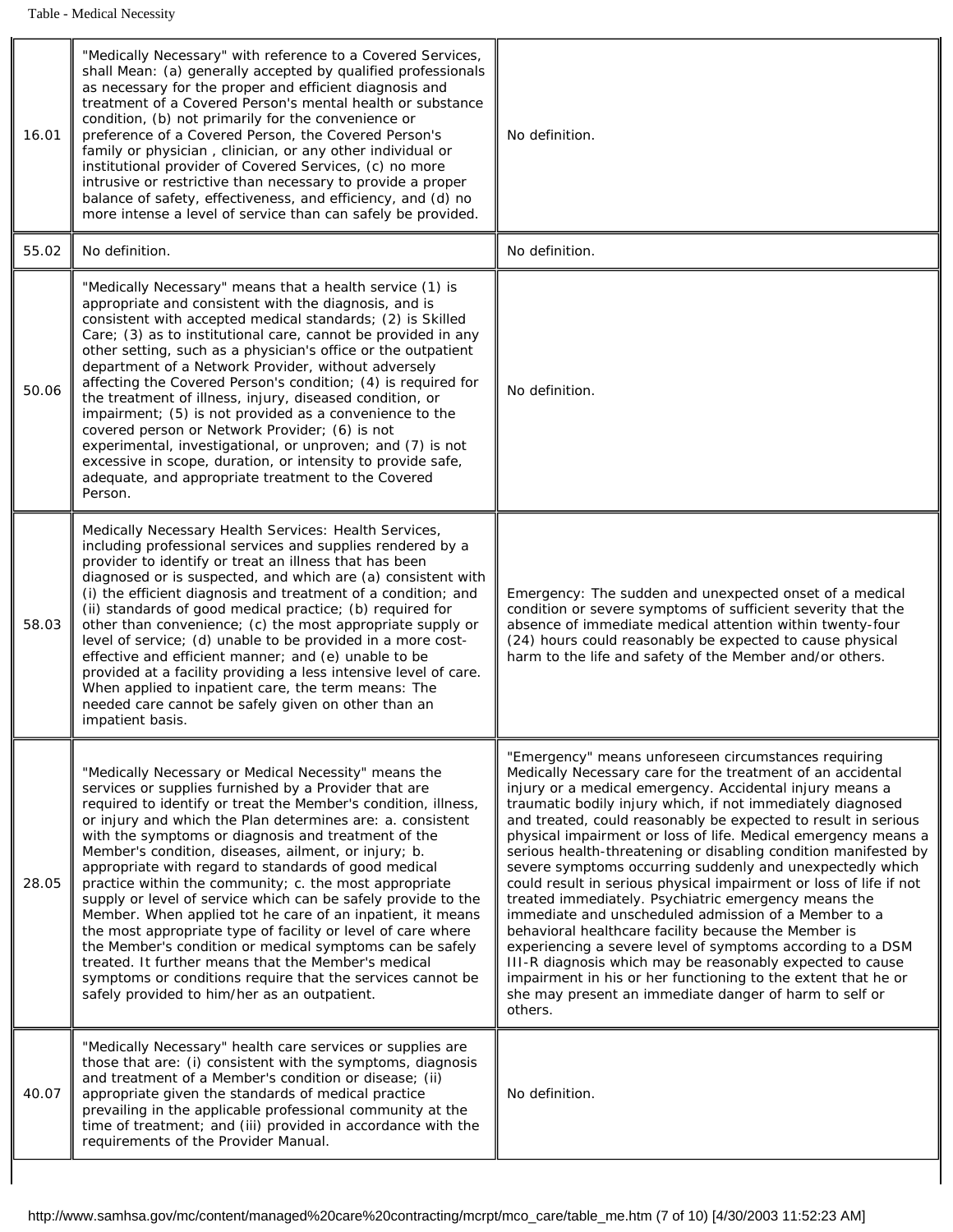Table - Medical Necessity

<span id="page-65-1"></span><span id="page-65-0"></span>

| 68.03 | No definition.                                                                                                                                                                                                                                                                                                                                                                                                                                                                                                                                                                                                                                                                                                                                                                                                                                                                                                                                                                                                                  | No definition.                                                                                                                                                                                                                                                                                                                                                                                                                                                                                                           |  |
|-------|---------------------------------------------------------------------------------------------------------------------------------------------------------------------------------------------------------------------------------------------------------------------------------------------------------------------------------------------------------------------------------------------------------------------------------------------------------------------------------------------------------------------------------------------------------------------------------------------------------------------------------------------------------------------------------------------------------------------------------------------------------------------------------------------------------------------------------------------------------------------------------------------------------------------------------------------------------------------------------------------------------------------------------|--------------------------------------------------------------------------------------------------------------------------------------------------------------------------------------------------------------------------------------------------------------------------------------------------------------------------------------------------------------------------------------------------------------------------------------------------------------------------------------------------------------------------|--|
| 70.02 | "Medically Necessary" shall mean Covered Services which a<br>XXXX (Footnote 15) Member requires in the judgement of a<br>XXXX Physician, in accordance with generally accepted<br>medical and surgical practices and standards prevailing in<br>the applicable professional community at the time of<br>treatment and in conformity with the professional and<br>technical standards adopted by the XXXX Quality Assurance<br>and Medical Management Programs. The final decision of<br>whether treatment is Medically Necessary shall be made by<br>the XXXX Medical Director, subject to the applicable XXXX<br>Dispute Resolution and XXXX Grievance Procedures.                                                                                                                                                                                                                                                                                                                                                             | "Emergency" shall mean the sudden and unexpected onset of<br>a symptom, illness, or injury which, in the judgement of a<br>Physician, requires immediate diagnosis and/or treatment in<br>order to alleviate or attempt to prevent severe pain,<br>permanent disability, serious medical complications or loss of<br>life. The final determination of whether an emergency existed<br>shall be made by the XXXX Medical Director, subject to the<br>applicable XXXX Dispute Resolution and XXXX Grievance<br>Procedures. |  |
| 50.14 | Medically Necessary shall mean MH/SA care which a CL<br>(covered life) requires, as determined by Plan and in<br>conformity with the professional and technical quality and<br>utilization management standards adopted by the Plan.                                                                                                                                                                                                                                                                                                                                                                                                                                                                                                                                                                                                                                                                                                                                                                                            | Emergency MH/SA Services shall mean those services defined<br>as chemical dependency or psychiatric conditions characterized<br>by the sudden onset of acute symptoms of such severity that<br>the absence of immediate medical or psychiatric attention may<br>result in acute danger to the CL, harm to others or which<br>places the CL at acute risk of disability.                                                                                                                                                  |  |
| 30.02 | "Service Necessity" means that the services or supplies<br>provided by Facility, or a physician or other health care<br>professional to diagnose or treat an illness or condition<br>meet, in the opinion of Plan, or its designee, pursuant to the<br>guidelines set for in the ICPC (Iowa Client/Patient<br>Placement Criteria for the Treatment of Psychoactive<br>Substance Use Disorder or the Iowa Juvenile Placement<br>Criteria for the Treatment of Psychoactive Substance Use<br>Disorder), all of the following criteria: 1) appropriate and<br>necessary to the symptom, diagnosis or treatment of a<br>substance abuse disorder; 2) provided for the diagnosis or<br>direct care and treatment of a substance abuse disorder; 3)<br>provided within standards of good practice for the substance<br>abuse service area; 4) not primarily for the convenience of<br>a Medicaid Enrollee or a Provider; and 5) the most<br>appropriate level or supply of service which can safely be<br>provided.                   | "Emergency" means a substance abuse condition manifesting<br>itself by acute symptoms of sufficient severity, such that the<br>absence of treatment could reasonably be expected to result in<br>death, injury or lasting harm to the patient or a third party.                                                                                                                                                                                                                                                          |  |
| 71.01 | "Medically Necessary" shall mean medical, surgical or other<br>treatment which a Plan patient requires as determined by<br>one or more of the Contractors' Participating Physicians, or<br>by Plan in accordance with generally accepted medical<br>practice standards in effect at the time of treatment and in<br>conformity with the professional and technical standards<br>adopted by the Plan's Risk Management/Quality<br><b>Improvement Program.</b>                                                                                                                                                                                                                                                                                                                                                                                                                                                                                                                                                                    | No definition.                                                                                                                                                                                                                                                                                                                                                                                                                                                                                                           |  |
| 71.02 | "Medical Necessity" or "Medically Necessary" means that the<br>services provided to diagnose or treat an illness or condition<br>that meet, in the opinion of the Plan, or its designee, all of<br>the following criteria: 1) the service is appropriate for the<br>symptoms, diagnosis and treatment of a particular disease<br>of condition that is defined under ICD-9-CM, DSM-IV, or its<br>replacement; 2) the service is provided in accordance with<br>generally accepted standards of mental health/substance<br>abuse professional practice; 3) the service is not rendered<br>primarily for the convenience of the Member, the Member's<br>family, Provider, or any other health care provider; and, 4)<br>the type, level and length of treatment services are needed<br>to provide safe and adequate care. For inpatient stays, this<br>means that the Member's symptoms or condition require(s)<br>that the Member cannot receive safe and adequate care as<br>an outpatient or in another less intensive setting. | "Emergency" means the sudden onset of a mental and/or<br>nervous or substance abuse condition manifesting itself by<br>acute symptoms of sufficient severity, such that the absences<br>of immediate medical or clinical attention could reasonably be<br>expected to result in seriously jeopardizing or endangering the<br>mental health or physical well-being of the patient or seriously<br>jeopardizing or endangering the physical well-being of a third<br>party.                                                |  |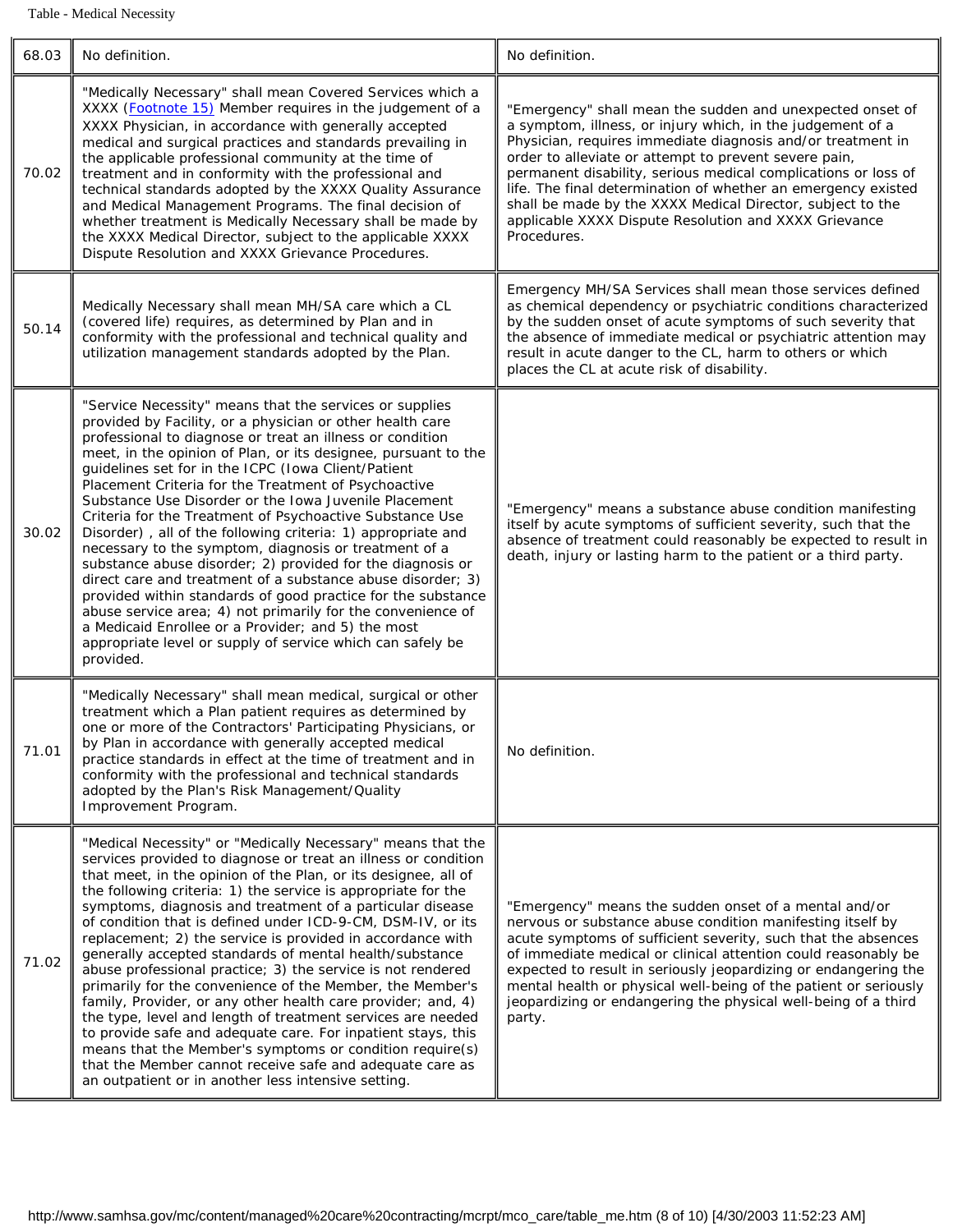$\overline{\phantom{a}}$ 

#### *TABLE 15 - MEDICAL NECESSITY STANDARD FOR CHILDREN*

| Provision includes a separate medical necessity standard for children. |   |     |  |
|------------------------------------------------------------------------|---|-----|--|
| $N = 50$<br>Percent $(\%)$                                             |   |     |  |
| Unclear<br>02%                                                         |   |     |  |
| Not addressed<br>47                                                    |   | 94% |  |
| Not applicable (children's services contract)                          | 2 | 04% |  |

#### *TABLE 16 - TREATMENT OF EMERGENCIES*

÷

<span id="page-66-0"></span>

| Contract includes definition of medical emergency:                                                                   |                  |             |  |
|----------------------------------------------------------------------------------------------------------------------|------------------|-------------|--|
|                                                                                                                      | $N = 50$         | Percent (%) |  |
| Yes                                                                                                                  | 24               | 45%         |  |
| <b>No</b>                                                                                                            | 1                | 02%         |  |
| Not addressed                                                                                                        | 25               | 50%         |  |
| Contract exempts emergency services from network provider requirements.                                              |                  |             |  |
|                                                                                                                      | $N = 50$         | Percent (%) |  |
| Yes                                                                                                                  | 16               | 32%         |  |
| No                                                                                                                   | $\overline{4}$   | 08%         |  |
| Unclear                                                                                                              | $\mathbf{3}$     | 06%         |  |
| Not addressed                                                                                                        | 27               | 54%         |  |
| Emergency exemption only if the enrollee's emergency occurs outside the managed care<br>organization's service area. |                  |             |  |
|                                                                                                                      | $N = 50$         | Percent (%) |  |
| <b>No</b>                                                                                                            | $\boldsymbol{2}$ | 04%         |  |
| Unclear                                                                                                              | 1                | 02%         |  |
| Not addressed                                                                                                        | 46               | 92%         |  |
| Other                                                                                                                | 1                | 02%         |  |

#### *TABLE 17 - DETERMINATION OF MEDICAL NECESSITY*

<span id="page-66-1"></span>

| Contract commits medical necessity determinations to plan discretion: |    |     |  |  |
|-----------------------------------------------------------------------|----|-----|--|--|
| $N=50$<br>Percent $(\%)$                                              |    |     |  |  |
| Yes                                                                   | 29 | 58% |  |  |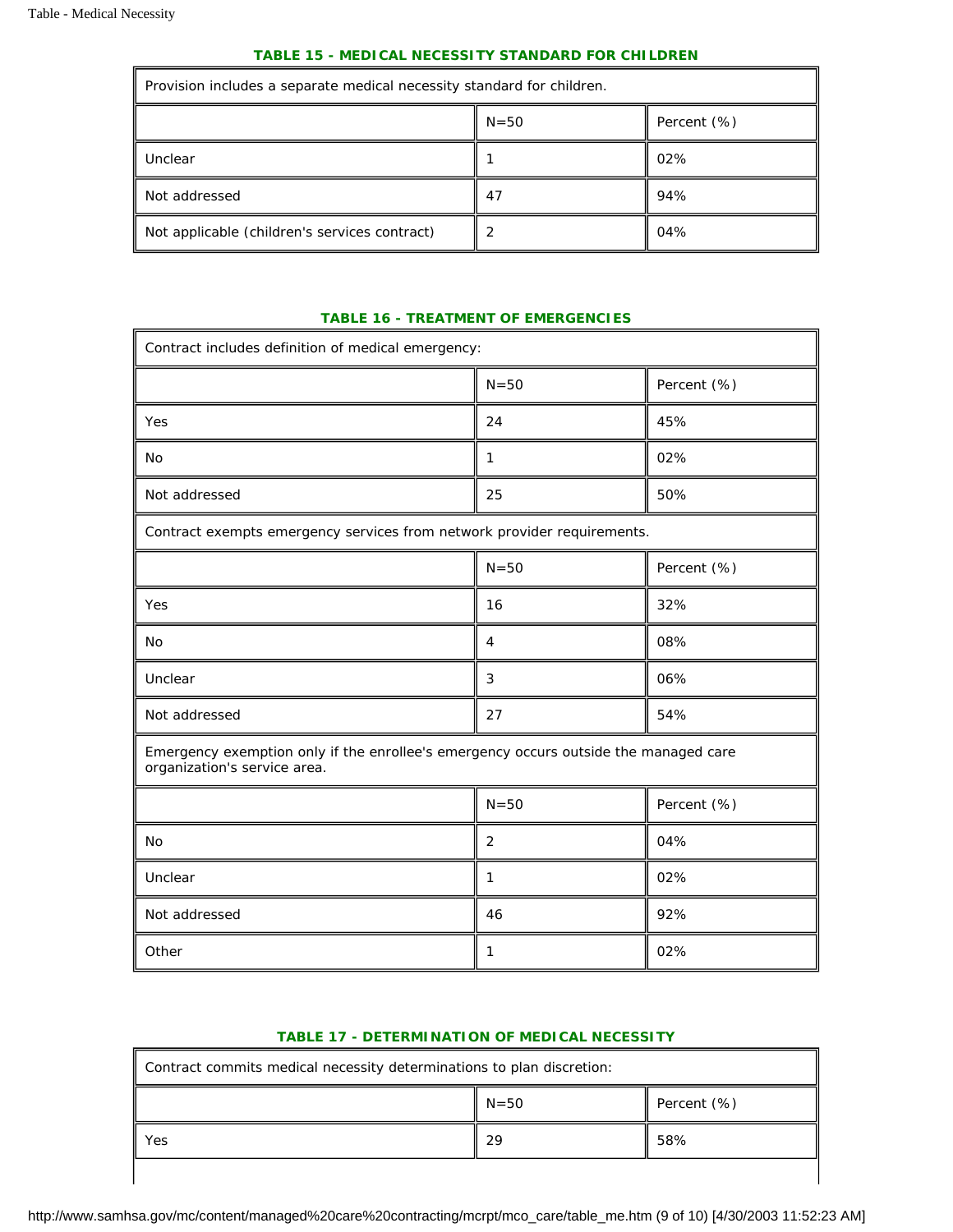#### <span id="page-67-3"></span>Table - Medical Necessity

| <b>No</b>                                                                                                                        | 1               | 02%         |  |
|----------------------------------------------------------------------------------------------------------------------------------|-----------------|-------------|--|
| Unclear/Not addressed                                                                                                            | 17              | 38%         |  |
| Other                                                                                                                            | 1 (Footnote 16) | 02%         |  |
| Contract provides that provider's judgment determines whether services or service<br>settings/providers are medically necessary: |                 |             |  |
|                                                                                                                                  | $N = 50$        | Percent (%) |  |
| Yes                                                                                                                              | 1               | 02%         |  |
| N <sub>o</sub>                                                                                                                   | 25              | 50%         |  |
| Unclear/Not addressed                                                                                                            | 24              | 48%         |  |
| Contract provides that provider's judgment will be taken into account in medical necessity<br>determinations:                    |                 |             |  |
|                                                                                                                                  | $N = 50$        | Percent (%) |  |
| Yes                                                                                                                              | 3               | 06%         |  |
| N <sub>o</sub>                                                                                                                   | 13              | 26%         |  |
| Unclear/Not addressed                                                                                                            | 34              | 68%         |  |

#### <span id="page-67-0"></span>*Footnotes*

<span id="page-67-1"></span>[14](#page-59-0) Articles 8 and 9 respectively refer to the Plan=s Grievance and Arbitration procedures.

<span id="page-67-2"></span>*[15](#page-65-1) XXXX* = blinded plan/provider designations.

[16](#page-67-3) One contract (1.01) is Ano@ to services not requiring prior authorization and Ayes@ to services requiring prior authorization.

*or further information, contact SAMHSA's Office of Managed Care at (301) 443-2817* 

[Or send email to swright@samhsa.gov](Mailto:swright@samhsa.gov)

Prepared for the Substance Abuse and **SAMHSA Mental Health Services Administration (SAMHSA)** 

[Privacy Statement](http://www.samhsa.gov/about/content/privacy.htm) | [Site Disclaimer](http://www.samhsa.gov/about/Disclaimer.html) | [Accessibility](http://www.samhsa.gov/about/content/508.html)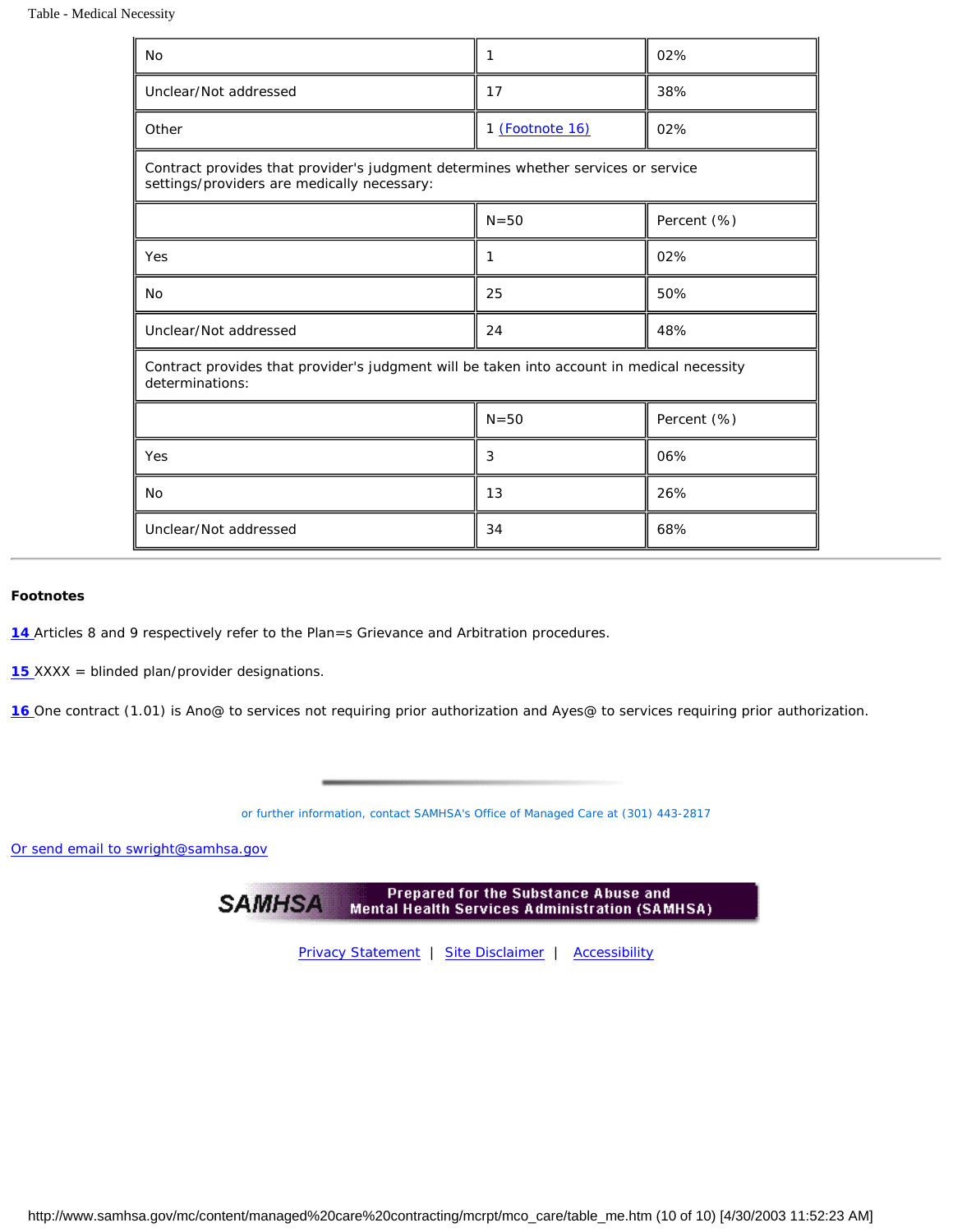#### <span id="page-68-0"></span>**VI. ENROLLEE INFORMATION AND DATA**

## *TABLE 18A - ENROLLEE ENCOUNTER DATA*

| Provider must provide, or make available, enrollee encounter data to plan: |    |     |  |
|----------------------------------------------------------------------------|----|-----|--|
| $N=50$<br>Percent $(\%)$                                                   |    |     |  |
| Yes                                                                        | Ω  | 16% |  |
| Unclear                                                                    |    | 08% |  |
| Not addressed                                                              | 38 | 76% |  |

### *TABLE 18B- PRE-SERVICE VERIFICATION OF COVERAGE*

| Provider must verify member enrollment before furnishing care to member: |                |  |  |
|--------------------------------------------------------------------------|----------------|--|--|
| $N=50$                                                                   | Percent $(\%)$ |  |  |
| 15                                                                       | 30%            |  |  |
| $\boldsymbol{2}$                                                         | 04%            |  |  |
| 7                                                                        | 14%            |  |  |
| 24                                                                       | 48%            |  |  |
| 2 (Footnotes 17, 18)                                                     | 04%            |  |  |
|                                                                          |                |  |  |

For contracts that include a pre-service verification provision, managed care organization must make verification information available to provider:

http://www.samhsa.gov/mc/content/managed%20care%20contracting/mcrpt/mco\_care/table\_en.htm (1 of 2) [4/30/2003 11:52:25 AM]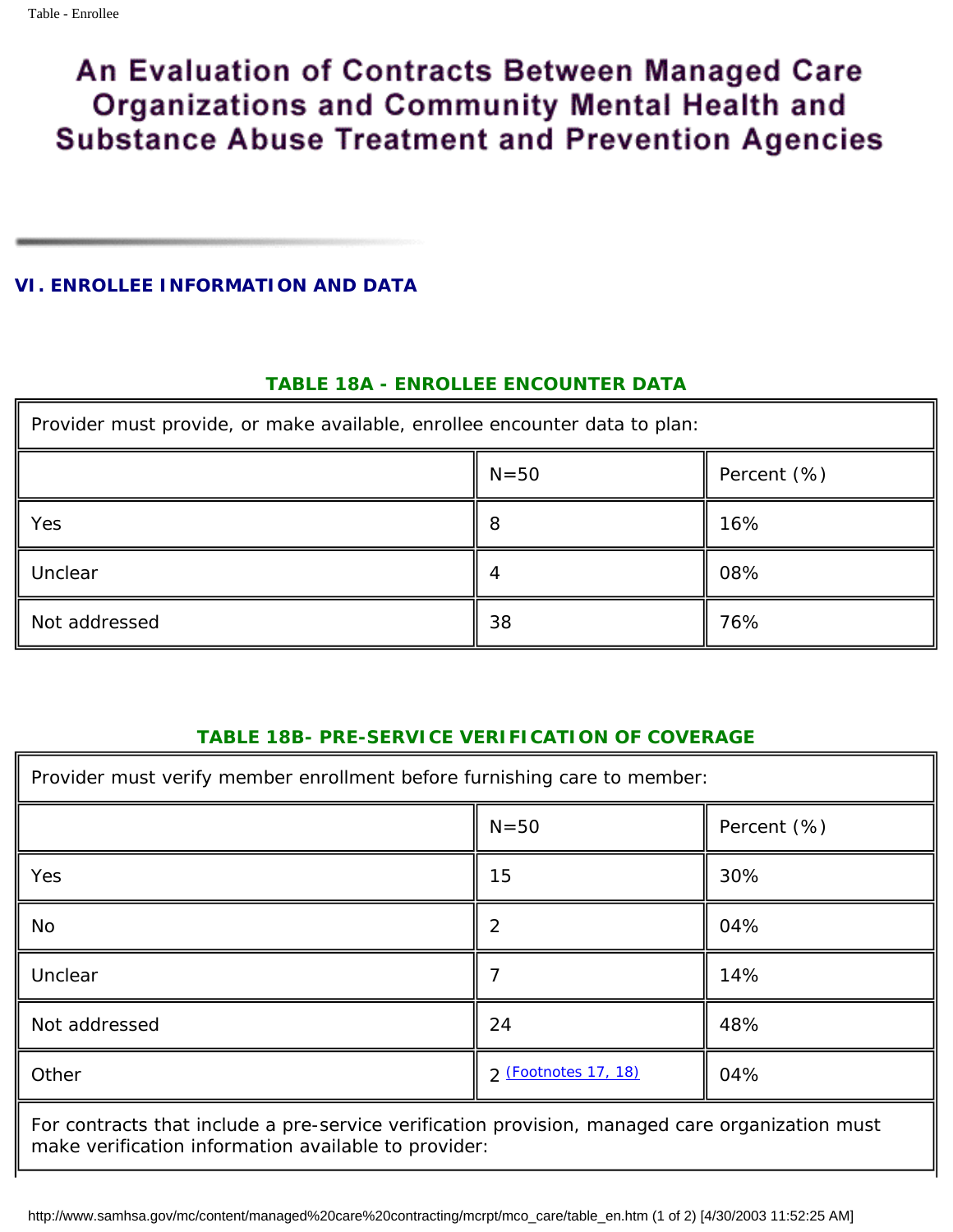|                                               | $N=50$ | Percent $(\%)$ |
|-----------------------------------------------|--------|----------------|
| On a 24-hour-per-day, 7-day-per-week basis    | 4      | 08%            |
| During normal business hours (indicate below) |        | 02%            |
| Other                                         | 4      | 08%            |
| Not addressed                                 | 39     | 78%            |
| Unclear                                       | 2      | 04%            |

## *Footnotes*

**17** The Plan duty is to supply verification on a specified form, but timing is not addressed. (62.01).

**18** The verification requirement is not addressed, although there is a Plan duty to maintain a Asystem@ by which Provider can verify eligibility. (40.04)

*For further information, contact SAMHSA's Office of Managed Care at (301) 443-2817* 

[Or send email to swright@samhsa.gov](Mailto:swright@samhsa.gov)



[Privacy Statement](http://www.samhsa.gov/about/content/privacy.htm) | [Site Disclaimer](http://www.samhsa.gov/about/Disclaimer.html) | [Accessibility](http://www.samhsa.gov/about/content/508.html)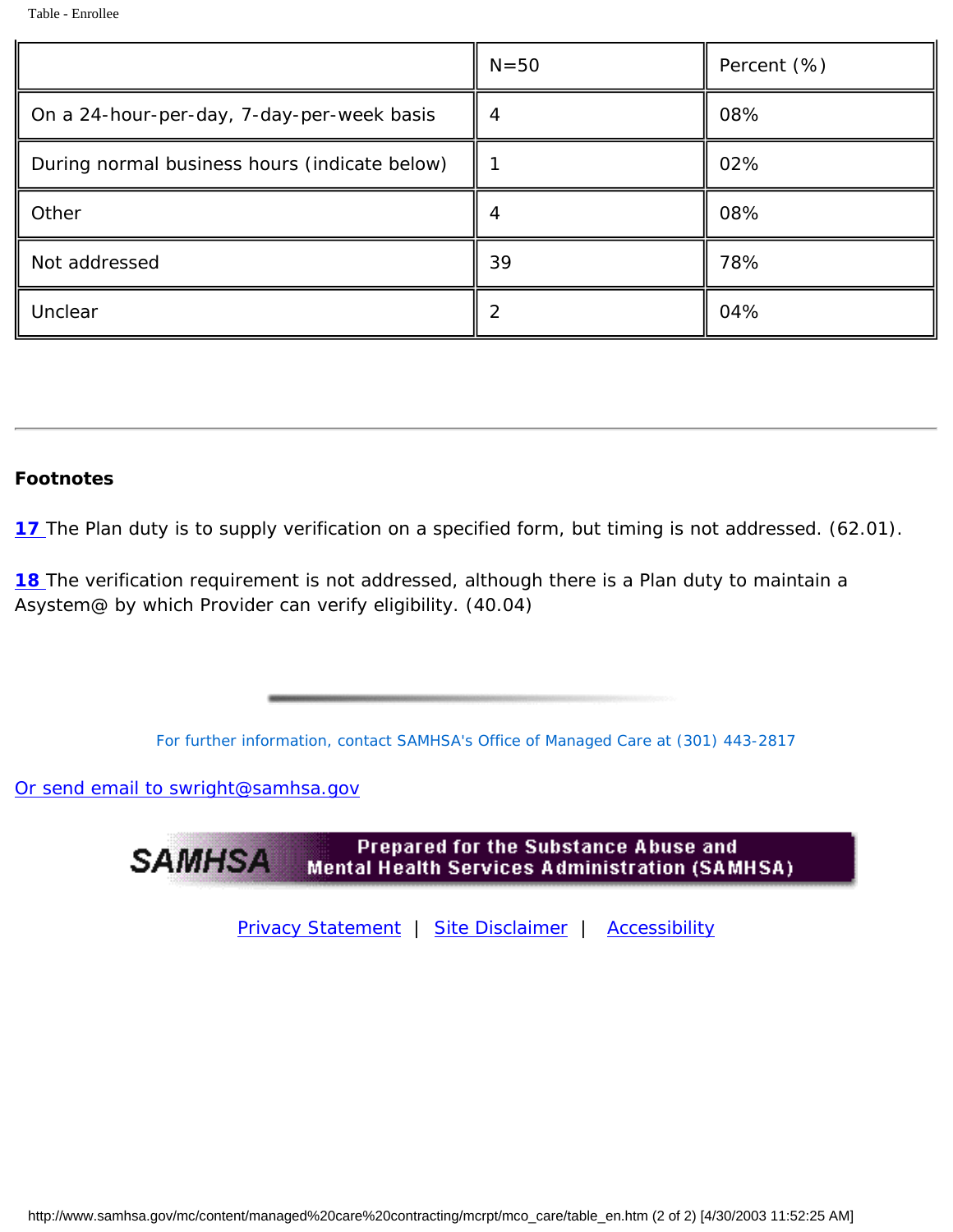### <span id="page-70-1"></span><span id="page-70-0"></span>**VII. QUALITY ASSURANCE**

## *TABLE 19 - QUALITY ASSURANCE PARTICIPATION*

Contract requires provider to participate in the managed care organization=s quality assurance system:

|               | $N=50$ | Percent (%) |
|---------------|--------|-------------|
| Yes           | 42     | 84%         |
| Unclear       | ာ<br>∼ | 04%         |
| Not addressed | 6      | 12%         |

Contract requires that the quality assurance system include individuals with relevant substance abuse treatment experience, training, or credentials?

|               | $N=50$ | Percent (%) |
|---------------|--------|-------------|
| Unclear       | 2      | 04%         |
| Not addressed | 48     | 96%         |

Contract requires that the quality assurance system include individuals with relevant mental illness treatment experience, training, or credentials?

|               | $N=50$ | Percent (%) |
|---------------|--------|-------------|
| Yes           |        | 02%         |
| Unclear       |        | 02%         |
| Not addressed | 48     | 96%         |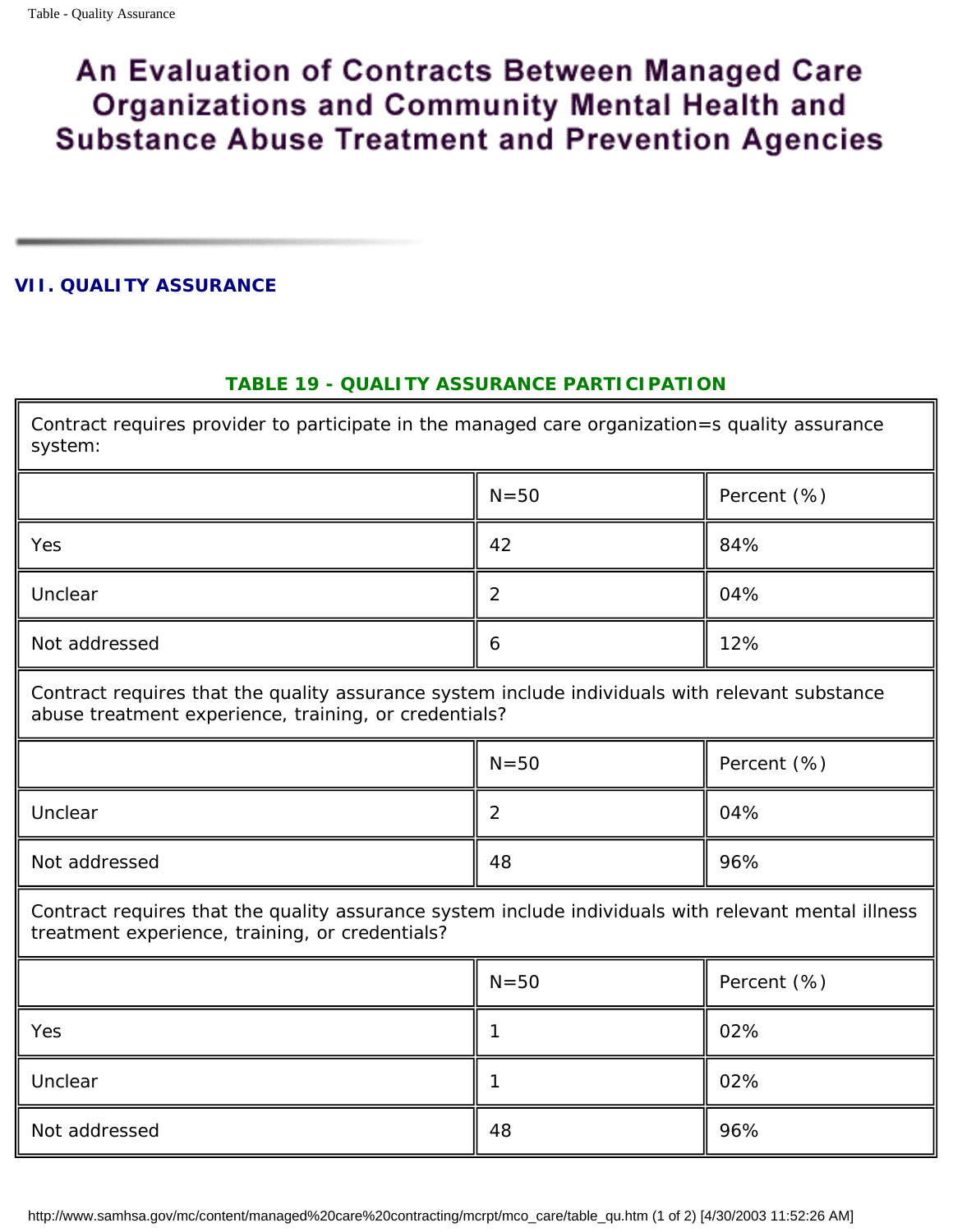*For further information, contact SAMHSA's Office of Managed Care at (301) 443-2817* 

[Or send email to swright@samhsa.gov](Mailto:swright@samhsa.gov)



[Privacy Statement](http://www.samhsa.gov/about/content/privacy.htm) | [Site Disclaimer](http://www.samhsa.gov/about/Disclaimer.html) | [Accessibility](http://www.samhsa.gov/about/content/508.html)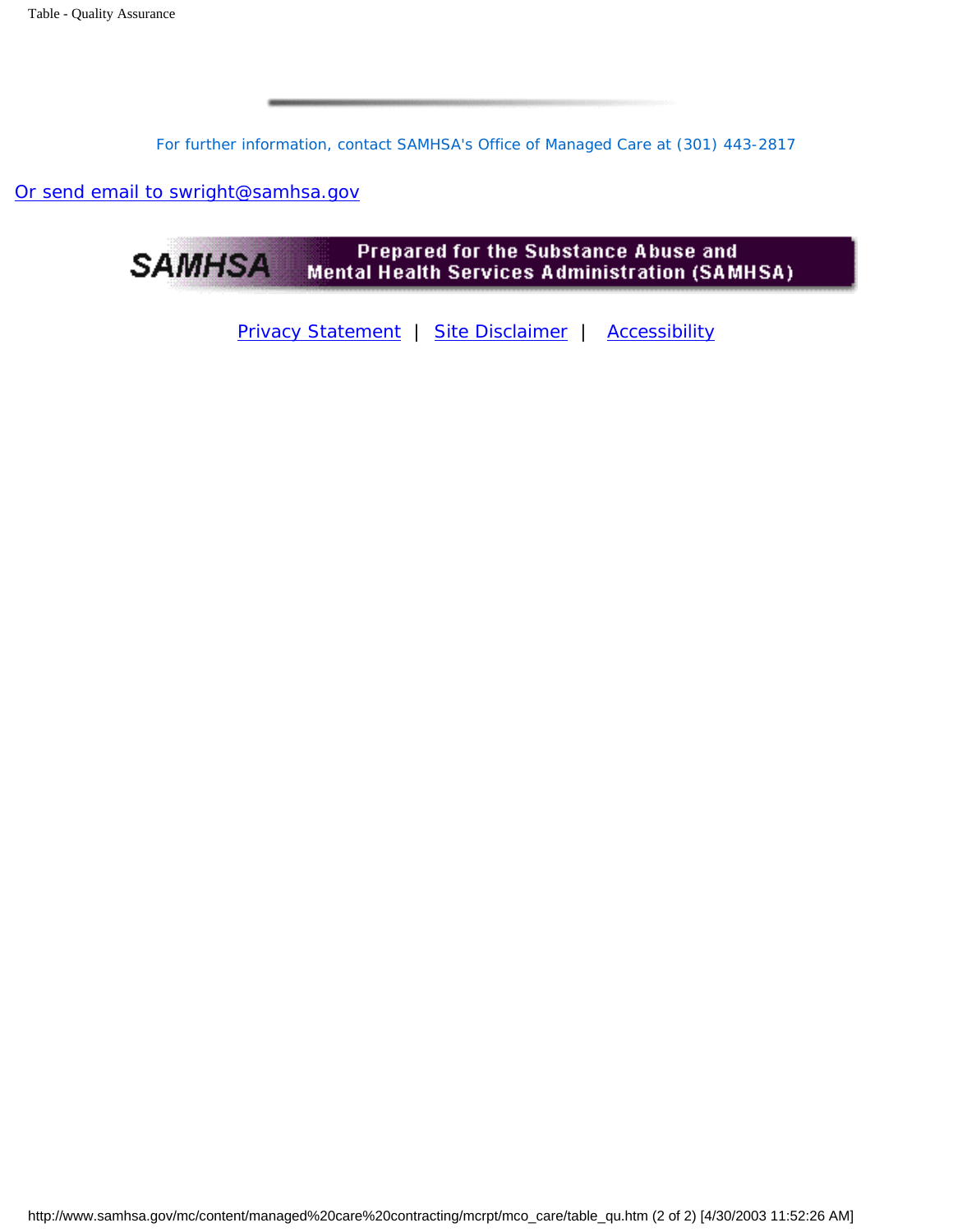# An Evaluation of Contracts Between Managed Care **Organizations and Community Mental Health and Substance Abuse Treatment and Prevention Agencies**

### **VI. FINANCIAL TERMS AND CONDITIONS**

## *TABLE 20 - FINANCIAL ARRANGEMENTS FOR CAPITATED CONTRACTS*

| Capitation contracts with withhold arrangements:                                         |       |                |
|------------------------------------------------------------------------------------------|-------|----------------|
|                                                                                          | $N=2$ | Percent $(\%)$ |
| Yes                                                                                      |       | 50%            |
| No                                                                                       |       | 50%            |
| Of the 2 capitation contracts, those that have incentive or shared savings arrangements: |       |                |
|                                                                                          | $N=2$ | Percent (%)    |
| Yes                                                                                      | 0     | 0%             |
| No                                                                                       |       | 100%           |

## *TABLE 21 - FINANCIAL ARRANGEMENTS FOR FEE-FOR-SERVICE CONTRACTS*

| Fee-for-service contracts with withhold arrangements: |          |                |
|-------------------------------------------------------|----------|----------------|
|                                                       | $N = 48$ | Percent $(\%)$ |
| Yes                                                   | 4        | 09%            |
| N <sub>o</sub>                                        | 44       | 91%            |

Of the **48** fee-for-service contracts, those that have incentive or shared savings arrangements: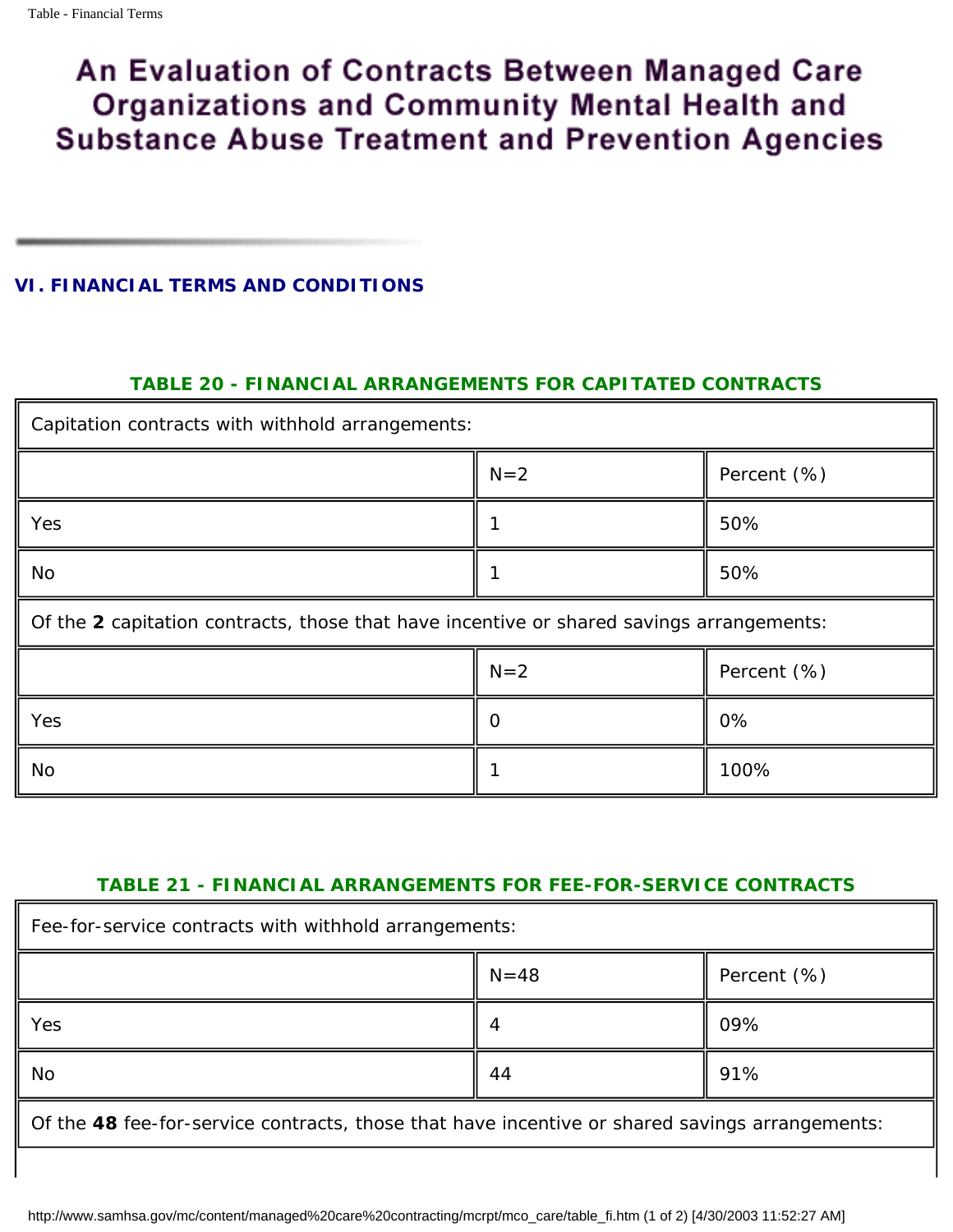Table - Financial Terms

|     | $\parallel$ N=48 | Percent (%)      |
|-----|------------------|------------------|
| Yes | ာ<br>∼           | $\parallel 04\%$ |
| No  | 46               | 96%              |

## *TABLE 22 - COORDINATION OF BENEFITS CLAUSE*

| Contract contains a coordination of benefits clause:         |                       |     |  |  |
|--------------------------------------------------------------|-----------------------|-----|--|--|
|                                                              | $N=50$<br>Percent (%) |     |  |  |
| Yes                                                          | 37                    | 74% |  |  |
| Not addressed                                                | 12                    | 24% |  |  |
| Other                                                        | $\mathbf{1}$          | 02% |  |  |
| Party responsible for collection of third party payments is: |                       |     |  |  |
|                                                              | $N=50$<br>Percent (%) |     |  |  |
| Provider                                                     | 18                    | 36% |  |  |
| Plan                                                         | $\mathbf{1}$          | 02% |  |  |
| Unclear                                                      | 12                    | 24% |  |  |
| Not addressed                                                | 19                    | 38% |  |  |

*For further information, contact SAMHSA's Office of Managed Care at (301) 443-2817* 

[Or send email to swright@samhsa.gov](Mailto:swright@samhsa.gov)

Prepared for the Substance Abuse and **SAMHSA Mental Health Services Administration (SAMHSA)** 

[Privacy Statement](http://www.samhsa.gov/about/content/privacy.htm) | [Site Disclaimer](http://www.samhsa.gov/about/Disclaimer.html) | [Accessibility](http://www.samhsa.gov/about/content/508.html)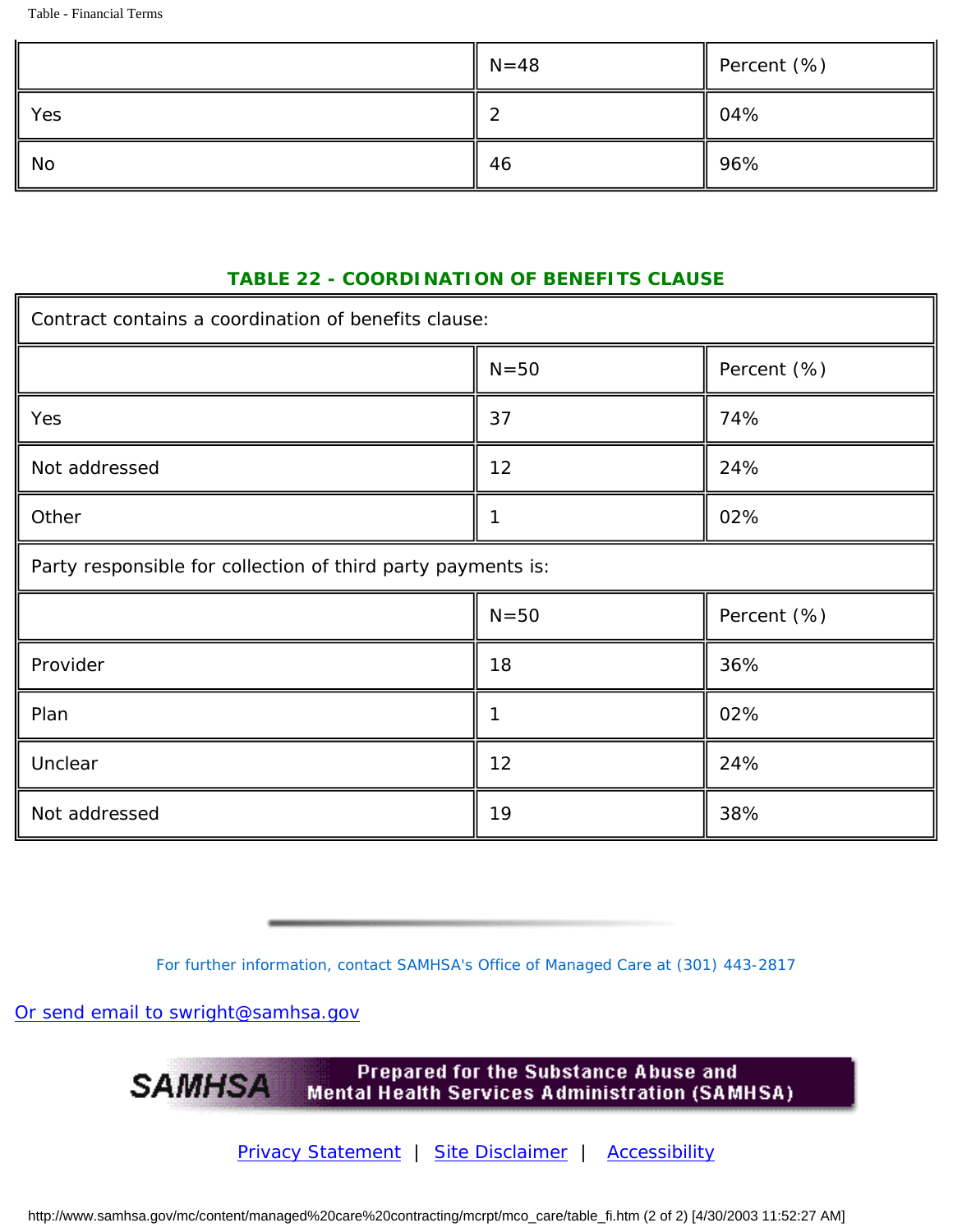## An Evaluation of Contracts Between Managed Care Organizations and Community Mental Health and **Substance Abuse Treatment and Prevention Agencies**

#### **IX. TERM AND TERMINATION**

#### *TABLE 23 - NO-CAUSE TERMINATION*

| Contract permits <i>provider</i> to terminate the contract without cause:       |                         |             |  |  |
|---------------------------------------------------------------------------------|-------------------------|-------------|--|--|
|                                                                                 | $N=50$<br>Percent (%)   |             |  |  |
| Yes                                                                             | 46                      | 92%         |  |  |
| Unclear                                                                         | $\boldsymbol{2}$<br>04% |             |  |  |
| Not addressed                                                                   | $\boldsymbol{2}$<br>04% |             |  |  |
| Contract permits managed care organization to terminate contract without cause: |                         |             |  |  |
| $N=50$<br>Percent (%)                                                           |                         |             |  |  |
| Yes                                                                             | 46                      | 92%         |  |  |
| Unclear                                                                         | 2                       | 04%         |  |  |
| Not addressed                                                                   | $\boldsymbol{2}$        | $\cdot$ 04% |  |  |

#### *TABLE 24 - CAUSE TERMINATION*

| Contract allows <i>provider</i> to terminate with cause:           |    |     |  |  |
|--------------------------------------------------------------------|----|-----|--|--|
| $N=50$<br>Percent (%)                                              |    |     |  |  |
| Yes                                                                | 41 | 82% |  |  |
| 02%<br>No                                                          |    |     |  |  |
| Not addressed<br>16%<br>8                                          |    |     |  |  |
| Contract allows managed care organization to terminate with cause: |    |     |  |  |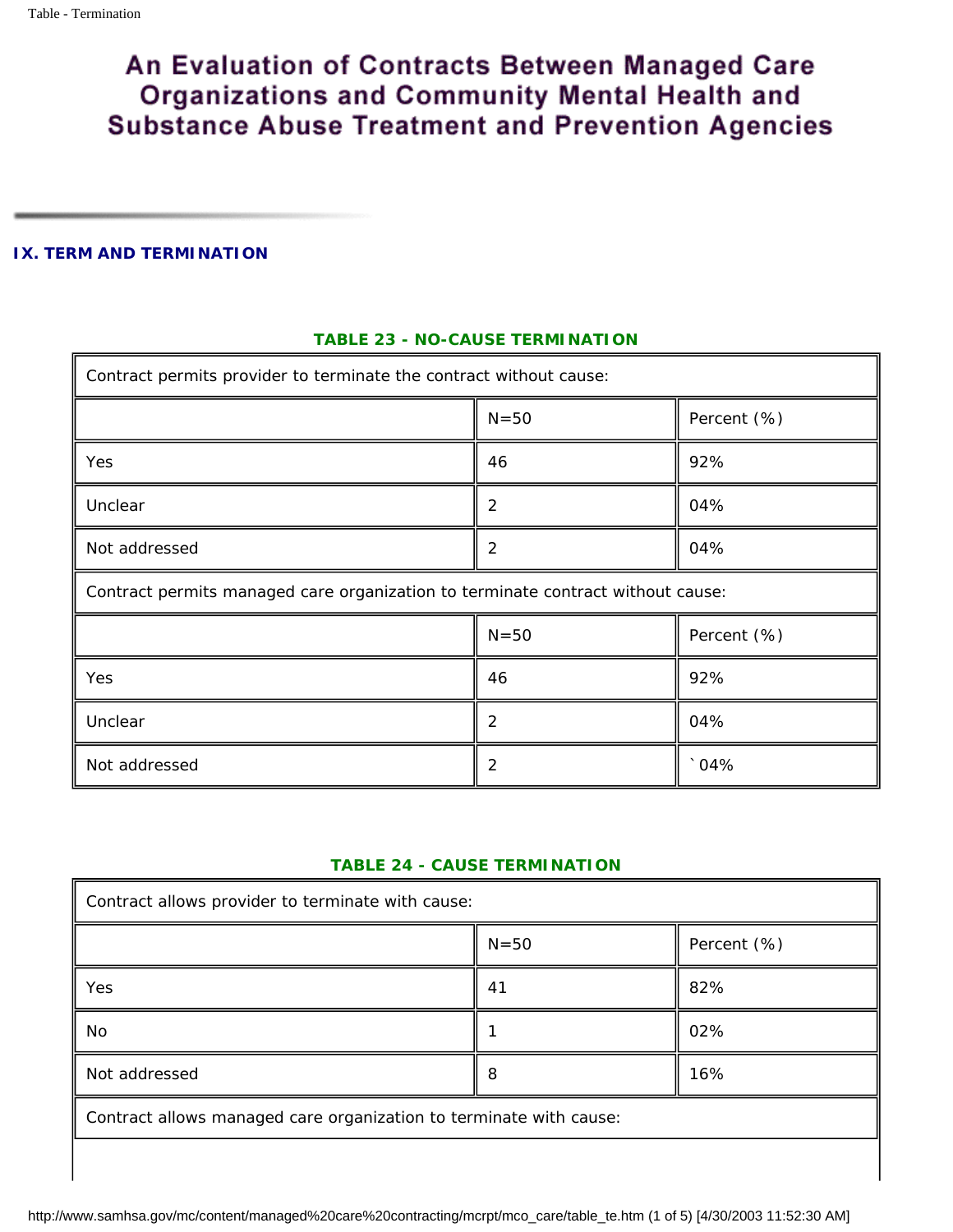|               | $N=50$ | Percent (%) |
|---------------|--------|-------------|
| Yes           | 47     | 94%         |
| Not addressed |        | 06%         |

#### *TABLE 25 - TERMINATION NOTICE PERIODS*

<span id="page-75-1"></span><span id="page-75-0"></span>

| Without-cause termination by provider:                         |                  |                       |     |             |
|----------------------------------------------------------------|------------------|-----------------------|-----|-------------|
|                                                                | $N = 50$         |                       |     | Percent (%) |
| $\leq 30$ days                                                 | 6 (Footnote 19)  |                       | 12% |             |
| 45 - 60 days                                                   | 16               |                       | 32% |             |
| $\geq 90$ days                                                 | 24 (Footnote 20) |                       | 48% |             |
| Not addressed                                                  | $\boldsymbol{2}$ |                       | 04% |             |
| <b>Unclear</b>                                                 | $\boldsymbol{2}$ |                       | 04% |             |
| Without-cause termination by plan (managed care organization): |                  |                       |     |             |
|                                                                | $N = 50$         |                       |     | Percent (%) |
| $\leq 30$ days                                                 | 6 (Footnote 21)  |                       | 12% |             |
| 45 - 60 days                                                   | 16               |                       | 32% |             |
| $\geq 90$ days                                                 | 24               |                       | 48% |             |
| Not addressed                                                  | $\boldsymbol{2}$ |                       | 04% |             |
| Unclear                                                        | $\boldsymbol{2}$ |                       | 04% |             |
| With cause termination by provider upon notice:                |                  |                       |     |             |
|                                                                |                  | $N=50$                |     | Percent (%) |
| $\leq 30$ days                                                 |                  | 31 (Footnotes 22, 23) |     | 62%         |
|                                                                |                  |                       |     |             |

<span id="page-75-3"></span><span id="page-75-2"></span> $45 - 60 \text{ days}$  16% 90 days  $\parallel$  1  $\parallel$  02% Not addressed  $\parallel$  10  $\parallel$  20%

http://www.samhsa.gov/mc/content/managed%20care%20contracting/mcrpt/mco\_care/table\_te.htm (2 of 5) [4/30/2003 11:52:30 AM]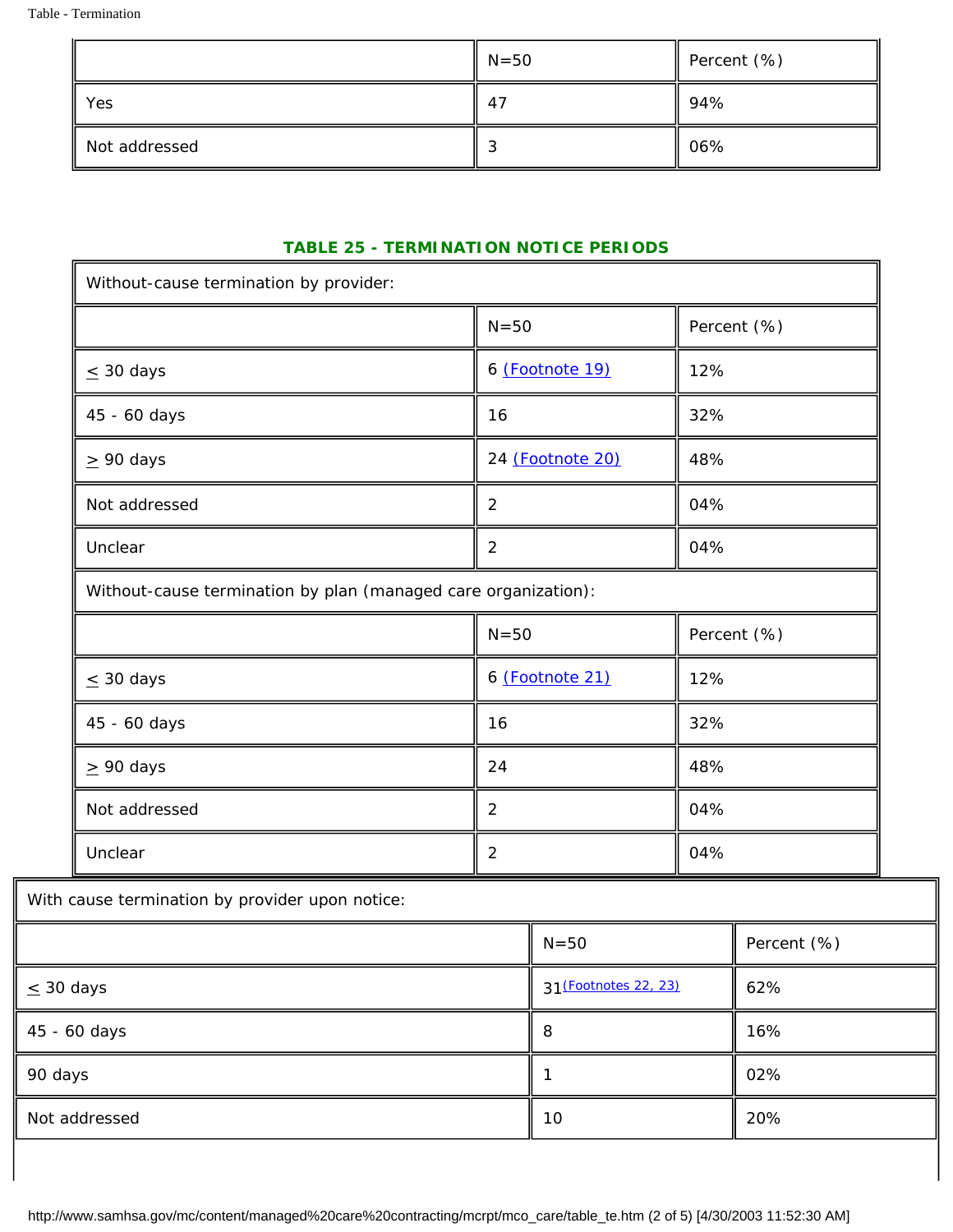F

<span id="page-76-2"></span><span id="page-76-1"></span><span id="page-76-0"></span>

| With cause termination by plan (managed care organization) upon notice: |                               |                |  |
|-------------------------------------------------------------------------|-------------------------------|----------------|--|
|                                                                         | $N = 50$                      | Percent $(\%)$ |  |
| $\leq$ 30 days (Footnote 24)                                            | 38 (Footnotes 25, 26, 27, 28) | 76%            |  |
| 45 - 60 days                                                            | 8 (Footnote 29)               | 16%            |  |
| 90 days                                                                 |                               | 02%            |  |

#### *TABLE 26A - POST-TERMINATION AND SERVICES OBLIGATIONS*

 $\overline{\mathbf{u}}$ 

| Provider is obligated to continue to serve plan members if:                                                            |                  |                          |  |
|------------------------------------------------------------------------------------------------------------------------|------------------|--------------------------|--|
| Contracts may specify $>$ one (1) option<br>(number may add up to $> 50$ ).                                            | $N = 50$         | Percent (%)<br>Frequency |  |
| Member elects to disenroll from plan                                                                                   | $\mathbf{1}$     | 02%                      |  |
| Member changes primary care providers                                                                                  | $\mathbf{0}$     | 0%                       |  |
| Plan elects to terminate contract                                                                                      | 23               | 46%                      |  |
| Provider elects to terminate contract                                                                                  | 21               | 42%                      |  |
| Plan files for bankruptcy or becomes insolvent                                                                         | $\bf 5$          | 10%                      |  |
| Plans fails to pay                                                                                                     | 3                | 06%                      |  |
| Medicaid agency terminates plan contract                                                                               | 1                | 02%                      |  |
| Other                                                                                                                  | 8                | 16%                      |  |
| Unclear                                                                                                                | $\overline{7}$   | 14%                      |  |
| Not addressed                                                                                                          | 12               | 24%                      |  |
| Managed care organization is obligated to pay provider for services provided under the<br>continuation requirement(s). |                  |                          |  |
|                                                                                                                        | $N = 50$         | Percent (%)              |  |
| Yes                                                                                                                    | 26               | 52%                      |  |
| No                                                                                                                     | $\boldsymbol{2}$ | 04%                      |  |
| Unclear                                                                                                                | 6                | 02%                      |  |
| Not addressed                                                                                                          | 16               | 32%                      |  |

http://www.samhsa.gov/mc/content/managed%20care%20contracting/mcrpt/mco\_care/table\_te.htm (3 of 5) [4/30/2003 11:52:30 AM]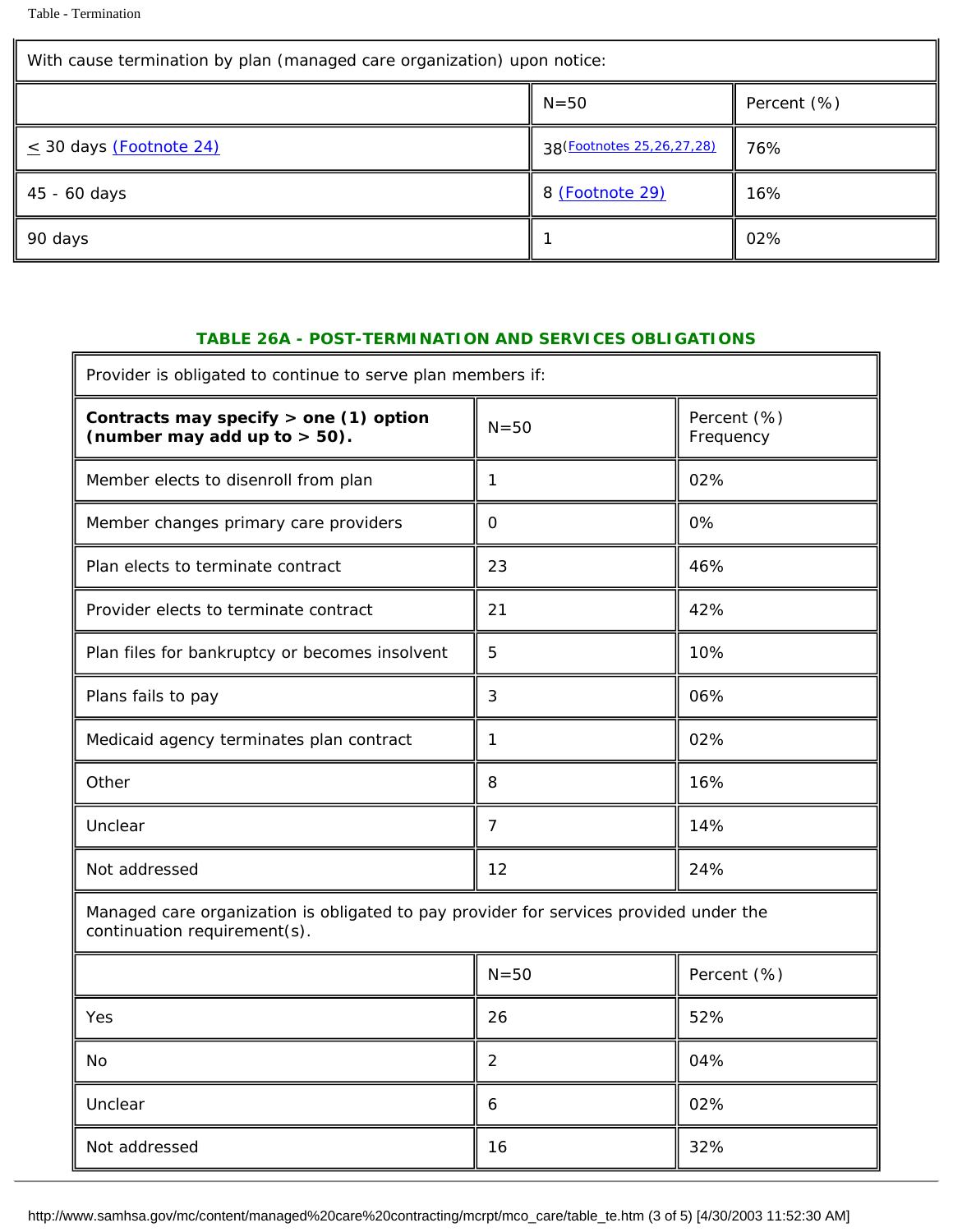#### <span id="page-77-0"></span>*Footnotes*

[19](#page-75-0) One of the contracts included in this category stipulates that termination is "By mutual agreement between the Plan and the Participating Provider." (62.01)

<span id="page-77-1"></span>*[20](#page-75-1)* One contract states that, "This Agreement may be terminated by either party by written notice give at least ninety (90) days in advance of such termination. Notwithstanding the above during the first (12) months of this Agreement, Specialist Provider may only terminate this Agreement for reason of breach by Health Plan." (55.02)

<span id="page-77-2"></span>[21](#page-75-2) One of the contracts included in this category stipulates that termination is "By mutual agreement between the Plan and the Participating Provider." (62.01)

*[22](#page-75-3)* "Upon written notice by certified mail by one party to the other party of its intention to terminate this Agreement by reason of the other party's material breach of this Agreement." (62.01)

<span id="page-77-3"></span>[23](#page-75-3) Contract 68.03 specifies termination upon notice and fourteen (14) days if breach; Contracts 71.02, 50.14, and 70.02 specify upon notice and thirty (30) days if breach.

<span id="page-77-4"></span>*[24](#page-76-0)* Several plans, such as in contracts 48.01, 37.02, 15.27, 40.07, and 71.01 list 30+ day notification periods but also specify immediate termination for grounds such as loss of medical license, suspension from the Medicare or Medicaid program, and/or loss of insurance coverage.

[25](#page-76-1) One of the contracts included in this category stipulates that termination is "By mutual agreement between the Plan and the Participating Provider." (62.01)

<span id="page-77-5"></span>[26](#page-76-1) In one contract, several grounds for termination are specified and, in addition, A...Termination under this subsection shall not be effective, and no withdrawal or non-renewal shall be deemed to have taken place for purposes of this subsection until all available rights of appeal have been exhausted; provided, however, the withdrawal non-renewal shall be deemed to have taken place at such time prior to the exhaustion of all appeals as Facility or Plan is required to cease or suspend its activities.

*[27](#page-76-1)* One contract states that, "...Any determination under this section may be appealed by Specialist Physician to the governing body of Plan, whose decision shall be final. An appeal will not stay the effective date of termination pursuant to this subsection." (5.01)

*[28](#page-76-1)* Contract 68.03 specifies termination upon notice and fourteen (14) days if breach; Contracts 71.02, 50.14, and 70.02 specify upon notice and thirty (30) days if breach.

<span id="page-77-6"></span>*[29](#page-76-2)* Contract 37.02 specifies that AFailure to satisfy any such authorization or notification requirements may result in loss of reimbursement and/or termination of this Agreement."

*For further information, contact SAMHSA's Office of Managed Care at (301) 443-2817* 

[Or send email to swright@samhsa.gov](Mailto:swright@samhsa.gov)



http://www.samhsa.gov/mc/content/managed%20care%20contracting/mcrpt/mco\_care/table\_te.htm (4 of 5) [4/30/2003 11:52:30 AM]